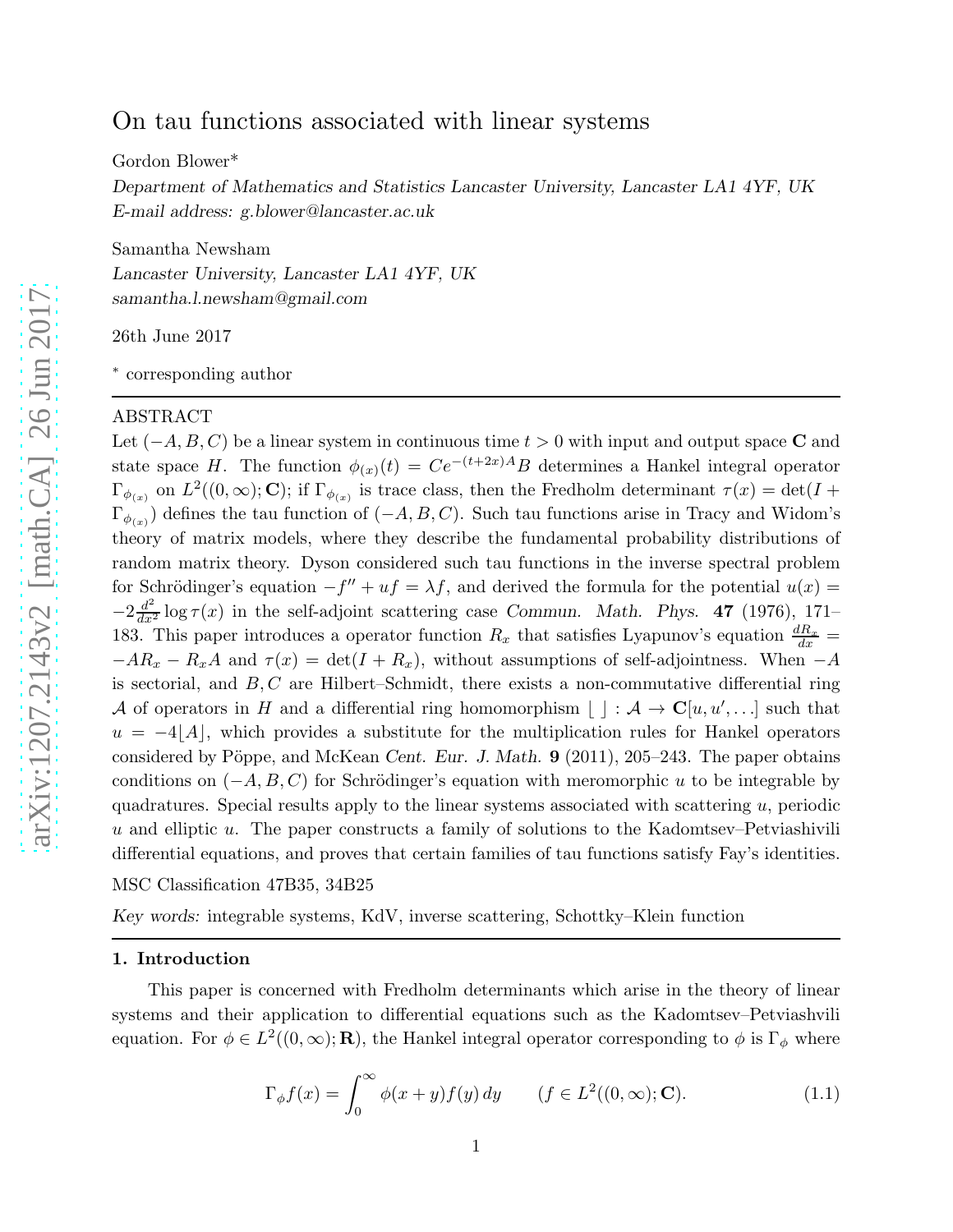Using the Laguerre system of orthogonal functions as in [60], one can express  $\Gamma_{\phi}$  as a matrix  $[\gamma_{j+k}]_{j,k=1}^{\infty}$  on  $\ell^2$ , which has the characteristic shape of a Hankel matrix, and one can establish criteria for the operator to be bounded on  $L^2((0,\infty); \mathbf{C})$ . Megretski, Peller and Treil [52] determined the possible spectrum and spectral multiplicity function that can arise from a bounded and self-adjoint Hankel operator. Thus they characterized the class of bounded self-adjoint Hankel operators up to unitary equivalence. Their method involved introducing suitable linear systems on a state space  $H$ , and this motivated the approach of our paper.

Previously, Dyson [20] considered the inverse spectral problem for Schrödinger's equation  $-f'' + uf = \lambda f$ , where  $u \in C^2(\mathbf{R}; \mathbf{R})$  that decays rapidly as  $x \to \pm \infty$ . From the asymptotic solutions, he introduced a scattering function  $\phi$ , and considered the translations  $\phi_{(x)}(y) =$  $\phi(y+2x)$ . He showed that the potential can be recovered from the scattering data by means of the formula

$$
u(x) = -2\frac{d^2}{dx^2}\log \det(I + \Gamma_{\phi_{(x)}}). \tag{1.2}
$$

These results were developed further by Ercolani, McKean [22] and others [36, 69, 73] to describe the inverse spectral problem for self-adjoint Schrödinger operators on  $\bf R$ . Remarkably, some of the methods of inverse scattering theory do not really need self-adjointness. However, a significant obstacle in this approach is that Hankel operators do not have a natural product structure, so it is unclear as to how one can fully exploit the multiplicative properties of determinants. This paper seeks to address this issue, by realizing Hankel operators from linear systems, and then introducing algebras of operators which reflect the properties of Hankel operators and their Fredholm determinants. As in [52], the Lyapunov differential equation is fundamental to the development of the theory.

**Definition** (i) (Lyapunov equation). Let H be a complex Hilbert space, known as the state space, and  $\mathcal{L}(H)$  the space of bounded linear operators on H with the usual operator norm. Let  $(e^{-tA})_{t\geq 0}$  be a strongly continuous  $(C_0)$  semigroup of bounded linear operators on H such that  $||e^{-tA}||_{\mathcal{L}(H)} \leq M$  for all  $t \geq 0$  and some  $M < \infty$ . Let  $\mathcal{D}(A)$  be the domain of the generator  $-A$  so that  $\mathcal{D}(A)$  is itself a Hilbert space for the graph norm  $\|\xi\|_{\mathcal{D}(A)}^2 = \|\xi\|_H^2 + \|A\xi\|_H^2$ , and let  $A^{\dagger}$  be the adjoint of A. Let  $R:(0,\infty)\to \mathcal{L}(H)$  be a differentiable function. The Lyapunov equation is

$$
-\frac{dR_z}{dz} = AR_z + R_z A \qquad (z > 0), \tag{1.3}
$$

where the right-hand side is to be interpreted as a bounded bilinear form on  $\mathcal{D}(A) \times \mathcal{D}(A^{\dagger})$ .

(ii) (Operator ideals). Let  $\mathcal{L}^2(H)$  be the space of Hilbert–Schmidt operators on H, and  $\mathcal{L}^1(H)$  be the space of trace class operators on H, so  $\mathcal{L}^1(H) = \{T : T = VW; V, W \in$  $\mathcal{L}^2(H)$ }and let det be the Fredholm determinant defined on  $\{I + T : T \in \mathcal{L}^1(H)\}$ ; see [67].

(iii) (Tau function). Suppose further that  $R_x \in \mathcal{L}^1(H)$  for all  $x > x_0$  for some  $x_0 \in \mathbb{R}$ . Then the tau function is  $\tau(x) = \det(I + R_x)$  for  $x > x_0$ .

The significant applications of this equation arises for linear systems.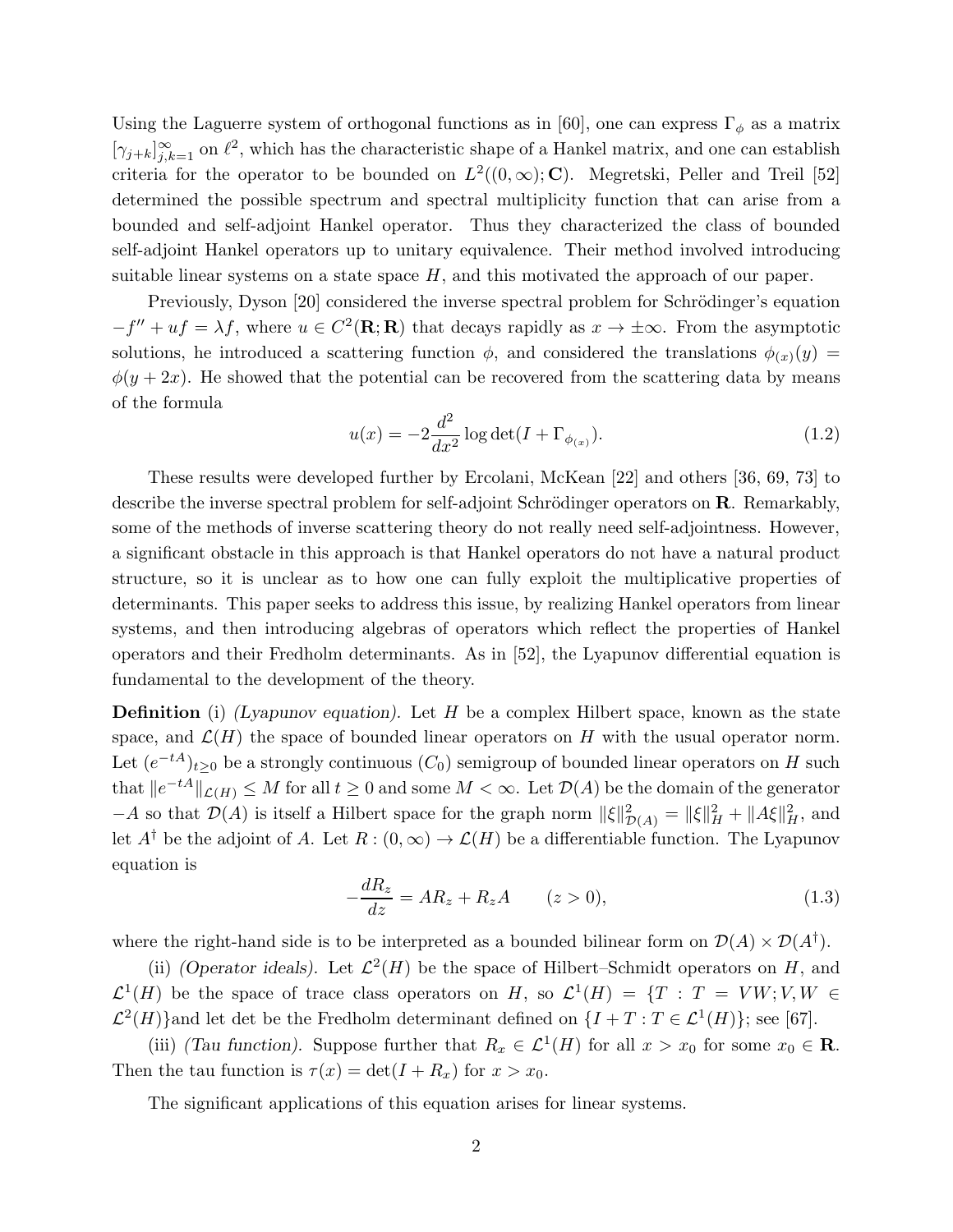**Definition** (i) (Linear system). Let  $H_0$  be a complex separable Hilbert space which serves as the input and output spaces; let  $B : H_0 \to H$  and  $C : H \to H_0$  be bounded linear operators. The continuous-time linear system  $(-A, B, C)$  is

$$
\frac{dX}{dt} = -AX + BU
$$
  
 
$$
Y = CX,
$$
  
 
$$
X(0) = 0.
$$
 (1.4)

(ii) (Scattering function). The scattering function is  $\phi(x) = Ce^{-xA}B$ , which is a bounded and weakly continuous function  $\phi : (0, \infty) \to \mathcal{L}(H_0)$ . In control theory, the transfer function is the Laplace transform of  $\phi$ .

(iii) (Hankel operator). Suppose that  $\phi \in L^2((0,\infty); \mathcal{L}(H_0))$ . Then the corresponding Hankel operator is  $\Gamma_{\phi}$  on  $L^2((0,\infty); H_0)$ , where  $\Gamma_{\phi}f(x) = \int_0^{\infty} \phi(x+y)f(y) dy$ ; see [58, 60] for boundedness criteria.

**Definition** (Admissible linear system). Let  $(-A, B, C)$  be a linear system as above; suppose furthermore that the observability operator  $\Theta_0: L^2((0,\infty); H_0) \to H$  is bounded, where

$$
\Theta_0 f = \int_0^\infty e^{-sA^\dagger} C^\dagger f(s) \, ds; \tag{1.5}
$$

suppose that the controllability operator  $\Xi_0: L^2((0,\infty);H_0) \to H$  is also bounded, where

$$
\Xi_0 f = \int_0^\infty e^{-sA} Bf(s) \, ds. \tag{1.6}
$$

(i) Then  $(-A, B, C)$  is an admissible linear system.

(ii) Suppose furthermore that  $\Theta_0$  and  $\Xi_0$  belong to the ideal  $\mathcal{L}^2$  of Hilbert–Schmidt operators. Then we say that  $(-A, B, C)$  is  $(2, 2)$ -admissible.

The scattering map associates to any  $(2, 2)$  admissible linear system  $(-A, B, C)$  the corresponding scattering function  $\phi(x) = Ce^{-xA}B$ . In Corollary 2.3, we show that for a suitable addition and multiplication on the linear systems, this map is additive and multiplicative.

The inverse scattering problem involves recovering data about u from  $\phi$ , as in (1.2). In section 2 of this paper, we analyze the existence and uniqueness problem for the Lyapunov equation, and show that for any  $(2, 2)$  admissible linear system, the operator

$$
R_x = \int_x^{\infty} e^{-tA} BC e^{-tA} dt
$$
 (1.7)

is trace class and gives the unique solution to (1.3) with the initial condition

$$
\left(\frac{dR_x}{dx}\right)_{x=0} = -AR_0 - R_0A = -BC.
$$
\n(1.8)

Also,  $R_x \in \mathcal{L}^1(H)$  and the Fredholm determinant satisfies

$$
\det(I + \lambda R_x) = \det(I + \lambda \Gamma_{\phi_{(x)}}) \qquad (x > 0, \lambda \in \mathbf{C}). \tag{1.9}
$$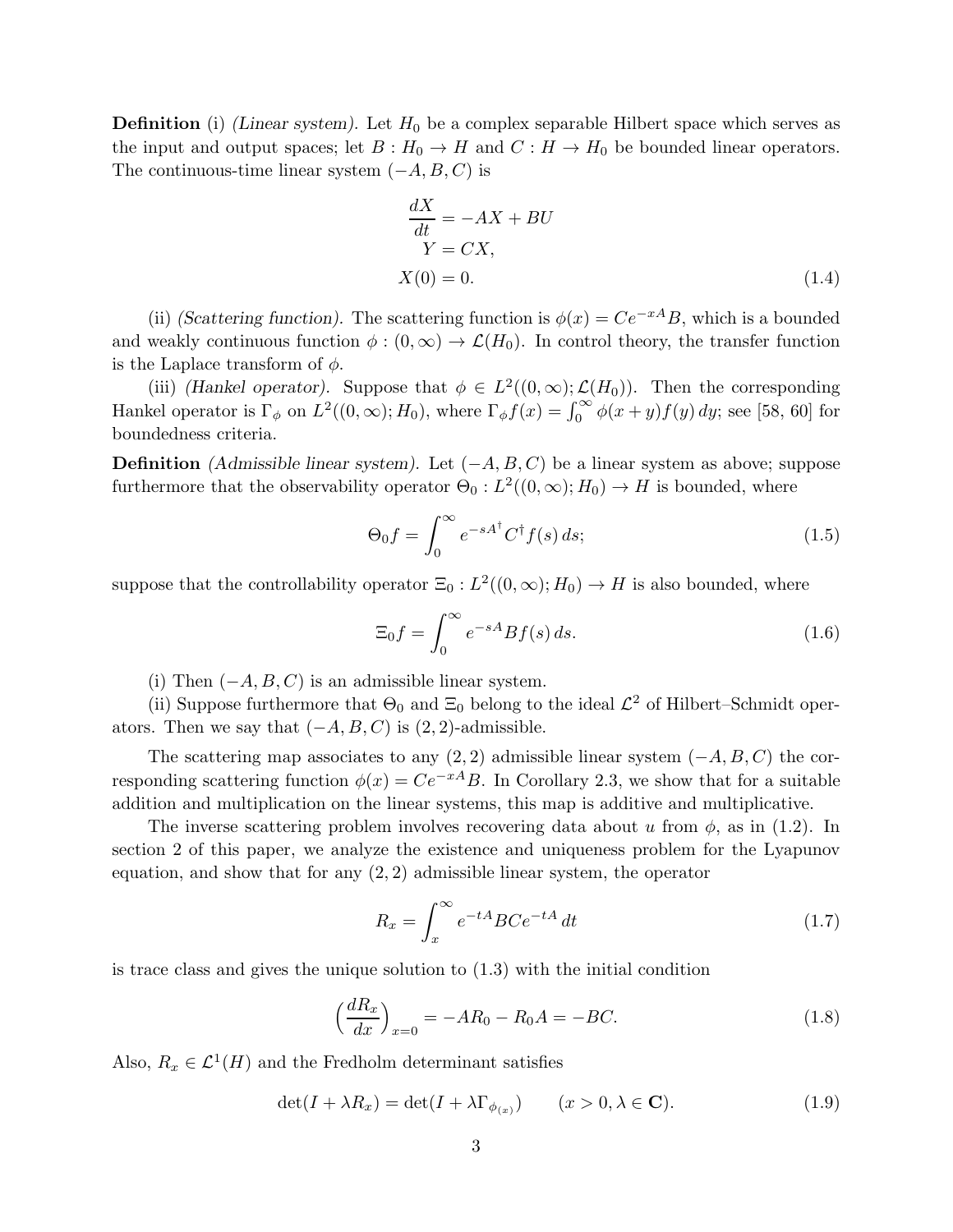**Definition** (Tau function). Given an  $(2, 2)$  admissible linear system  $(-A, B, C)$ , we define

$$
\tau(x) = \det(I + R_x). \tag{1.10}
$$

Using this general definition of  $\tau$ , we can unify several results from the scattering theory of ordinary differential equations. Such tau functions are strongly analogous to the tau functions introduced by Jimbo, Miwa and Ueno [55, 33] to describe the isomonodromy of rational differential equations.

The Gelfand–Levitan–Marchenko equation provides the linkage between  $\phi$  and u via  $R_x$ . Consider

$$
T(x, y) + \Phi(x + y) + \mu \int_{x}^{\infty} T(x, z)\Phi(z + y) dz = 0 \qquad (0 < x < y)
$$
 (1.11)

where  $T(x, y)$  and  $\Phi(x+y)$  are  $m \times m$  matrices with scalar entries. In the context of  $(-A, B, C)$ we assume that  $\Phi(x) = Ce^{-xA}B$  is known and aim to find  $T(x, y)$ . In section two, we use  $R_x$  to construct solutions to the associated Gelfand–Levitan equation (1.11), and introduce a potential

$$
u(x) = -2\frac{d^2}{dx^2}\log \det(I + R_x).
$$
 (1.12)

Then we obtain a differential equation linking  $\phi(x)$  to  $u(x)$ . In examples of interest in scattering theory, one can calculate  $\det(I+\lambda R_x)$  more easily than the Hankel determinant of  $\Gamma_{\phi_{(x)}}$  directly [20, 22, 47, 61], since  $R_x$  has additional properties that originate from Lyapunov's equation. In section two, we establish properties of  $R_x$  and  $\tau$  for  $(2, 2)$  admissible linear systems, and use  $R_x$  to solve the Gelfand–Levitan equation.

**Definition** (Sectorial operator). For  $0 < \theta \leq \pi$ , we introduce the sector  $S_{\theta} = \{z \in \mathbb{C} \setminus \{0\} :$  $|\arg z| < \theta$ . A closed and densely defined linear operator  $-A$  is sectorial [21] if there exists  $\pi/2 < \theta < \pi$  such that  $S_{\theta}$  is contained in the resolvent set of  $-A$  and  $|\lambda| ||(\lambda I + A)^{-1}||_{\mathcal{L}(H)} \leq M$ for all  $\lambda \in S_{\theta}$ . Let  $\mathcal{D}(A)$  be the domain of A and  $\mathcal{D}(A^{\infty}) = \cap_{n=0}^{\infty} \mathcal{D}(A^n)$ .

**Definition** (Deformations). There are three basic deformations of a  $(2, 2)$ -admissible linear system  $\Sigma = (-A, B, C)$  with  $H_0 = \mathbf{C}$  and  $-A$  a sectorial operator, with corresponding effects on tau functions.

(i) Translation takes  $\Sigma \mapsto \Sigma(a)$ , where  $\Sigma(a) = (-A, Be^{-aA}, Ce^{-aA})$  and  $\tau(x) \mapsto \tau(x+a)$ for  $a \in \Omega$ . The translation operation is accounted for in the properties of Hankel operators, and is used in section two.

(ii) The Miura transform is the involution  $(-A, B, C) \mapsto (-A, B, -C)$ . In section three, we show that the tau functions  $\tau_{\infty}$  for  $(-A, B, C)$  and  $\tau_0$  for  $(-A, B, -C)$  satisfy

$$
\tau_0''(x)\tau_\infty(x) - 2\tau_0'(x)\tau_\infty'(x) + \tau_0(x)\tau_\infty''(x) = 0.
$$
\n(1.13)

(iii) The Darboux addition (spectral shift) [47] maps  $\Sigma \mapsto \Sigma_{\zeta}$  where

$$
\Sigma_{\zeta} = (-A, (\zeta I + A)(\zeta I - A)^{-1}B, C) \qquad (-\zeta \in S_{\theta}) \tag{1.14}
$$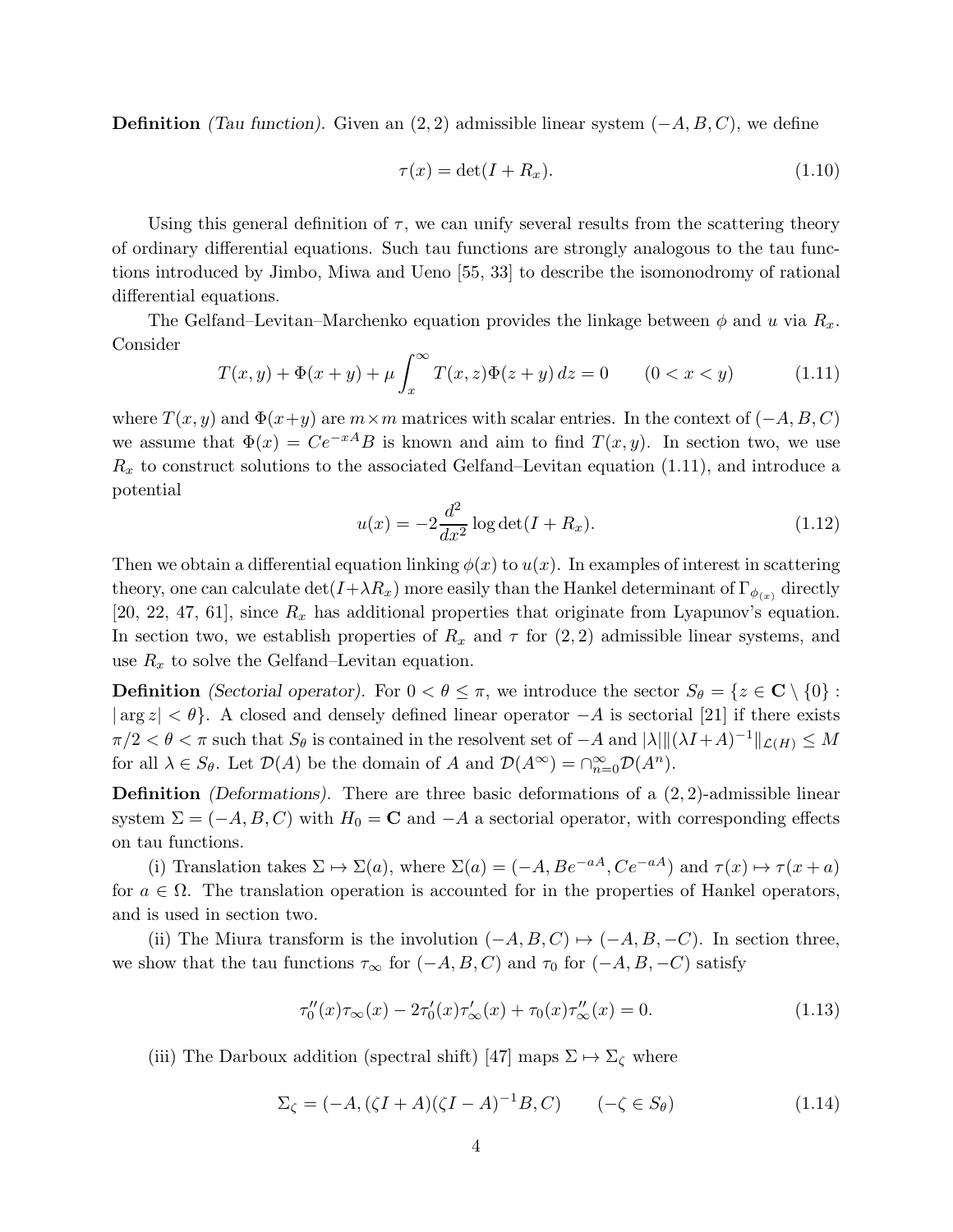has tau function  $\tau_{\zeta}$ . In section three, we use this operation to construct families of solutions to Schrödinger's equation.

$$
-\psi''_{\zeta}(x) + u(x)\psi_{\zeta}(x) = -\zeta^2 \psi_{\zeta}(x) \qquad (x > 0),
$$
\n(1.15)

where  $u$  is typically complex-valued. When interpreting results, it is important to realize that there is no simple connection between the spectrum of A on H and the spectrum of Schrödinger's equation on  $L^2((0,\infty); \mathbf{C})$ .

**Definition** (State ring). Let  $\Omega$  be a domain in **C** such that  $z, w \in \Omega$  implies  $z+w \in \Omega$ . Suppose that  $I + R_x$  is invertible for all  $x \in \Omega$  and so  $F_x = (I + R_x)^{-1} \in \mathcal{L}(H)$ , and  $F_x - I \in \mathcal{L}^1(H)$ . Suppose momentarily that  $A \in \mathcal{L}(H)$ . We introduce an algebra  $\mathcal{A}_{\Sigma}$  of holomorphic functions from  $\Omega$  to  $\mathcal{L}(H)$ , which is generated by  $I, A \in \mathcal{L}(H)$  and  $F_x$   $(x \in \Omega)$ , and is a differential ring for the usual pointwise multiplication and differentiation  $d/dx$  over  $\Omega$  as in [63]. We define a new multiplication

$$
P * Q = P(AF + FA - 2FAF)Q \tag{1.16}
$$

on  $\mathcal{A}_{\Sigma}$  , and a new differentiation  $\partial:\mathcal{A}_{\Sigma}\to \mathcal{A}_{\Sigma}$  by

$$
\partial P = A(I - 2F)P + \frac{dP}{dx} + P(I - 2F)A\tag{1.17}
$$

so that  $(\mathcal{A},*,\partial)$  is a differential ring. Let  $\mathcal{M}_{\Omega}$  be the meromorphic complex functions on  $\Omega$ , with the usual pointwise operations. Then we define the bracket

$$
[P] = Ce^{-xA}F_xPF_xe^{-xA}B,
$$
\n(1.18)

so that  $| \cdot | : (\mathcal{A}_{\Sigma},*,\partial) \to (\mathcal{M}_{\Omega},\cdot,d/dx)$  is a differential ring homomorphism, so  $|P * Q| =$  $|P||Q|$  and  $(d/dx)|P| = |\partial P|$ .

This algebra  $(\mathcal{A}_{\Sigma},*,\partial)$  is generally non commutative, is realized as an algebra of operators on the space space H of  $(-A, B, C)$ , and provides a substitute for the multiplication structure that is lacking in the theory of Hankel operators. Our main result is as follows.

**Theorem 1.1.** Suppose that  $\Sigma = (-A, B, C)$  is a  $(2, 2)$  admissible linear system with  $-A$ sectorial for  $S_{\theta}$  and  $H_0 = \mathbf{C}$ .

(i) Then there exist  $x_0 > 0$  and a solution  $R_x$  to (1.3) and (1.8) such that  $\tau(x) =$  $\det(I+R_x)$  is holomorphic and  $u(x)$  is meromorphic for  $x \in \Omega$  where  $\Omega = \{x_0 + z : z \in S_{\theta - \pi/2}\}.$ 

(ii) The tau functions for  $\Sigma$  and  $\Sigma_{\zeta}$  give  $\psi_{\zeta}(x) = e^{\zeta x} \tau_{\zeta}(x)/\tau(x)$  that satisfies (1.15) for  $-\zeta \in S_{\theta}$ .

(iii) There exists a differential algebra  $(A_{\Sigma}, *, \partial)$  on  $\Omega$  which contains  $F_x = (I + R_x)^{-1}$ and there exists a differential ring homomorphism  $|\cdot| : A_{\Sigma} \to \mathcal{M}_{\Omega}$  such that  $u = -4|A|$ .

(iv) If A satisfies  $|p(A)| = 0$  for some non-zero odd complex polynomial p, then  $\mathbf{C}[u, \partial u/\partial x, \dots]$  is a Noetherian differential ring for  $\partial/\partial x$  and the standard multiplication.

(v) If  $\lfloor A^{2m-1} \rfloor = 0$  for some m, then (1.15) can be integrated by quadratures.

In sections 4 and 5 we show that  $\lfloor \cdot \rfloor$  maps  $(-4\partial^j A)_{j=0}^{\infty}$  to  $(u^{(j)})_{j=0}^{\infty}$ , and  $((-1)^j 2A^{2j-1})_{j=1}^{\infty}$ to  $(f_j)_{j=1}^{\infty}$ , where  $(f_j)$  satisfies the stationary KdV hierarchy. This provides the crucial link between algebraic properties of  $\mathcal{A}_{\Sigma}$  for  $\Sigma = (-A, B, C)$  and the spectral Schrödinger equation.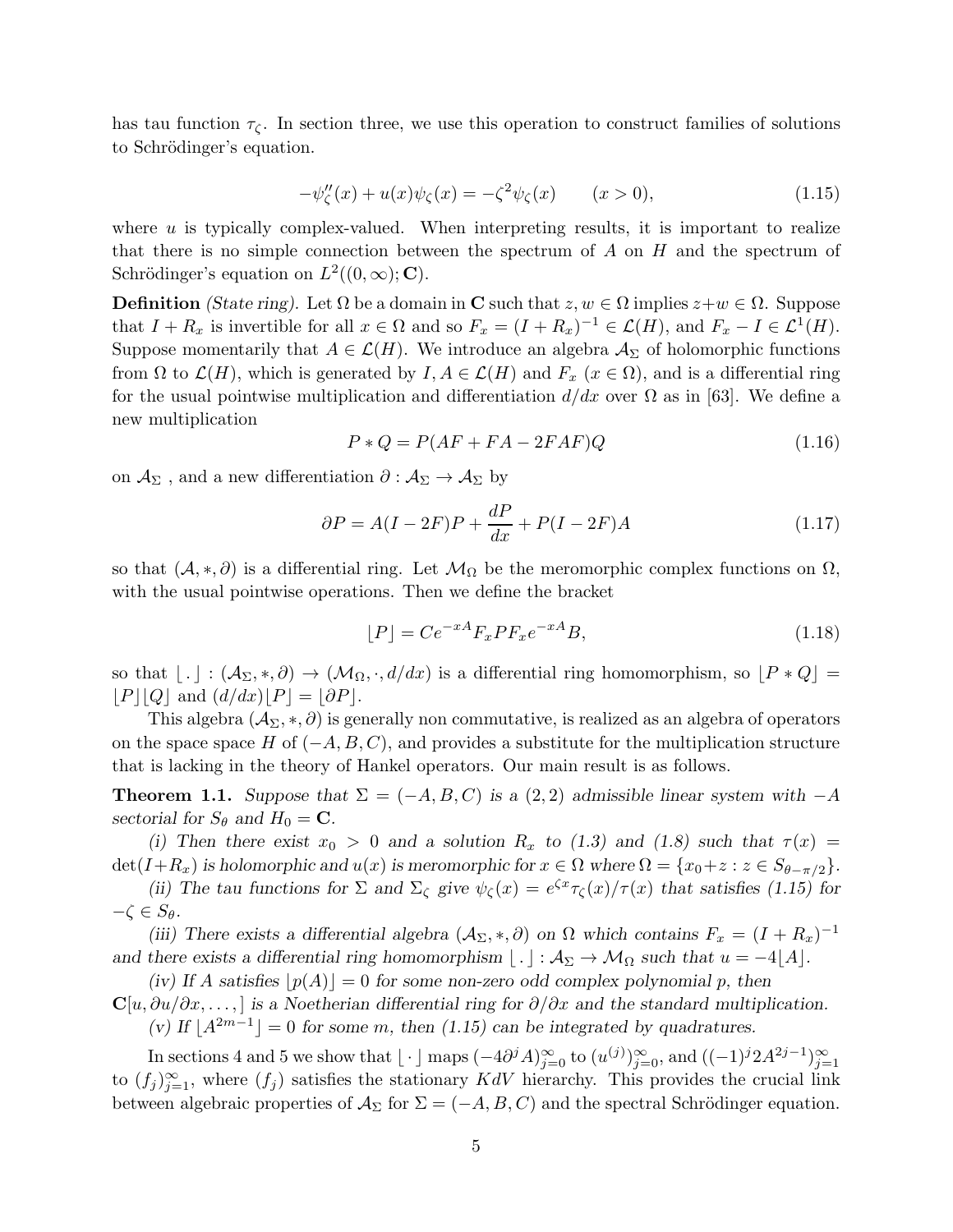We recall that a compact Riemann surface  $\mathcal E$  is hyperelliptic if and only if there exists a meromorphic function on  $\mathcal E$  that has precisely two poles. In this case, there is a two-sheeted cover  $\mathcal{E} \to \mathbf{P}^1$  with  $2g + 2$  branch points, where g is the genus of  $\mathcal{E}$ . The elliptic case has  $g = 1$ . In case  $(v)$ ,  $u$  is associated a meromorphic function on a hyperelliptic curve, and the potential is said to be finite-gap or algebro-geometric; see [14, 29].

Theorem 1.1 applies to scattering potentials such that  $u(x) \to 0$  as  $x \to \infty$ . The case of periodic potentials is considered in sections 6 and 7 of this paper.

**Definition** (Periodic linear system). Let  $A \in \mathcal{L}(H)$  be such that  $(e^{xA})_{x \in \mathbf{R}}$  is a periodic group, and let  $B \in \mathcal{L}(H_0, H)$  and  $C \in \mathcal{L}(H, H_0)$  satisfy  $AE + EA = BC$  for some  $E \in \mathcal{L}^1(H)$ . Then  $\Sigma = (-A, B, C; E)$  is a uniformly periodic linear system, and  $\tau(x) = \det(I + e^{xA} E e^{xA})$  is the corresponding tau function.

In section 6 of this paper, we introduce a ring  $(\mathcal{A}_{\Sigma},*,\partial)$  for periodic linear systems. The periodic linear system  $\Sigma$  has a tau function  $\tau$  and a periodic potential u, as in Hill's equation  $-f'' + uf = \lambda f$ . Hence  $\Sigma$  is associated with Hill's discriminant  $\Delta(\lambda)$  and a spectral curve  $\mathcal{E}$ , which is typically a transcendental hyperelliptic curve of infinite genus. The Jacobi variety  $\bf{X}$ of  $\mathcal E$  is then an infinite dimensional complex torus.

We show that if  $u$  is an elliptic function, then there exist uniformly periodic linear systems with tau functions  $\tau_1$  and  $\tau_0$  such that  $u(x) = \tau_1(x)/\tau_0(x)$ . Also, we show that if Hill's equation for this u has general solution  $f(x; \lambda)$  that is meromorphic in x for all but finitely many  $\lambda \in \mathbb{C}$ , then there exist uniformly periodic linear systems with tau function  $\tau_3(x; \lambda)$  and  $\tau_4(x; \lambda)$  such that  $f(x; \lambda) = \tau_3(x; \lambda) / \tau_4(x; \lambda)$ .

Using results of Gesztesy and Weikard [31], we prove a partial converse, namely that if Hill's equation has a general solution of the form  $f(x; \lambda) = \tau_3(x; \lambda)/\tau_4(x; \lambda)$  for all  $\lambda \in \mathbb{C}$ , where  $\tau_3(x; \lambda)$  and  $\tau_4(x; \lambda)$  are the tau functions of uniformly periodic linear systems, then u is an algebro geometric potential and is associated with a hyperelliptic spectral curve  $\mathcal E$  of finite genus.

The notion of a tau function of a linear system generalizes the classical concept of a theta function for an algebraic curve. We recall that a complete complex algebraic curves is associated with a finite dimensional Jacobian variety which has dimension determined by the genus of the curve. Riemann's theta functions may be defined on such a variety, and they satisfy some addition rules known as Fay's identities, which reflect the geometry of the underlying curve [23]. Ercolani and McKean [22] observed that Fay's identities can be deduced from secant identities which relate to the properties of Wronskians of suitably chosen functions. In this spirit, we prove that tau functions of linear systems satisfy some Wronskian identities which are counterparts of Fay's identities. Mumford [56] observed that Fay's identities give rise to nontrivial solutions of certain partial differential equations.

The Kadomtsev–Petviashvili equations describe the waves in a two dimensional dissipative medium where the scale of the propagation of the wave along the y-axis is much larger than the longitudinal scale along the  $x$ -axis. We write

$$
KP \qquad \frac{\partial}{\partial x} \Big( \frac{\partial^3 u}{\partial x^3} - 6u \frac{\partial u}{\partial x} + 4\lambda \frac{\partial u}{\partial x} + 4\alpha \frac{\partial u}{\partial s} \Big) + 3\beta^2 \frac{\partial^2 u}{\partial y^2} = 0, \tag{1.19}
$$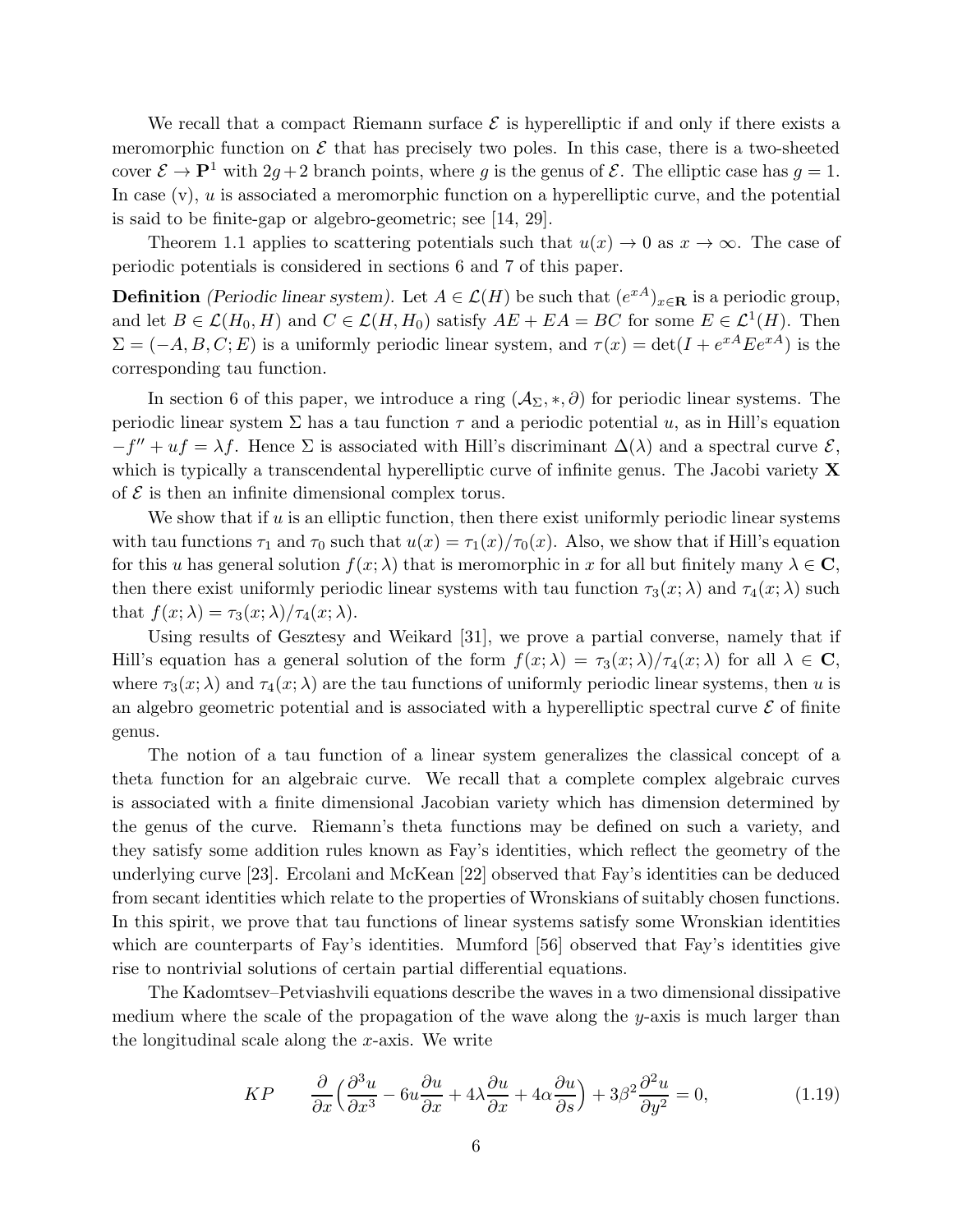where the  $\alpha, \beta, \lambda \in \mathbf{C}$  are parameters. Krichever showed that any tau function that arises from the theta function on the Jacobi variety of a complete complex algebraic curve satisfies KP. Shiota [66] and Mulase [56] proved the converse, that if  $\tau$  is the theta function of a finitedimensional Abelian manifold, and  $\tau$  gives a potential that satisfies KP, then the Abelian manifold arises as a Jacobi variety of a complex algebraic curve.

In section 9, we show that the  $\tau$  functions of general linear systems under a group of deformations give rise to a set of solutions of the KP equations.

**Theorem 1.2.** Let  $(-A_1, B_0, C_0)$  and  $(-A_2, B_0, C_0)$  be  $(2, 2)$  admissible linear systems with input and output spaces C, where  $A_1, A_2 \in \mathcal{L}(H)$ . Let

$$
C(y;t) = C_0 e^{t(A_1^3 + \lambda A_1)/\alpha - yA_1^2/\beta}, \qquad B(y;t) = e^{t(A_2^3 + \lambda A_2)/\alpha + yA_2^2/\beta} B_0;
$$

then with

$$
R_x(y,t) = \int_x^{\infty} e^{-A_2 s} B(y;t) C(y;t) e^{-A_1 s} ds,
$$
\n(1.20)

let

$$
u(x, y, t) = -2 \frac{\partial^2}{\partial x^2} \log \det(I + R_x(y, t)).
$$
\n(1.21)

Then u satisfies  $KP$  in the form  $(1.19)$ .

The KP differential equation is the first in a sequence of nonlinear partial differential equations known as the  $KP$  hierarchy. Shiota [66] proved that these are related by an integral involving a family of tau functions which are subject to a group of deformations involving infinitely many parameters. We introduce a family of linear systems which are subject to a group of deformations, and also show that such a family gives tau functions which make Shiota's integral vanish; this condition is known to give solutions of the KP hierarchy.

## 2.  $\tau$  functions in terms of Lyapunov's equation and the Gelfand–Levitan equation

The following proves uniqueness of solutions of the Lyapunov equation (1.3), in a style suggested by [60, p 503]. Peller [60] discusses scattering functions that produce bounded selfadjoint Hankel operators  $\Gamma_{\phi}$ , and their realization in terms of continuous time linear systems. He observes that in some cases one needs a bounded semigroup with unbounded generator  $(-A)$ . We prove the uniqueness results for bounded and strongly continuous semigroups, then specialize to holomorphic semigroups. The main application is to the Gelfand–Levitan equation, and associated determinants.

**Proposition 2.1.** Let  $(e^{-tA})_{t\geq 0}$  be a strongly continuous and weakly asymptotically stable semigroup on a complex Hilbert space  $H$ , so  $e^{-tA}f \to 0$  weakly as  $t \to \infty$  for all  $f \in H$ . Then

(i)  $S_t$ :  $R \mapsto e^{-tA}Re^{-tA}$  for  $t \geq 0$  defines a strongly continuous semigroup on  $\mathcal{L}^1(H)$ , which has generator  $(-L)$ , with dense domain of definition  $\mathcal{D}(L)$  such that

$$
L(R) = AR + RA \qquad (R \in \mathcal{D}). \tag{2.1}
$$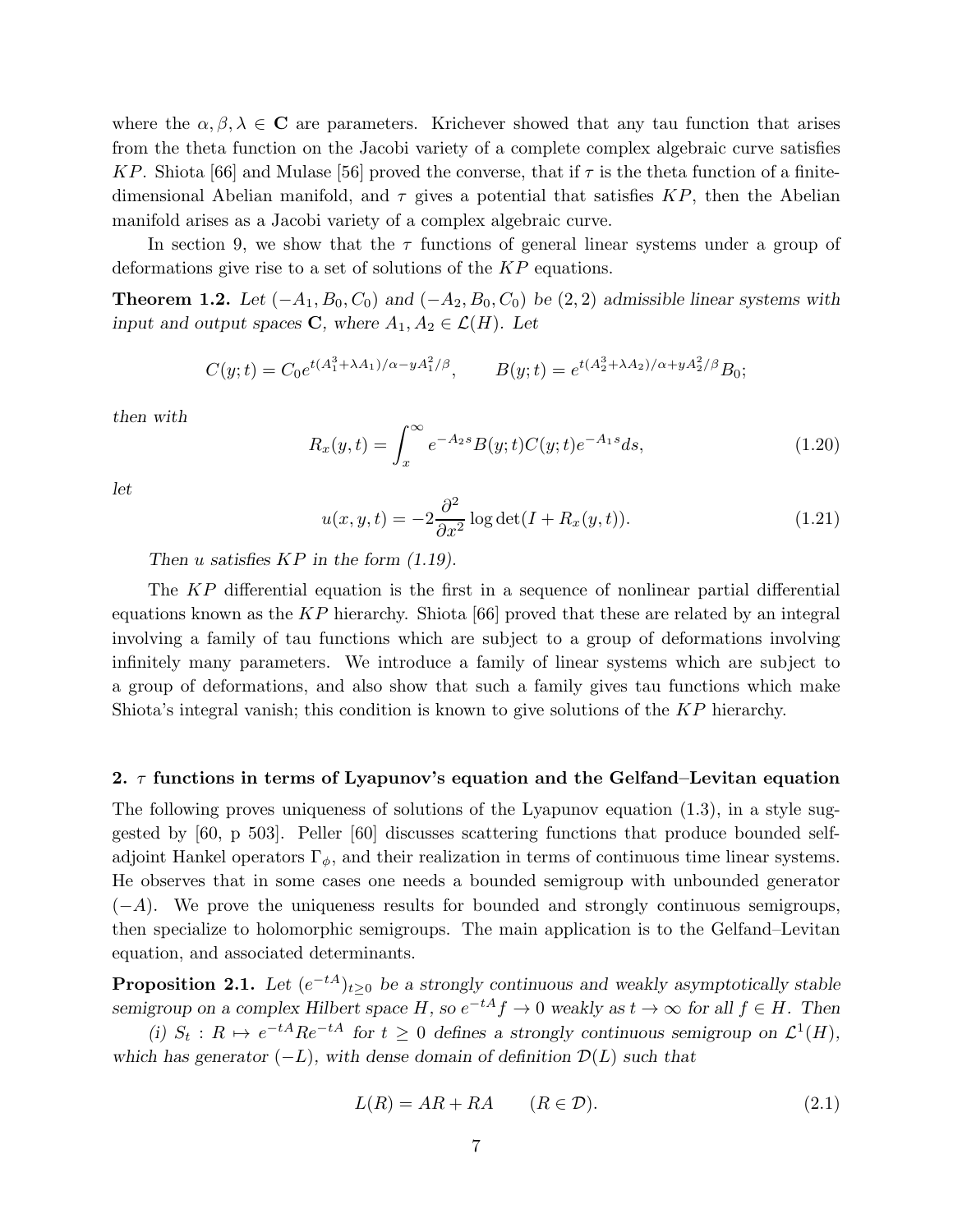(ii) The linear operator  $L : \mathcal{D}(L) \to \mathcal{L}^1(H)$  is injective, and each  $R_0 \in \mathcal{D}(L)$  with  $L(R_0) =$ X, there exists a weakly convergent improper integral

$$
R_0 = \int_0^\infty e^{-tA} X e^{-tA} dt.
$$
\n(2.2)

(iii) Suppose moreover that  $||e^{-t_0A}||_{\mathcal{L}(H)} < 1$  for some  $t_0 > 0$ . Then  $L : \mathcal{D}(L) \to \mathcal{L}^1(H)$  is surjective, the integral (2.2) converges absolutely in  $\mathcal{L}^1(H)$  and  $R_0$  gives the unique solution to  $AR_0 + R_0A = X$ .

**Proof.** (i) First observe that by the uniform boundedness theorem, there exists  $M$  such that  $||e^{-tA}||_{\mathcal{L}(H)} \leq M$  for all  $t \geq 0$ , so  $(e^{-tA})_{t \geq 0}$  is uniformly bounded. Also, the adjoint semigroup  $(e^{-tA^{\dagger}})_{t\geq 0}$  is also strongly continuous and uniformly bounded, so A and  $A^{\dagger}$  have dense domains  $\mathcal{D}(A)$  and  $\mathcal{D}(A^{\dagger})$  in H.

Now  $\mathcal{L}^1(H) = H \hat{\otimes} H$ , the projective tensor product, so for all  $X \in \mathcal{L}^1(H)$ , there exists a nuclear decomposition  $X = \sum_{j=1}^{\infty} B_j C_j$  where  $B_j, C_j \in H$  satisfy  $||X||_{\mathcal{L}^1(H)} = \sum_{j=1}^{\infty} ||B_j||_H ||C_j||_H^{\frac{1}{n}}$ . Then

$$
S_t(X) - X = \sum_{j=1}^{\infty} (e^{-tA} B_j C_j e^{-tA} - B_j C_j e^{-tA}) + \sum_{j=1}^{\infty} (B_j C_j e^{-tA} - B_j C_j)
$$
(2.3)

where  $(e^{-tA})$  is bounded,  $||e^{-tA}B_j - B_j||_H \to 0$  and  $||e^{-tA^{\dagger}}C_j - C_j||_H \to 0$  as  $t \to 0^+$ , so  $||S_t(X) - X||_{\mathcal{L}^1(H)} \to 0$  as  $t \to 0^+,$  so  $(S_t)_{t \geq 0}$  is strongly continuous on  $\mathcal{L}^1(H)$ . By semigroup theory, there exists a dense linear subspace  $\mathcal{D}(L)$  of  $\mathcal{L}^1(H)$  such that  $S_t(R)$  is differentiable at  $t = 0+$  for all  $R \in \mathcal{D}$ , and  $(d/dt)_{t=0+}S_t(R) = -AR - RA$ , so the generator is  $(-L)$ , where  $L(R) = AR + RA.$ 

(ii) Certainly D contains  $\mathcal{D}(A^{\dagger})\hat{\otimes}\mathcal{D}(A)$  in  $\mathcal{L}^1(H) = H\hat{\otimes}H$ . Choosing  $f \in \mathcal{D}(A)$  and  $g \in \mathcal{D}(A^{\dagger})$ , we find that

$$
\frac{d}{dt}\langle e^{-tA}R_0e^{-tA}f,g\rangle = -\langle e^{-tA}(AR_0 + R_0A)e^{-tA}f,g\rangle
$$

$$
= -\langle e^{-tA}Xe^{-tA}f,g\rangle
$$
(2.4)

a continuous function of  $t > 0$ , so integrating we obtain

$$
\langle R_0 f, g \rangle - \langle e^{-sA} R_0 e^{-sA} f, g \rangle = \int_0^s \langle e^{-tA} X e^{-tA} f, g \rangle dt. \tag{2.5}
$$

We extend this identity to all  $f, g \in H$  by joint continuity; then we let  $s \to \infty$  and observe that  $R_0: H \to H$  is trace class and hence is completely continuous, hence  $R_0$  maps the weakly null family  $(e^{-sA}f)_{s\to\infty}$  to the norm convergent family  $(R_0e^{-sA}f)_{s\to\infty}$ , so  $\langle e^{-sA}R_0e^{-sA}f, g\rangle \to 0$ as  $s \to \infty$ , hence we have a weakly convergent improper integral

$$
\langle R_0 f, g \rangle = \lim_{s \to \infty} \int_0^s \langle e^{-tA} X e^{-tA} f, g \rangle dt \qquad (f, g \in H). \tag{2.6}
$$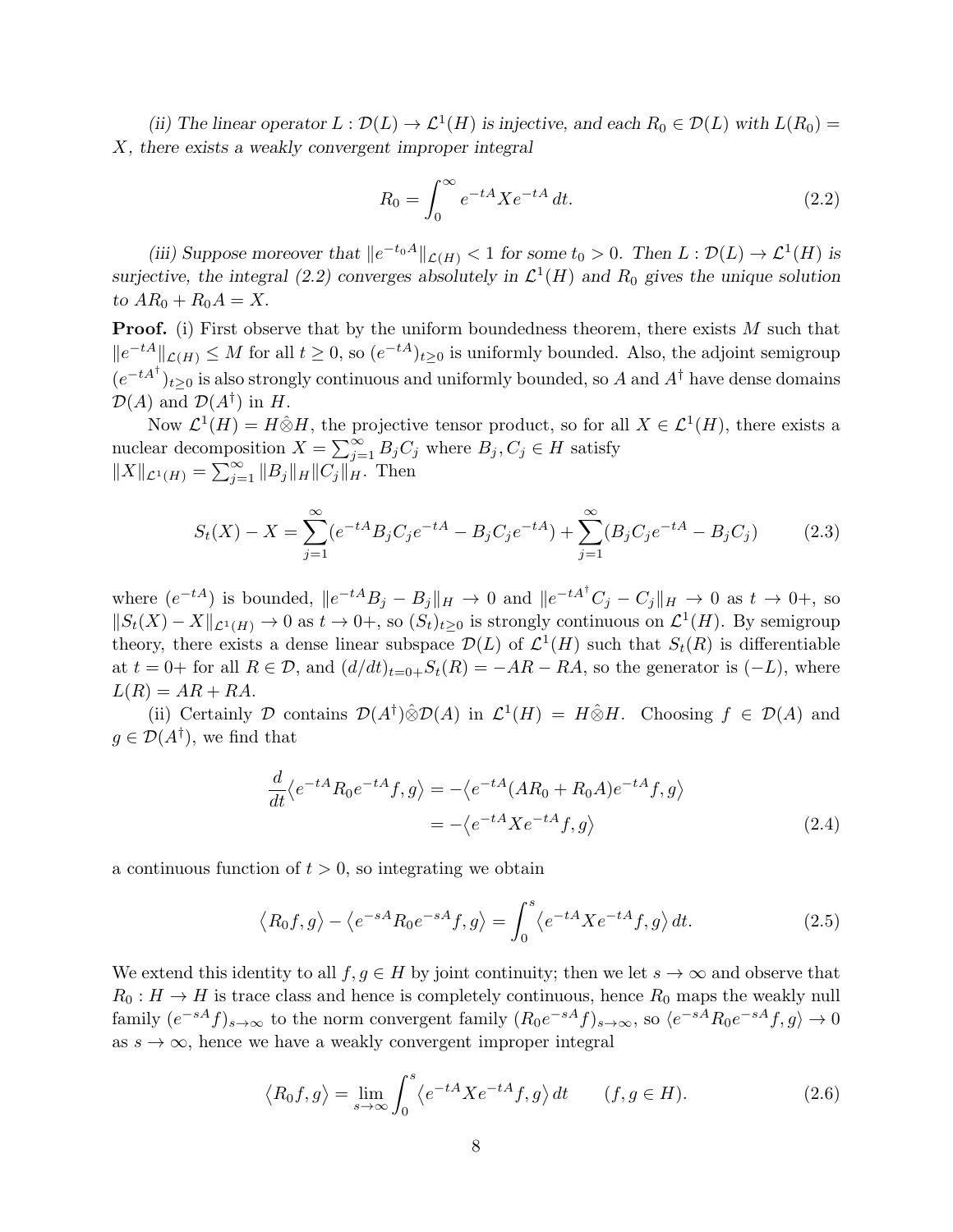(iii) The function  $t \mapsto e^{-tA} X e^{-tA}$  takes values in the separable space  $\mathcal{L}^1(H)$  and is weakly continuous, hence strongly measurable, by Pettis's theorem. By considering the spectral radius, Engel and Nagel [21] show that there exist  $\delta > 0$  and  $M_{\delta} > 0$  such that  $||e^{-tA}||_{\mathcal{L}(H)} \leq M_{\delta}e^{-\delta t}$ for all  $t \geq 0$ ; hence (2.2) converges as a Bochner–Lebesgue integral with

$$
||R_x||_{\mathcal{L}^1(H)} \le \int_x^\infty M_\delta^2 ||X||_{\mathcal{L}^1(H)} e^{-2\delta t} dt
$$
  
 
$$
\le \frac{M_\delta^2}{2\delta} ||X||_{\mathcal{L}^1(H)} e^{-2\delta x}.
$$
 (2.7)

Furthermore, A is a closed linear operator and satisfies

$$
A \int_{x}^{s} e^{-tA} X e^{-tA} dt + \int_{x}^{s} e^{-tA} X e^{-tA} dt A = \int_{x}^{s} -\frac{d}{dt} (e^{-tA} X e^{-tA}) dt
$$
  
=  $e^{-xA} X e^{-xA} - e^{-TA} X e^{-TA}$   
 $\rightarrow e^{-xA} X e^{-xA}$  (2.8)

as  $s \to \infty$  where  $\int_x^s e^{-tA} X e^{-tA} dt \to R_x$ ; so  $AR_x + R_x A = e^{-xA} X e^{-xA}$  for all  $x \ge 0$ . We deduce that  $x \mapsto R_x$  is a differentiable function from  $(0, \infty)$  to  $\mathcal{L}^1(H)$  and that the modified Lyapunov equation (1.3) holds.

The hypotheses (i) and (ii) are symmetrical under the adjoint  $(A, R_0) \mapsto (A^{\dagger}, R_0^{\dagger})$ ; however, the hypothesis (iii) is rather stringent, and will be replaced in examples by sharper conditions.

We introduce Lyapunov's equation, and the existence of solutions for suitable  $(-A, B, C)$ . The solution  $R_x$  is defined by a formula suggested by Heinz's theorem [8] and has properties analogous to the resolvent operator of a semigroup.

**Definition**  $((2, 2)$  admissible linear systems). (i) Let H be a complex Hilbert space and let  $\Sigma = (-A, B, C)$  be a linear system with state space H. Suppose that there is a weakly convergent integral

$$
W_c = \int_0^\infty e^{-tA} BB^\dagger e^{-tA^\dagger} dt
$$
\n(2.9)

 $\Box$ 

which defines a bounded linear operator on  $H$ ; then  $W_c$  is the controllability Gramian. Suppose further that there exists a weakly convergent integral

$$
W_o = \int_0^\infty e^{-tA^\dagger} C^\dagger C e^{-tA} dt
$$
\n(2.10)

which defines a bounded linear operator on  $H$ ; then  $W<sub>o</sub>$  is the observability Gramian.

(ii) Then we define  $R_x$  to be the bounded linear operator on H determined by the weakly convergent integral

$$
R_x = \int_x^{\infty} e^{-tA} BC e^{-tA} dt.
$$
 (2.11)

(iii) Then  $\Sigma$  satisfying (i) is said to be balanced if  $W_c = W_o$  and ker( $W_c = 0$ .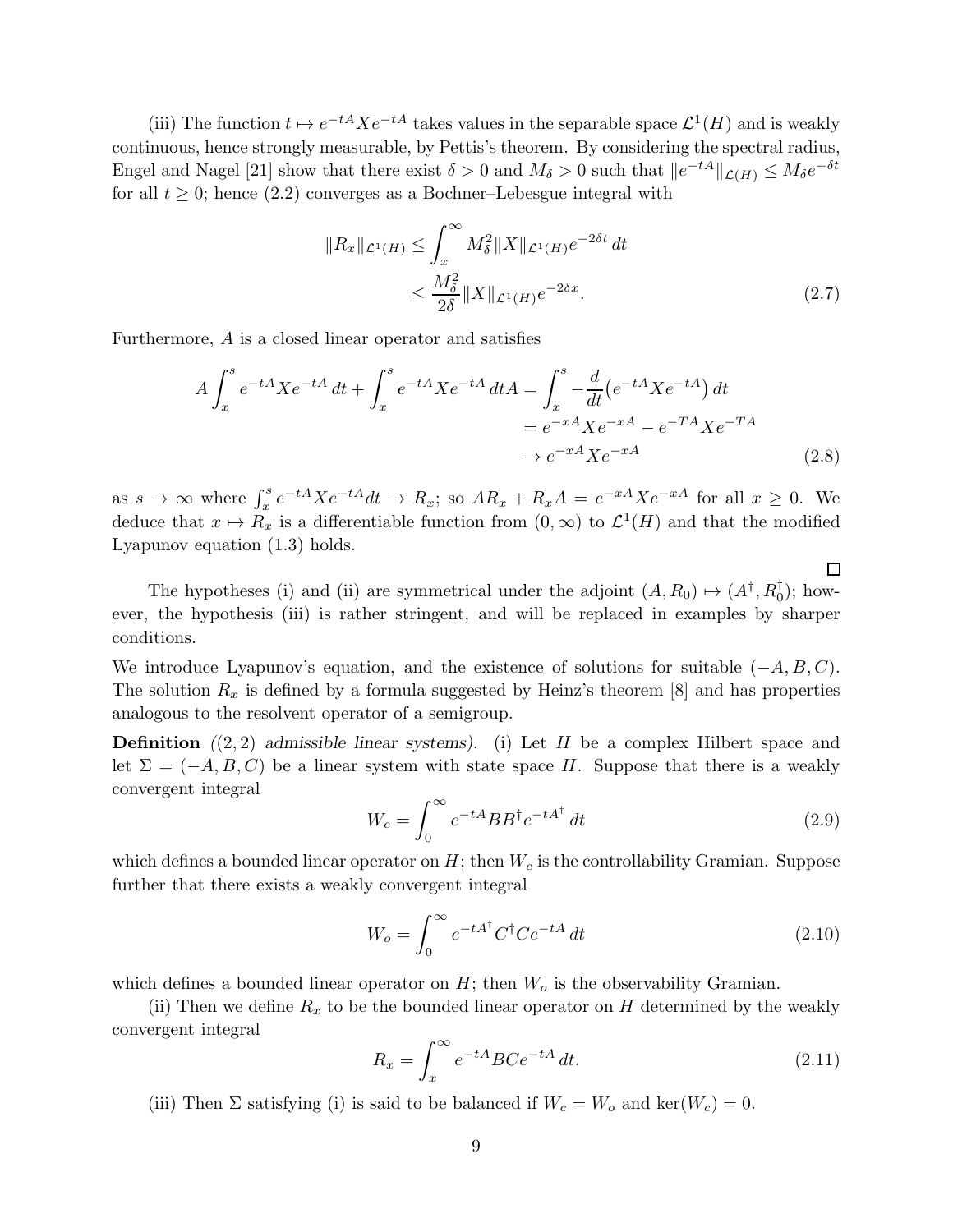(iv) Also,  $\Sigma$  satisfying (i) is said to be  $(2, 2)$  admissible if  $W_c$  and  $W_o$  are trace class.

(v) We introduce the scattering function  $\phi(t) = Ce^{-tA}B$  and the shifted scattering function  $\phi_{(x)}(t) = \phi(t + 2x)$  for  $x, t > 0$ .

(vi) The tau function of  $\Sigma$  is  $\tau(x) = \det(I + R_x)$ .

(vii) For  $0 < \delta < \pi$ , we introduce the sector  $S_{\delta} = \{z \in \mathbb{C} \setminus \{0\} : |\arg z| < \delta\}.$  For  $\pi/2 < \delta < \pi$ , we introduce  $X_{\delta} = {\{\zeta \in S_{\delta} : -\zeta \in S_{\delta}\}}$  which is an open set, symmetrical about  $i\mathbf{R}$  and bounded by lines passing through 0.

**Theorem 2.2.** Let  $(-A, B, C)$  be a linear system such that  $||e^{-t_0A}||_{\mathcal{L}(H)} < 1$  for some  $t_0 > 0$ , and that B and C are Hilbert–Schmidt operators such that  $||B||_{\mathcal{L}^2(H_0;H)}||C||_{\mathcal{L}^2(H;H_0)} \leq 1$ . Suppose further that  $-A$  is sectorial on  $S_{\theta}$  for some  $\pi/2 < \theta < \pi$ .

(i) Then  $(-A, B, C)$  is  $(2, 2)$ -admissible, so the trace class operators  $R_x$  give the solution to Lyapunov's equation (1.3) for  $x > 0$  that satisfies the initial condition (1.8), and the solution to  $(1.3)$  with  $(1.8)$  is unique.

(ii) The function  $\tau(x) = \det(I + R_x)$  is differentiable for  $x \in (0, \infty)$ .

(iii) Then R<sub>z</sub> extends to a holomorphic function which satisfies (1.3) on  $S_{\theta-\pi/2}$ , and  $R_z \to 0$  as  $z \to \infty$  in  $S_{\theta-\varepsilon-\pi/2}$  for all  $0 < \varepsilon < \theta - \pi/2$ .

**Proof.** (i) Since  $BC \in \mathcal{L}^1(H)$ , the integrand of (2.11) takes values in  $\mathcal{L}^1(H)$ , and we can apply Proposition 2.1(iii) to  $X = BC$ .

(ii) The Fredholm determinant  $R \mapsto \det(I + R)$  is a continuous function on  $\mathcal{L}^1(H)$ . Also the integral  $R_x = \int_x^{\infty} e^{-tA} BC e^{-tA} dt$  belongs to  $\mathcal{D}(L)$  and gives a differentiable function of  $x > 0$  with values in  $\mathcal{L}^1(H)$ .

(iii) By classical results of Hille,  $(e^{-zA})_{z \in S_{\theta-\pi/2}}$  defines an analytic semigroup on  $S_{\theta-\pi/2}$ , bounded on  $S_{\nu}$  for all  $0 < \nu < \theta - \pi/2$ , so we can define  $R_z = e^{-zA} R_0 e^{-zA}$  and obtain an analytic solution to Lyapunov's equation. For all  $0 < \varepsilon < \theta - \pi/2$ , there exists  $M'_{\varepsilon}$  such that  $||e^{-zA}||_{\mathcal{L}(H)} \leq M'_{\varepsilon}$  for all  $z \in S_{\delta}$  where  $\delta = \theta - \varepsilon - \pi/2$ . Now for  $z \in S_{\delta/2}$ , we write  $z = x/2 +$  $(x/2+iy)$  with  $x/2+iy \in S_\delta$  and use the bound  $||e^{-zA}||_{\mathcal{L}(H)} \leq ||e^{-xA/2}||_{\mathcal{L}(H)} ||e^{-(x/2+iy)A}||_{\mathcal{L}(H)}$ to obtain  $||e^{-zA}||_{\mathcal{L}(H)} \leq M_{\varepsilon}'^2 ||e^{-t_0A}||_{\mathcal{L}(H)}^{x/(4t_0)}$  $\mathcal{L}(H^{(4t_0)}),$  so  $||e^{-zA}||_{\mathcal{L}(H)} \to 0$  exponentially fast as  $z \to \infty$ in the sector  $S_{\delta/2}$ . Hence  $R_z$  is holomorphic and bounded on  $S_{(\theta-\varepsilon-\pi/2)}$  and by (2.7),  $R_z \to 0$ as  $z \to \infty$  in  $S_{(\theta-\varepsilon-\pi/2)/2}$ .

**Definition** Given  $M, \varepsilon > 0$  and  $0 < \delta < \pi/2$ , let  $\mathcal{R}(\delta, M, \varepsilon)$  be the space of all the holomorphic functions  $\psi : S_{\delta} \to \mathbb{C}$  such that  $e^{\varepsilon |z|} |\psi(z)| \leq M$  for all  $z \in S_{\delta}$ . Then let  $\mathcal{R} =$  $\bigcup_{0 \le M, 0 \le \varepsilon, 0 \le \delta \le \pi} \mathcal{R}(\delta, M, \varepsilon).$ 

We note that by Cauchy's estimates,  $R$  has the following properties:

(i)  $\phi' \in \mathcal{R}$  for all  $\phi \in \mathcal{R}$ ;

(ii) for all  $\phi \in \mathcal{R}$ , there exists  $\psi \in \mathcal{R}$  such that  $\psi' = \phi$ ;

(iii) if  $\phi \in \mathcal{R}$ , then  $e^{\phi} - 1 \in \mathcal{R}$ ;

 $(iv)$   $\mathcal{R}$  + C is an integral domain under pointwise addition and multiplication;

(v)  $\mathcal{R} + \mathbf{C}$  is closed under taking of exponentials.

Hence we can therefore form the field of fractions of  $\mathcal{R} + \mathbf{C}$  to obtain a differential field  $\mathcal{F}$ , so that every elements of F is meromorphic on some sector  $S_n$ .

 $\Box$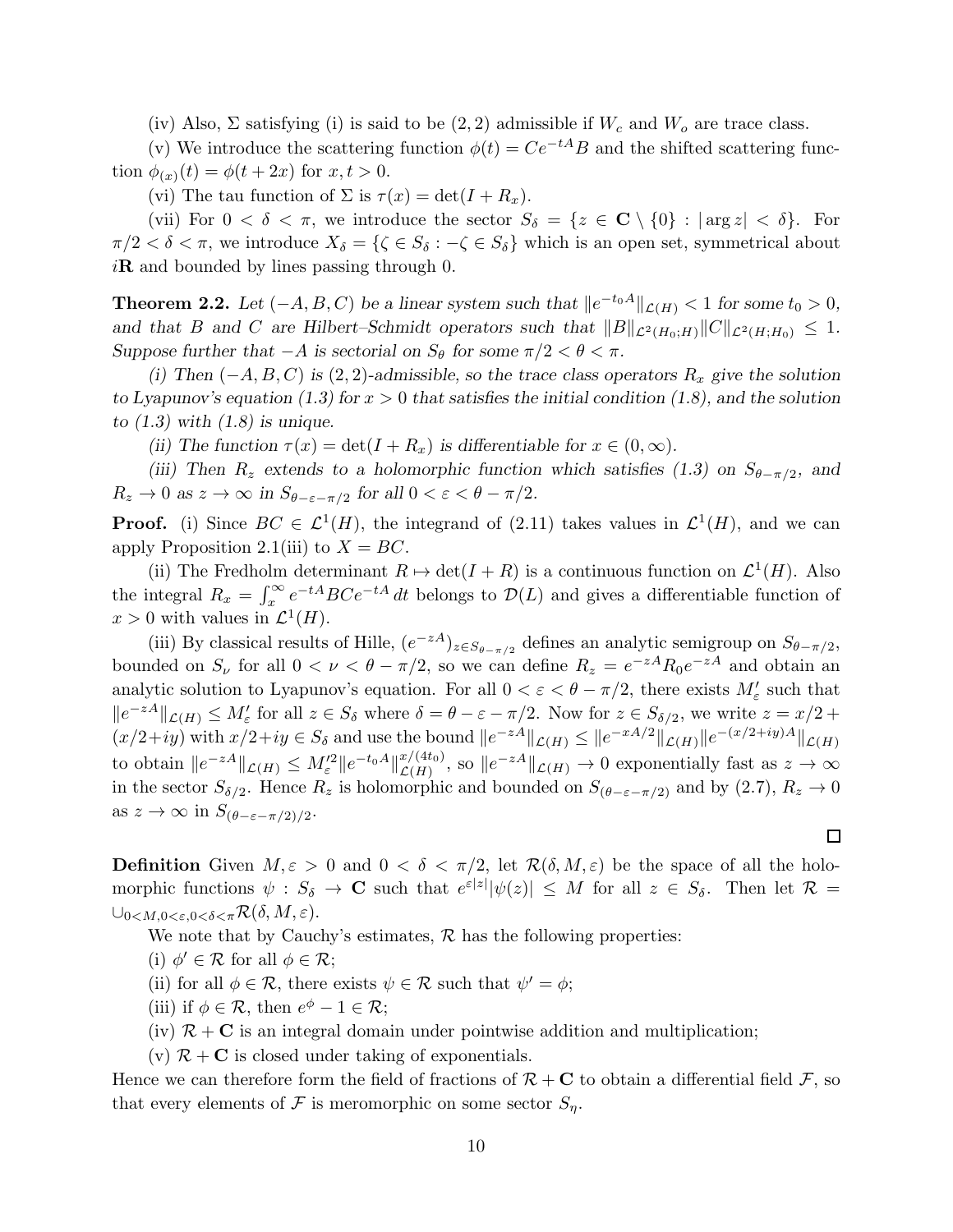Corollary 2.3. The set of scattering functions  $\phi$  which arise from the (2, 2) admissible linear systems as in Theorem 2.2 gives a subring of R.

**Proof.** Let  $(-A_j, B_j, C_j)$  be  $(2, 2)$  admissible linear system with scattering function  $\phi_j$  as in Theorem 2.2 for  $j = 1, 2$ . Then by Theorem 2.2(iii) the scattering functions satisfy  $\phi_j \in \mathcal{R}$ .

The linear system

$$
\left(\begin{bmatrix} -A_1 & 0 \\ 0 & -A_2 \end{bmatrix}, \begin{bmatrix} B_1 \\ B_2 \end{bmatrix}, \begin{bmatrix} C_1 & C_2 \end{bmatrix}\right). \tag{2.12}
$$

is (2, 2)-admissible with scattering function  $\phi_1(x) + \phi_2(x)$ , as one checks by direct calculation. The linear system

$$
(-(A_1 \otimes I + I \otimes A_2), B_1 \otimes B_2, C_1 \otimes C_2).
$$
\n
$$
(2.13)
$$

 $\Box$ 

is also (2, 2) admissible with scattering function  $\phi_1(x)\phi_2(x)$ . One checks that the semigroups  $(e^{-tA_1}\otimes I)_{t>0}$  and likewise  $(I\otimes e^{-tA_2})_{t>0}$  are strongly continuous on the tensor product Hilbert space  $H \otimes H$ , then  $(e^{-tA_1} \otimes e^{-tA_2})_{t>0}$  is strongly continuous on  $H \otimes H$  by B15 of Engel]. Also,  $B_1 \otimes B_2$  and  $C_1 \otimes C_2$  are Hilbert–Schmidt, as one checks by considering orthonormal bases.

**Example.** Let  $\Delta = -d^2/dx^2$  be the usual Laplace operator which is essentially self-adjoint and non-negative on  $C_c^{\infty}(\mathbf{R}; \mathbf{C})$  in  $L^2(\mathbf{R}; \mathbf{C})$ . We introduce  $A = \sqrt{I + \Delta}$  which is given by the Fourier multiplier  $\mathcal{F}Af(\xi) = \sqrt{1 + \xi^2} \mathcal{F}f(\xi)$ . Then  $(e^{-zA})$  and  $(e^{-zA^2})$  give bounded holomorphic semigroups on H, as in Theorem 2.2, on the right half-plane  $\{z \in \mathbf{C} : \Re z \ge 0\},\$ which is the closure of  $S_{\pi/2}$ . On the imaginary axis, we have unitary groups  $(e^{itA})$  and  $(e^{-itA^2})$ . By classical results from wave equations, we can write  $e^{itA} + e^{-itA} = 2\cos(tA)$  where  $u(x, t) = \cos(tA) f(x)$  is given by

$$
u(x,t) = \frac{1}{2} \left( f(x+t) + f(x-t) \right) + \frac{t}{2} \int_{x-t}^{x+t} f(y) \frac{J_0'(\sqrt{t^2 - (x-s)^2})}{\sqrt{t^2 - (x-s)^2}} ds \qquad (f \in C_c^{\infty}(\mathbf{R}; \mathbf{C})),
$$
\n(2.14)

with  $J_0$  is Bessel's function of the first kind of order zero, and u satisfies

$$
\frac{\partial^2 u}{\partial x^2} - \frac{\partial^2 u}{\partial t^2} = u(x, t)
$$
  
 
$$
u(x, 0) = f(x);
$$
  
\n
$$
\frac{\partial u}{\partial t}(x, 0) = 0.
$$
 (2.15)

Note that  $(\exp(t(iA)^{2j-1}))$  gives a unitary group on H for  $j = 0, 1, 2, \ldots$ 

**Definition** (i) (Block Hankel operators). Say that  $\Gamma \in \mathcal{L}(H)$  is block Hankel if there exists  $1 \leq m < \infty$  such that  $\Gamma$  is unitarily equivalent to the block matrix  $[A_{j+k-2}]_{j,k=1}^{\infty}$  on  $\ell^2(\mathbb{C}^m)$ where  $A_j$  is a  $m \times m$  complex matrix for  $j = 0, 1, \ldots$ .

(ii) Let  $(-A, B, C)$  be a  $(2, 2)$  admissible linear system with input and output space  $H_0$ , where the dimension of  $H_0$  over **C** is  $m < \infty$ . Then m is the number of outputs of the system,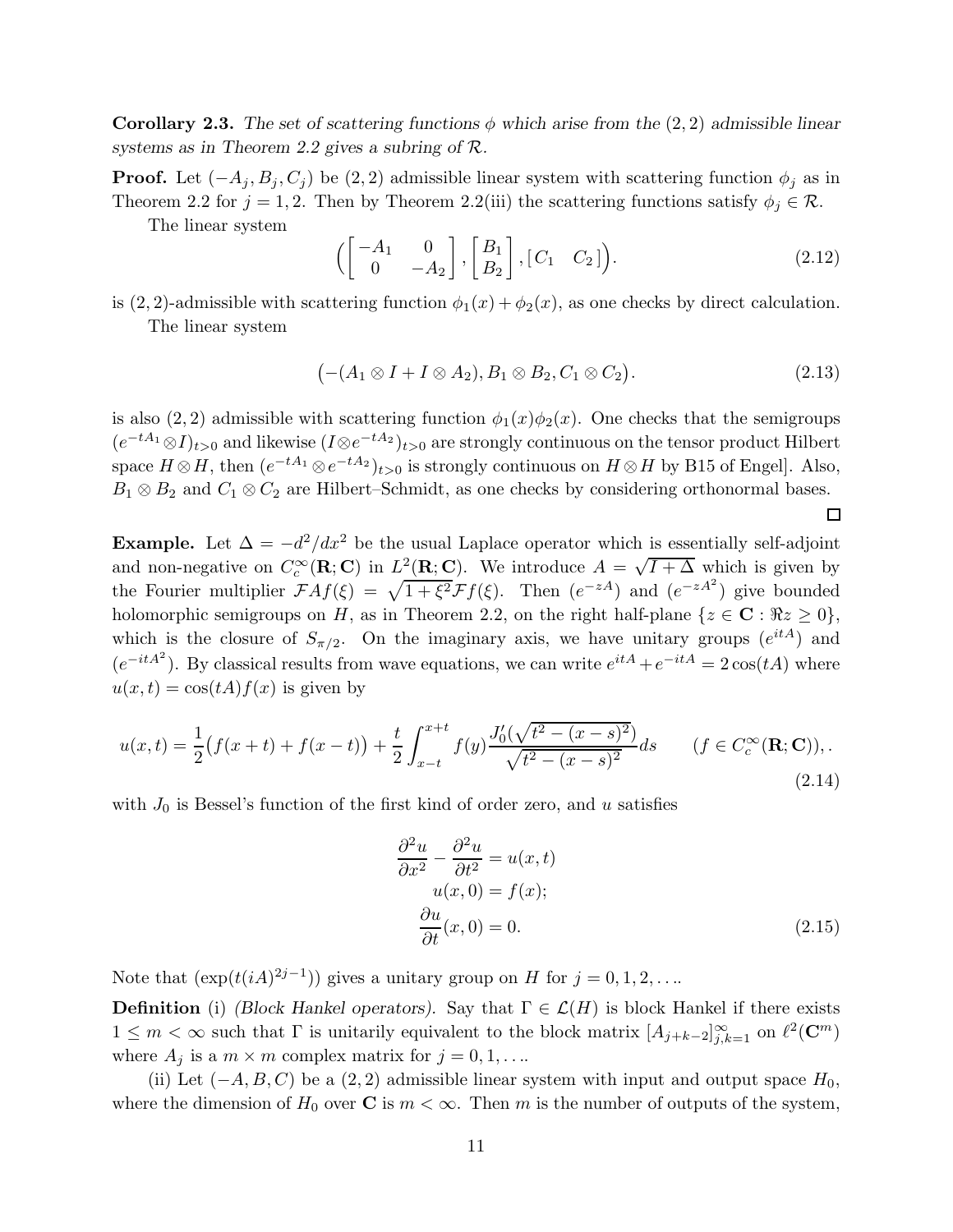and systems with finite  $m > 1$  are known as MIMO for multiple input, multiple output, and give rise to block Hankel operators with  $\Phi(x) = Ce^{-xA}B$ ; see [60].

(iii) The Gelfand–Levitan integral equation for  $(-A, B, C)$  as in (ii) is

$$
T(x, y) + \Phi(x + y) + \mu \int_{x}^{\infty} T(x, z)\Phi(z + y) dz = 0 \qquad (0 < x < y)
$$
 (2.16)

where  $T(x, y)$  and  $\Phi(x + y)$  are  $m \times m$  matrices with scalar entries, and  $\mu \in \mathbb{C}$ .

**Proposition 2.4.** (i) In the notation of Theorem 2.2, there exists  $x_0 > 0$  such that

$$
T_{\mu}(x,y) = -Ce^{-xA}(I + \mu R_x)^{-1}e^{-yA}B
$$
\n(2.17)

satisfies the integral equation (2.16) for  $x_0 < x < y$  and  $|\mu| < 1$ .

(ii) The determinant satisfies  $\det(I + \mu R_x) = \det(I + \mu \Gamma_{\Phi_{(x)}})$  and

$$
\mu \text{trace} \, T_{\mu}(x, x) = \frac{d}{dx} \log \det(I + \mu R_x). \tag{2.18}
$$

(iii) Suppose that  $t \mapsto U(t)$  is a continuous function  $[0, 1] \to \mathcal{L}(H)$  such that  $U(t)A =$  $AU(t)$  and  $||U(t)||_{\mathcal{L}(H)} \leq 1$ . Then there is a family of  $(2, 2)$  admissible linear systems

$$
\Sigma(t) = (-A, U(t)B, CU(t)) \qquad (t \in [0, 1]); \tag{2.19}
$$

the corresponding tau function  $\tau(x,t)$  is continuous for  $(x,t) \in (0,\infty) \times [0,1]$ .

**Proof.** (i) We choose  $x_0$  so large that  $e^{\delta x_0} \ge M_\delta/2\delta$ , then by (2.7), we have  $|\mu| \|R_x\|_{\mathcal{L}(H)} < 1$ for  $x > x_0$ , so  $I + \mu R_x$  is invertible. Substituting into the integral equation, we obtain

$$
Ce^{-(x+y)A}B - Ce^{-xA}(I + \mu R_x)^{-1}e^{-yA}B
$$
  
\n
$$
- \mu Ce^{-xA}(I + \mu R_x)^{-1} \int_x^{\infty} e^{-zA}BCe^{-zA} dz e^{-yA}B
$$
  
\n
$$
= Ce^{-(x+y)A}B - Ce^{-xA}(I + \mu R_x)^{-1}e^{-yA}B - \mu Ce^{-xA}(I + \mu R_x)^{-1}R_xe^{-yA}B
$$
  
\n
$$
= 0.
$$
\n(2.20)

(ii) As in (1.5), the operator  $\Theta_x : L^2(0, \infty) \to H$  is Hilbert–Schmidt; likewise  $\Xi_x$ :  $L^2(0,\infty) \to H$  is Hilbert–Schmidt; so  $(-A, B, C)$  is  $(2, 2)$ -admissible. Hence  $\Gamma_{\Phi_{(x)}} = \Theta_x^{\dagger} \Xi_x$ and  $R_x = \Xi_x \Theta_x^{\dagger}$  are trace class,  $(I + \mu R_x)$  is a holomorphic function of x on some sector  $S_{\delta}$ as in Theorem 2.2 and

$$
\det(I + \mu R_x) = \det(I + \mu \Xi_x \Theta_x^{\dagger}) = \det(I + \mu \Theta_x^{\dagger} \Xi_x) = \det(I + \mu \Gamma_{\Phi_{(x)}}). \tag{2.21}
$$

By the Riesz functional calculus,  $(I + \mu R_x)^{-1}$  is meromorphic for x in some  $S_\delta$ . Correcting a typographic error in [9, p. 324], we rearrange terms and calculate the derivative

$$
\mu T_{\mu}(x, x) = -\mu \text{trace}\left(Ce^{-xA}(I + \mu R_{x})^{-1}e^{-xA}B\right)
$$
  
= 
$$
-\mu \text{trace}(I + \mu R_{x})^{-1}e^{-xA}BCe^{-xA}
$$
  
= 
$$
\mu \text{trace}\left((I + \mu R_{x})^{-1}\frac{dR_{x}}{dx}\right)
$$
  
= 
$$
\frac{d}{dx}\text{trace}\log(I + \mu R_{x}).
$$
 (2.22)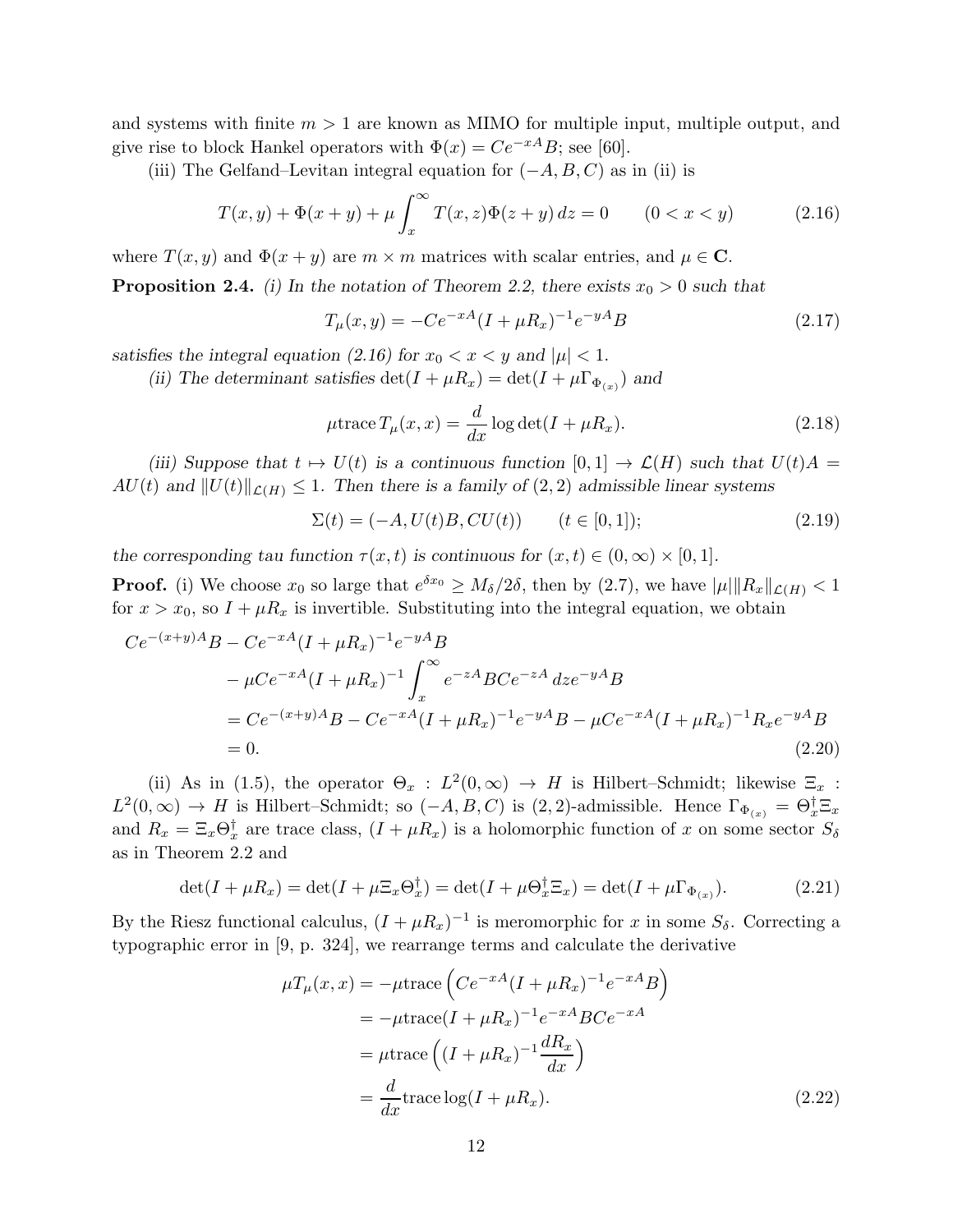This identity is proved for  $|\mu| < 1$  and extends by analytic continuation to the maximal domain of  $T_{\mu}(x, x)$ .

(iii) Since A commutes with  $U(t)$ , the domain  $\mathcal{D}(A)$  is invariant under  $U(t)$ , and the multiplications  $B \mapsto U(t)B$ ,  $C \mapsto CU(t)$  and  $e^{-xA} \mapsto U(t)e^{-xA}U(t)$  preserve the hypotheses of Theorem 2.2, so  $(-A, U(t)B, CU(t))$  is  $(2, 2)$  admissible. By commutativity, we have

$$
\tau(x,t) = \det(I + U(t)R_xU(t)),\tag{2.23}
$$

which depends continuously on  $(x, t)$ .

We refer to  $\Sigma(t) = (-A, U(t)B, CU(t))$  as a deformation of  $\Sigma$ , and analyze particular cases below.

#### 3. The Baker–Akhiezer function of an admissible linear system

In this section, we consider the Darboux addition rule for potentials and analyze the transformation  $(-A, B, C) \mapsto (-A, B, -C)$  and the effect on the ratios and derivatives of  $\tau$  functions. **Definition** (Baker–Akhiezer function). (i) Let  $(-A, B, C)$  be as in Theorem 2.2, and let

$$
\Sigma_{\zeta} = (-A, (\zeta I + A)(\zeta I - A)^{-1}B, C) \qquad (\zeta \in \mathbf{C} \cup {\{\infty\}} \setminus \operatorname{Spec}(A)) \tag{3.1}
$$

so that  $\Sigma_{\zeta}$  defines a (2, 2) admissible linear systems for  $\zeta$  in an open subset of  $\mathbb{C} \cup \{\infty\}$  which includes  $\{\zeta \in \mathbf{C} : -\zeta \in S_{\theta}\}\)$  for some  $\pi/2 < \theta < \pi$ . We identify  $\Sigma_{\infty}$  with  $(-A, B, C)$ , and  $\Sigma_0$ with  $(-A, B, -C)$ .

(ii) Let  $\tau_{\zeta}$  be the tau function of  $\Sigma_{\zeta}$ , and let the Baker–Akhiezer function for the family of linear systems be

$$
\psi_{\zeta}(x) = \frac{\tau_{\zeta}(x)}{\tau_{\infty}(x)} \exp(\zeta x). \tag{3.2}
$$

(iii) Let  $\tau_{\zeta}^*(x) = \overline{\tau_{\zeta}(\bar{x})}$  as in Schwarz's reflection principle, and let

$$
\Sigma_{\zeta}^{*} = (-A^{\dagger}, C^{\dagger}, B^{\dagger}(\zeta I + A^{\dagger})(\zeta I - A^{\dagger})^{-1}) \qquad (\zeta \in \mathbf{C} \cup \{\infty\} \setminus \operatorname{Spec}(A^{\dagger})) \tag{3.3}
$$

so  $\Sigma_{\zeta} \mapsto \Sigma_{\zeta}^{*}$  is an involution, and  $\Sigma_{\zeta}^{*}$  has tau function  $\tau^{*}$ .

The following result introduces a family of solutions of Schrödinger equation corresponding to the  $\Sigma_{\zeta}$  with an addition rule in the style of Darboux.

**Proposition 3.1.** Let  $(-A, B, C)$  be as in Theorem 2.2.

(i) Then for  $-\zeta \in S_\theta$ , the linear system  $\Sigma_\zeta$  is also  $(2, 2)$  admissible, and the Baker–Akhiezer function satisfies

$$
-\frac{d^2}{dx^2}\psi_{\zeta}(x) + u_{\infty}(x)\psi_{\zeta}(x) = -\zeta^2\psi_{\zeta}(x). \tag{3.4}
$$

(ii) There exist  $h_j \in C^{\infty}((0,\infty); \mathbb{C})$  such that there is an asymptotic expansion

$$
\psi_{\zeta}(x) \asymp e^{\zeta x} \left( 1 + \frac{h_1(x)}{\zeta} + \frac{h_2(x)}{\zeta^2} + \ldots \right) \tag{3.5}
$$

 $\Box$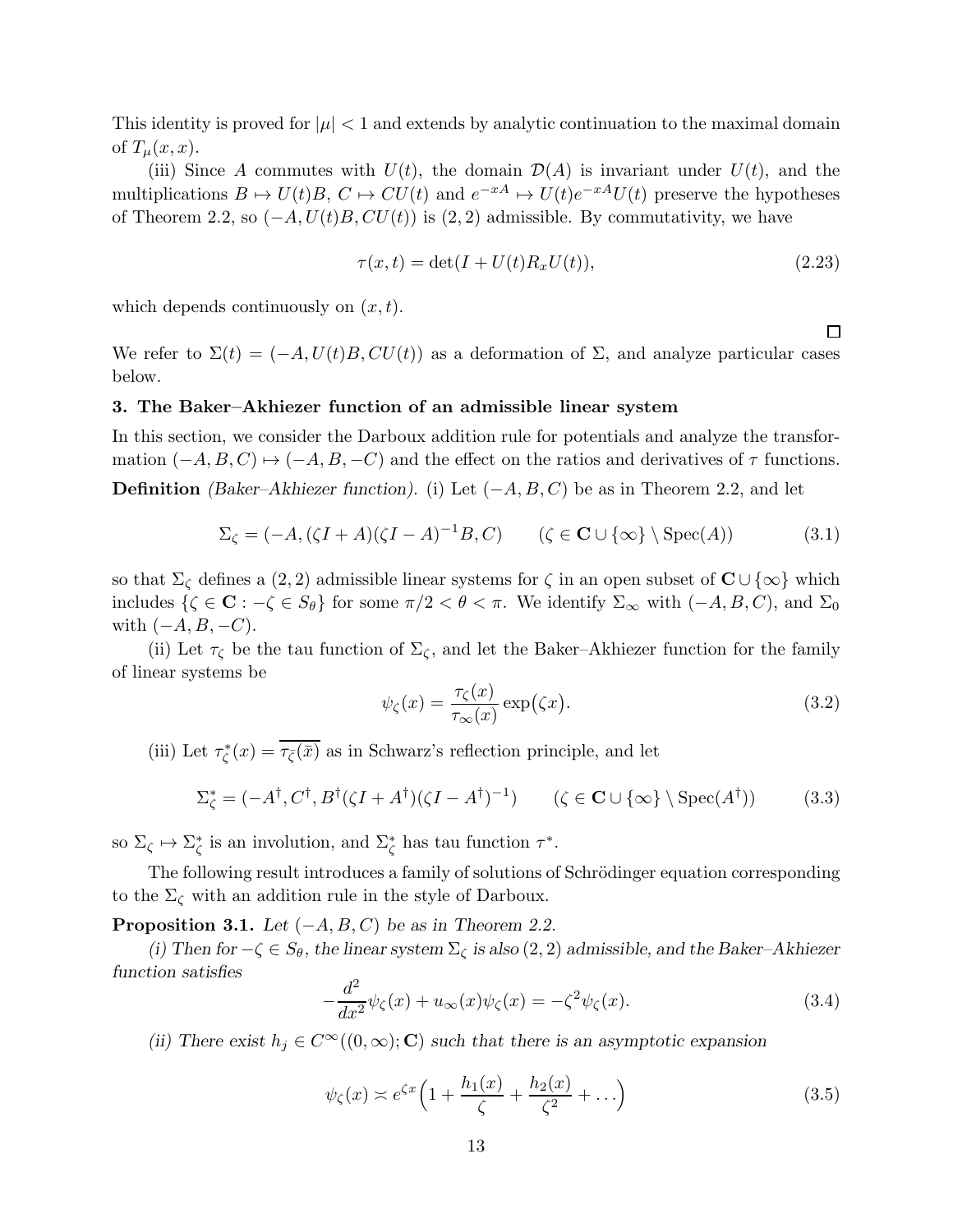as  $\zeta \to \pm i\infty$ , and the expansion is uniform for x in compact subsets of  $(0, \infty)$ .

**Proof** (i) For all  $\zeta \in \mathbb{C} \setminus \text{Spec}(A)$ , there exists  $x_0(\zeta)$  such that  $\|(\zeta I + A)(\zeta I - A)^{-1}R_x\|_{\mathcal{L}^1(H)} < 1$ for all  $x > x_0(\zeta)$ , so that  $\tau_{\zeta}(x)$  is continuously differentiable and non-zero as a function of  $x \in (x_0(\zeta), \infty)$ . In particular, suppose that  $\Re \zeta < 0$ , then  $-\zeta \in S_\theta$  so  $\zeta I - A$  is invertible. Using the R function for  $\Sigma_{\zeta}$ , we write

$$
\frac{\tau_{\zeta}(x)}{\tau_{\infty}(x)} = \frac{\det(I + (\zeta I + A)(\zeta I - A)^{-1}R_{x})}{\det(I + R_{x})}
$$
\n
$$
= \frac{\det(I + (\zeta I - A)^{-1}((\zeta I - A)R_{x} + AR_{x} + R_{x}A))}{\det(I + R_{x})}
$$
\n
$$
= \frac{\det(I + R_{x} + (\zeta I - A)^{-1}(AR_{x} + R_{x}A))}{\det(I + R_{x})}
$$
\n(3.6)

so that when  $AR_x + R_xA$  has rank one, the perturbing term  $(\zeta I - A)^{-1}(AR_x + R_xA)$  has rank one; continuing we find

$$
\frac{\tau_{\zeta}(x)}{\tau_{\infty}(x)} = \det(I + (\zeta I - A)^{-1}e^{-xA}BCe^{-xA}(I + R_x)^{-1})
$$
  
= det(I + Ce^{-xA}(I + R\_x)^{-1}(\zeta I - A)^{-1}e^{-xA}B)  
= 1 + Ce^{-xA}(I + R\_x)^{-1}(\zeta I - A)^{-1}e^{-xA}B, (3.7)

since  $B: \mathbf{C} \to H$  and  $C: H \to \mathbf{C}$  have rank one. Hence

$$
\psi_{\zeta}(x) = \frac{\tau_{\zeta}(x)}{\tau_{\infty}(x)} \exp(\zeta x)
$$
  
\n
$$
= \exp((\zeta x)) + Ce^{-xA}(I + R_x)^{-1}(\zeta I - A)^{-1}e^{-xA}B \exp(\zeta)
$$
  
\n
$$
= \exp((\zeta x)) - \int_{x}^{\infty} Ce^{-xA}(I + R_x)^{-1}e^{-yA}B \exp(\zeta y) dy
$$
  
\n
$$
= \exp((\zeta x)) + \int_{x}^{\infty} T(x, y) \exp(\zeta y) dy.
$$
\n(3.8)

Here  $T$  satisfies the Gelfand–Levitan equation, and by integrating by parts, we see that

$$
\frac{\partial^2 T}{\partial x^2} - \frac{\partial^2 T}{\partial y^2} = u(x)T(x, y)
$$
\n(3.9)

where  $u(x) = -2\frac{d^2}{dx^2} \log \tau(x)$ . Then by integrating by parts, we see that  $\psi_{\zeta}$  satisfies Schrödinger's equation.

The solutions of the differential equation depend analytically on  $\zeta$  at those points where the potential depends analytically on  $\zeta$ ; note that  $\zeta \mapsto \tau_{\zeta}(x)$  is holomorphic and non zero for  $\|R_x\| < 1$  and  $-\zeta \in S_\theta$ . Then we continue the solutions analytically to all  $-\zeta$  in the sector  $S_{\theta}$ , on which  $\psi_{\zeta}(x)$  is holomorphic as a function of  $\zeta$  for  $x > 0$ .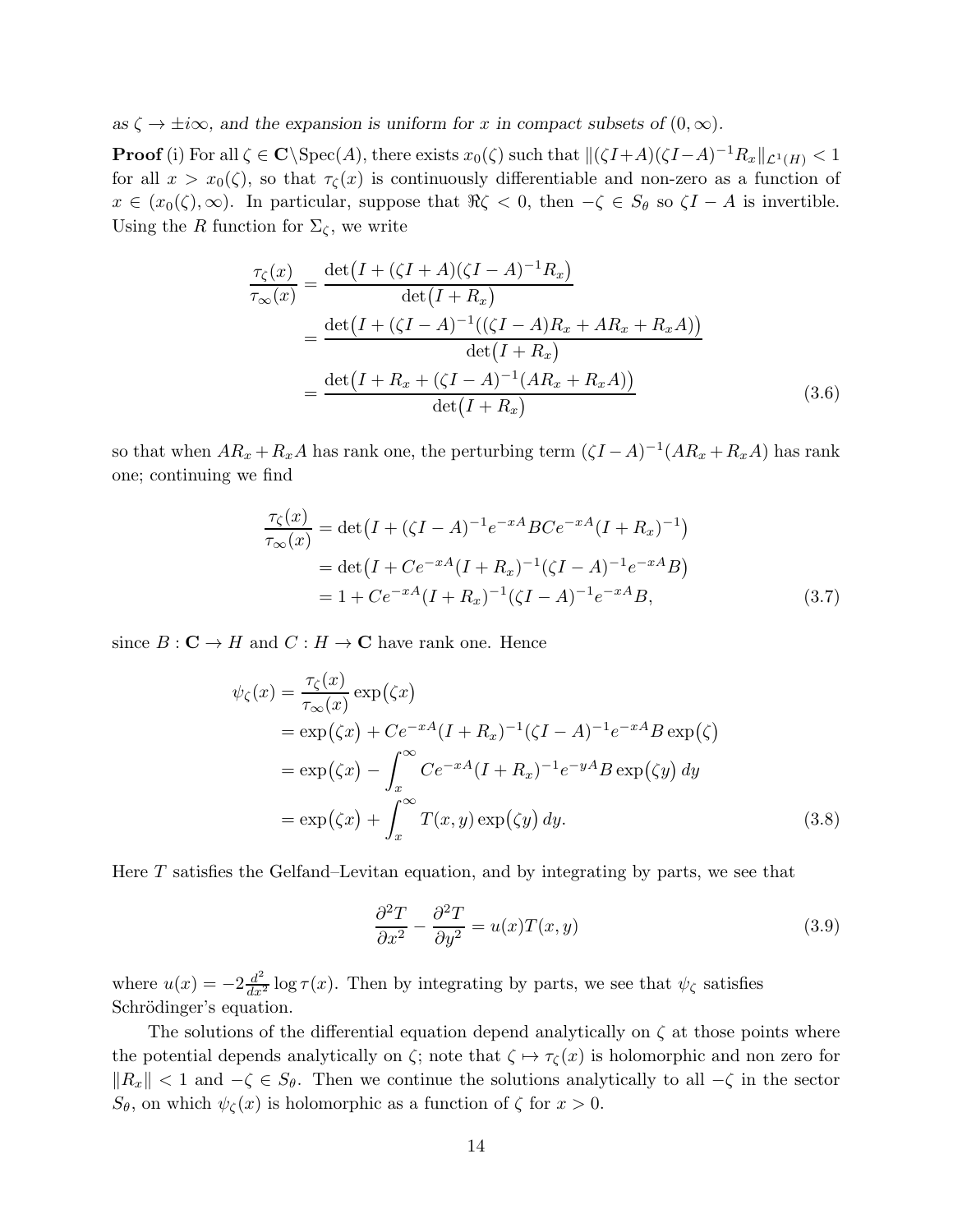(ii) Observe that  $X_{\theta} = S_{\theta} \cap (-S_{\theta})$  contains  $i \mathbb{R} \setminus \{0\}$ . For  $\zeta \in S_{\theta} \cap (-S_{\theta})$ , by (i) there exist solutions  $\psi_{\zeta}(x)$  and  $\psi_{-\zeta}(x)$  to (3.3). In particular,  $\psi_{ik}$  and  $\psi_{-ik}(x)$  are solutions for  $k > 0$ . We integrate by parts repeatedly

$$
e^{-xA}(\zeta I - A)^{-1} = e^{-xA} \int_0^\infty e^{\zeta s} e^{-sA} ds
$$
  
=  $\frac{e^{-xA}}{\zeta} + \frac{Ae^{-xA}}{\zeta^2} + \dots + \frac{A^{k-1}e^{-xA}}{\zeta^k} + \int_0^\infty \frac{A^k e^{-xA}}{\zeta^k} e^{\zeta s} e^{-sA} ds$ , (3.10)

where the integral converges by the hypothesis of Theorem 2.2. Also,  $(e^{-zA})$  is an analytic semigroup in the sector  $S_{\theta-\pi/2}$ , so  $\mathcal{D}(A^j)$  is a dense linear subspace of H for all  $j=1,2,...$ and  $A^j e^{-xA} \in \mathcal{L}(H)$  and by Cauchy's estimates there exists  $C > 0$  such that  $||A^j e^{-xA}||_{\mathcal{L}(H)} \le$  $C_j!/x^j$  for all  $x > 0$ . So we can generate an asymptotic expansion of (3.7) with terms

$$
h_j(x) = Ce^{-xA}(I + R_x)^{-1}A^{j-1}e^{-xA}B
$$
\n(3.11)

 $\Box$ 

which is bounded on compact subsets of  $(0, \infty)$ .

**Definition** (Darboux transforms). Let  $(-A, B, C)$  be an  $(2, 2)$  admissible linear system with tau function  $\tau_{\infty}(x;\mu) = \det(I + \mu R_x)$ . Define the Darboux transform of  $(-A, B, C)$  to be  $(-A, B, -C)$  with tau function transform  $\tau_0(x; \mu) = \det(I - \mu R_x)$ . Let

$$
v = \frac{1}{\mu} \frac{d}{dx} \log \frac{\tau_{\infty}}{\tau_0}, \quad w = \frac{1}{\mu} \frac{d}{dx} \log(\tau_0 \tau_{\infty}),
$$
  

$$
u_{\infty} = -\frac{2}{\mu^2} \frac{d^2}{dx^2} \log \tau_{\infty}, \quad u_0 = -\frac{2}{\mu^2} \frac{d^2}{dx^2} \log \tau_0.
$$
 (3.12)

In the following result, we show how products and quotients of  $\tau$  functions can be linked by the Gelfand–Levitan equation for  $2\times 2$  matrices, and satisfy the identities usually associated with Darboux transforms in the theory of integrable systems. Identities such as  $(3.18)$  also appear in Appendix A16 of Mehta [54].

**Theorem 3.2.** Let  $(-A, B, C)$  be a  $(2, 2)$ -admissible linear system with input and output spaces **C**, and let  $\phi(x) = Ce^{-xA}B$ .

(i) Then there exists  $\delta > 0$  such that for all  $\mu \in \mathbb{C}$  such that  $|\mu| < \delta$ , the integral equation  $(2.16)$  with

$$
T(x,y) = \begin{bmatrix} W(x,y) & V(x,y) \\ V(x,y) & W(x,y) \end{bmatrix},
$$
\n(3.13)

$$
\Phi(x+y) = \begin{bmatrix} 0 & \phi(x+y) \\ \phi(x+y) & 0 \end{bmatrix}
$$
\n(3.14)

has a solution such that

$$
W(x,x) = \frac{d}{dx}\frac{1}{2\mu}\log(\tau_{\infty}(x;\mu)\tau_0(x;\mu)),\tag{3.15}
$$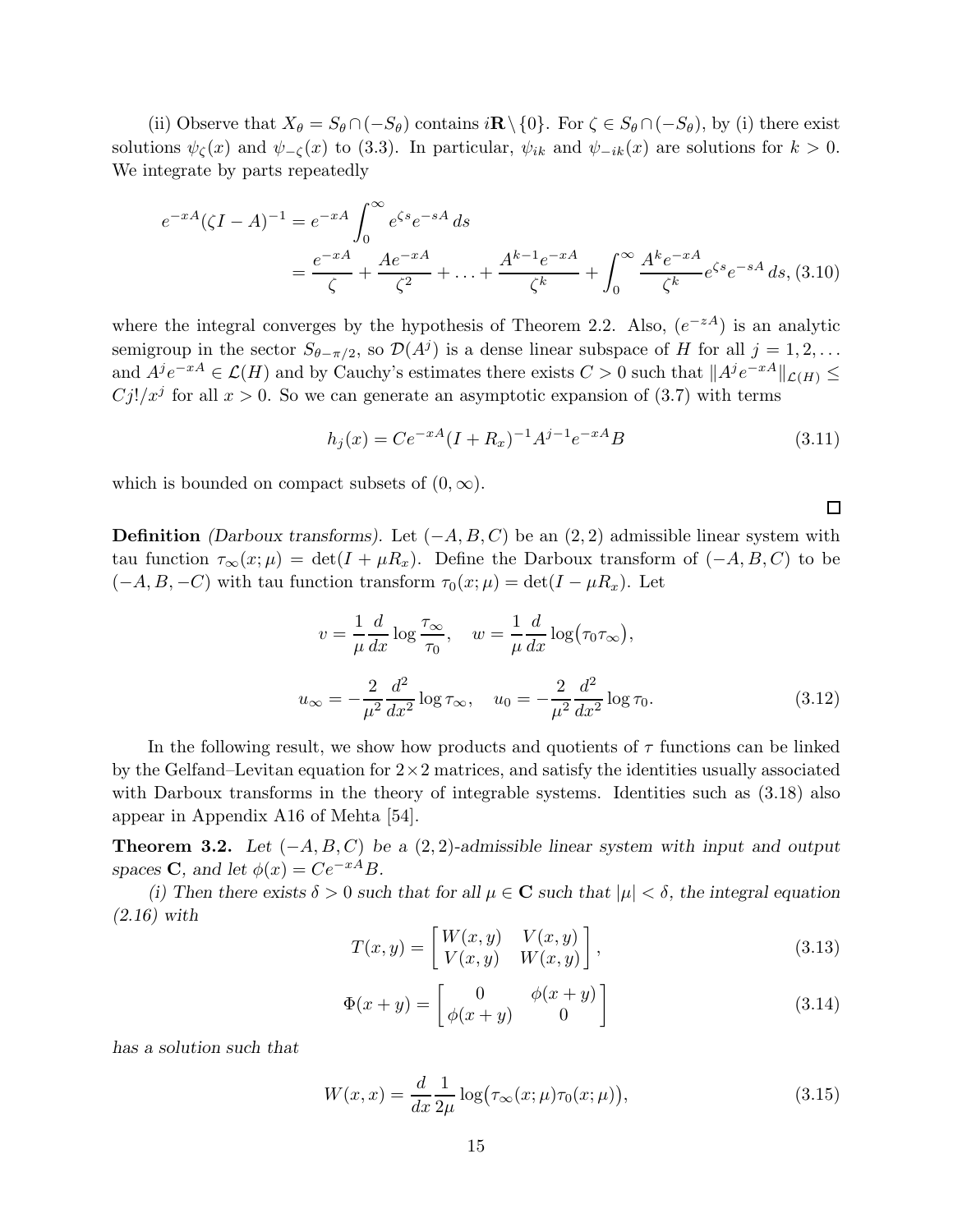$$
V(x,x) = \frac{d}{dx} \frac{1}{2\mu} \log \frac{\tau_{\infty}(x;\mu)}{\tau_0(x;\mu)}.
$$
\n(3.16)

and

$$
\frac{1}{2\mu} \frac{d}{dx} W(x, x) = -V(x, x)^2; \tag{3.17}
$$

(ii) also Toda's equation holds in the form

$$
\tau_0'' \tau_{\infty} - 2\tau_0' \tau_{\infty}' + \tau_0 \tau_{\infty}'' = 0.
$$
\n(3.18)

Proof. (i) Let

$$
T_{\infty}(x,y) = -Ce^{-xA}(I + \mu R_x)^{-1}e^{-yA}B,
$$
\n(3.19)

$$
T_0(x,y) = Ce^{-xA}(I - \mu R_x)^{-1}e^{-yA}B
$$
\n(3.20)

and

$$
\Phi(x) = \begin{bmatrix} 0 & \phi(x) \\ \phi(x) & 0 \end{bmatrix}.
$$
\n(3.21)

Now let

$$
T(x,y) = \frac{1}{2} \begin{bmatrix} T_{\infty} + T_0 & T_{\infty} - T_0 \\ T_{\infty} - T_0 & T_{\infty} + T_0 \end{bmatrix}
$$
 (3.22)

so that

$$
T(x,y) = -\begin{bmatrix} C & 0 \\ 0 & C \end{bmatrix} \begin{bmatrix} e^{-xA} & 0 \\ 0 & e^{-xA} \end{bmatrix} \begin{bmatrix} I & \mu R_x \\ \mu R_x & I \end{bmatrix}^{-1} \begin{bmatrix} e^{-yA} & 0 \\ 0 & e^{-yA} \end{bmatrix} \begin{bmatrix} 0 & B \\ B & 0 \end{bmatrix}
$$
 (3.23)

hence  $T$  satisfies the Gelfand–Levitan equation

$$
T(x, y) + \Phi(x + y) + \mu \int_{x}^{\infty} T(x, z) \Phi(z, y) dz = 0.
$$
 (3.24)

ii) As in Proposition 2.4,

$$
T_{\infty}(x,x) = \frac{1}{\mu} \frac{d}{dx} \log \tau_{\infty}(x),\tag{3.25}
$$

$$
T_0(x,x) = \frac{1}{\mu} \frac{d}{dx} \log \tau_0(x);
$$
\n(3.26)

hence (3.18) is equivalent to the condition

$$
\frac{d}{dx}T_0(x,x) + \mu (T_0(x,x) - T_\infty(x,x))^2 + \frac{d}{dx}T_\infty(x,x) = 0,
$$
\n(3.27)

which we now verify. The left-hand side equals

$$
Ce^{-xA}\left(-A(I-\mu R_x)^{-1}-(I-\mu R_x)^{-1}\mu (AR_x+R_xA)(I-\mu R_x)^{-1}-(I-\mu R_x)^{-1}A\right)e^{-xA}B
$$
  
+
$$
Ce^{-xA}\left((I-\mu R_x)^{-1}+(I+\mu R_x)^{-1}\right)e^{-xA}\mu BCe^{-xA}\left((I-\mu R_x)^{-1}+(I+\mu R_x)^{-1}\right)e^{-xA}B
$$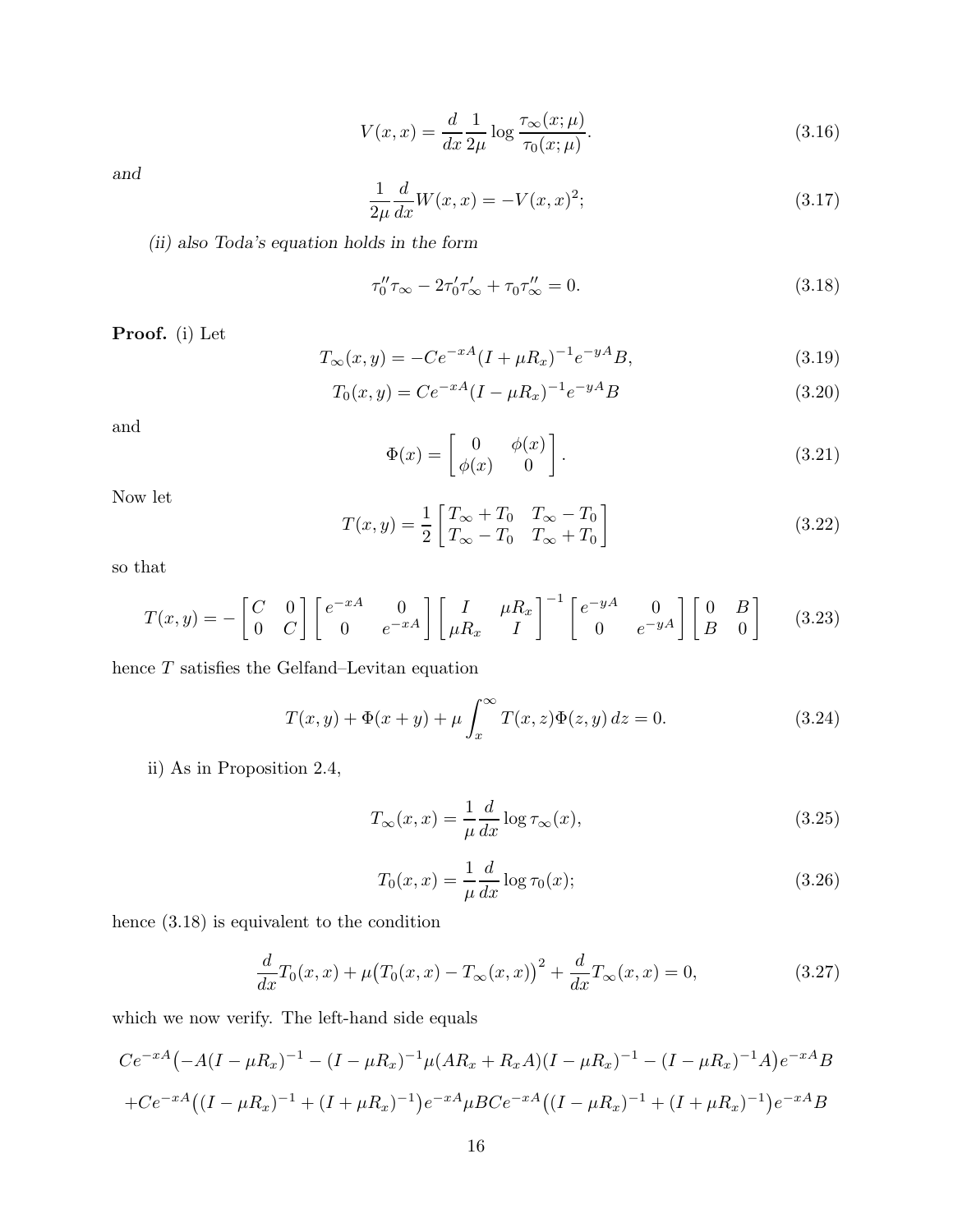$$
+Ce^{-xA}\left(A(I+\mu R_x)^{-1}-(I+\mu R_x)^{-1}\mu(AR_x+R_xA)(I+\mu R_x)^{-1}+(I+\mu R_x)^{-1}A\right)e^{-xA}B
$$
 (3.28)

All of the terms begin with  $Ce^{-xA}$  and end with  $e^{-xA}B$ , and we can replace  $e^{-xA} \mu B Ce^{-xA}$ by  $\mu(AR_x + R_xA)$  to obtain

$$
(3.28) = Ce^{-xA} \left( -2(I - \mu R_x)^{-1} A (I - \mu R_x)^{-1} + 4(I - \mu^2 R_x^2)^{-1} \mu (AR_x + R_x A)(I - \mu^2 R_x^2)^{-1} + 2(I + \mu R_x)^{-1} A (I + \mu R_x)^{-1} \right) e^{-xA} B
$$
  
= 0. (3.29)

This proves (3.18), and one can easily check that (3.18) is equivalent to

$$
u_0(x) = \frac{1}{\mu} \frac{dv}{dx} + v(x)^2, \quad v(x)^2 = -\frac{1}{\mu} \frac{dw}{dx}.
$$
 (3.30)

The entries of  $T$  satisfy the pair of coupled integral equations

$$
0 = W(x, y) + \mu \int_{x}^{\infty} V(x, s) \phi(s + y) ds
$$
  

$$
0 = V(x, y) + \phi(x + y) + \mu \int_{x}^{\infty} W(x, s) \phi(s + y) ds;
$$
 (3.31)

so  $W$  satisfies

$$
0 = -W(x, z) + \mu \int_x^{\infty} \phi(x+y)\phi(y+z) dy + \mu^2 \int_x^{\infty} W(x, s) \int_x^{\infty} \phi(s+y)\phi(y+z) dyds, (3.32)
$$

which explains how  $\mu^2 \Gamma_\phi^2$  enters the discussion in several determinant formulas [67].

 $\Box$ 

**Definition** (i) (Darboux Addition). For  $-\zeta \in S_\theta \cup \{0\}$  we define the Darboux addition rule on (2, 2) admissible linear systems by  $M_{\zeta} : (-A, B, C) \mapsto (-A, (\zeta I + A)(\zeta I - A)^{-1}B, C)$  and on potentials by

$$
u_{\infty} \mapsto u_{\zeta} = u_{\infty} - 2(\log \psi_{\zeta})''.
$$
\n(3.33)

(ii) Let  $Wr(\varphi, \psi)$  be the Wronskian of  $\psi, \varphi \in C^1((0, \infty); \mathbf{C})$ .

**Corollary 3.3.** The set  $\{M_\zeta, (\zeta \in X_\theta), M_0, M_\infty = I\}$  generates a group such that  $M_0^2 = I$ ,  $M_{\zeta}M_{-\zeta} = I$  and  $M_{\zeta}M_{\eta}$  corresponds to adding  $-2\frac{d^2}{dx^2}\log \text{Wr}(\psi_{\zeta}, \psi_{\eta})$  to the potential.

**Proof.** The definition is consistent with [22, p 484], and p. 414 of [47]. In particular,  $\psi_0(x) = \tau_0(x)/\tau_\infty(x)$ , and  $u_0(x) = u_\infty(x) - 2\frac{d^2}{dx^2}\log\psi_0(x)$ , which is consistent with (3.18). For  $\zeta_1 \neq \zeta_2$ , let  $\Psi(x) = Wr(\psi_{\zeta_1}, \psi_{\zeta_2})/\psi_{\zeta_2}$ , and observe that

$$
\Psi'' = (\zeta_2^2 + u_\infty - 2(\log \psi_{\zeta_1})'')\Psi.
$$

This gives the basic composition rule for  $M_{\zeta_2}M_{\zeta_1}$ . The other statements follow from Proposition 3.1 and Theorem 3.2.

 $\Box$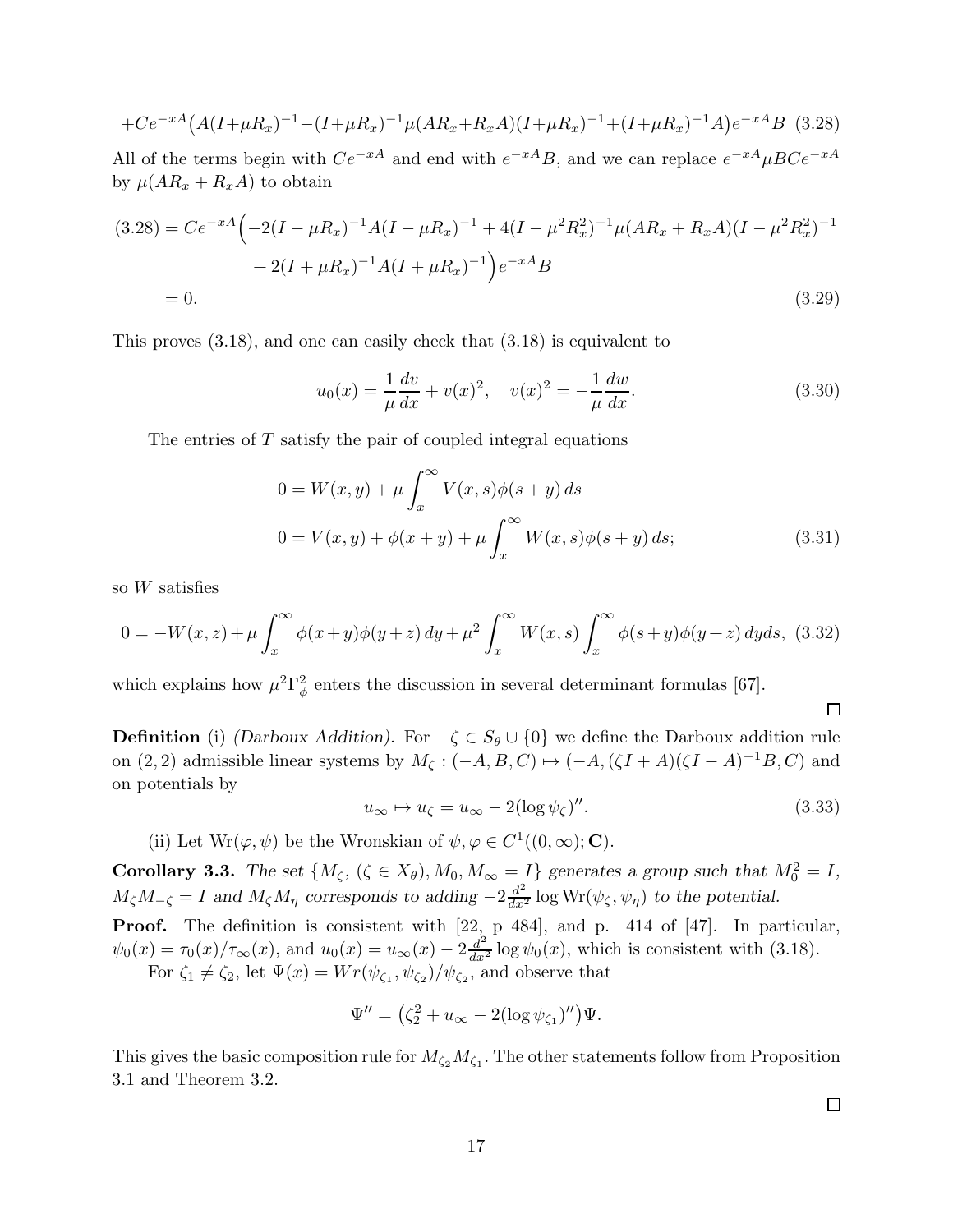**Definition** (i) Let  $\Omega$  be a domain in **C**. A divisor  $\delta$  on  $\Omega$  is a function  $\delta : \Omega \to \mathbb{Z}$  such that the restriction of  $\delta$  to K has finite support for all compact subsets K of  $\Omega$ .

(ii) For a meromorphic function f on  $\Omega$ , we let  $\nu(z)$  be the order of z as a zero of f, and  $\nu(p)$  be the order of p as a pole. Then  $(f) = \sum_{z} \nu(z)\delta_z - \sum_{p} \nu(p)\delta_p$  defines the principal divisor corresponding to  $f$ ; see [65].

(iii) Let  $\log_+ x = \max\{0, \log x\}$  for  $x > 0$ . For any meromorphic function f let

$$
m(r; f) = \int_0^{2\pi} \log_+ |f(re^{i\theta})| \frac{d\theta}{2\pi} \qquad (r > 0).
$$
 (3.34)

**Proposition 3.4.** Suppose that  $\phi$  :  $(0, \infty) \rightarrow \mathbb{R}$  arises from a  $(2, 2)$  admissible linear system. Let  $\tau_{\infty}(x;\mu) = \det(I + \mu \Gamma_{\phi_{(x)}})$ , and  $\tau_0(x;\mu) = \tau_{\infty}(x; -\mu)$  for all  $x > 0$  and  $\mu \in \mathbf{C}$ .

(i) Then  $\mu \mapsto \tau_{\infty}(x;\mu)$  is entire, and  $\overline{\tau_{\infty}(x;\mu)} = \tau_{\infty}(x;\mu)$  for all  $x > 0$ .

(ii) Let

$$
q(\mu) = \frac{\tau_{\infty}(0; \mu)}{\tau_0(0; \mu)}.
$$
\n(3.35)

- Then q is meromorphic,  $q^*(\mu) = q(\mu)$  and  $q(\mu)q(-\mu) = 1$ ;
- all the zeros and poles of q are simple and lie in  $\mathbf{R} \setminus \{0\};$
- the zeros  $(z_j)$  of q satisfy  $\sum_{j=1}^{\infty} 1/|z_j| < \infty$ , and
- $m(r; q)/r \rightarrow 0$  as  $r \rightarrow \infty$ .

(iii) Conversely, let q satisfy the conclusions of (ii). Then there exists a balanced linear system  $(-A, B, C)$  with input and output space **C**, such that  $q(\mu) = \kappa \tau_{\infty}(0; \mu)/\tau_0(0; \mu)$  for some constant  $\kappa$ .

**Proof.** (i) This follows from Theorem 2.2 (ii).

(ii) Since  $\Gamma_{\phi}$  is self-adjoint and trace class, the spectrum consists of 0, together with nonzero real eigenvalues  $\lambda_j$  with multiplicity  $\nu(\{\lambda_j\})$ , and for a self-adjoint  $\Gamma_\phi$  the algebraic and geometric multiplicity are equal. For a Hankel operator  $\Gamma_{\phi}$ , the dimension of  $\{\xi : \Gamma \xi = 0\}$  is either zero or infinity; so by compressing  $\Gamma_{\phi}$  to the closure of its range, we can assume 0 is not an eigenvalue. Then the function  $q(\mu) = \tau_{\infty}(\mu)/\tau_0(\mu)$  is meromorphic on C, the identity  $q(\mu)q(-\mu) = 1$  is trivially true, while  $q = q^*$  holds by (i).

The formal difference of the zeros and poles of q on  $\{\mu \in \mathbb{C} : |\mu| < \rho\}$  may be represented by the divisor

$$
(q) = \sum_{j:|1/\lambda_j|<\rho} (\nu(\{\lambda_j\})\delta_{-1/\lambda_j} - \nu(\{\lambda_j\})\delta_{1/\lambda_j})
$$
  
= 
$$
\sum_{j:\lambda_j\rho>1} (\nu(\lambda_j) - \nu(-\lambda_j))(\delta_{-1/\lambda_j} - \delta_{1/\lambda_j}),
$$
 (3.36)

where  $\nu({\{\lambda_j\}}) - \nu({-\lambda_j\})$  belongs to  ${-1,0,1}$  by a theorem of Megretskii, Peller and Treil [53]. Consider  $\lambda > 0$ . If  $\nu(\lambda) - \nu(-\lambda) = -1$ , then q has a simple zero at  $-1/\lambda$  and a simple pole at  $1/\lambda$ ; whereas if  $\nu(\lambda) - \nu(-\lambda) = 1$ , then q has a simple zero at  $1/\lambda$  and a simple pole at  $-1/\lambda$ .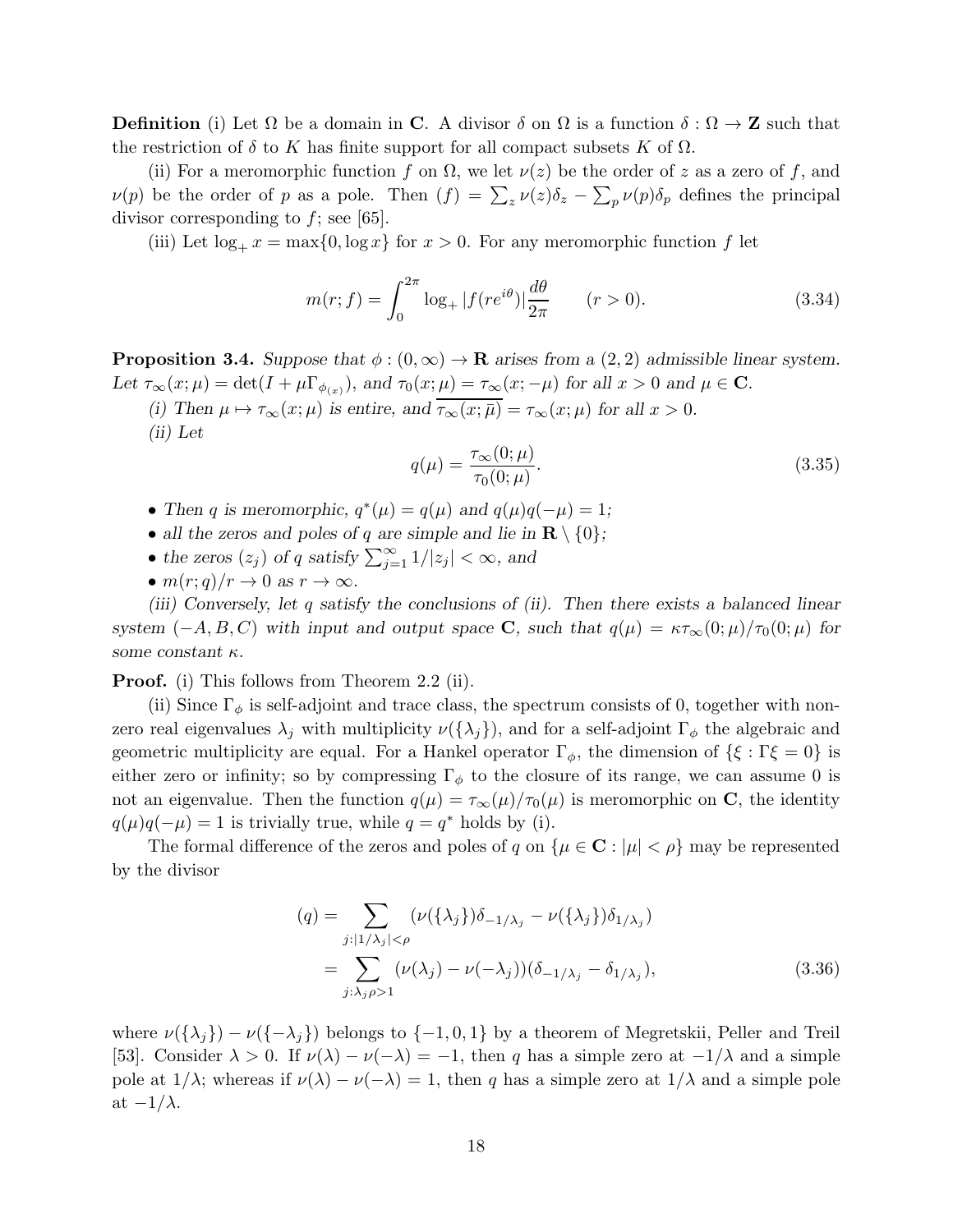Also  $\sum_{j=1}^{\infty} |\lambda_j|$  converges since  $\Gamma_{\phi}$  is trace class, so  $\sum_{j=1}^{\infty} 1/|z_j|$  converges. Finally, standard results on convergent infinite products from [31', Theorem 1.9] show that  $m(r; q)/r \to 0$ as  $r \to \infty$ .

(iii) Suppose conversely that q satisfies the conclusions of (ii). Now  $q(0)^2 = 1$  so 0 is neither a zero nor a pole of q; also z is a zero of q if and only if  $p = -z$  is a pole of q, so the divisor of  $q$  is

$$
(q) = \sum_{z} \delta_z - \delta_{-z}, \qquad (3.37)
$$

where we have summed over the set of zeros z of q. Now  $z \in \mathbb{R} \setminus \{0\}$  for all the zeros, and the z have no point of accumulation on **R** since q is meromorphic, so we can list the zeros in a (possibly finite) sequence  $(z_j)_{j=1}^{\infty}$  such that  $(|z_j|)_{j=1}^{\infty}$  is strictly increasing. By hypothesis  $\sum_{j=1}^{\infty} 1/|z_j|$  converges.

Let  $\lambda_j = -1/z_j$  and define  $\nu : \mathbf{R} \to \mathbf{Z}$  by  $\nu(\lambda_j) = 1$  for  $j = 1, 2, \ldots$ , and  $\nu(\lambda) = 0$ otherwise. Then there exists a self-adjoint Hankel operator  $\Gamma$  on  $L^2((0,\infty); \mathbb{C})$  with spectral multiplicity function  $\nu$  and spectrum  $\{\lambda_j : j = 1, 2, ...\} \cup \{0\}$ . Since  $\sum_{j=1}^{\infty} |\lambda_j|$  converges,  $\Gamma$ is trace class and has a Fredholm determinant, so

$$
\frac{\det(I + \mu \Gamma)}{\det(I - \mu \Gamma)} = \prod_{j=1}^{\infty} \frac{1 - \mu/z_j}{1 + \mu/z_j}
$$
\n(3.38)

is meromorphic with only simple zeros at  $z_j$  and simple poles at  $-z_j$ . Hence the product in  $(3.38)$  has the same divisor as f, and we deduce that there exists an entire function f such that  $q(\mu)e^{-f(\mu)}$  equals the product in (3.38). The next step is to eliminate this f by using elementary Nevanlinna theory.

Let  $n(r) = \sharp \{z_i : |z_i| \leq r\}$  be the counting function for zeros, or equivalently poles of q, and then let  $N(r; q) = \int_0^r n(s) s^{-1} ds$ . By standard results, we have convergent expressions

$$
\sum_{j=1}^{\infty} \frac{1}{|z_j|} = \int_0^{\infty} \frac{n(r)dr}{r^2},
$$
\n(3.39)

 $\Box$ 

from which we deduce that  $n(r)/r \to 0$  and  $N(r;q)/r \to 0$  as  $r \to \infty$ ; so the Nevanlinna characteristic satisfies  $N(r; q) + m(r; q) = o(r)$  as  $r \to \infty$ . By [31', Theorem 1.9], we deduce that  $f(\mu)$  is a polynomial of degee zero, namely a constant.

By Theorem 1.1 of [53],  $\Gamma$  may be realized by a balanced linear system ( $-A, B, C$ ) with input and output space C, where  $A \in \mathcal{L}(H)$  bounded, and  $\Gamma = \Gamma_{\phi}$  as in (1.1), where  $\phi(t) =$  $Ce^{-tA}B$ .

We now show how a Schrödinger differential equation of scattering type gives rise to an admissible linear system as in Theorem 3.2; this justifies the terminology 'scattering function' as applied to  $\phi$ . In section 4 of [9], we realized the scattering data from Schrödinger's equation from a linear system with unbounded  $A$ ; in the following result, we realize the data with a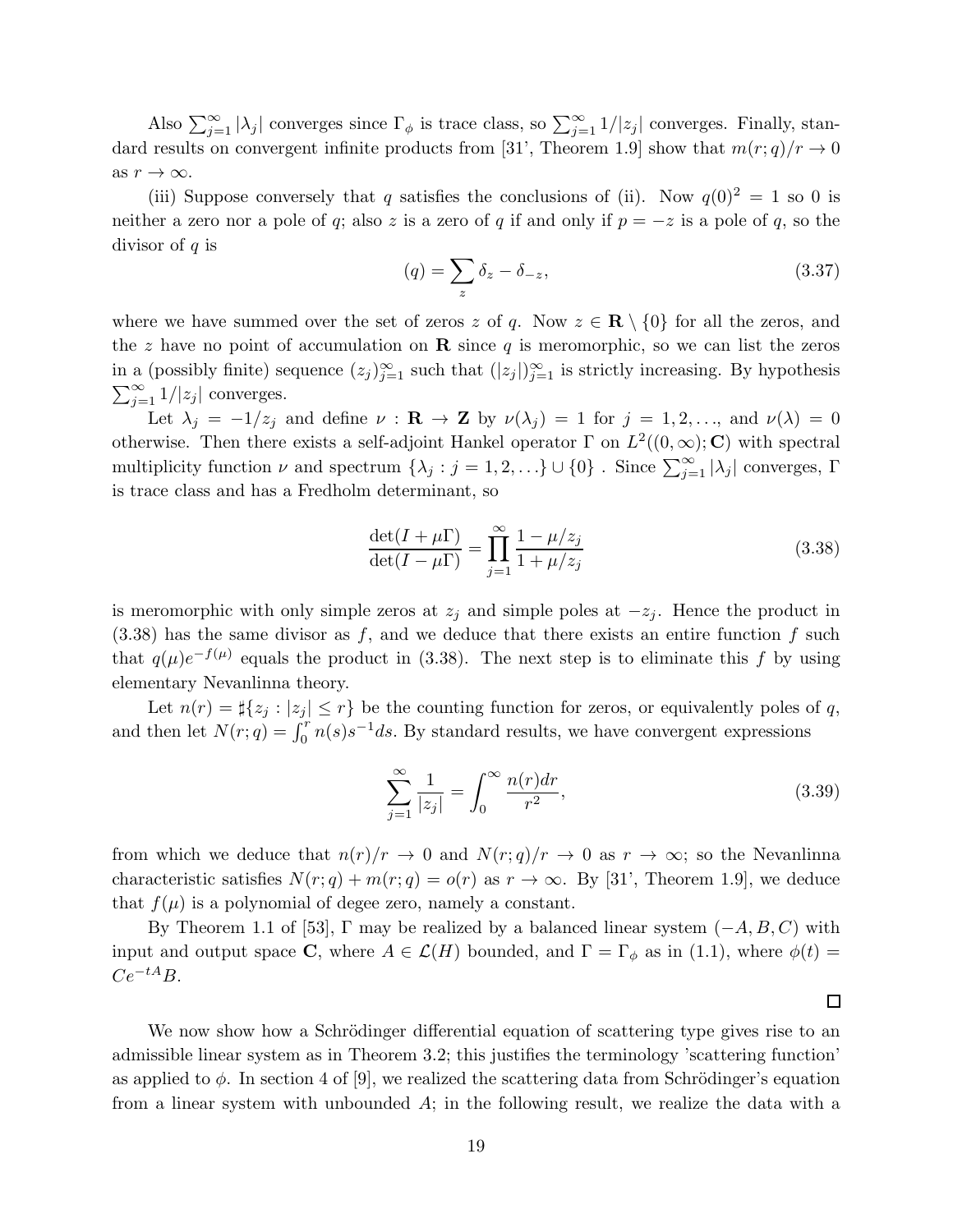linear system with  $A \in \mathcal{L}(H)$ . The differential equation  $-f'' + (v' + v^2)f = k^2f$  may be written as

$$
\frac{d}{dx}\begin{bmatrix} f \\ g \end{bmatrix} = \begin{bmatrix} v & ik \\ ik & -v \end{bmatrix} \begin{bmatrix} f \\ g \end{bmatrix}
$$
\n(3.40)

where we suppose that  $v \in C_c^{\infty}(\mathbf{R}; \mathbf{R})$  for simplicity. For  $\lambda = k^2 > 0$ , there exists a solution  $f(x) = \psi(x; k)$  such that

$$
\psi(x;k) \approx \begin{cases} e^{-ikx} + s_{21}(k)e^{ikx}, & \text{as } x \to \infty; \\ \bar{s}_{11}(k)e^{-ikx}, & \text{as } x \to -\infty. \end{cases}
$$
(3.41)

There may also be a discrete spectrum  $\lambda_j = -\kappa_j^2$  with  $\kappa_n \geq \ldots \geq \kappa_1 > 0$ , where each  $\kappa_j^2$ is associated to a real eigenfunction  $\psi(x; -\kappa_j^2)$  called a bound state that is asymptotic to  $c(-\kappa_j^2)e^{-\kappa_j x}$  as  $x \to \infty$ , where  $c(-\kappa_j^2)$  is normalized by taking  $\int_{-\infty}^{\infty} \psi(x; -\kappa_j^2)^2 dx = 1$ . The discrete spectrum gives rise to a linear system with finite dimensional state space, as we discuss in Proposition 4.5. Note that  $-\kappa_i - \kappa_\ell < 0$  for all j,  $\ell$ .

So we suppose for the moment that the discrete spectrum is absent, and the inverse spectral problem is to recover v from  $s_{21}(k)$  and  $s_{11}(k)$ , up to equivalence. We aim to introduce an admissible linear system from the spectral data and determine the potential.

As in [22], the scattering matrix is

$$
S(k) = \begin{bmatrix} s_{11}(k) & -\bar{s}_{21}(k) \\ s_{21}(k) & \bar{s}_{11}(k) \end{bmatrix} \in SU(2)
$$
 (3.42)

where  $s_{21}(k)$  is called the reflection coefficient and  $s_{11}(k)$  is the transmission coefficient for  $k \in \mathbf{R}$ . We suppose that  $s_{21}(-k) = \overline{s_{21}(k)}$ , and that  $s_{21} \in L^2(\mathbf{R}; \mathbf{C})$  is absolutely continuous with  $s'_{21} \in L^2(\mathbf{R}; \mathbf{C})$ . Let

$$
a_n = \frac{(-1)^n}{2\pi} \int_{-\infty}^{\infty} s_{21}(k) \frac{(1/2 + ik)^n}{(1/2 - ik)^{n+1}} dk,
$$
\n(3.43)

**Proposition 3.5.** Suppose that (3.41) has no bound states, and suppose that  $(a_n)_{n=0}^{\infty}$  satisfy

$$
\limsup_{n \to \infty} |a_n|^{1/n} < 1/3. \tag{3.44}
$$

Then there exists a (2, 2) admissible linear system  $(-A, B, C)$  with  $H_0 = \mathbf{C}$  and bounded A, B, C such that the potential  $u_0 = v' + v^2$  of  $-f'' + u_0 f = \lambda f$  is determined by the  $\tau$  function  $of (-A, B, -C).$ 

Proof. We introduce the scattering function

$$
\phi(x) = \frac{1}{2\pi} \int_{-\infty}^{\infty} s_{21}(k) e^{ixk} dk \qquad (x > 0),
$$
\n(3.45)

so that  $\phi \in L^2((0,\infty); \mathbf{R})$  and  $x\phi(x) \in L^2((0,\infty); \mathbf{R})$ ; hence  $\Gamma_{\phi}$  determines a self-adjoint and Hilbert–Schmidt operator on  $L^2((0,\infty); \mathbb{C})$ . We now introduce a linear system which realizes this  $\phi$ .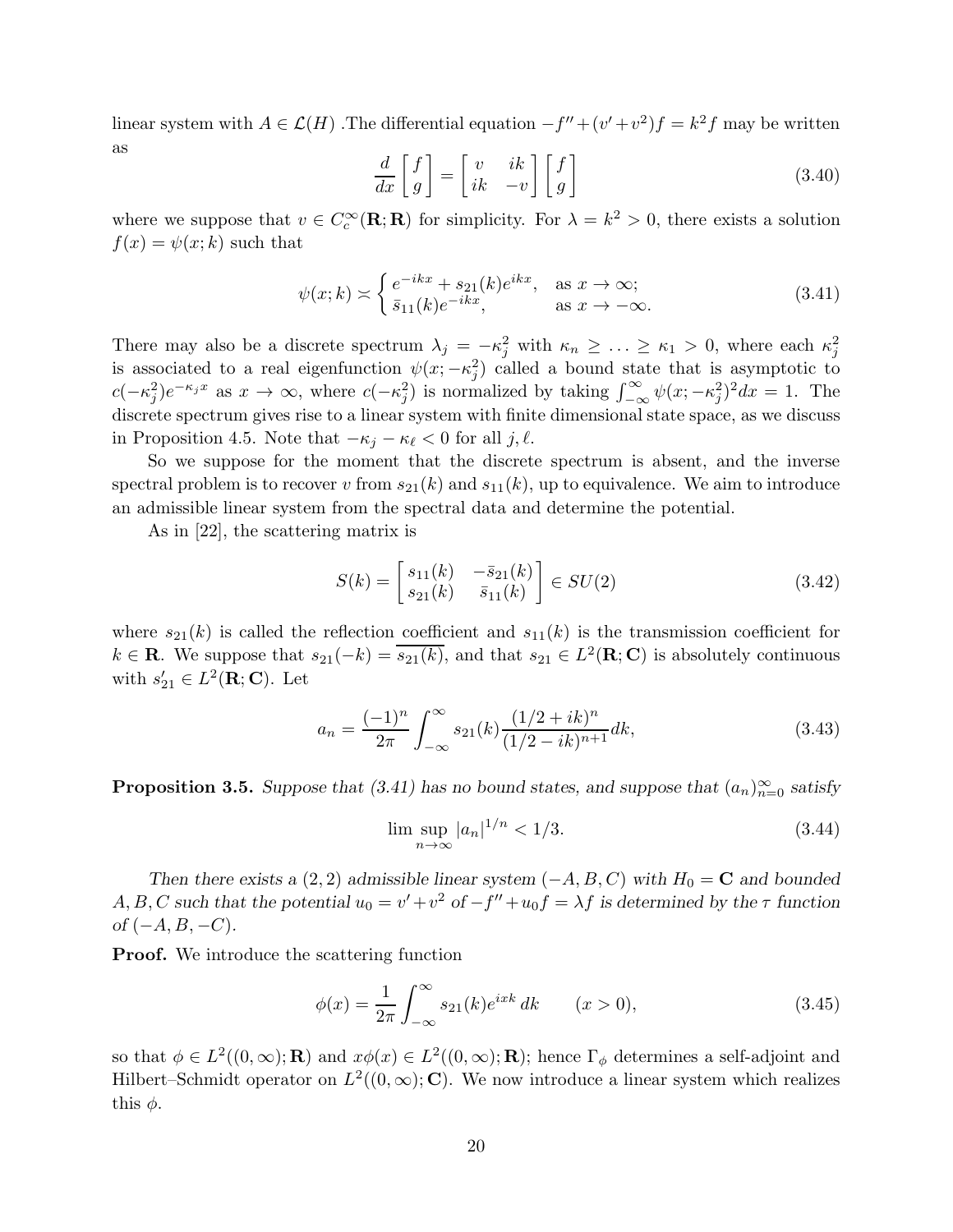Let  $L_n(x) = e^x (d/dx)^n (x^n e^{-x})/n!$  be the Laguerre polynomial of order zero and degree *n*; then the  $n^{th}$  Laguerre function is

$$
e^{-x/2}L_n(x) = \frac{1}{2\pi i} \int_{C(1,\delta)} e^{-xz/2} \frac{(1+z)^n}{(1-z)^n} \frac{dz}{1-z},
$$
\n(3.46)

where  $C(1,\delta)$  is the circle of centre 1 and radius  $0 < \delta < 1$  in C. This is a special case of a formula of Tricomi, and follows from Cauchy's integral formula. Then  $(e^{-x/2}L_n(x))_{n=0}^{\infty}$  gives an orthonormal basis for  $L^2(0,\infty)$ . By Plancherel's formula we find that

$$
a_n = \int_0^\infty \phi(x) e^{-x/2} L_n(x) dx \qquad (n = 0, 1, 2, ...)
$$
 (3.47)

are the coefficients of  $\phi$  with respect to  $(e^{-x/2}L_n(x))_{n=0}^{\infty}$  and we introduce

$$
b(z) = \sum_{n=0}^{\infty} a_n \frac{(1+z)^n}{(1-z)^n} \qquad (z \in C(1,\delta));
$$
\n(3.48)

by the hypothesis,  $\limsup_{n\to\infty} |a_n|^{1/n} = \rho < 1/3$  so the series for  $b(z)$  converges for all  $z \in \mathbb{C}$  outside of the disc  $D((1+\rho^2)/(1-\rho^2); 2\rho/(1-\rho^2))$ . Hence can choose  $0 < \delta < 1$  so  $(2 + \delta)$  lim sup<sub>n→∞</sub>  $|a_n|^{1/n}/\delta$  < 1 so that this series converges absolutely and uniformly on  $C(1,\delta).$ 

We parametrize  $C(1,\delta)$  by  $z = 1 + \delta e^{i\theta}$  for  $\theta \in [0,2\pi]$ , and introduce the Hilbert space  $H = L^2(C(1, \delta); d\theta; \mathbf{C})$ . Then we introduce bounded linear operators

$$
A: H \to H: \quad f(z) \mapsto z f(z)/2
$$
  
\n
$$
B: \mathbf{C} \to H: \quad \beta \mapsto \beta b(z)
$$
  
\n
$$
C: H \to \mathbf{C}: \quad g \mapsto \frac{1}{2\pi i} \int_{C(1,\delta)} g(z) \frac{dz}{1-z}.
$$
\n(3.49)

Thus  $(-A, B, C)$  gives a linear system with state space H, input and output space C.

From the orthogonal series expansion  $\phi(t) = \sum_{n=0}^{\infty} a_n e^{-t/2} L_n(t)$ , we note that

$$
\phi(t) = \frac{1}{2\pi i} \int_{C(1,\delta)} \sum_{n=0}^{\infty} \frac{a_n (1+z)^n e^{-zt/2} dz}{(1-z)^{n+1}} = C e^{-tA} B.
$$
 (3.50)

Also, the corresponding R operator has integral kernel

$$
R_x = \int_x^{\infty} e^{-tA} BC e^{-tA} dt \leftrightarrow \frac{e^{-xz/2 - xw/2} b(z)}{z + w}.
$$
 (3.51)

We observe that  $\Re z \ge 1 - \delta$  for all z on  $C(1, \delta)$ ; hence  $||e^{-tA}||_{\mathcal{L}(H)} \le e^{-t(1-\delta)/2}$ ; so  $(-A, B, C)$ is  $(2, 2)$  admissible by Theorem 2.2(i).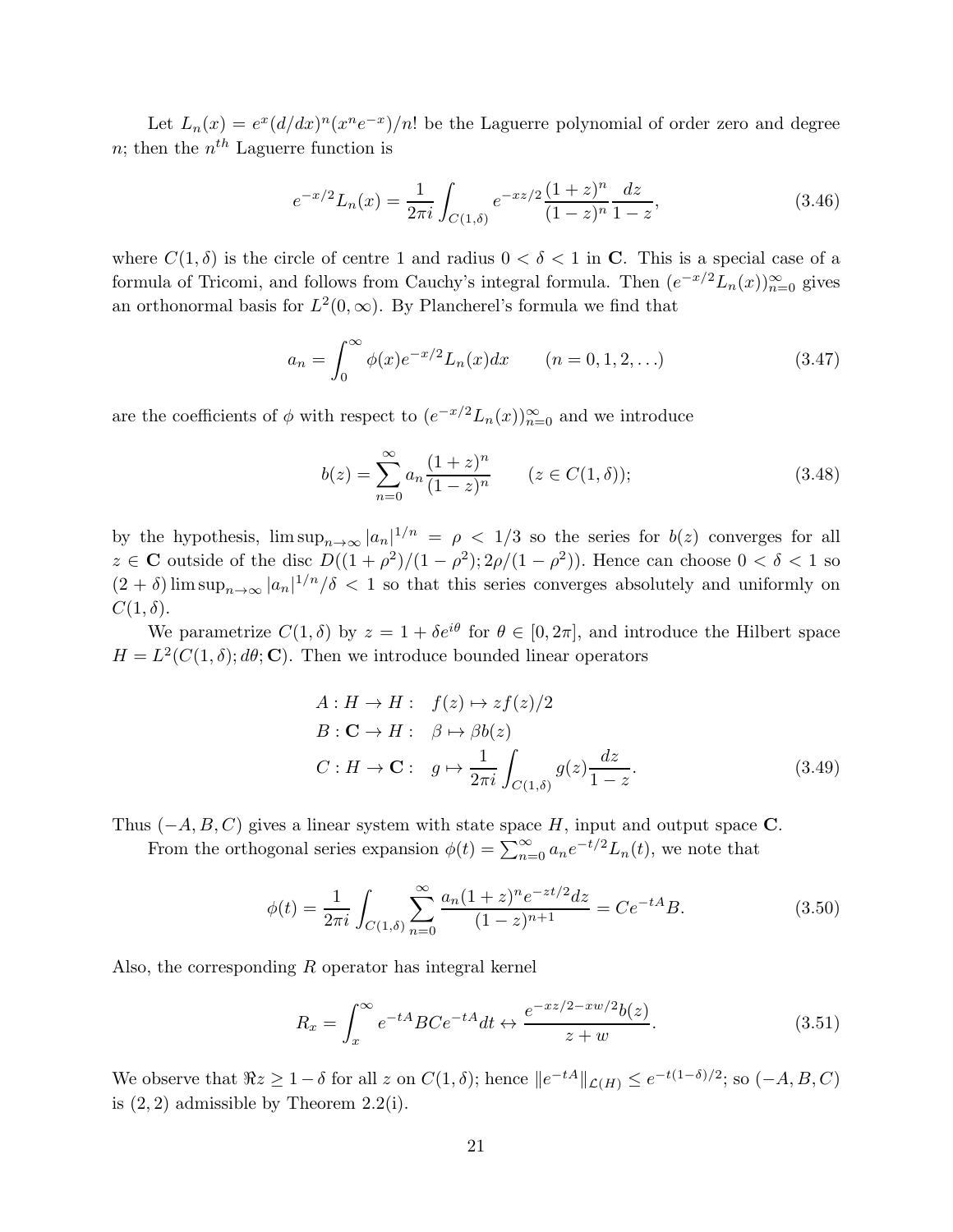For all  $\phi \in L^2((0,\infty); \mathbf{R})$  we have  $(a_n)_{n=0}^{\infty} \in \ell^2$  and hence  $b(iy)/(1 - iy)$  gives a function in  $L^2(\mathbf{R}; \mathbf{C})$ . Hence by deforming (3.48) to an integral along the imaginary axis  $\Re z = 0$ , we can obtain an  $L^2$  Plancherel integral

$$
\phi(t) = \frac{1}{2\pi} \int_{-\infty}^{\infty} e^{-ity} \frac{b(iy)dy}{1 - iy}.
$$
\n(3.52)

However, the operation of multiplication by iy is clearly unbounded on this deformed contour.

We now recover u from  $(-A, B, C)$  via the Gelfand–Levitan equation. The kernel

$$
T_0(x,y) = Ce^{-xA}(I - R_x)^{-1}e^{-yA}B \qquad (x_0 < x < y)
$$
\n(3.53)

as in (2.17) gives the unique solution of the integral equation

$$
-T_0(x,y) + \phi(x+y) + \int_x^{\infty} T_0(x,y)\phi(y+z)dz = 0 \qquad (x_0 < x < y)
$$
 (3.54)

for some  $x_0 > 0$ . Then one checks that

$$
\frac{\partial^2 T_0}{\partial x^2} - \frac{\partial^2 T_0}{\partial y^2} - q(x)T_0(x, y) = 0,\tag{3.55}
$$

where  $q(x) = -2(d/dx)T_0(x, x)$ . Also, one has  $T_0(x, x) = (d/dx) \log \det(I - R_x)$ , so  $q(x) =$  $-2(d^2/dx^2)$  log  $\tau(x)$ . Given this partial equation for  $T_0(x, y)$  one can check that

$$
f(x;k) = e^{ikx} + \int_x^{\infty} e^{iky} T_0(x,y) dy
$$
\n(3.56)

 $\Box$ 

satisfies  $-f''(x;k) + q(x)f(x;k) = k^2f(x;k)$ . Hence we can identify  $q(x)$  with  $u_0(x) = v'(x) +$  $v(x)^2$ , and thus obtain a solution of the inverse spectral problem.

#### 4 The state ring associated with an admissible linear system

Gelfand and Dikii [26] considered the algebra  $\mathcal{A}_u = \mathbf{C}[u, u', u'', \ldots]$  of complex polynomials in a smooth potential  $u$  and its derivatives. They showed that if  $u$  satisfies the stationary higher order KdV equations (5.1), then  $\mathcal{A}_u$  is a Noetherian ring [6] and the associated Schrödinger equation is integrable by quadratures; see [14, 63]. In this section, we introduce an analogue  $\mathcal{A}_{\Sigma}$  for an admissible linear system. In the subsequent section, we link this to the result from [26].

We introduce these state rings in this section, and develop a calculus for  $R_x$  which is the counterpart of Pöppe's functional calculus for Hankel operators from  $[61, 62]$ . As we see in subsequent sections, our theory of state rings has wider scope for generalization.

**Definition** (Differential rings). (i) Let R be a ring with ideal J, and let  $\partial : \mathcal{R} \to \mathcal{R}$  be a derivation. Then  $\mathcal{R}_{\mathcal{J}} = \{r \in \mathcal{R} : \partial(r) \in \mathcal{J}\}\$ gives a subring of  $\mathcal{R}$ , the ring of constants relative to J. When R is an algebra over C and  $\mathcal{J} = 0$ , we call  $\mathcal{R}_0$  the constants; see [63].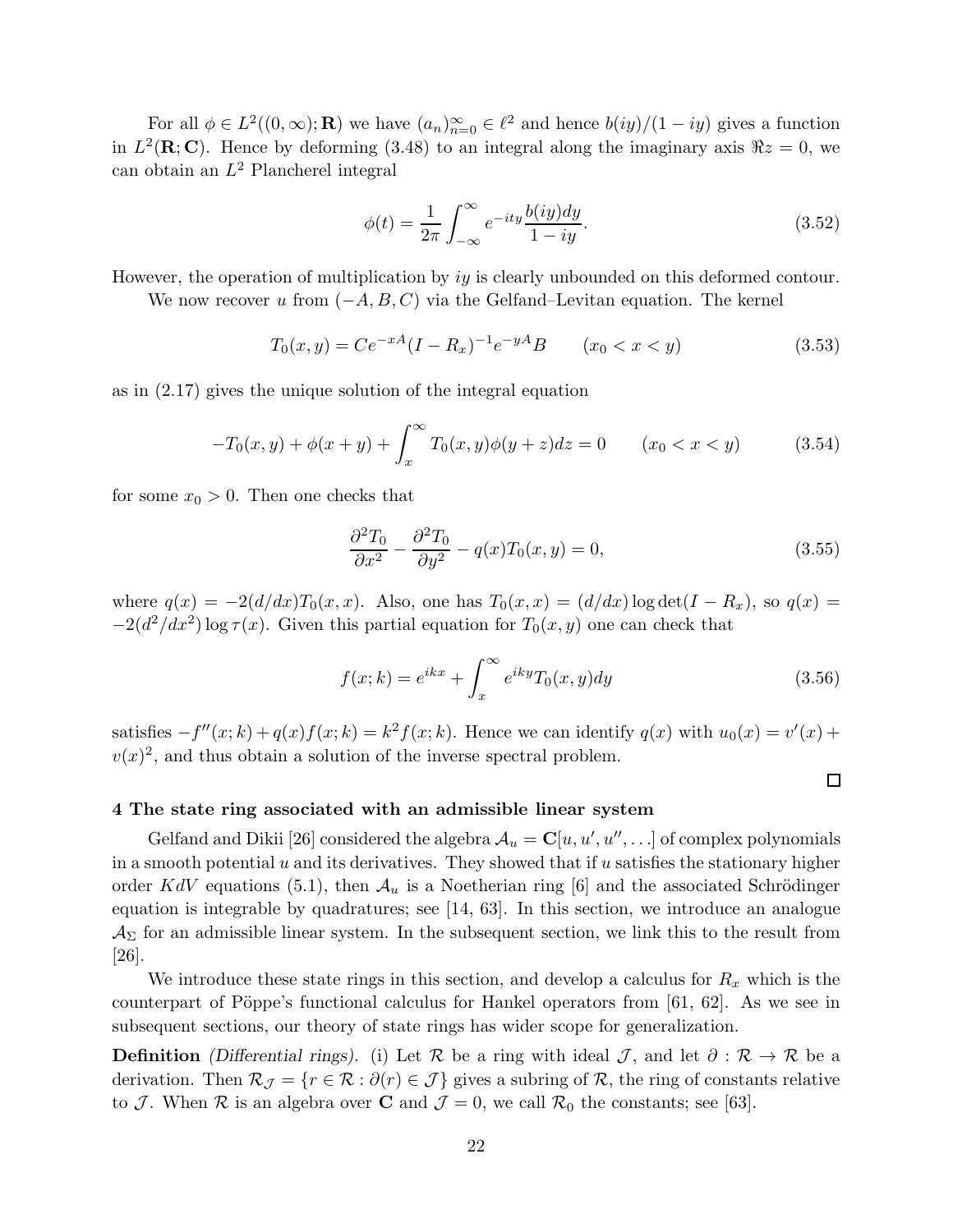(ii) Let H and  $H_0$  be separable complex Hilbert spaces, let  $\mathcal{L}(H)$  be the ring of bounded linear operators on H. Let S be a subring of  $C^{\infty}((0,\infty); \mathcal{L}(H))$  and B be a subring of  $C^{\infty}((0,\infty); \mathcal{L}(H_0))$ ; that is we suppose that each  $T \in \mathcal{S}$  is a differentiable function of  $x \in (0,\infty)$ as we indicate by writing  $T_x$ ; we suppose further that  $dT_x/dx \in S$ , and that  $(d/dx)(ST) =$  $(dS/dx)T + S(dT/dx)$ . Then S is a differential ring. When  $I \in S$  and  $\theta \in \mathbb{C}$ , we identify  $\theta I$ with  $\theta$  to simplify notation.

**Definition** (State ring of a linear system). Let  $(-A, B, C)$  be a linear system such that  $A \in \mathcal{L}(H)$ . Suppose that:

(i) S is a differential subring of  $C^{\infty}((0,\infty); \mathcal{L}(H));$ 

- (ii) I, A and BC are constant elements of  $S$ ;
- (iii)  $e^{-xA}$ ,  $R_x$  and  $F_x = (I + R_x)^{-1}$  belong to S.

Then S is a state ring for  $(-A, B, C)$ .

**Lemma 4.1.** Suppose that  $(-A, B, C)$  is a linear system with bounded A and that  $R_x$  gives a solution of Lyapunov's equation (1.3) such that  $I + R_x$  is invertible for  $x > 0$  with inverse  $F_x$ .

Then the free associative algebra S generated by  $I, R_0, A, F_0, e^{-xA}, R_x$  and  $F_x$  is a state ring for  $(-A, B, C)$  on  $(0, \infty)$ . For all  $t > 0$ , there exists a ring homomorphism  $S_t : S \to S$ given by  $S_t$ :  $G(x) \mapsto G(x + t)$  such that  $S_t$  commutes with  $d/dx$ 

**Proof.** We can regard S as a subring of  $C_b((0,\infty), \mathcal{L}(H)))$ , so the multiplication is well defined. Then we note that  $BC = AR_0 + R_0A$  belongs to S, as required. We also note that  $(d/dx)e^{-xA} = -Ae^{-xA}$  and that Lyapunov's equation (1.3) gives

$$
\frac{d}{dx}(I + R_x)^{-1} = (I + R_x)^{-1}(AR_x + R_xA)(I + R_x)^{-1},\tag{4.1}
$$

which implies

$$
\frac{dF_x}{dx} = AF_x + F_xA - 2F_xAF_x.
$$
\n(4.2)

with the initial condition

$$
AF_0 + F_0A - 2F_0AF_0 = F_0BCF_0.
$$
\n(4.3)

 $\Box$ 

Hence  $S$  is a differential ring.

We can map  $I \mapsto I$ ,  $e^{-xA} \mapsto e^{-(x+t)A}$ ,  $R_0 \mapsto e^{-tA}R_0e^{-tA}$ ,  $R_x \mapsto e^{-tA}R_xe^{-tA}$  and  $F_x \mapsto (I + e^{-tA}R_xe^{-tA})^{-1}$ , and thus produce a ring homomorphism  $G(x) \mapsto G(x + t)$  which satisfies  $(d/dx)S_tG(x) = G'(x+t) = S_t(d/dx)G(x)$ .

**Definition** (Products and brackets). (i) Given a state ring S for  $(-A, B, C)$ , and let B be any differential ring of functions from  $(0, \infty) \to \mathcal{L}(H_0)$ . Let

$$
\mathcal{A}_{\Sigma} = \text{span}_{\mathbf{C}} \{ A^{n_1}, A^{n_1} F_x A^{n_2} \dots F_x A^{n_r} : n_j \in \mathbf{N} \}. \tag{4.4}
$$

(ii) On  $S$  we introduce the associative product  $*$  by

$$
P * Q = P(AF + FA - 2FAF)Q,
$$
\n
$$
(4.5)
$$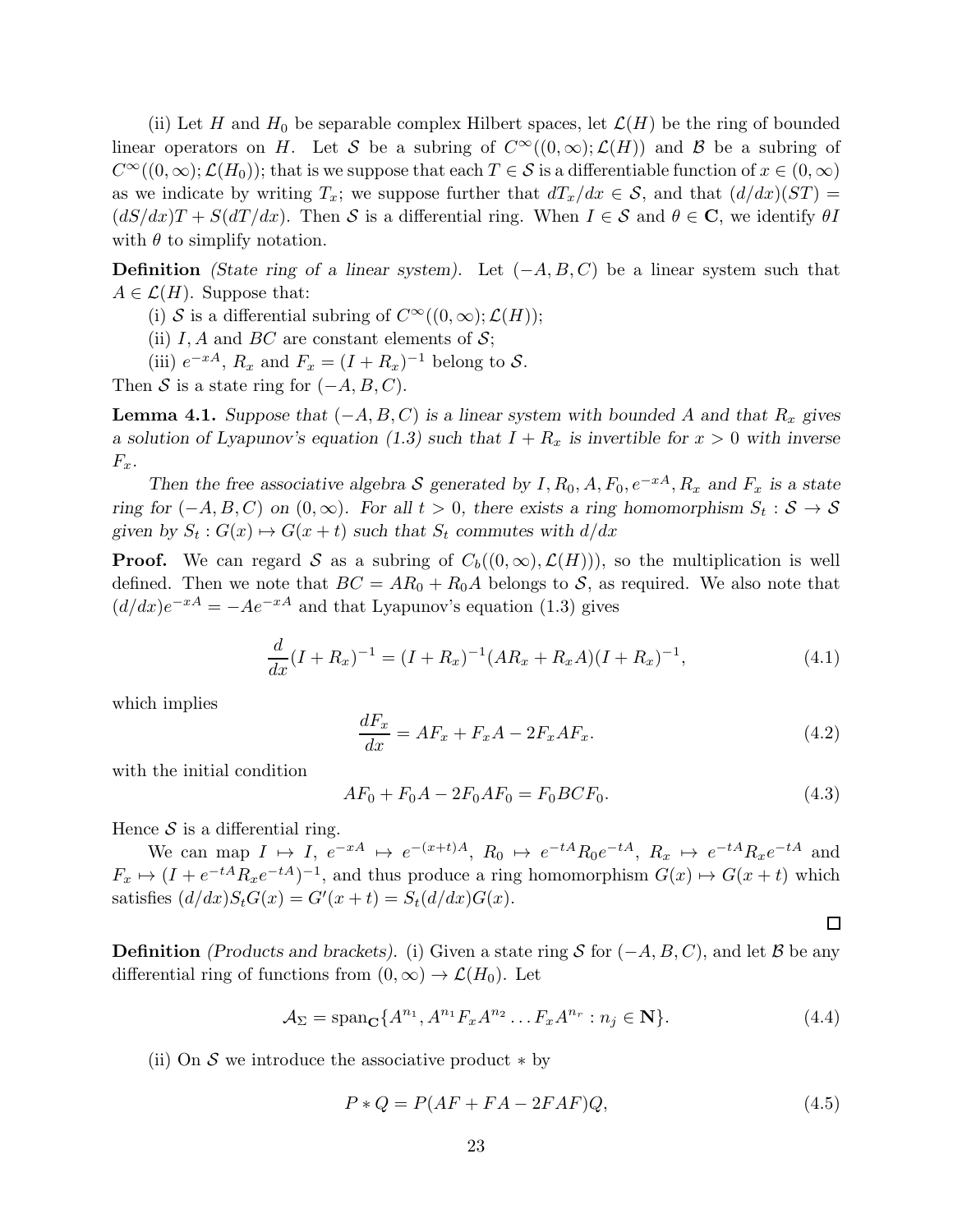which is distributive over the standard addition, and the derivation  $\partial : \mathcal{S} \to \mathcal{S}$  by

$$
\partial P = A(I - 2F)P + \frac{dP}{dx} + P(I - 2F)A,\tag{4.6}
$$

(iii) Let  $\lfloor \cdot \rfloor : \mathcal{S} \to \mathcal{B}$  be the linear map

$$
[Y] = Ce^{-xA}F_x Y F_x e^{-xA} B \qquad (Y \in \mathbf{S}), \tag{4.7}
$$

so that  $x \mapsto \lfloor Y \rfloor$  is a function  $(x_0, x_1) \to \mathcal{L}(H_0)$ .

**Proposition 4.2.** Then  $(A_{\Sigma}, *, \partial)$  is a differential ring, and there is a homomorphism of differential rings  $(\mathcal{A}_{\Sigma}, *, \partial) \rightarrow (\mathcal{B}, \cdot, d/dx)$  given by  $P \mapsto |P|$ .

**Proof.** The basic observation is that  $dF/dx = AF + FA - 2FAF$ , so one can check that

$$
\partial(P * Q) = (\partial P) * Q + P * (\partial Q); \tag{4.8}
$$

hence  $(S, *, \partial)$  is a differential ring.

We can multiply elements in  $\mathcal S$  by concatenating words and taking linear combinations. Since all words in  $\mathcal{A}_{\Sigma}$  begin and end with A, we obtain words of the required form, hence  $\mathcal{A}_{\Sigma}$ is a subring. To differentiate a word in  $A_{\Sigma}$  we add words in which we successively replace each  $F_x$  by  $AF_x + F_xA - 2F_xAF_x$ , giving a linear combination of words of the required form.

From the definition of  $R_x$ , we have  $AR_x + R_xA = e^{-xA}BCe^{-xA}$ , and hence

$$
F_x e^{-xA} B C e^{-xA} F_x = AF_x + F_x A - 2F_x AF_x,
$$
\n(4.9)

which implies

$$
[P][Q] = Ce^{-xA}F_xPF_xe^{-xA}BCe^{-xA}F_xQF_xe^{-xA}B
$$
  
=  $Ce^{-xA}F_xP(AF_x + F_xA - 2F_xAF_x)QF_xe^{-xA}B$   
=  $[P(AF_x + F_xA - 2F_xAF_x)Q]$   
=  $[P * Q].$  (4.10)

Moreover, the first and last terms in  $|P|$  have derivatives

$$
\frac{d}{dx}Ce^{-xA}F_x = Ce^{-xA}F_xA(I - 2F_x), \qquad \frac{d}{dx}F_xe^{-xA}B = (I - 2F_x)AF_xe^{-xA}B, \qquad (4.11)
$$

which implies  $(3.7)$ .

The bracket operation satisfies

$$
\frac{d}{dx}[P] = \left[ A(I - 2F_x)P + \frac{dP}{dx} + P(I - 2F_x)A \right] = \left[ \partial P \right].\tag{4.12}
$$

 $\Box$ 

For  $x_0 \geq 0$  and  $0 < \phi < \pi$ , let  $S_{\delta}^{x_0}$  $\delta_{\delta}^{x_0}$  be the translated sector  $S_{\delta}^{x_0} = \{z = x_0 + w : w \in$  $\mathbb{C} \setminus \{0\}$ ;  $|\arg w| < \delta\}$  and let  $H^{\infty}(S^x_{\delta})$  the the bounded holomorphic complex functions on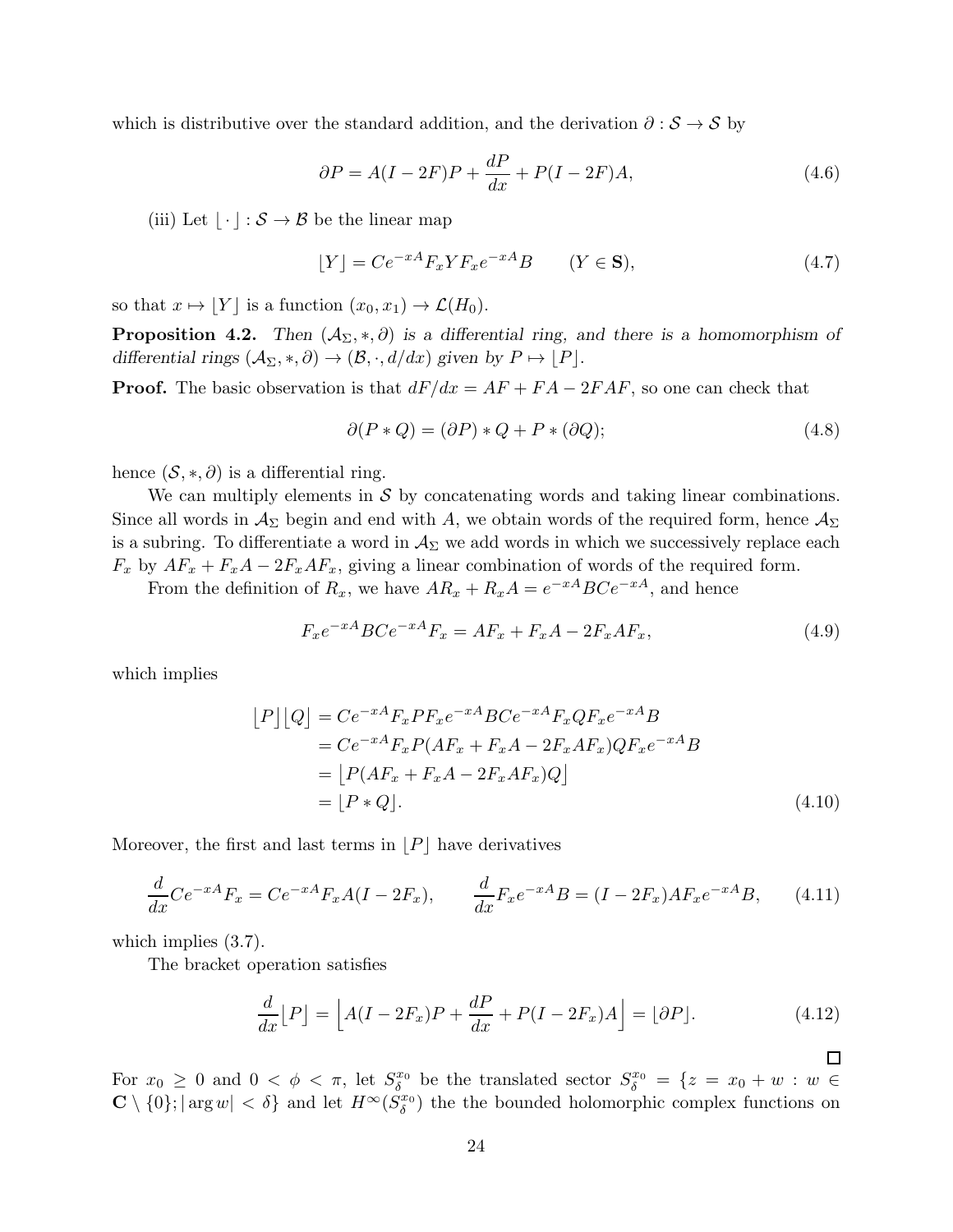$S_\delta^{x_0}$ . Then let  $H_\infty^{\infty} = \cup_{x_0>0} H^\infty(S_\delta^{x_0})$  be the algebra of complex functions which are bounded on some translated sector  $S_\delta^{x_0}$ , with the usual pointwise multiplication.

**Theorem 4.3.** Let  $(-A, B, C)$  be a  $(2, 2)$ -admissible linear system with  $H_0 = \mathbf{C}$  as in Theorem 2.2, so  $(e^{-zA})$  for  $z \in S^0_\phi$  is a bounded holomorphic semigroup on H. Let  $\Theta_0 = \{P \in \mathcal{A}_{\Sigma} :$  $|P| = 0$ .

(i) Then  $(A_{\Sigma},*,\partial)$  is a differential ring with bracket  $|\cdot|$ ;

(ii) there is a homomorphism of differential rings  $\lfloor \cdot \rfloor : (\mathcal{A}_{\Sigma}, *, \partial) \to (H^{\infty}_{\infty}, \cdot, d/dz);$ 

(iii)  $\Theta_0$  is a differential ideal in  $(\mathcal{A}_{\Sigma},*,\partial)$  such that  $\mathcal{A}_{\Sigma}/\Theta_0$  is a commutative differential ring, and an integral domain.

**Proof** (i) In this case A is possibly unbounded as an operator, so we use the holomorphic semigroup to ensure that products and brackets are well defined. We observe that  $\mathcal{A}_{\Sigma}$  has a grading  $\mathcal{A}_{\Sigma} = \bigoplus_{n=1}^{\infty} A_n$ , where  $A_n$  is the span of the elements that have total degree n when viewed as products of A and F. For  $X_n \in A_n$  and  $Y_m \in A_m$ , we have  $X_n * Y_m \in A_m$  $A_{n+m+2} \oplus A_{n+m+3}$  and  $\partial X_n \in A_{n+1} \oplus A_{n+2}$ .

Also we have  $A^k e^{-zA} \in \mathcal{L}(H)$  for all  $z \in S^0_\phi$  and  $||A^k e^{-zA}||_{\mathcal{L}(H)} \to 0$  as  $z \to \infty$  in  $S^0_\phi$ ; hence  $R_z A^k \to 0$  and  $A^k R_z \to 0$  in  $\mathcal{L}(H)$  as  $z \to \infty$  in  $S^0_{\phi}$ . Hence there exists an increasing positive sequence  $(x_k)_{k=0}^{\infty}$  such that  $A^k F_z - A^k \in \mathcal{L}(H)$  for all  $z \in S_{\phi}^{x_k}$  $\phi_{\phi}^{x_k}$  and  $A^k F_z - A^k \to 0$ in  $\mathcal{L}(H)$  as  $z \to \infty$  in  $S_{\phi}^{x_k}$  $x_k^x$ . Let  $X_n \in A_n$  and consider a typical summand  $AF_zA^kF_z \dots A$  in  $X_n$ ; we replace each factor like  $A^k F_z$  by the sum of  $A^k (F_z - I)$  and  $A^k$  where  $k \leq n$ ; then we observe that there in an initial factor  $Ce^{-zA}$  and a final factor  $e^{-zA}B$  in  $\lfloor X_n \rfloor$ ; hence  $\lfloor X_n \rfloor$ determines an element of  $H^{\infty}(S_{\phi}^{x_n})$ .

(ii) We can identify  $H_{\infty}^{\infty}$  with the algebraic direct limit  $H_{\infty}^{\infty} = \lim_{n \to \infty} H^{\infty}(S_{\phi}^{x_0+n})$ . By the principle of isolated zeros, the multiplication on  $H_{\infty}^{\infty}$  is consistently defined, and  $H_{\infty}^{\infty}$  is an integral domain. Now each  $f \in H_{\infty}^{\infty}$  gives  $f \in H^{\infty}(S_{\phi}^{x_0})$  so  $f' \in H^{\infty}(S_{\phi}^{x_0+1})$  by Cauchy's estimates, so  $f' \in H^{\infty} - \infty$ . From (i) we deduce that  $\lfloor \cdot \rfloor : \bigoplus_{n=1}^{\infty} A_n \to \bigcup_{n=1}^{\infty} H^{\infty}(S_{\phi}^{x_n})$  $\binom{x_n}{\phi}$  is well-defined and the bracket is multiplicative with respect to ∗, and behaves naturally with respect to differentiation.

(iii) We check that  $| \cdot |$  is a trace on  $(\mathcal{A}_{\Sigma}, *, \partial)$ , by computing

$$
[P * Q] = \text{trace}(Ce^{-xA}FPFe^{-xA}BCe^{-xA}FQFe^{-xA}B)
$$
  
=\text{trace}(Ce^{-xA}FQFe^{-xA}BCe^{-xA}FPFe^{-xA}B)  
= [Q \* P]. (4.13)

Hence  $\Theta_0$  contains all the commutators  $P * Q - Q * P$ , and  $\Theta_0$  is the kernel of the homomorphism  $\lfloor \cdot \rfloor$ , hence is an ideal for ∗. Also, we observe that for all  $Q \in \Theta_0$ , we have  $\partial Q \in \Theta_0$  since  $\lfloor \partial Q \rfloor$  =  $(d/dx)\lfloor Q\rfloor = 0$ . Hence  $\Theta_0$  is a differential ideal which contains the commutator subspace of  $(\mathcal{A}_{\Sigma},*)$ , so  $\mathcal{A}_{\Sigma}/\Theta_0$  is a commutative algebra. Also,  $\partial$  determines a unique derivation  $\partial$  on  $S/\Theta_0$  by  $\partial Q = \partial Q + \Theta_0$  for all  $Q \in S$ ; hence  $\mathcal{A}_{\Sigma}/\Theta_0$  is a differential algebra.

We can identify  $A_{\Sigma}/\Theta_0$  with a subalgebra of  $H^{\infty}_{\infty}$ , which is an integral domain.

 $\Box$ 

**Remarks 4.4** (i) Pöppe [61, 62] introduced a linear functional  $\lceil . \rceil$  on Fredholm kernels  $K(x, y)$ on  $L^2(0,\infty)$  by  $\lceil K \rceil = K(0,0)$ . In particular, let  $K, G, H, L$  be integral operators on  $L^2(0,\infty)$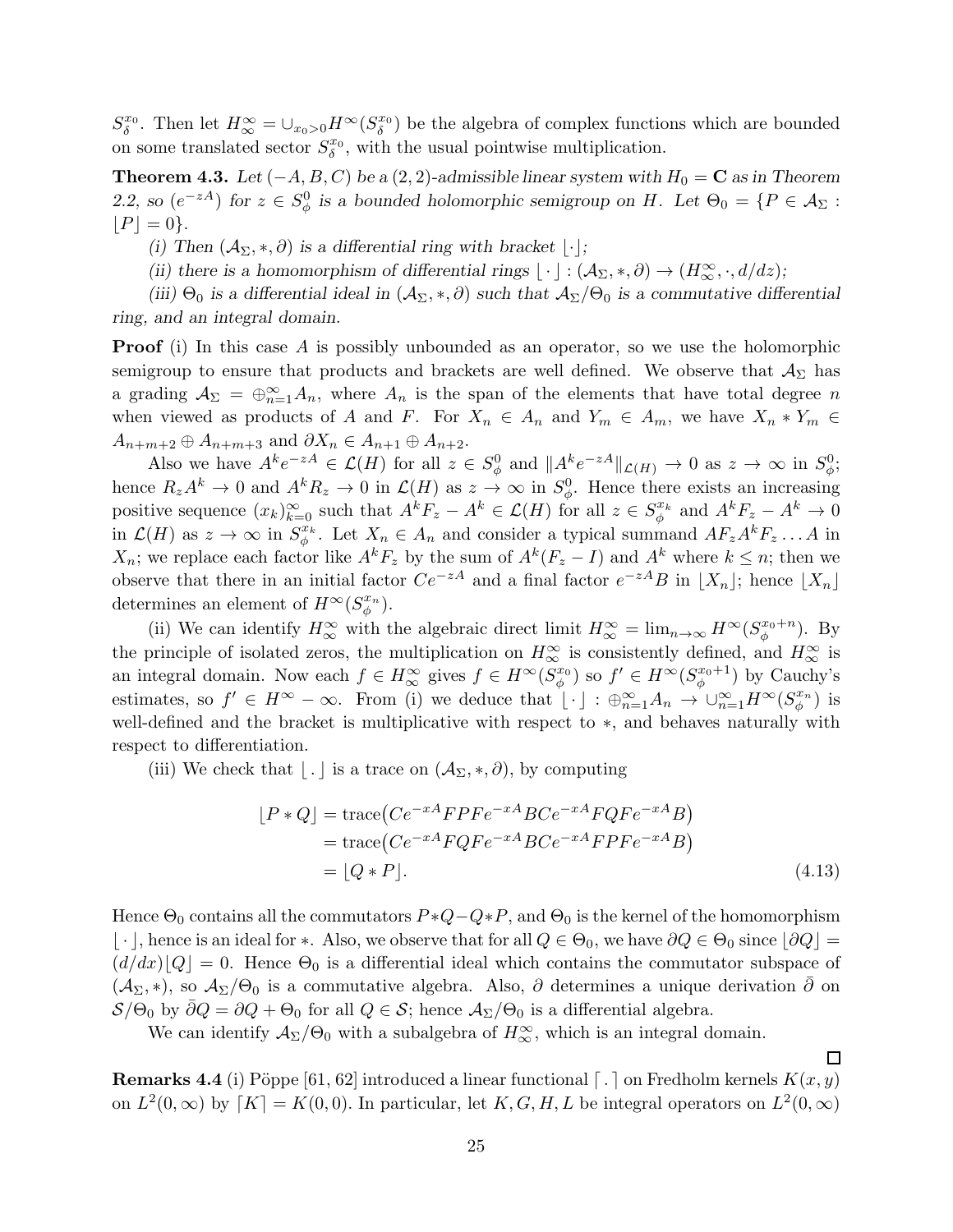that have smooth kernels of compact support, let  $\Gamma = \Gamma_{\phi_{(x)}}$  have kernel  $\phi(s+t+2x)$ , let  $\Gamma' = \frac{d}{dx}\Gamma$  and  $G = \Gamma_{\psi_{(x)}}$  be another Hankel operator; then the trace satisfies

$$
\lceil \Gamma \rceil = -\frac{d}{dx} \text{trace} \, \Gamma \tag{4.14}
$$

$$
\lceil \Gamma KG \rceil = -\frac{1}{2} \frac{d}{dx} \operatorname{trace} \Gamma KG \tag{4.15}
$$

$$
\lceil (I + \Gamma)^{-1} \Gamma \rceil = -\text{trace}\big( (I + \Gamma)^{-1} \Gamma' \big),\tag{4.16}
$$

$$
\lceil K\Gamma \rceil \lceil GL \rceil = -\frac{1}{2} \lceil K(\Gamma'G + \Gamma G')L \rceil, \tag{4.17}
$$

where  $(4.17)$  is known as the product formula. The easiest way to prove  $(4.15)-(4.18)$  is to observe that  $\Gamma'G + \Gamma G'$  is the integral operator with kernel  $-2\phi_{(x)}(s)\psi_{(x)}(t)$ , which has rank one. These ideas were subsequently revived by McKean [48]. Our formulas (4.5) and (4.6) incorporate a similar idea, and are the basis of the proof of Proposition 4.2. The results we obtain appear to be more general than those of Pöppe, and extend to periodic linear systems.

(ii) Mumford [57] considers the ring  $R_1$  of complex functions that are holomorphic on some neighbourhood of zero, and the ring  $R_2 = C_c^{\infty}(\mathbf{R}; \mathbf{C})$  of compactly supported smooth functions; Mulase [56] considers the differential ring  $R_3 = \mathbb{C}[[x]]$  of formal complex power series; McKean and van Moerbeke [50] consider the ring  $R_4 = C^{\infty}(\mathbf{T}; \mathbf{C})$  of smooth periodic function; then  $R_j$  is a differential rings with respect to  $D = d/dx$ , and one can form the rings  $R_j\{D\} = \{\sum_{k=-\infty}^n a_k(x)D^j : n < \infty; a_k \in R_j, -\infty; k \leq n\}$  of pseudo differential operators. In this paper we use a differential ring  $(\mathcal{A}, *, \partial)$  of operators on state space.

In the literature on inverse scattering, as in [4], the operator  $R_x$  appears implicitly in various formulas, especially in the special case in which A has finite rank and may be represented by a matrix. The following result extends a special case of the Sylvester–Rosenblum theorem [8]. The formula (4.18) resembles the expressions used to obtain soliton solutions of  $KdV$ , as in [35, (14.12.11)].

For the remainder of this section, we let A be a  $n \times n$  complex matrix with eigenvalues  $\lambda_i$  $(j = 1, \ldots, m)$  with geometric multiplicity  $n_j$  such that  $\lambda_j + \lambda_k \neq 0$  for all  $j, k \in \{1, \ldots, m\};$ let  $\mathbf{K} = \mathbf{C}(e^{-\lambda_1 t}, \dots, e^{-\lambda_m t}, t)$ . Also, let  $B \in \mathbf{C}^{n \times 1}$  and  $C \in \mathbf{C}^{1 \times n}$ .

**Proposition 4.5.** (i) There exists a solution  $R_t$  to Lyapunov's equation (1.3) with initial condition BC, such that the entries of  $R_t$  belong to **K**, and  $\tau(t) \in \mathbf{K}$ ;

(ii)  $\phi \in \mathbf{K}$  satisfies a linear differential equation with constant coefficients.

(iii) Suppose further that all the eigenvalues of A are simple. Then there exists an invertible matrix S such that  $S^{-1}B = (b_j)_{j=1}^n \in \mathbb{C}^{n \times 1}$  and  $CS = (c_j)_{j=1}^n \in \mathbb{C}^{1 \times n}$  and the tau function is given by

$$
\tau(t; \mu) = 1 + \sum_{j=1}^{n} \frac{b_j c_j e^{-2\lambda_j t}}{2\lambda_j} + \sum_{(j,k),(m,p):j \neq m; k \neq p} (-1)^{j+k+m+p} \frac{b_j b_m c_k c_p e^{-(\lambda_j + \lambda_k + \lambda_m + \lambda_p)t}}{(\lambda_j + \lambda_m)(\lambda_k + \lambda_p)} + \dots
$$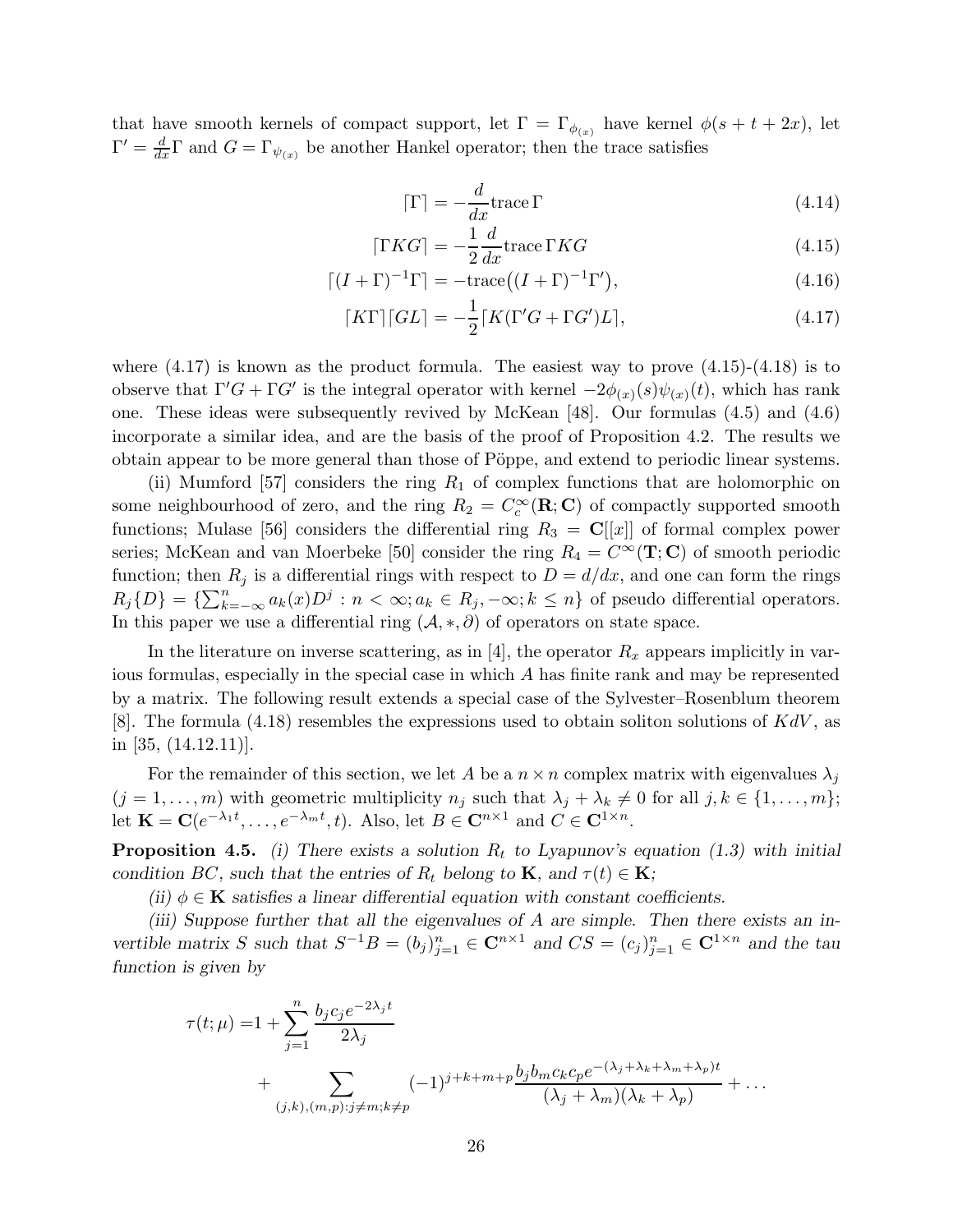$$
+\prod_{j=1}^{n} \frac{b_j c_j}{2\lambda_j} \prod_{1 \le j < k \le n} \frac{(\lambda_j - \lambda_k)^2}{(\lambda_j + \lambda_k)^2} e^{-2\sum_{j=1}^{n} \lambda_j t}.\tag{4.18}
$$

**Proof.**(i) By the hypothesis, we can introduce a chain of circles  $\Sigma$  that go once round each  $\lambda_j$ in the positive sense and have all the points  $-\lambda_k$  in their exterior. Then by [8], the matrix

$$
R_0 = \frac{-1}{2\pi i} \int_{\Sigma} (A + \lambda I)^{-1} BC(A - \lambda I)^{-1} d\lambda \tag{4.19}
$$

gives a solution to the equation  $-A R_0 - R_0 A = -BC$ . To see this, one considers  $(A + \lambda I)R_0 +$  $R_0(A - \lambda I)$  and then uses the calculus of residues.

By the Riesz functional calculus, we also have

$$
e^{-tA} = \frac{1}{2\pi i} \int_{\Sigma} (\lambda I - A)^{-1} e^{-t\lambda} d\lambda; \tag{4.20}
$$

hence by Cauchy's residue theorem, there exist complex polynomials  $p_j$  and  $q_j$ , and integers  $m_j \geq 0$  such that

$$
e^{-tA} = \sum_{j=1}^{m} q_j(t)e^{-t\lambda_j}p_j(A),
$$
\n(4.21)

where  $q_j(t)$  is constant if the corresponding eigenvalue is simple. We let  $R_t = e^{-tA}R_0e^{-tA}$ , which gives a solution to Lyapunov's equation with initial condition  $-BC$ . From (4.21), we see that all the entries of  $R_t$  belong to **K**. By the Laplace expansion of the determinant, we see that all entries of  $\tau(t) = \det(I + R_t)$  also belong to **K**.

(ii) We take  $\phi(t) = Ce^{-tA}B \in \mathbf{K}$  by (4.21). Also, we introduce the characteristic polynomial of  $(-A)$  by  $\det(\lambda I + A) = \sum_{j=0}^{n} a_j \lambda^j$ . Then by the Cayley–Hamilton theorem.

$$
\sum_{j=0}^{n} a_j \frac{d^j \phi(t)}{dt^j} = 0.
$$
\n(4.22)

(iii) We recall Cauchy's determinant formula. For  $x_r$  and  $y_s$  complex numbers such that  $x_ry_s \neq 1$ , the determinant satisfies

$$
\det \left[ \frac{1}{1 - x_j y_k} \right]_{j,k=1}^n = \frac{\prod_{1 \le j < k \le n} (x_j - x_k) \prod_{1 \le m < p \le n} (y_m - y_p)}{\prod_{1 \le r, s \le n} (1 - x_r y_s)}.\tag{4.23}
$$

There exists an invertible matrix S such that  $SAS^{-1}$  is the  $n \times n$  diagonal matrix  $D =$  $diag(\lambda_1, \ldots, \lambda_n)$ , and we observe that

$$
R_t = \left[\frac{b_j c_k e^{-(\lambda_j + \lambda_k)t}}{\lambda_j + \lambda_k}\right]_{j,k=1}^n
$$
\n(4.24)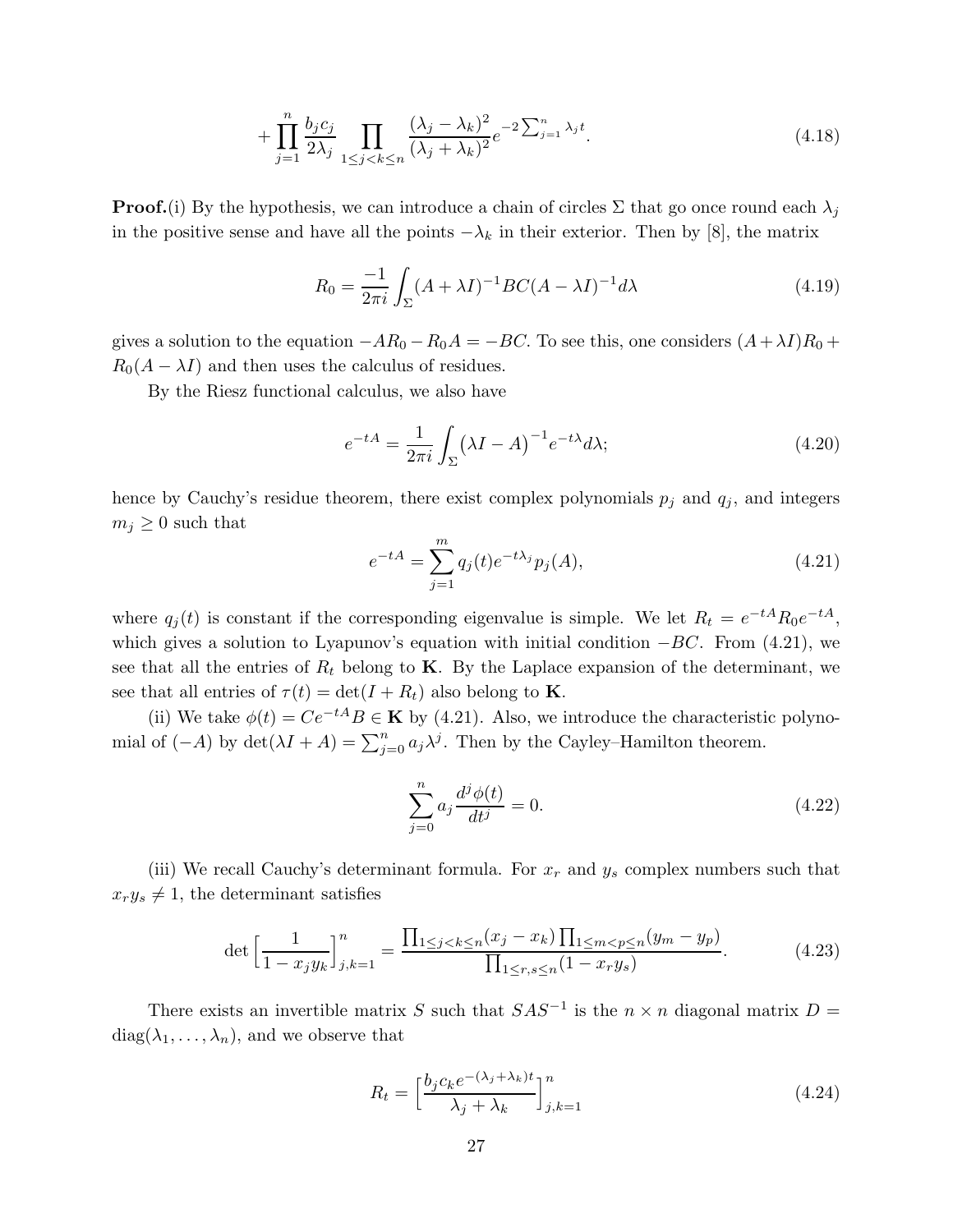satisfies  $\frac{d}{dt}R_t = -[b_j c_k e^{-(\lambda_j + \lambda_k)t}]_{j,k=1}^n$  and  $-DR_t - R_tD = -[b_j c_k e^{-(\lambda_j + \lambda_k)t}]_{j,k=1}^n$ ; so  $R_t$  gives a solution of the Lyapunov equation with generator  $-D$  and initial condition given by the rankone matrix  $-S^{-1}BCS = -[b_j c_k]_{j,k=1}^n$ . Hence the tau function is given by  $\tau(t; \mu) = \det(I + \mu R_t)$ for this matrix, and there is an expansion

$$
\det \left[ \delta_{jk} + \frac{\mu b_j c_k e^{-(\lambda_j + \lambda_k)x}}{\lambda_j + \lambda_k} \right]_{j,k=1}^n = \sum_{\sigma \subseteq \{1, \dots, n\}} \mu^{\sharp \sigma} \det \left[ \frac{b_j c_k e^{-\lambda_j x - \lambda_k x}}{\lambda_j + \lambda_k} \right]_{j,k \in \sigma}
$$
(4.25)

in which each subset  $\sigma$  of  $\{1,\ldots,n\}$  of order  $\sharp \sigma$ , contributes a minor indexed by  $j, k \in \sigma$ . Letting  $x_r = \lambda_r$  and  $y_r = -1/\lambda_r$  in the Cauchy determinant formula, we obtain the identity

$$
\det \left[ \frac{b_j c_k e^{-\lambda_j x - \lambda_k x}}{\lambda_j + \lambda_k} \right]_{j,k \in \sigma} = \prod_{j \in \sigma} \frac{b_j c_j e^{-2\lambda_j x}}{2\lambda_j} \prod_{j,k \in \sigma : j \neq k} \frac{\lambda_j - \lambda_k}{\lambda_j + \lambda_k}.
$$
 (4.26)

 $\Box$ 

In the next three sections, we give significant examples of differential rings associated with linear systems.

## 5. The diagonal Green's function and the stationary  $KdV$  hierarchy

In this section, we obtain properties of  $\mathcal{A}_{\Sigma}$  in terms of A. Thus we obtain some sufficient conditions for some differential equations to be integrable. Throughout this section, we suppose that the hypotheses of Theorem 4.3 are in force, so the any finite set of elements of  $A_{\Sigma}$ are holomorphic functions on a some sector  $\Omega$  containing  $(x_0, \infty)$  for some  $x_0 \geq 0$ . We do not generally require u to be real valued, although in Theorem  $5.2(iv)$  we impose this further condition so that we can compare our results with the classical spectral theory for the Schrödinger equation on the real line.

**Definition** (Stationary KdV hierarchy). (i) Let  $f_0 = 1$  and  $f_1 = (1/2)u$ . Then the KdV recursion formula is

$$
4\frac{d}{dx}f_{m+1}(x) = 4f_1(x)\frac{d}{dx}f_m(x) + 4\frac{d}{dx}(f_1(x)f_m(x)) - \frac{d^3}{dx^3}f_m(x).
$$
 (5.1)

(ii) Let  $g_k = f'_k$  for  $k = 1, 2, ...$ 

(iii) If u satisfies  $f_m = 0$  for all m greater than or equal to some  $m_0$ , then u satisfies the stationary  $KdV$  hierarchy and is said to be an algebro-geometric (finite gap) potential; see  $[29,14]$ .

(iv) Suppose that  $u(x) \to 0$  as  $x \to \infty$ , and likewise for all the partial derivatives  $\partial^{\ell}u/\partial x^{\ell}$ ; suppose further that  $f_j(x) \to 0$  as  $x \to 0$  as  $x \to \infty$  for all  $j = 1, 2, \ldots$ . Then we say that the  $f_j$  are homogeneous solutions of the KdV hierarchy, and write  $f_j$  for  $f_j$  to indicate that the system of differential equations (5.1) has no arbitrary constants of integration.

**Proposition 5.1.** Let  $\mathcal{A}_{\Sigma}$  be as in Theorem 4.3. Then  $f_m = (-1)^m 2 \lfloor A^{2m-1} \rfloor$  satisfies the stationary KdV hierarchy (Novikov's equations), since

$$
4\frac{d}{dx}[A^{2m+3}] = \frac{d^3}{dx^3}[A^{2m+1}] + 8\left(\frac{d}{dx}[A]\right)[A^{2m+1}] + 16[A]\left(\frac{d}{dx}[A^{2m+1}]\right). \tag{5.2}
$$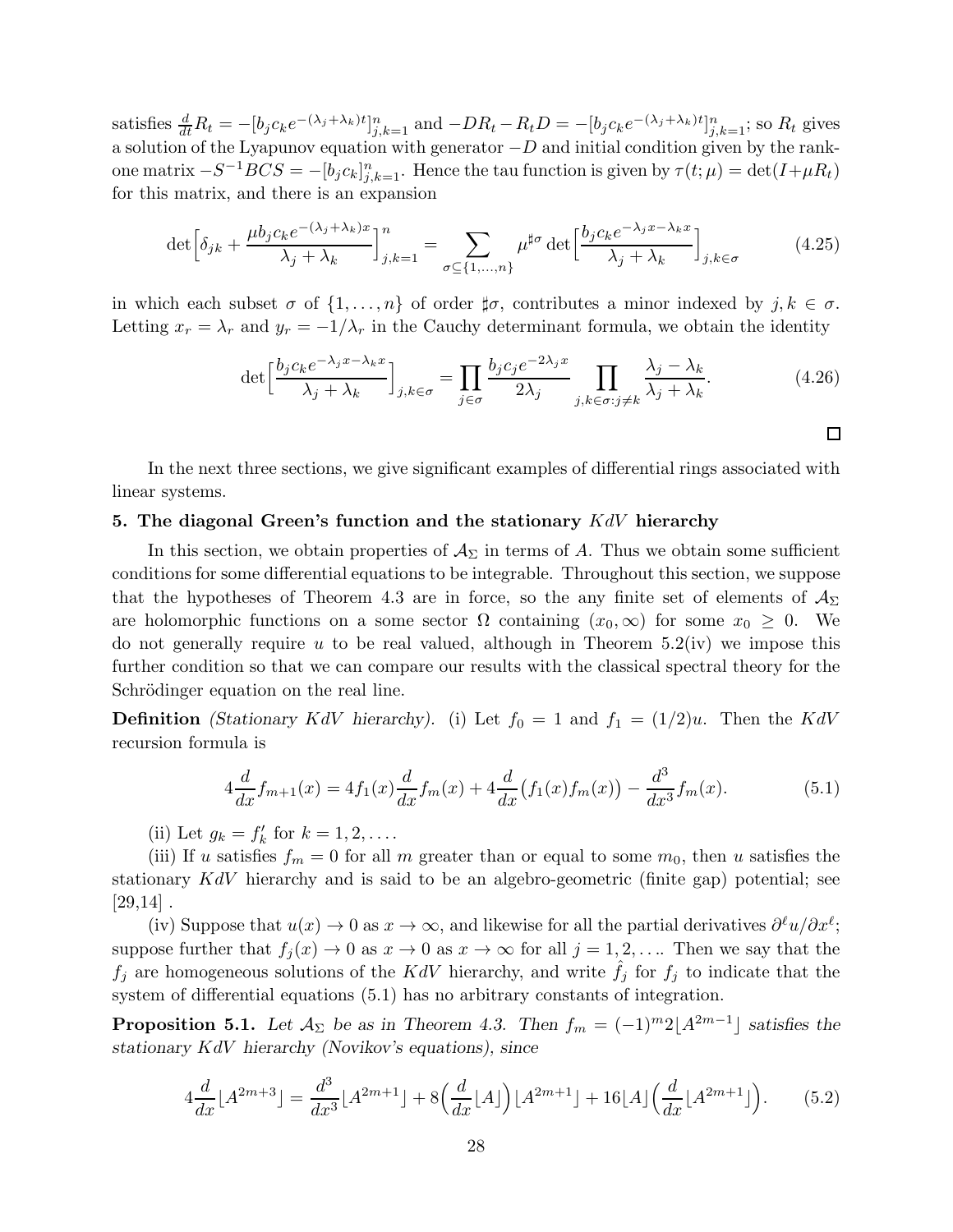Proof. (i) We have the basic identities

$$
[A(I - 2F)A(I - 2F)X] = [A2X] - 2[A][X];
$$
\n(5.3)

$$
-2A(AF + FA - 2FAF) = A(I - 2F)A(I - 2F) - A2
$$
\n(5.4)

and their mirror images. Hence

$$
\frac{d}{dx}[A^{2m+1}] = [A(I - 2F)A^{2m+1} + A^{2m+1}(I - 2F)A],
$$
\n(5.5)

so

$$
\frac{d^2}{dx^2}[A^{2m+1}] = [A(I - 2F)A(I - 2F)A^{2m+1} + 2A(I - 2F)A^{2m+1}(I - 2F)A \n+ A^{2m+1}(I - 2F)A(I - 2F)A \n- 2A(AF + AF - 2FAF)A^{2m+1} - 2A^{2m+1}(AF + FA - 2FAF)A] \n= [A(I - 2F)A(I - 2F)A^{2m+1} + 2A(I - 2F)A^{2m+1}(I - 2F)A \n+ A^{2m+1}(I - 2F)A(I - 2F)A \n+ A(I - 2F)A(I - 2F)A^{2m+1} - A^{2m+1} + A^{2m+3}(I - 2F)A(I - 2F)A - A^{2m+3}] \n= 2[A(I - 2F)A^{2m+1}(I - 2F)A] - 2[A^{2m+3}] \n= 2[A(I - 2F)A(I - 2F)A^{2m+1}] - 2[A^{2m+3}] \n+ [A(I - 2F)A(I - 2F)A^{2m+1}] + 2[A^{2m+1}(I - 2F)A(I - 2F)A] \n= 2[A(I - 2F)A^{2m+1}(I - 2F)A] + 2[A^{2m+3}] \n- 4[A^{2m+1}][A] - 4[A][A^{2m+1}]. \n(5.6)
$$

Now we differentiate the first summand of the final term

$$
\frac{d}{dx}2[A(I-2F)A^{2m+1}(I-2F)A]
$$
\n
$$
= 2[A(I-2F)A(I-2F)A^{2m+1}(I-2F)A] + 2[A(I-2F)A^{2m+1}(I-2F)A(I-2F)A]
$$
\n
$$
- 4[A(AF + FA - 2FAF)A^{2m+1}(I-2F)A] - 4[A(I-2F)A^{2m+1}(AF + FA - 2FAF)A]
$$
\n
$$
= 2[A(I-2F)A(I-2F)A^{2m+1}(I-2F)A] + 2[A(I-2F)A^{2m+1}(I-2F)A(I-2F)A]
$$
\n
$$
+ 2[A(I-2F)A(I-2F)A^{2m+1}(I-2F)A] - 2[A^{2m+3}(I-2F)A]
$$
\n
$$
+ 2[A(I-2F)A^{2m+1}(I-2F)A(I-2F)A] - 2[A(I-2F)A^{2m+3}]
$$
\n
$$
= 4[A(I-2F)A(I-2F)A^{2m+1}(I-2F)A] + 4[A(I-2F)A^{2m+1}(I-2F)A(I-2F)A]
$$
\n
$$
- 2[A(I-2F)A^{2m+3} + A^{2m+3}(I-2F)A]
$$
\n
$$
= -8[A][A^{2m+1}(I-2F)A] + 4[A^{2m+3}(I-2F)A]
$$
\n
$$
- 8[A][A(I-2F)A^{2m+1}] + 4[A(I-2F)A^{2m+3}] - 2\frac{d}{dx}[A^{2m+3}]
$$
\n
$$
= -8[A][A(I-2F)A^{2m+1} + A^{2m+1}(I-2F)A]
$$
\n
$$
+ 4[A(I-2F)A^{2m+3} + A^{2m+3}(I-2F)A]
$$
\n
$$
+ 4[A(I-2F)A^{2m+3} + A^{2m+3}(I-2F)A] - 2\frac{d}{dx}[A^{2m+3}]
$$
\n
$$
= -8[A]\frac{d}{dx}[A^{2m+1}] + 2\frac{d}{dx}[A^{2m+3}];
$$
\n(5.7)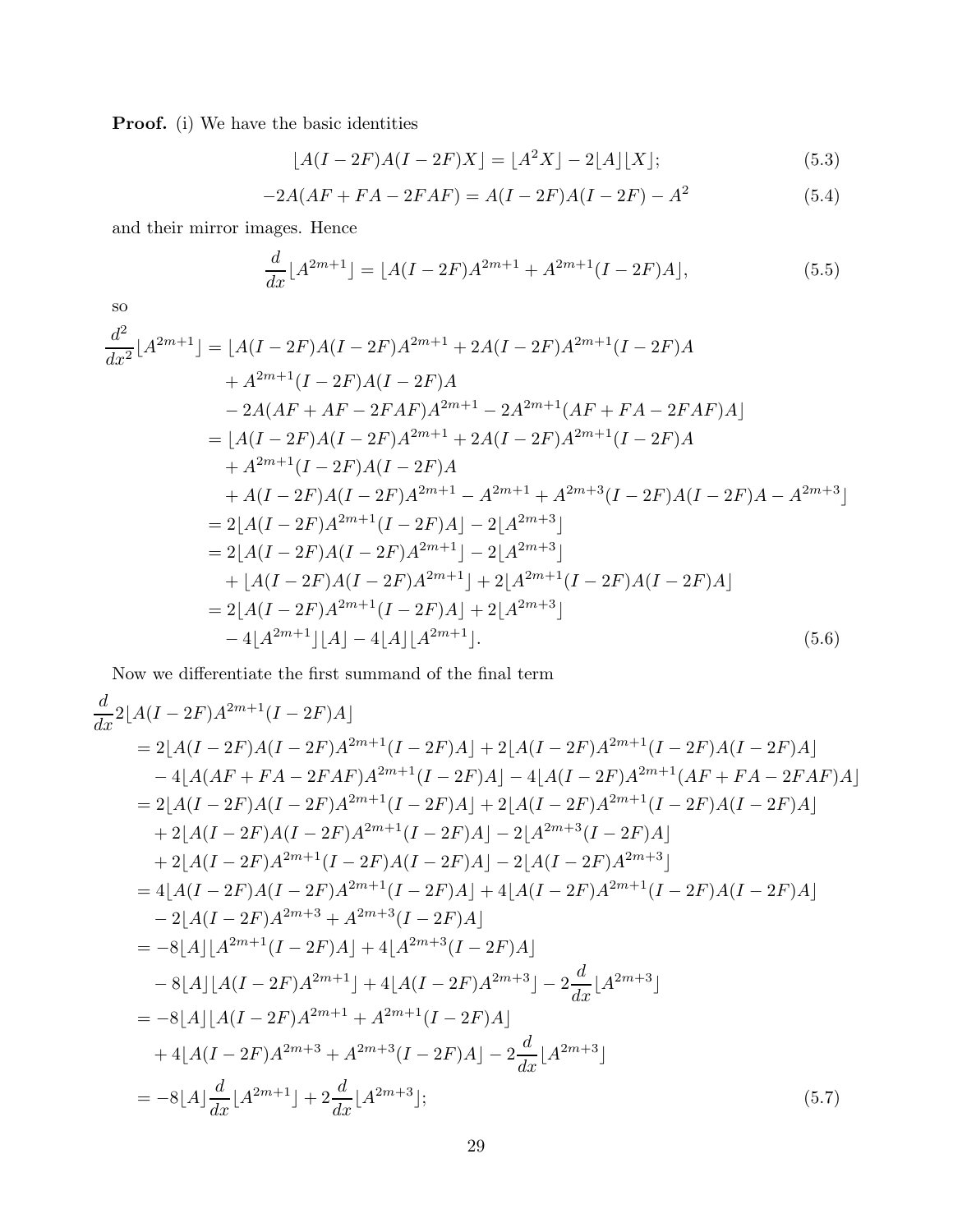hence

$$
\frac{d^3}{dx^3} [A^{2m+1}] = -8[A] \frac{d}{dx} [A^{2m+1}] + 4 \frac{d}{dx} [A^{2m+3}] - 8 \frac{d}{dx} ([A] [A^{2m+1}]), \tag{5.8}
$$

which gives the stated result.

**Definition** (Diagonal Greens function). Let  $(-A, B, C)$  be as in Theorem 2.2. Then the diagonal Green's function is  $g_0(x;\zeta)/\sqrt{\zeta}$  where

$$
g_0(x;\zeta) = (1/2) + \lfloor A(\zeta I - A^2)^{-1} \rfloor.
$$
\n(5.9)

The notation  $g_0(x;\zeta)$  is chosen to indicate a generating function and also the diagonal of a Green's function; now we explain the latter connection. Let  $\mathbf{C}_+ = {\lambda \in \mathbf{C} : \Im \lambda > 0}$  be the open upper half plane.

Theorem 5.2. Let  $(-A, B, C)$  be as in Theorem 2.2.

(i) Then  $g_0(x;\zeta)$  is bounded and continuously differentiable in x and has a unique asymptotic expansion depending on the odd powers of A,

$$
g_0(x;\zeta) \approx \frac{1}{2} + \frac{|A|}{\zeta} + \frac{|A^3|}{\zeta^2} + \frac{|A^5|}{\zeta^3} + \dots \qquad (\zeta \to -\infty); \tag{5.10}
$$

(ii)  $g_0(x;\zeta)$  satisfies Drach's equation

$$
\frac{d^3g_0}{dx^3} = 4(u+\zeta)\frac{dg_0}{dx} + 2\frac{du}{dx}g_0 \qquad (x > x_0; -\zeta > \omega); \tag{5.11}
$$

(iii) there exists  $x_1 > 0$  such that

$$
\psi_{\pm}(x,\zeta) = \sqrt{g_0(x,-\zeta)} \exp\left(\mp\sqrt{-\zeta} \int_{x_1}^x \frac{dy}{2g_0(y;-\zeta)}\right) \tag{5.12}
$$

satisfies

$$
-\psi_{\pm}^{\prime\prime}(x;\zeta) + u(x)\psi_{\pm}(x,\zeta) = \zeta\psi_{\pm}(x;\zeta) \qquad (x > x_1, \zeta > \omega). \tag{5.13}
$$

(iv) Suppose that u is a continuous real function that is bounded below, and that  $\psi_+$ from (iii) satisfy  $\psi_+(x;\zeta) \in L^2((0,\infty);{\bf C})$  and  $\psi_-(x;\zeta) \in L^2((-\infty,0);{\bf C})$  for all  $\zeta \in {\bf C}_+$ . Then  $L = -\frac{d^2}{dx^2} + u(x)$  defines an essentially self-adjoint operator in  $L^2(\mathbf{R}; \mathbf{C})$ , and the Greens function  $G(x, y; \zeta)$  which represents  $(\zeta I - L)^{-1}$  has a diagonal that satisfies

$$
G(x, x; \zeta) = \frac{g_0(x; -\zeta)}{\sqrt{-\zeta}}.
$$
\n
$$
(5.14)
$$

**Proof.** (i) Let  $\pi - \theta < \arg \lambda < \theta$ , so  $\lambda$  and  $-\lambda$  both lie in  $S_{\theta}$ , hence  $\zeta = \lambda^2$  satisfies  $2\pi - 2\theta < \theta$  $\arg \zeta < 2\theta$ , so  $\zeta$  lies close to  $(-\infty, 0)$ . Then  $\zeta I - A^2$  is invertible and  $|\zeta| ||(\zeta I - A^2)^{-1}||_{\mathcal{L}(H)} \leq M$ . The function

$$
g_0(x;\zeta) = \frac{1}{2} + Ce^{-xA}(I + R_x)^{-1}A(\zeta I - A^2)^{-1}(I + R_x)^{-1}e^{-xA}B \qquad (x > 0)
$$
 (5.15)

 $\Box$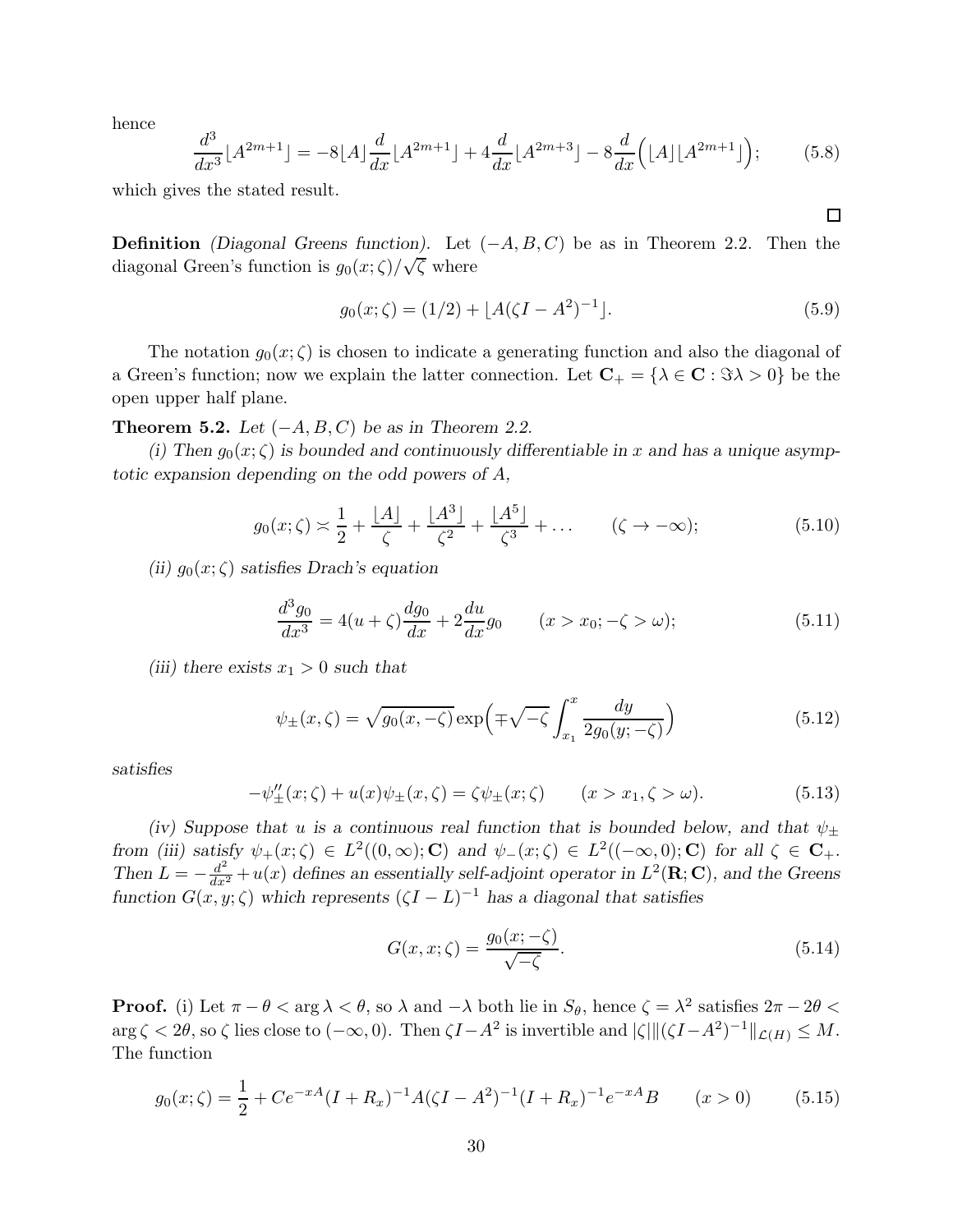is well defined by Theorem 2.2(iii).

To obtain the asymptotic expansion, we note that  $e^{-xA}(I+R_x)^{-1}$  and  $(I+R_x)e^{-xA}$  involve the factor  $e^{-xA}$ , where  $(e^{-zA})$  is a holomorphic semigroup on  $S_{\theta-\pi/2}$ . Hence  $A^{2j+1}e^{-xA} \in$  $\mathcal{L}(H)$  and by Cauchy's estimates there exist  $x_0, M_0 > 0$  such that  $||A^{2j+1}e^{-xA}||_{\mathcal{L}(H)} \leq M_0(2j+1)$ 1)! for all  $x \ge x_0 > 0$ . As in Proposition 3.1, we have an asymptotic expansion of

$$
e^{-zA}((\lambda I - A)^{-1} - (\lambda I + A)^{-1}) = -e^{-zA} \int_0^\infty e^{\lambda s} e^{-sA} ds - e^{-zA} \int_0^\infty e^{-\lambda s} e^{-sA} ds
$$
  

$$
= e^{-zA} \left(\frac{A}{\lambda^2} + \frac{A^3}{\lambda^4} + \dots + \frac{A^{2j-1}}{\lambda^{2j}}\right)
$$
  

$$
+ \frac{e^{-zA}}{\lambda^{2j+1}} \int_0^\infty A^{2j+1} e^{-sA} (e^{s\lambda} - e^{-\lambda s}) ds, \qquad (5.16)
$$

in which all the summands are in  $\mathcal{L}(H)$  due to the factor  $e^{-zA}$  for  $z \in S_{\theta-\pi/2}$ . Hence

$$
Ce^{-xA}e^{-xA}(I+R_x)^{-1}\int_0^\infty A^{2j+1}e^{-sA}(e^{s\lambda}-e^{-s\lambda})\,ds(I+R_x)^{-1}e^{-xA}B\to 0\qquad (x>0)\tag{5.17}
$$

as  $\lambda \to i\infty$ , or equivalently  $\zeta \to -\infty$ , so

$$
g_0(x,\zeta) = \frac{1}{2} + Ce^{-xA}(I + R_x)^{-1} \left(\frac{A}{\zeta} + \frac{A^3}{\zeta^2} + \ldots + \frac{A^{2j-1}}{\zeta^j}\right)(I + R_x)^{-1}e^{-xA}B + O\left(\frac{1}{\zeta^{j+1}}\right). \tag{5.18}
$$

This gives the asymptotic series; generally, the series is not convergent since the implied constants in the term  $O(\zeta^{-(j+1)})$  involve  $(2j + 1)!$ .

(ii) From Proposition 5.1 we have

$$
4\frac{d}{dx}\sum_{m=0}^{\infty}\frac{\lfloor A^{2m+3}\rfloor}{\zeta^{m+1}} = \frac{d^3}{dx^3}\sum_{m=0}^{\infty}\frac{\lfloor A^{2m+1}\rfloor}{\zeta^{m+1}} + 8\left(\frac{d}{dx}\lfloor A\rfloor\right)\sum_{m=0}^{\infty}\frac{\lfloor A^{2m+1}\rfloor}{\zeta^{m+1}} + 16\lfloor A\rfloor\frac{d}{dx}\sum_{m=0}^{\infty}\frac{\lfloor A^{2m+1}\rfloor}{\zeta^{m+1}}; \quad (5.19)
$$

the required result follows on rearranging.

Conversely, suppose that  $g_0$  as defined in (5.9) has an asymptotic expansion with coefficients in  $C^{\infty}((0,\infty); \mathbb{C})$  as  $\zeta \to -\infty$  and that  $g_0(x;\zeta)$  satisfies (5.11). Then the coefficients of  $\zeta^{-j}$  satisfy a recurrence relation which is equivalent to the systems of differential equations  $(5.1).$ 

The asymptotic expansion is unique in the following sense. Suppose momentarily that  $t \mapsto [Ae^{-tA^2}]$  is bounded and repeatedly differentiable on  $(0, \infty)$ , with  $M, \omega > 0$  such that  $|\lfloor Ae^{-tA^2}\rfloor| \le Me^{\omega t}$  for  $t > 0$ , and that there is a Maclaurin expansion

$$
\lfloor Ae^{-tA^2}\rfloor = \lfloor A\rfloor - \lfloor A^3\rfloor t + \frac{\lfloor A^5\rfloor t^2}{2!} - \ldots + O(t^k)
$$
\n(5.20)

on some neighbourhood of 0+. Then by Watson's Lemma, the integral  $\int_0^\infty [Ae^{-tA^2}]e^{t\zeta} dt$  has an asymptotic expansion as  $\zeta \to -\infty$ , where the coefficients give the formula (5.10).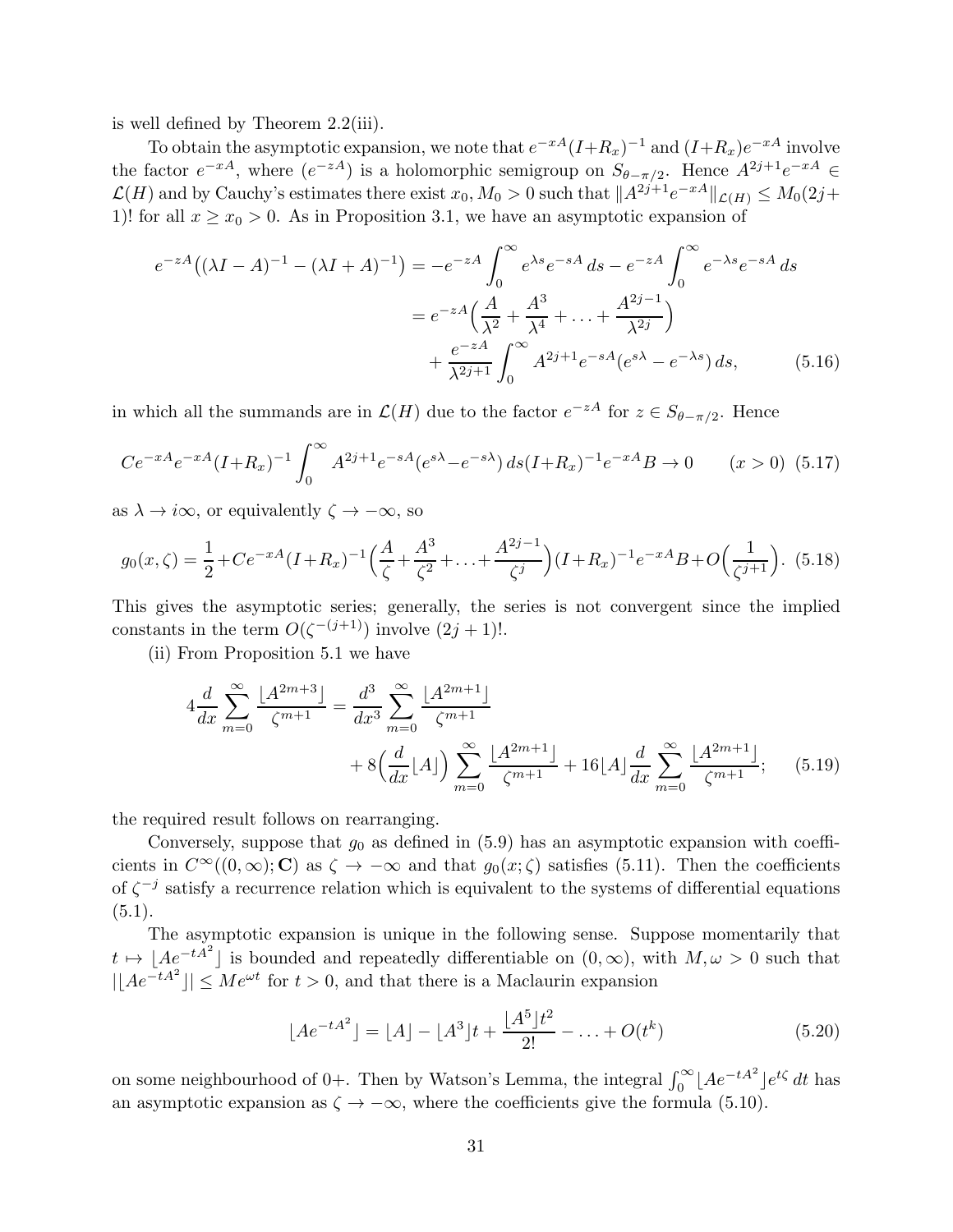(iii) Since  $(e^{-tA})_{t>0}$  is a contraction semigroup on H, we have  $\mathcal{D}(A^2) \subseteq \mathcal{D}(A)$  and  $||Af||_H^2 \leq 2||A^2f||_H ||f||_H$  for all  $f \in \mathcal{D}(A^2)$  by the Hardy-Littlewood-Landau inequality, so  $\|\zeta f + A^2 f\|_H \geq \sqrt{\zeta} \|Af\|_H$  for  $\zeta > 0$ . We deduce that  $A^2 - 2A + \zeta I$  is invertible for  $\zeta > 9$ and generally for all  $\zeta \in \mathbb{C}$  such that  $\Re \zeta$  is sufficiently large. By Proposition 5.1 and the multiplicative property of the bracket, we have

$$
\frac{1}{2g_0(x; -\zeta)} = 1 + \left[2A(\zeta I + A^2 - 2A)^{-1}\right],\tag{5.21}
$$

and we observe that  $g_0(x; -\zeta) \to 1/2$  as  $x \to \infty$ , so there exists  $x_1 > 0$  such that  $g_0(x, -\zeta) > 0$ for all  $x > x_1$  and the differential equation integrates to

$$
g_0 \frac{d^2 g_0}{dx^2} - \frac{1}{2} \left(\frac{d g_0}{dx}\right)^2 = 2(u - \zeta)g_0^2 + \frac{\zeta}{2}.
$$
 (5.22)

So we can define  $\psi(x;\zeta)$  as in (5.13), and then one verifies the differential equation for  $\psi(x;\zeta)$ by using (5.22).

(iv) By a theorem of Weyl [32, 10.1.4], L is of limit point type at  $\pm \infty$ , and there exist nontrivial solutions  $\psi_{\pm}(x;\zeta)$  to  $-\psi''_{\pm}(x;\zeta) + u(x)\psi_{\pm}(x;\zeta) = \zeta\psi_{\pm}(x;\zeta)$  such that  $\psi_{+}(x;\zeta) \in$  $L^2(0,\infty)$  and  $\psi_-(x;\zeta) \in L^2(-\infty,0)$ , and these are unique up to constant multiples. Also the inverse operator  $(-\zeta I + L)^{-1}$  may be represented as an integral operator in  $L^2(\mathbf{R}; \mathbf{C})$  with kernel  $G(x, y; \zeta)$ , which has diagonal

$$
G(x, x; \zeta) = \frac{\psi_+(x; \zeta)\psi_-(x; \zeta)}{\text{Wr}(\psi_+(\cdot; \zeta), \psi_-(\cdot; \zeta))} \qquad (\Im \zeta > 0), \tag{5.23}
$$

 $\Box$ 

Given  $\psi_{\pm}$  as in (iii), we can compute  $\psi_{+}(x;\zeta)\psi_{-}(x;\zeta) = g_0(x; -\zeta)$  and their Wronskian is  $Wr(\psi_+, \psi_-) = \sqrt{-\zeta}$ , hence the result.

Remarks 5.3 (i) The importance of the diagonal Greens function is emphasized in [30]. Gesztesy and Holden [29, Lemma 1.6.1] obtain an asymptotic expansion of the diagonal  $G(x, x; \zeta)$  which is consistent with Theorem 5.2(i). Under conditions discussed in (5.48), we have similar asymptotics as  $-\zeta \to \infty$ .

(ii) Let  $\psi$  and  $\varphi$  be solutions of  $-f'' + uf = \zeta f$  for some  $u \in C^2(\mathbf{R}; \mathbf{C})$  such that  $Wf(\psi, \varphi)^2 = -\zeta$ , and then let  $g(x) = \psi(x)\varphi(x)$ . By differentiating, one checks that  $gg''$  $(g')^2/2 - 2(u - \zeta)g^2 = C$  for some constant C, and one can evaluate  $C = -\text{Wr}(\psi, \varphi)^2/2$ . Hence

$$
\rho(x) = \sqrt{g(x)} \exp\left(\pm\sqrt{-\zeta} \int_0^x \frac{dy}{2g(y)}\right) \tag{5.24}
$$

gives a solution of  $-\rho'' + u\rho = \zeta \rho$ .

(iii) Drach observed that one can start with the differential equation (5.11), and produce the solutions  $(5.24)$ ; see [14]. He showed that Schrödinger's equation is integrable by quadratures, if and only if  $(5.11)$  can be integrated by quadratures for typical values of  $\zeta$ , and Brezhnev translated his results into the modern theory of finite gap integration [14]. Having established integrability of Schrödinger's equation by quadratures, one can introduce the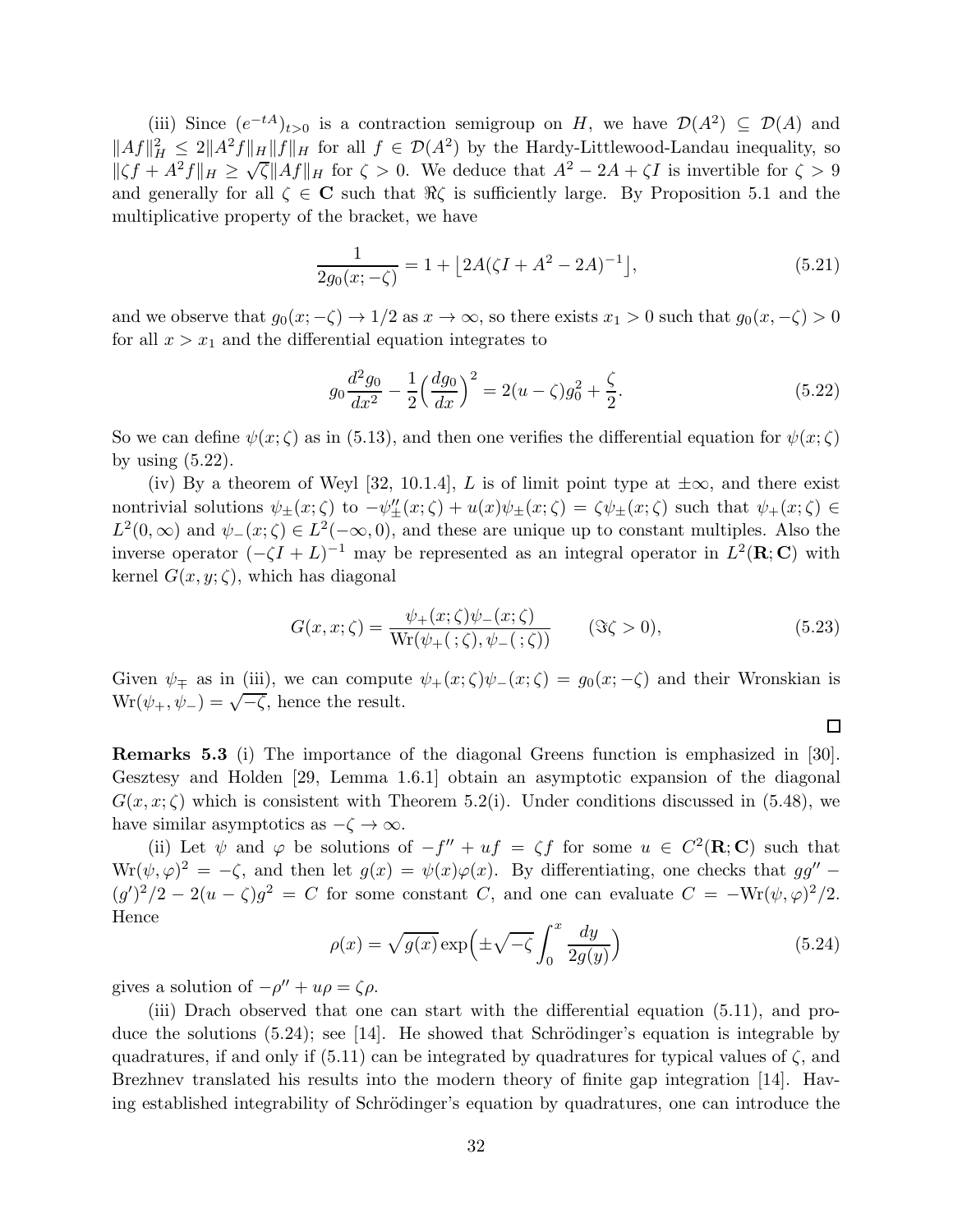hyperelliptic spectral curve  $\mathcal E$  with  $g < \infty$  and proceed to express the solution in terms of the Baker–Akhiezer function. Hence one can integrate the equation and express the solution in terms of the Riemann's theta function on the Jacobian of  $\mathcal{E}$ , as in [43]. Our presentation follows Drach's; one advantage is that we can deal with rather degenerate solutions of differential equations, such as occur in the theory of solitons, and can evade technicalities regarding special points on Jacobians of compact Riemann surfaces.

**Proposition 5.4.** (i) In the context of Theorem 4.3, suppose that there exists a non-zero odd complex polynomial  $p_0(X)$  such that  $[p_0(A)] = 0$ . Then  $\mathbb{C}[u, du/dx, \dots]$  is a Noetherian differential ring for  $d/dx$  and the usual multiplication.

(ii) In particular, (i) holds when  $A^2$  is algebraic.

**Proof.** (i) It follows from Proposition 5.1 that  $[A^{2j-1}] = c_j u^{(2j)} + P_j(u, u', \dots, u^{(2j-1)})$  where P is a complex polynomial, and  $c_j \neq 0$ . Adding multiples of such identities, and using the hypotheses, we deduce that there exists  $m$  such that

$$
\frac{d^{2m}u}{dx^{2m}} = Q_{2m}\left(u, \frac{du}{dx}, \dots, \frac{d^{2m-1}u}{dx^{2m-1}}\right),\tag{5.25}
$$

where  $Q_{2m}$  is a complex polynomial which is determined by  $p_0$  and the  $f_j$ . By repeatedly differentiating this identity, and substituting back, one can obtain polynomials  $Q_n$  such that  $u^{(n)} =$  $Q_n(u, du/dx, \ldots, d^{n-1}u/dx^{n-1}),$  for all  $n \geq 2m$ . Hence  $\mathbb{C}[u, du/dx, \ldots, d^{2m-1}u/dx^{2m-1}]$  gives all of  $\mathbf{C}[u, du/dx, \dots].$ 

Since u is meromorphic on the domain  $\Omega$ , the algebra  $\mathbf{C}[u, du/dx, \dots, d^{2m-1}u/\partial x^{2m-1}]$  is an integral domain, and we have shown it to be closed under differentiation. By mapping  $X_j \mapsto$  $d^{j}u/dx^{j}$  for  $j = 0, \ldots, 2m - 1$ , we obtain a short exact sequence of algebra homomorphisms

$$
0 \to J \to \mathbf{C}[X_0, \dots, X_{2m-1}] \to \mathbf{C}\Big[u, \frac{du}{dx}, \dots, \frac{d^{2m-1}u}{dx^{2m-1}}\Big] \to 0,
$$
\n(5.26)

 $\Box$ 

where the ideal J is prime. Hence  $\mathbb{C}[u, du/dx, \ldots, d^{2m-1}u/dx^{2m-1}]$  is finitely generated as an algebra. Also, the  $\mathbb{C}[X_0,\ldots,X_{2m-1}]/J$  is naturally isomorphic as an algebra to the co ordinate ring  $\mathbf{C}[V]$ , where V is the affine variety  $\{z \in \mathbf{C}^{2m} : f(z) = 0, \forall f \in J\}.$ 

(ii) If  $A^2$  is algebraic, then there exists a monic complex polynomial such that  $p(A^2) = 0$ , hence  $Ap(A^2) = 0$  and (i) applies.

**Proposition 5.5.** Suppose that  $|A^{2n+1}| = 0$  for some  $n \ge 0$ .

(i) Then  $u = -4|A|$  is finite gap;

(ii)  $-d^2/dx^2 + u$  commutes with a differential operator of odd order;

(iii) Schrödinger's equation can be integrated by quadratures over  $\mathbf{C}[u, du/dx, \dots]$ .

(iv) The image of  $(A, \partial A, \ldots, \partial^{2n} A) \in \mathcal{A}_{\Sigma}^{2n+1}$  under  $\lfloor \cdot \rfloor$  equals  $(u, u', \ldots, u^{(2n)})$ , where  $(u.u', \ldots, u^{(2n)})$  satisfy a system of polynomial equations which determine a complex algebraic variety.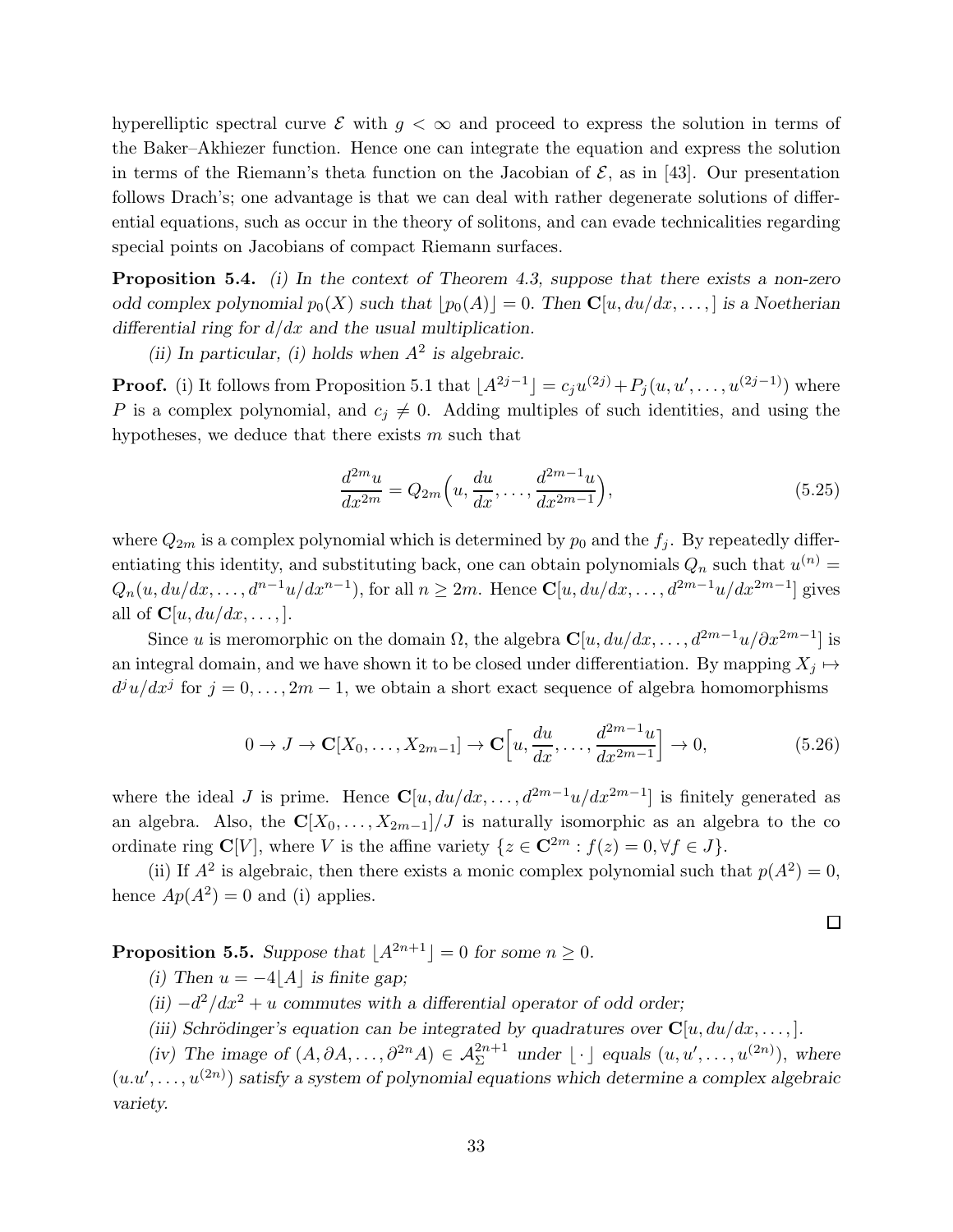**Proof.** (i) Note that the hypothesis does not change if we apply the translation  $(-A, B, C) \mapsto$  $(-A, e^{-tA}B, C)$  so that  $u(x) \mapsto u(x + t)$ . Then  $u = -4|A|$  satisfies

$$
f_1 = (1/2)u + (1/2)c_1 = -2[A] + (1/2)c_1;
$$
  
\n
$$
f_2 = -(1/8)u'' + (3/8)u^2 + (c_1/4)u + (c_2/2) - c_1/8 = 2[A^3] - c_1[A] + (c_2/2) - c_1/8, (5.27)
$$

Under the hypotheses of Theorem 4.3, all of the  $c_j$  vanish since u and its derivatives converge to zero as  $x \to \infty$ , so the  $f_j$  are homogeneous solutions of KdV hierarchy. By Proposition 5.1,  $f_m(x) = 0$  for all  $m > n$ .

(ii) With  $L = -d^2/dx^2 + u$ , we have an ordinary differential operator

$$
P_{2n+1} = \sum_{j=0}^{n} \left( f_{n-j} \frac{d}{dx} - 2^{-1} \frac{df_{n-j}}{dx} \right) (-L)^{j}
$$
(5.28)

so that

$$
[L, P_{2n+1}] = 2f'_{n+1}.
$$
\n(5.29)

(iii) By Propositions 5.1 (ii) and 5.4, we have a Noetherian differential ring

$$
\mathbf{C}[u, du/dx, \dots, ; \zeta; g, g, g''].
$$
\n
$$
(5.30)
$$

We aim to prove that we can obtain all elements of this ring by quadratures over  $\mathbf{C}[u, du/dx, \dots],$ and thereby solve Schrödinger's equation. We observe that  $2\zeta^{n}g_{0}(x;\zeta)$  is a monic polynomial of degree *n* in  $\zeta$ . Changing notation, we introduce  $F(x; \lambda) = \sum_{\ell=0}^{n} f_{n-\ell}(x) \lambda^{\ell}$  where the coefficients of F, as a monic polynomial of degree n in  $\lambda$ , are polynomials in u and its spatial derivatives, since  $f_i \in \mathcal{A}$ . Hence

$$
p(\lambda) = \frac{1}{2}F(x;\lambda)\frac{\partial^2 F(x;\lambda)}{\partial x^2} - \frac{1}{4}\left(\frac{\partial F(x;\lambda)}{\partial x}\right)^2 - (u(x)-\lambda)F(x;\lambda)^2
$$
(5.31)

is a polynomial of degree  $2n + 1$  in  $\lambda$ , with coefficients in A, which is actually independent of x, so  $p(\lambda) \in \mathbf{C}[\lambda]$ . Now we introduce

$$
\psi_{\pm}(x;\lambda) = \sqrt{F(x;\lambda)} \exp\left(\pm \mu \int^x \frac{d\xi}{F(\xi;\lambda)}\right),\tag{5.32}
$$

which satisfies

$$
\frac{\psi_{\lambda}^{\prime\prime}}{\psi_{\lambda}} = \frac{1}{F(x;\lambda)^2} \big( (u-\lambda)F(x;\lambda)^2 + p(\lambda) + \mu^2 \big);
$$
\n(5.33)

hence  $\psi_{\lambda}$  gives the solution to Schrödinger's equation  $\psi''_{\pm}(x;\lambda) = (u - \lambda)\psi''_{\pm}(x;\lambda)$  when  $(\lambda, \mu)$ lies on

$$
\mathcal{E} = \{ (\lambda, \mu) : \mu^2 = -p(\lambda) \}. \tag{5.34}
$$

(iv) This follows from an argument of Mumford [57]. We introduce the polynomials in  $\lambda$ :

$$
U(\lambda; x) = F; \quad W(\lambda; x) = (\lambda - u(x))F + \frac{1}{2}\frac{\partial^2 F}{\partial x^2}; \quad V(\lambda; x) = \frac{i}{2}\frac{\partial F}{\partial x}
$$
(5.35)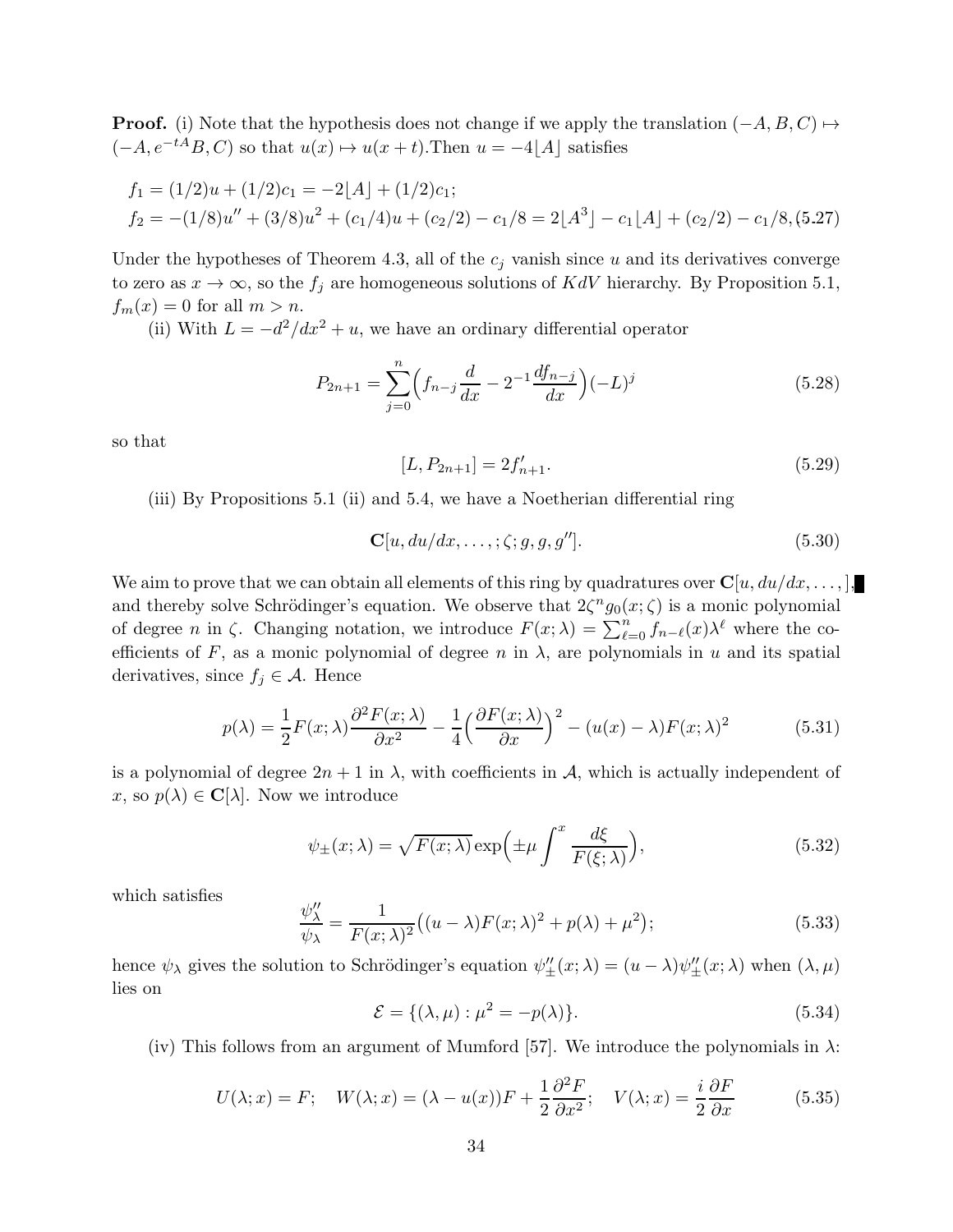which have degrees n,  $n + 1$  and  $n - 1$  respectively, for typical x, and the coefficients are given by the  $f_i$  and their partial derivatives with respect to x. Then we have a monic polynomial

$$
p(\lambda) = U(\lambda; x)W(\lambda; x) + V(\lambda; x)^{2}
$$
\n(5.36)

of degree  $2n + 1$ , where the leading terms are

$$
U = \lambda^{n} + \lambda^{n-1} f_1 + \dots, \quad V = (i/2) f'_1 \lambda^{n-1} + \dots, \quad W = \lambda^{n+1} + (f_1 - u)\lambda^{n} + \dots \quad (5.37)
$$

Then  $\mathcal E$  gives a hyperelliptic curve over C of genus  $g \leq n$ . The Picard group Pic( $\mathcal E$ ) is the set of divisors on  $\mathcal{E}$ , modulo linear equivalence as in [65]. Then the Jacobian J is the subgroup of  $Pic(\mathcal{E})$  consisting of equivalence classes that have degree zero; this group J gives an Abelian variety which may be determined algebraically by arguments presented in [57]. There is a Riemann theta function  $\vartheta$  which is entire and quasi-periodic on J, and has zero set  $\theta_0 = \{z \in$  $J : \vartheta(z) = 0$ . When we replace  $u(x)$  by translation to  $u(x + t)$ , we make a corresponding automorphism  $p(\lambda) \mapsto p(\lambda; t), U(\lambda; x) \mapsto U(\lambda; x, t)$ , etc. One can then differentiate with respect to the parameter t, and thus introduce a vector field  $D_{\infty}$  on J.

One can also introduce a vector field  $D_{\theta}$  on J and the meromorphic function  $\varphi(z)$  =  $D_{\infty}^2$  log  $\vartheta$  on  $J \setminus \theta_0$ . Comparing our calculations with those of Mumford, we obtain  $D_{\infty} =$  $(i/2)\partial/\partial x$  and  $4\wp + d = u/2$  for some constant d. Thus we can regard x as a coordinate for motion along the vector field determined by  $D_{\infty}$  in the tangent space to J, and  $u = 8\wp + 2d$ as an extension of u to a function on  $J \setminus \theta_0$ . Likewise, the functions  $f_j, g_k$  of (5.1) may be extended to complex functions on  $J \setminus \theta_0$  give rise to an embedding  $J \setminus \theta_0 \to \mathbb{C}^{2g+1}$ by  $z \mapsto (\varphi, D_{\infty}\varphi, \ldots, D_{\infty}^{2n}\varphi)$ . By analogy, in the context of Theorem 5.3 we can regard  $(A, \partial A, \dots, \partial^{2n} A) \in \mathcal{A}_{\Sigma}^{2n+1}$  as coordinates for the Jacobian. See [49, article 9].

 $\Box$ 

**Example 5.6.** Suppose that A satisfies  $|a_3A^3 + a_1A| = 0$ , which is the first non trivial case of Proposition 5.4. Then  $a_3f_2 - a_1f_1 = 0$ , so

$$
a_3\left(-u''/16+3u^2/16+c_1u/8+c_2/4-c_1/16\right)-(a_1/4)u-(a_1/4)c_1=0.\tag{5.38}
$$

Hence we can identify V with a curve  $X_1^2 = p(X_0)$  where p is a cubic; see [49]. In the context of Theorem 4.3, we have  $u(x) \to 0$  as  $x \to \infty$  along with  $u', u''$ , so the solution has the form

$$
u(x) = \frac{2a_1}{a_3} \text{sech}^2 \sqrt{\frac{-a_1}{4a_3}} (x + \gamma), \tag{5.39}
$$

with constant  $\gamma \in \mathbb{C}$ , as is familiar from the theory of solitons. However, (5.37) also has solutions in terms of Weierstrass's elliptic function  $\wp$ , and in section 7 we construct linear systems with potential  $\wp$ .

(ii) For  $g > 1$ , does there exist a linear system such that the corresponding potential is the  $\wp$  function for a hyperelliptic curve of genus g? We obtain a partial solution of this in section 7, by using the Schottky–Klein prime function.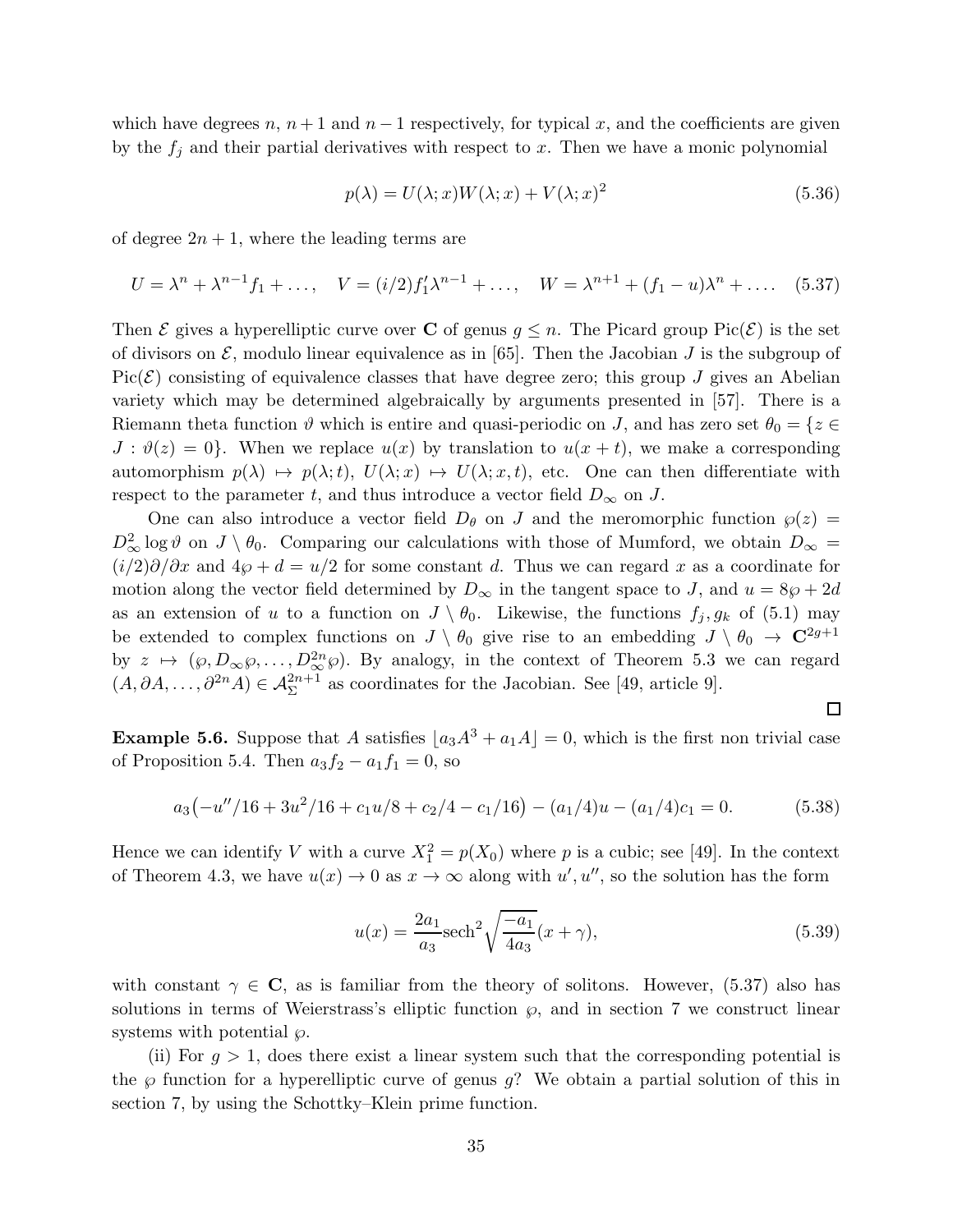**Proposition 5.7.** Suppose that  $g_0(x_j, \zeta_j) = 0$  and  $\frac{\partial g_0}{\partial \zeta}(x_j, \zeta_j) \neq 0$  for some  $x_j > x_0$  and nonzero  $\zeta_j \in \mathbf{C} \setminus \text{Spec}(A^2)$ .

(i) Then there exist  $\varepsilon > 0$  and a differentiable family of solutions of (5.13) which are parametrized by an arc  $\{\mu_j(t) : x_j - \varepsilon < t < x_j + \varepsilon\}$  passing through  $\zeta_j$  such that  $\psi(t, \mu_j(t)) =$  $0;$ 

(ii) Dubrovin's equation holds

$$
\frac{d\mu_j}{dx}(t) = \frac{\pm\sqrt{\zeta}}{\frac{\partial g_0}{\partial \zeta}(t, \mu_j(t))}.
$$
\n(5.40)

**Proof.** (i) First we make an observation about the zeros of  $g_0(x, \zeta)$ . The exponential matrix

$$
\exp\left(t\begin{bmatrix}0&1&0\\0&0&1\\0&4\zeta&0\end{bmatrix}\right) \tag{5.41}
$$

has entries that are entire functions of  $\zeta$  of order  $\rho$ , where  $\rho \leq 1/2$ . We deduce that the general solution  $g(x,\zeta)$  of (5.11) may be written as an entire function of  $\zeta$  of order  $\rho \leq 1/2$ , so there exist functions  $g_1(x)$  and  $\mu_i(x)$  such that

$$
g(x,\zeta) = g_1(x)(\zeta - \mu_0(x)) \prod_{j=1}^{\infty} \left(1 - \frac{\zeta}{\mu_j(x)}\right).
$$
 (5.42)

We can, of course, divide this by any function of  $\zeta$  and still have a solution of the linear differential equation; in particular, we obtain  $g_0(x, \zeta)$  in this way.

Let  $x_j > x_0$  and suppose that  $g_0(x_j, \zeta_j) = 0$  where  $\zeta_j \in \mathbf{C} \backslash \operatorname{Spec}(A^2)$  so that  $\zeta \mapsto g_0(x_j, \zeta)$ is holomorphic. By hypothesis, we have  $\frac{\partial g_0}{\partial \zeta}(x_j, \zeta_j) \neq 0$ , which rules out the possibility of a multiple zero at  $\zeta_j$  in the factorization (). Now we apply the implicit function theorem to the formula  $g_0(t, \zeta) = 0$ , noting that  $\zeta \mapsto g_0(x_j, \zeta)$  has a simple zero at  $\zeta = \zeta_j$ . By Rouché's theorem and the calculus of residues, there exist  $\varepsilon_1, \varepsilon_2 > 0$  such that the contour integral

$$
\mu_j(t) = \frac{1}{2\pi i} \int_{C(\zeta_j, \varepsilon_1)} \frac{z \frac{\partial g_0}{\partial \zeta}(t, z) dz}{g_0(t, z)}
$$
(5.43)

determines a continuously differentiable function  $\mu_j : (x_j - \varepsilon_2, x_j + \varepsilon_2) \to \mathbb{C}$  which satisfies  $\mu_j(x_j) = \zeta_j$  and

$$
\frac{\partial g_0}{\partial x}(t, \mu_j(t)) + \frac{\partial g_0}{\partial \zeta}(t, \mu_j(t)) \frac{d\mu_j}{dx}(t) = 0.
$$
\n(5.44)

(ii) By (5.22), we have  $\frac{\partial g_0}{\partial x}(x_j, \zeta_j)^2 = \zeta \neq 0$  hence Dubrovin's equation holds. Also  $d\mu_j/dx \neq 0$ , so  $\mu_j$  determines a differentiable arc in  $\mathbb{C} \setminus \text{Spec}(A^2)$ . Then for  $\zeta = \mu_j(t)$  on this arc,  $\psi_+(x,\mu_i(t))\psi_-(x,\mu_i(t)) = g_0(x,\mu_i(t))$  vanishes at  $x = t$ , so one of the solutions  $\psi_{\pm}(x;\mu_j(t))$  satisfies  $\psi_{\pm}(t;\mu_j(t))) = 0$  for all  $t \in (x_j - \varepsilon_3, x_j + \varepsilon_3)$  for some  $0 < \varepsilon_3 < \varepsilon_1$ .

If  $\zeta_j \in \mathbf{R}$  and  $g_0(x,\zeta)$  is real-valued for all  $(x,\zeta) \in \mathbf{R}^2$  in a neighbourhood of  $(x_j,\zeta_j)$ , then we can choose the arc  $\{\mu_j(t): t \in (x_j - \varepsilon_3, x_j + \varepsilon_3)\}\)$  to be an open subinterval of **R**.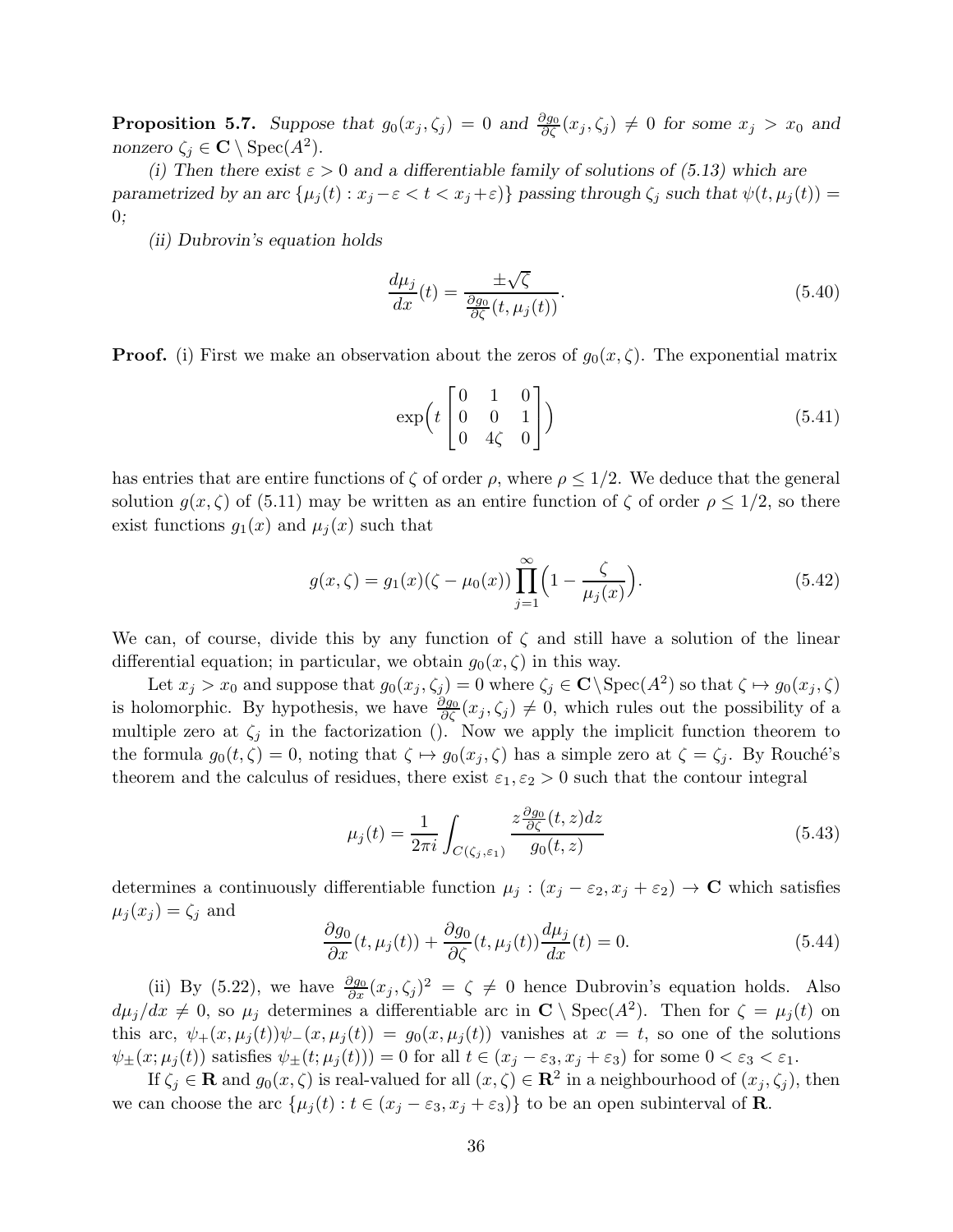**Definition** (Characteristic function). For  $(-A, B, C)$  as in Theorem 2.2 let

$$
\varphi(\lambda; x) = \int_0^\lambda \frac{ig_0(x; -\zeta)}{\sqrt{-\zeta}} d\zeta,\tag{5.45}
$$

and define the characteristic function by

$$
\Delta(\lambda; x) = 2\cos\varphi(\lambda; x) \qquad (2\pi - 2\theta < \arg\lambda < 2\theta). \tag{5.46}
$$

Gesztesy and Simon [30] have developed another approach to  $G(x, x; \zeta)$  for self-adjoint Schrödinger operators which involves the xi function and Krein's spectral shift; see also [34]. We adopt their terminology from [30,  $(6.8)$ ] in the following context. To understand the sign conventions, it helps to bear in mind that, for L self-adjoint, the diagonal Greens function  $G(x, x; \zeta)$  is purely imaginary for  $\zeta$  in the essential spectrum of L.

Suppose that  $(\lambda_i)$  is a non-zero complex sequence such that

- (i)  $(\Re \lambda_j)_{j=0}^{\infty}$  is increasing;
- (ii)  $\sum_{j=0}^{\infty} 1/(1+|\Re\lambda_j|^{\alpha})$  converges for all  $\alpha > 1/2$ ;
- (iii)  $\sum_{n=1}^{\infty} |\lambda_{2n-1} \lambda_{2n}|$  converges.

By (ii), we can introduce the functions

$$
F_e(\lambda) = \prod_{j=0}^{\infty} \left( 1 - \frac{\lambda}{\lambda_{2j}} \right), \quad F_o(\lambda) = \prod_{j=1}^{\infty} \left( 1 - \frac{\lambda}{\lambda_{2j-1}} \right), \tag{5.47}
$$

which are entire and of order  $\rho \leq 1/2$ . Then  $F_0(\lambda)/F_e(\lambda)$  is meromorphic with only simple zeros and poles, so

$$
\mathcal{E} = \left\{ (z, \lambda) : z^2 = \frac{F_o(\lambda)}{F_e(\lambda)} \right\}
$$
\n(5.48)

determines a hyperelliptic curve of genus  $g \leq \infty$ . There exists a homology basis of  $\mathcal E$  which includes loops  $\alpha_j$  around  $[\lambda_{2j-1}, \lambda_{2j}]$ . Let  $\mu_j(x)$  lie on  $\alpha_j$ .

**Definition** (Discretely dominated). Then  $g_0$  is discretely dominated if there exist such data, with only the  $\mu_j$  depending upon x and

$$
g_0(x, -\zeta) = \frac{1}{2\sqrt{\lambda_0 - \zeta}} \prod_{j=1}^g \frac{\mu_j(x) - \zeta}{\sqrt{(\lambda_{2j} - \zeta)(\lambda_{2j-1} - \zeta)}} \qquad (\Im \zeta > 0). \tag{5.49}
$$

Gesztesy and Simon provide several examples of real potentials such that  $g_0$  is discretely dominated; our constants are consistent with their Example 3.2. The  $\mu_i(x)$  are referred to as Dirichlet eigenvalues, or tied eigenvalues, while the differential equation (5.40) was derived by Dubrovin for real finite-gap periodic potentials. Given the general form (5.49), the further analysis reduces to the system of coupled differential equations for  $d\mu_i(x)/dx$ . When  $g_0$  is discretely dominated, its properties are most easily understood in terms of conformal mapping.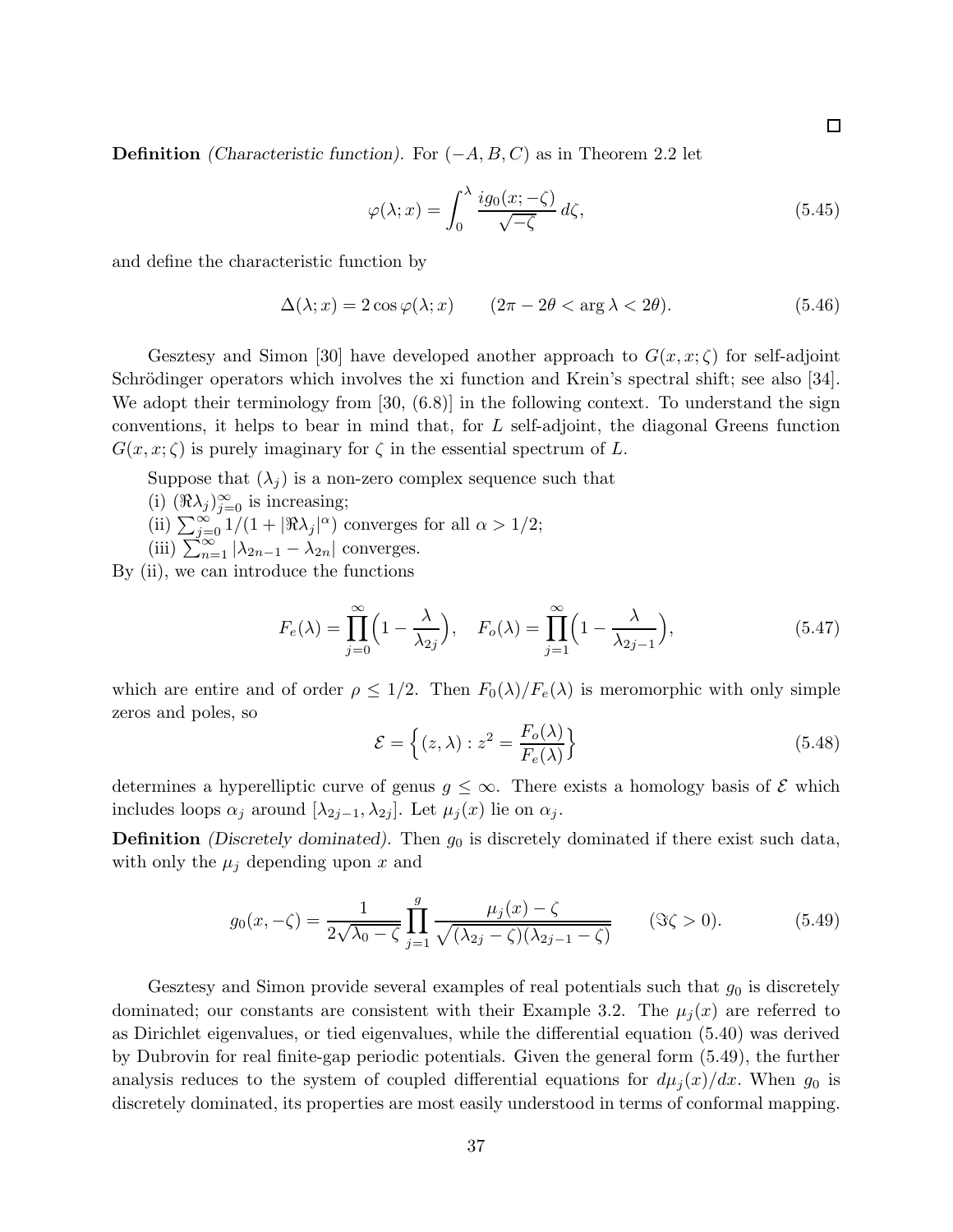In the following, we define the square root function by  $s(\lambda) = \sqrt{\lambda} = |\lambda|^{1/2} \exp(i \arg(\lambda)/2)$ , where  $-\pi < \arg \lambda \leq \pi$  is the principal value of the argument, and recall that  $h^*(\lambda, x) = \overline{h(\bar{\lambda}, \bar{x})}$ .

**Proposition 5.8.** (i) Suppose that  $(\lfloor A^{2j-1} \rfloor)_{j=1}^{\infty}$  is a sequence of real functions of  $x \in \mathbb{R}$ . Then  $\varphi^*(\lambda; x) = \varphi(\lambda; x)$ .

(ii) Suppose that  $g_0$  is discretely dominated with  $\lambda_0 = 0$  and  $\lambda_j$  real, and suppose that that  $\Delta(\lambda; x)$  is real for all  $\lambda \in \mathbf{R}$ . Then  $\lambda \mapsto \varphi(\lambda; x)$  gives a conformal map of the upper half plane onto a slit domain in the first quadrant with possible vertical slits at  $n\pi$ , for  $n \in \mathbb{N}$ , and  $\lambda \mapsto \Delta(\lambda; x)$  is entire.

**Proof.** (i) By the uniqueness of asymptotic expansions in Theorem 5.2(i), we have  $g_0^*(x;\zeta)$  =  $g_0(x;\zeta)$ , and since  $s^*(\zeta) = s(\zeta)$ , we deduce that  $\varphi^*(\lambda;x) = \varphi(\lambda;x)$  for  $x \in \mathbf{R}$  and  $\lambda \in \mathbf{C} \setminus \mathbf{R}$ . At this stage, we do not claim that  $\varphi$  is continuous across the real axis.

(ii) Suppose that  $\lambda_0 < \lambda_1 < \lambda_2 < \ldots < \lambda_{2g}$  and  $\lambda_{2j-1} < \mu_j < \lambda_{2j}$  for  $j = 1, \ldots, g$ ; then for  $c_0 \geq 0$ , let

$$
\varphi(\lambda) = \int_0^{\lambda} \frac{1}{2\sqrt{\zeta}} \prod_{j=1}^g \frac{\mu_j - \zeta}{\sqrt{(\lambda_{2j} - \zeta)(\lambda_{2j-1} - \zeta)}} d\zeta + ic_0.
$$
 (5.50)

Then  $\varphi$  is holomorphic for  $\{\lambda \in \mathbf{C} : \Im \lambda > 0\}$  with  $\varphi(\lambda)/\sqrt{\lambda} \to 1$  as  $|\lambda| \to \infty$ ; the image of  $\lambda \in (-\infty, 0)$  is the subinterval  $(ic_0, i\infty)$  of the imaginary axis; whereas the image of  $(0, \infty)$ consists of horizontal line segments running from left to right, interspersed by vertical lines running upwards then downwards, and the horizontal line segment together run towards  $\infty$ . For all sufficiently large  $c_0 > 0$ , the image of  $\{\lambda \in \mathbb{C} : \Im \lambda > 0\}$  is a domain  $\Omega$  in the first quadrant, with boundary consisting of horizontal and vertical line segments. This is a degenerate case of the Schwarz–Christoffel map, in which the triple  $\lambda_{2j-1} < \mu_j < \lambda_{2j}$ corresponds to a degenerate triangle on the edge of  $\Omega$ ; two of the vertices of the degenerate triangle may coincide, giving a slit.

Now suppose  $c_0 = 0$ , and observe that  $\Delta(\lambda; x)$  is real, if and only if either  $\varphi(\lambda; x) \in \mathbf{R}$  or there exists  $n \in \mathbb{Z}$  such that  $\varphi(\lambda; x) - n\pi \in i\mathbb{R}$ . We deduce that the only possible slits are at  $\Re \varphi(\lambda;\pi) = n\pi$  for some  $n \in \mathbb{N}$ , that all slits are vertical, and each starts and finishes at the same point on the real axis.

We apply the Schwarz reflection principle. By (i),  $\Delta^*(\lambda; x) = \Delta(\lambda; x)$ , so we need to check continuity across  $\lambda \in \mathbf{R}$  Whereas  $\sqrt{\zeta}$  is discontinuous across  $(-\infty, 0)$ , we only need deal with  $\cos \sqrt{\zeta}$ , which is continuous. More precisely, by (i), the function  $\varphi(\lambda; x)$  satisfies  $\varphi(\lambda; x) = \varphi^*(\lambda; x)$ , and  $g(x; -\zeta)$  and  $s(-\zeta)^2$  are continuous across  $(-\infty, 0)$ , hence  $\varphi(\lambda; x)^2$ is holomorphic across  $(-\infty, 0)$ , so  $\Delta(\lambda; x)$  is holomorphic across  $(-\infty; 0)$ ; likewise,  $\Delta(\lambda; x)$  is holomorphic across the spectral bands  $[\lambda_{2i}, \lambda_{2i+1}]$ . As  $\lambda$  approaches a spectral gap  $(\lambda_{2i-1}, \lambda_{2i})$ the image  $\varphi(\lambda; x)$  approaches a slit on the boundary of  $\Omega$ ; now  $\cos(k\pi \pm iy) = (-1)^k \cosh y$ , so  $\Delta(\lambda; x)$  takes the same value, irrespective of which side  $\lambda$  approaches from, hence  $\Delta(\lambda; x)$ is continuous across  $\bf{R}$  and defines an entire function.

 $\Box$ 

## 6. The differential ring of a periodic linear system

In this section we obtain analogues of Theorem 4.3 for periodic groups. First we formulate the notion of a periodic linear system, where we take section 4 as our guide. We show that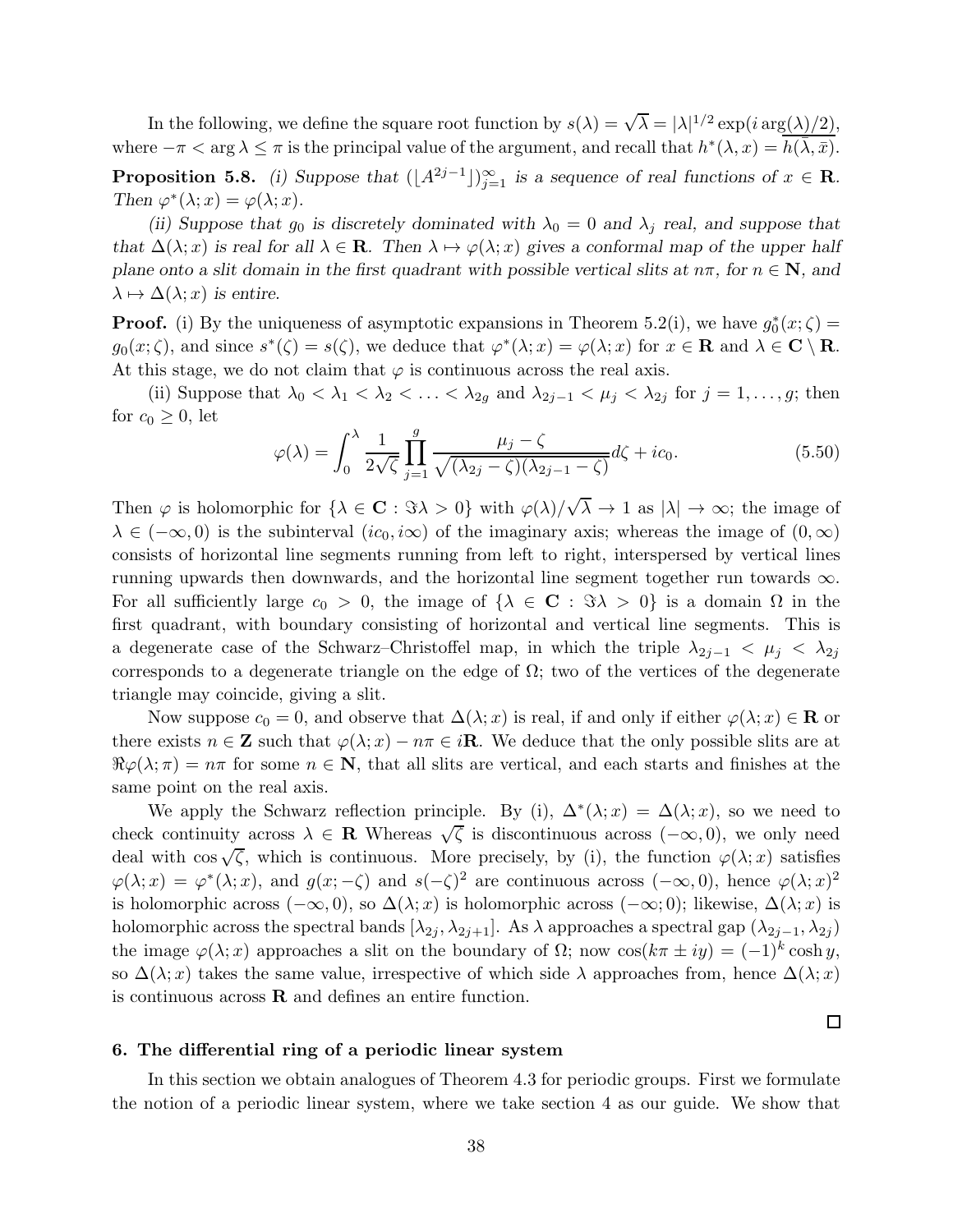the corresponding  $\tau$  functions have properties analogous to those in Theorem 4.3. For periodic and meromorphic u, the differential equation  $-\psi'' + u\psi = \lambda\psi$  is known as the complex Hill's equation. We show how periodic linear systems appear in the Floquet solutions, and obtain a counterpart of Proposition 5.5. Previous authors [22, 28 37, 73] explored the connection between Hill's equation and scattering solutions of Schrödinger's equation on the line. In the current paper, we show how Lyapunov's equation is the basis for some analogies. In section 7 we consider particular examples, which exhibit subtle effects.

For periodic linear systems, the defining integral for  $R_x$  in Proposition 2.1 does not converge, and the contour integral for  $R_0$  in Proposition 4.5 is inapplicable; nevertheless, we can adapt a result of Bhatia, Dacis and McIntosh discussed in [8] and otherwise construct  $R_x$ satisfying (1.3).

**Lemma 6.1.** Let  $B \in \mathcal{L}^1(H)$  and  $C \in \mathcal{L}(H)$ , and let  $(e^{-tA})_{t \in \mathbf{R}}$  be a bounded and strongly continuous group of operators on H.

(i) The space  $\mathcal{D}(A^{\infty})$  is dense.

(ii) Suppose that the spectrum of A does not intersect the spectrum of  $-A$ . Then there exists  $E \in \mathcal{L}^1(H)$  such that  $R_x = e^{xA} E e^{xA}$  gives a solution to the Lyapunov equation  $-\frac{d}{dx}R_x =$  $AR_x + R_xA$  such that  $AR_0 + R_0A = BC$  and  $R_x$  is trace class for all  $x \in \mathbb{R}$ .

(iii) Suppose that the range of E is contained in  $\mathcal{D}(A^{\infty})$  and  $A^k E \in \mathcal{L}^1(H)$  for all k. Then

$$
\tau_{\zeta}(x) = \det(I + (\zeta I + A)(\zeta I - A)^{-1} e^{xA} E e^{xA}) \qquad (x \in \mathbf{R})
$$
 (6.1)

has an asymptotic expansion in powers of  $\zeta^{-j}$  as  $\zeta \to \pm \infty$ .

(iv) Suppose further that  $(e^{xA})$  is periodic with period  $2\pi$ . Then the spectrum of A is contained in  $i\mathbf{Z}$  and the coefficients in the asymptotic expansion are periodic with period  $\pi$ . **Proof.** (i) By standard results [21],  $A^2$  generates an analytic semigroup

$$
e^{tA^2} = \frac{1}{\sqrt{4\pi t}} \int_{-\infty}^{\infty} e^{-s^2/4t} e^{sA} ds \qquad (t > 0).
$$
 (6.2)

The domains of the powers of A satisfy  $\mathcal{D}(A) \supseteq \mathcal{D}(A^2)$ , and  $\mathcal{D}(A^{\infty})$  is dense.

(ii) The main problem is to find E such that  $EA + AE = BC$ . By a theorem of Sz.-Nagy, the group  $(e^{-tA})$  is similar to a group of unitaries, so there exists an invertible operator S and a unitary group  $(U_t)_{t\in\mathbf{R}}$  such that  $e^{-tA} = SU_tS^{-1}$ . Hence the spectrum of A lies on iR and is a closed subset. By hypothesis, there exists  $\delta > 0$  such that the spectra of A and  $-A$  are separated by  $\delta$  and  $\sigma(A) \cup \sigma(-A)$  does not intersect  $[-i\delta, i\delta]$ . By Plancherel's theorem, we can construct  $f \in L^1(\mathbf{R}; \mathbf{C})$  such that  $\hat{f}(\xi) = 1/\xi$  for all  $\xi \in \mathbf{R}$  such that  $|\xi| \geq \delta$ . Then the integral

$$
E = \int_{-\infty}^{\infty} e^{-xA} BC e^{-xA} f(x) dx
$$
\n(6.3)

has a weakly continuous integrand in  $\mathcal{L}^1(H)$ , and is absolutely convergent with

$$
||E||_{\mathcal{L}^{1}(H)} \leq \int_{-\infty}^{\infty} ||B||_{\mathcal{L}^{1}(H)} ||C||_{\mathcal{L}(H)} M^{2} |f(x)| dx \qquad (6.4)
$$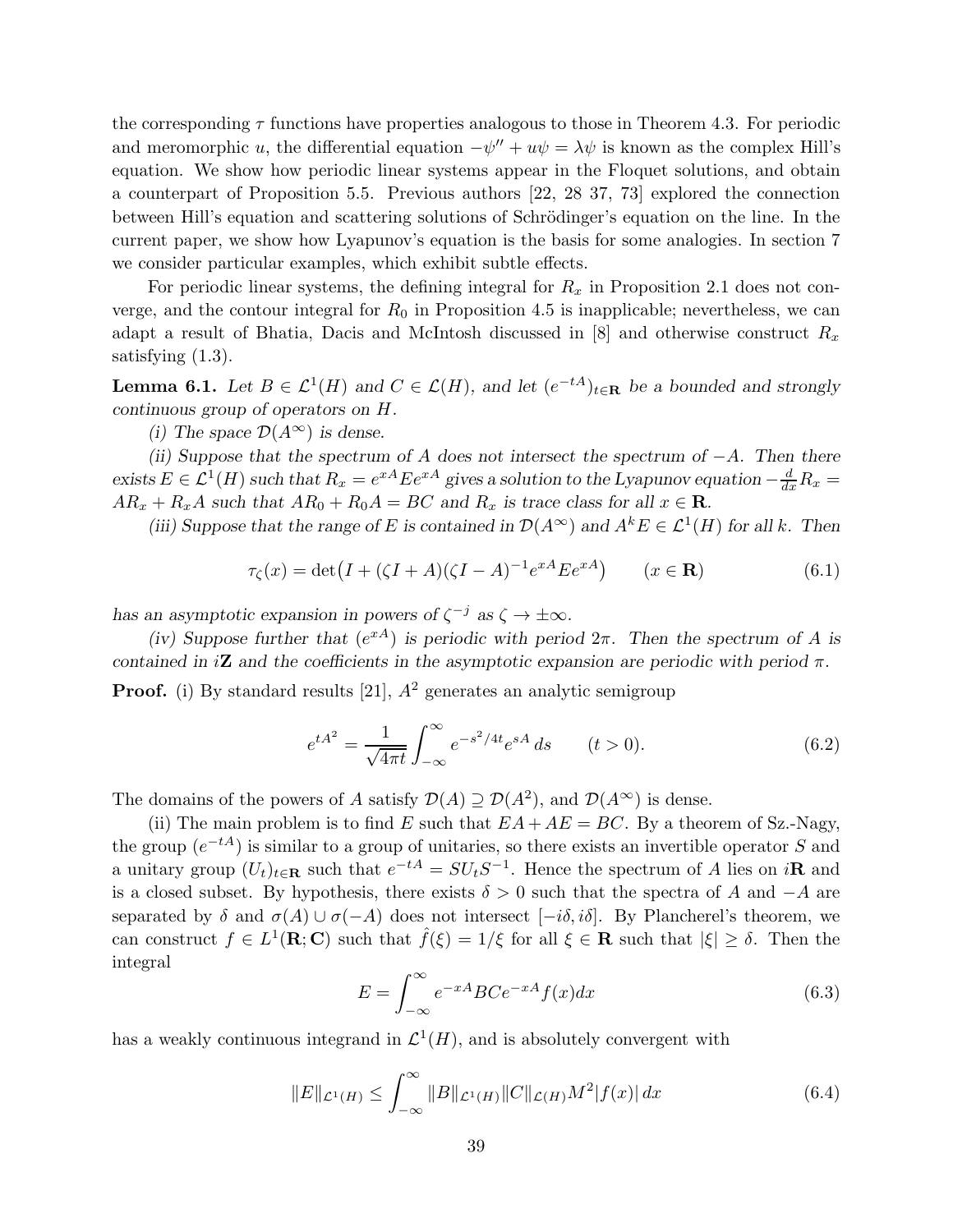hence E is trace class. Using the spectral representation of  $U_t$ , one can show that  $AE + EA =$ BC. Next we introduce  $R_x = e^{-xA} E e^{-xA}$  which gives a one parameter family of trace class operators such that  $-\frac{dR_x}{dx} = AR_x + R_xA$ . On verifies this identity on  $\mathcal{D}(A)$  and then observes that both sides are trace class.

(iii) For all  $\zeta \in \mathbf{R}$  we can invert  $\zeta I - A$ , and there is an asymptotic expansion

$$
(\zeta I + A)(\zeta I - A)^{-1} E e^{2xA} = \left(I + \frac{2A}{\zeta} + \frac{2A^2}{\zeta^2} + \ldots\right) E e^{2xA}
$$
(6.5)

valid as  $\zeta \to \pm \infty$ . The result follows.

(iv) If  $(e^{xA})$  is periodic with period  $2\pi$ , then  $(e^{xA})_{x\in\mathbf{R}}$  is bounded, and the spectrum of A is contained in  $i\mathbf{Z}$ .

**Example 6.2.** Let  $H = L^2(\mathbf{R}/2\pi\mathbf{Z}; d\theta/(2\pi))$  and  $A: e^{in\theta} \mapsto i(1+|n|)e^{in\theta}$ , so  $(e^{tA})$  is a  $2\pi$  periodic strongly continuous unitary group. Also,  $(e^{itA})_{t>0}$  gives a strongly continuous contraction semigroup  $e^{itA}$  :  $\sum_{n\in \mathbf{Z}} a_n e^{in\theta} \mapsto e^{-t} \sum_{n\in \mathbf{Z}} a_n e^{-|n|t} e^{in\theta}$ . For comparison, the Poisson semigroup is  $P_r: \sum_{n\in\mathbf{Z}} a_n e^{in\theta} \mapsto \sum_{n\in\mathbf{Z}} a_n r^{|n|} e^{in\theta}$ , so  $e^{itA} = e^{-t} P_{e^{-t}}$  for  $t > 0$ .

**Definition** (Periodic linear system). (i) Let  $(e^{-xA})_{x\in\mathbf{R}}$  be a strongly continuous group of operators on H such that  $e^{2\pi A} = I$  and A is invertible. Suppose further that E is trace class operators on H, and that  $B: H_0 \to H$  and  $C: H \to H_0$  are bounded linear operators, such that  $AE + EA = BC$  and either B is trace class, or B and C are Hilbert–Schmidt. Then  $\Sigma_{\infty} = (-A, B, C; E)$  is a periodic linear system with input and output space  $H_0$  and state space H. (Unlike in Theorem 2.2, we generally take  $H = H_0$  so the linear system has infinitely many inputs and outputs.)

(ii) Moreover, if  $(e^{-xA})_{x\in\mathbf{R}}$  is uniformly continuous, or equivalently  $A \in \mathcal{L}(H)$ , we say that  $(-A, B, C; E)$  is a uniform periodic linear system.

(iii) The  $\tau$  function of  $\Sigma_{\infty}$  is  $\tau(x) = \det(I + e^{-xA} E e^{-xA})$ ; then let  $u(x) = -2\frac{d^2}{dx^2} \log \tau_{\infty}(x)$ be the potential.

(iv) Let  $\Phi(x) = Ce^{-xA}B$  be the operator scattering function so that  $\phi(x) = \text{trace }\Phi(x)$  is the (scalar) scattering function.

(v) Let  $R_x = e^{-xA} E e^{-xA}$ , then we introduce  $F_x = (I + e^{-xA} E e^{-xA})^{-1}$ .

(vi) Let Spec(A) be the spectrum of A as an operator in H, let  $\mathbf{P} = \mathbf{C} \cup \{\infty\}$  be the Riemann sphere and introduce the periodic linear system

$$
\Sigma_{\lambda} = (-A, (\lambda I + A)(\lambda I - A)^{-1}B, C; (\lambda I + A)(\lambda I - A)^{-1}E) \qquad (\lambda \in \mathbf{P} \setminus \text{Spec} \ (A)) \quad (6.6)
$$

and its accompanying tau function  $\tau_{\lambda}$ .

(vii) We also introduce the (non commutative) algebra  $S = \mathbf{C}{I, A, BC, F_x}$ , and then let A be the subring of S spanned by  $A^{n_1}$  and by the ordered products  $A^{n_1}FA^{n_2} \dots FA^{n_r}$  for  $n_j \in \mathbf{N}$ .

**Definition** (Bracket and \* product). (i) As in Lemma 4.1, we introduce on S the product \* and derivation  $\partial$  by

$$
P * Q = P(AF + FA - 2FAF)Q, \qquad \partial P = A(I - 2F)P + \frac{dP}{dx} + P(I - 2F)A. \tag{6.7}
$$

 $\Box$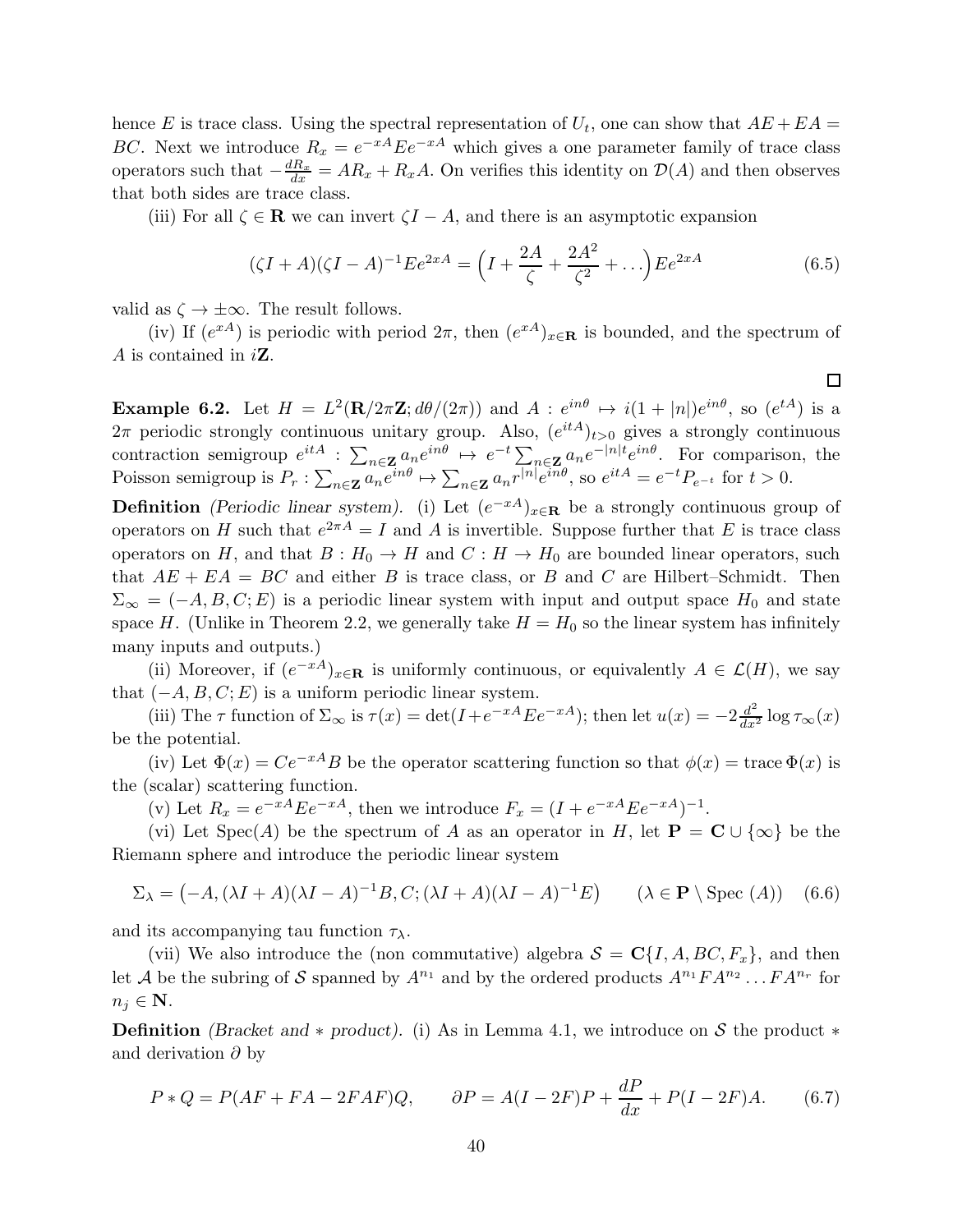(ii) We also introduce the bracket  $\lfloor . \rfloor : \mathcal{S} \to \mathcal{M}(\mathcal{L}^1(H))$ :

$$
[P] = Ce^{-xA} F P F e^{-xA} B. \tag{6.8}
$$

(iii) Let  $|A| = \{|P| : P \in A\}$  and  $\Theta = \{P \in A : \text{trace}|P| = 0\}$ , which is a linear subspace, and not necessarily a ring. Then  $A/\Theta = {\text{trace}}|P| : P \in A$ , so that  $A/\Theta$  is analogous to the differential ring generated by the potential  $u$ .

**Theorem 6.3.** Let  $(-A, B, C; E)$  be a uniform periodic linear system.

(i) Then  $\tau_{\lambda}(x)$  is holomorphic except at finitely many singularities; so  $x \mapsto \tau_{\lambda}(x)$  is entire, while  $\lambda \mapsto \tau_{\lambda}(x)$  is holomorphic on  $\mathbf{P} \setminus \text{Spec}(A)$ ;

(ii) there is a homomorphism of complex differential rings  $(A, *, \partial) \to M_{\mathbb{C}}(\mathcal{L}(H_0))$  given by  $X \mapsto |X|$ ;

(iii) the potential u is meromorphic and  $\pi$ -periodic on **C** and belongs to  $\mathcal{A}/\Theta$ .

(iv) Also, let  $T(x, y) = -Ce^{-xA}F_xe^{-yA}B$ . Then

$$
\frac{\partial^2}{\partial x^2}T(x,y) - \frac{\partial^2}{\partial y^2}T(x,y) = -2\left(\frac{d}{dx}T(x,x)\right)T(x,y),\tag{6.9}
$$

and  $u(x) = -2\frac{d}{dx}$ trace  $T(x, x)$ .

**Proof.** (i) First we show that A is an algebraic operator. By periodicity, the group  $(e^{-xA})_{x \in \mathbf{R}}$ is bounded and hence by Sz.-Nagy's theorem,  $e^{xA}$  is similar to a unitary group on H, so A is similar to a skew symmetric operator. By uniform continuity, A is bounded, and hence has spectrum contained in  $\{-iN, \ldots, iN\}$  for some integer N; see [21]. Consequently, there exists a monic polynomial p such that  $p(A) = 0$ . As in Proposition 4.5,  $Ce^{-xA}B$  satisfies a linear differential equation with constant coefficients.

Hence A is an invertible algebraic operator, so as in  $(4.21)$ ,  $A^{-1}$  is a polynomial in A and  $(\lambda I + A)(\lambda I - A)^{-1} \in \mathcal{S}$  for all  $\lambda$  in the resolvent set of A. Observe that  $(\lambda I + A)(\lambda I - A)^{-1}$  is a polynomial in A with coefficients that are rational functions of  $\lambda$ , and holomorphic except when  $\lambda$  is in the spectrum of A; in particular it is holomorphic on  $\{\lambda : |\lambda| < 1\} \cup \{\lambda : |\lambda| > \|A\|\}.$ 

We also introduce polynomials  $p_j$  for each point in the spectrum of A such that  $p_j(ik)$  =  $\delta_{jk}$  for  $k = -N, \ldots, N$ , and since A is similar to a skew operator, we deduce that

$$
e^{-xA} = \sum_{j=-N;j\neq 0}^{N} p_j(A)e^{-ijx}.
$$
\n(6.10)

Hence  $\tau_{\lambda}$  is a holomorphic function of  $\lambda$ , except at  $\lambda \in \text{Spec}(A)$ , which is a finite set.

(ii) First we check that  $(S, *, \partial)$  is a complex differential ring for  $(-A, B, C; E)$  and for  $\Sigma_{\lambda}$ . By (4.19), the operator E belongs to S and hence by (6.10)  $R_x = e^{-xA} E e^{-xA}$  also belongs to  $S$ . Hence we have

$$
\frac{d}{dx}R_x = -e^{-xA}AEe^{-xA} - e^{-xA}EAe^{-xA} = -e^{-xA}BCe^{-xA}.
$$
\n(6.11)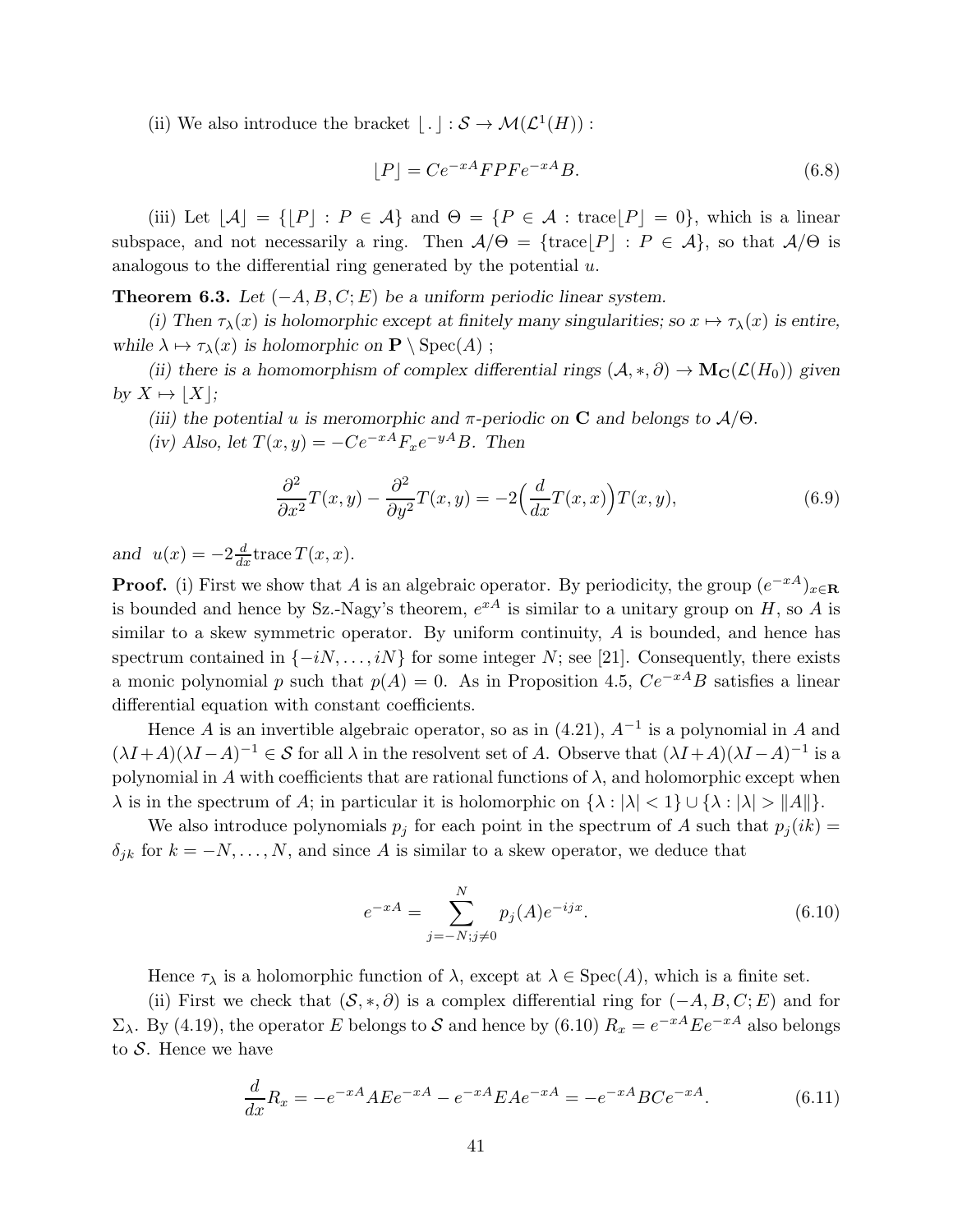By the Riesz theory of compact operators,  $F_x$  is a meromorphic operator-valued function of x, and so  $AF + FA - 2FAF = Fe^{-xA}BCe^{-xA}F$ , hence

$$
\frac{dF}{dx} = AF + FA - 2FAF;
$$
\n(6.12)

so that

$$
\partial(P * Q) = (\partial P) * Q + P * (\partial Q); \tag{6.13}
$$

thus  $(S, *, \partial)$  is a differential ring. Moreover  $\lfloor . \rfloor : (S, *, \partial) \to (S, \cdot, d/dx)$  is a homomorphism of differential rings, in the sense that

$$
\frac{d}{dx}[P] = [\partial P], \quad [P][Q] = [P * Q]. \tag{6.14}
$$

Note that A is a subring of S, and hence  $|\mathcal{A}|$  is also a differential ring.

(iii) Since  $e^{-xA}$  is an entire operator function, we deduce that  $\tau_{\infty}$  is entire, and  $\pi$  periodic since  $\tau_{\infty}(x) = \det(I + e^{2xA}E)$  and  $e^{2\pi A} = I$ . When  $\tau_{\infty}(x) \neq 0$ , we have

$$
\frac{d}{dx}\log\det(I + e^{-xA}Ee^{-xA}) = -\text{trace}((I + e^{-xA}Ee^{-xA})^{-1}e^{-xA}(AE + EA)e^{-xA})
$$

$$
= -\text{trace}((I + e^{-xA}Ee^{-xA})^{-1}e^{-xA}BCe^{-xA})
$$

$$
= -\text{trace}(Ce^{-xA}(I + e^{-xA}Ee^{-xA})^{-1}e^{-xA}B)
$$

$$
= -\text{trace}(Ce^{-xA}Fe^{-xA}B), \tag{6.15}
$$

and hence

$$
u = -2\frac{d^2}{dx^2}\log \det(I + e^{-xA}Ee^{-xA})
$$
  
= -4trace Ce^{-xA}FAFe^{-xA}B  
= -4trace [A]; (6.16)

so u belongs to  $A_0 = {\text{trace}}[P] : P \in A$ . Likewise, the derivatives  $u^{(j)}$  belong to  $A_0$  since  $|\mathcal{A}|$  is a differential ring.

(iv) By repeated differentiation, we have

$$
\frac{\partial^2}{\partial x^2}T(x,y) = -Ce^{-xA}(FA^2 - 4FAFA - 4FA^2F + 8FAFAF)e^{-yA}B,
$$

$$
\frac{\partial^2}{\partial y^2}T(x,y) = -Ce^{-xA}(FA^2)e^{-yA}B
$$
(6.17)

while the Lyapunov equation gives

$$
-2\left(\frac{d}{dx}T(x,x)\right)T(x,y) = 4Ce^{-xA}FAFc^{-xA}BCe^{-xA}Fe^{-yA}B
$$

$$
= 4Ce^{-xA}FA(AF + FA - 2FAF)e^{-yA}B,
$$
(6.18)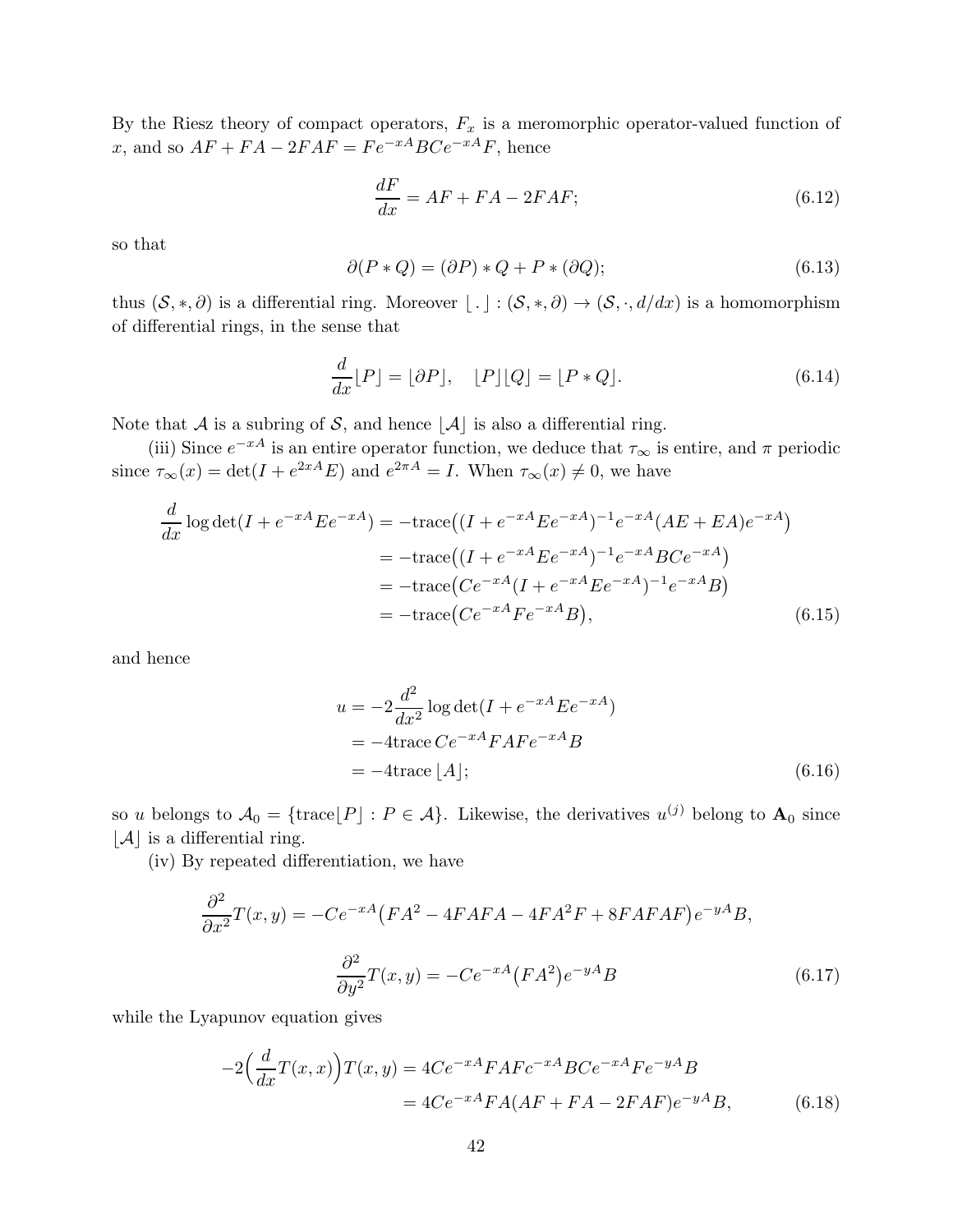hence the result. In [12, Lemma 7.2] we obtained a variant of this formula via an integral equation in the style of Gelfand–Levitan, under special commutativity conditions.

**Definition** (Solutions of Hill's equation). (i) Let  $u \in C^2(\mathbf{R}; \mathbf{C})$  be  $\pi$ -periodic, and consider Hill's equation in the form

$$
\frac{d}{dx}\begin{bmatrix} \psi \\ \psi' \end{bmatrix} = \begin{bmatrix} 0 & 1 \\ u(x) - \lambda & 0 \end{bmatrix} \begin{bmatrix} \psi \\ \psi' \end{bmatrix}.
$$
\n(6.19)

 $\Box$ 

Let  $F_\lambda(x)$  be the fundamental solution matrix, and  $\Delta(\lambda) = \text{trace}(F_\lambda(\pi))$  the discriminant.

(ii) The multiplier curve is  $\mathcal{E} = {\mathbf{p} = (\lambda, \rho) : \rho^2 - \Delta(\lambda)\rho + 1 = 0}$ , as in [22].

(iii) A Floquet solution consists of a nonzero function f such that  $-f''(x) + q(x)f(x) =$  $\lambda f(x)$  and  $f(x + \pi) = \rho f(x)$  for some  $\lambda$ . We call  $\lambda$  the eigenvalue and  $\rho$  the multiplier, and  $(\lambda, \rho)$  lies on  $\mathcal{E}$ .

(iv) In particular, when  $\rho = 1$ , we say that f is periodic, and when  $\rho = -1$ , we say that f is anti periodic. Then  $(\lambda, \pm 1)$  is a branch point on  $\mathcal{E}$ .

(v) Suppose that u is real-valued; then  $L = -d^2/dx^2 + u$  is essentially self-adjoint. The Bloch spectrum of Schrödinger's operator consists of those  $\lambda \in \mathbb{C}$  such that there exists a nontrivial and bounded solution f of  $-f'' + uf = \lambda f$ . Real potentials are said to belong to the same spectral equivalence class if their multiplier curves are equal. See [47, 50].

(vi) The Dirichlet eigenvalues  $(\mu_j)_{j=1}^{\infty}$  are the  $\mu$  such that

$$
-y''(x; \mu) + u(x)y(x, \mu) = \mu y(x; \mu)
$$
  

$$
y(0; \mu) = 0 = y(\pi; \mu)
$$
 (6.20)

has a nontrivial solution. Replacing  $u(x)$  by  $u(x + t)$  we obtain the Dirichlet eigenvalues  $(\mu_j(t))_{j=1}^{\infty}$ .

The following result is related to results from Brett's thesis [13], and relates to the case in which the Gelfand–Levitan equation is scalar-valued, as in Proposition 3.1 and [27]. Given a periodic linear system  $(-A, B, C)$ , we introduce

$$
S_x = \int_0^x e^{-tA} BC e^{tA} dt, \qquad V_x = \int_0^x e^{tA} BC e^{tA} dt \qquad (6.21)
$$

which satisfy the Lyapunov equation

$$
\frac{d}{dx}\begin{bmatrix} V & 0 \\ 0 & S \end{bmatrix} = \begin{bmatrix} A & 0 \\ 0 & -A \end{bmatrix} \begin{bmatrix} V & 0 \\ 0 & S \end{bmatrix} + \begin{bmatrix} V & 0 \\ 0 & S \end{bmatrix} \begin{bmatrix} A & 0 \\ 0 & A \end{bmatrix} + \begin{bmatrix} BC & 0 \\ 0 & BC \end{bmatrix}.
$$
 (6.22)

Let  $W_x = V_x - S_x$  and

$$
L(x,y) = -Ce^{xA}(I + W_x)^{-1}(e^{yA} - e^{-yA})B;
$$
\n(6.23)

then let  $Z_x = V_x + S_x$  and

$$
K(x,y) = -Ce^{xA}(I + Z_x)^{-1}(e^{yA} + e^{-yA})B.
$$
\n(6.24)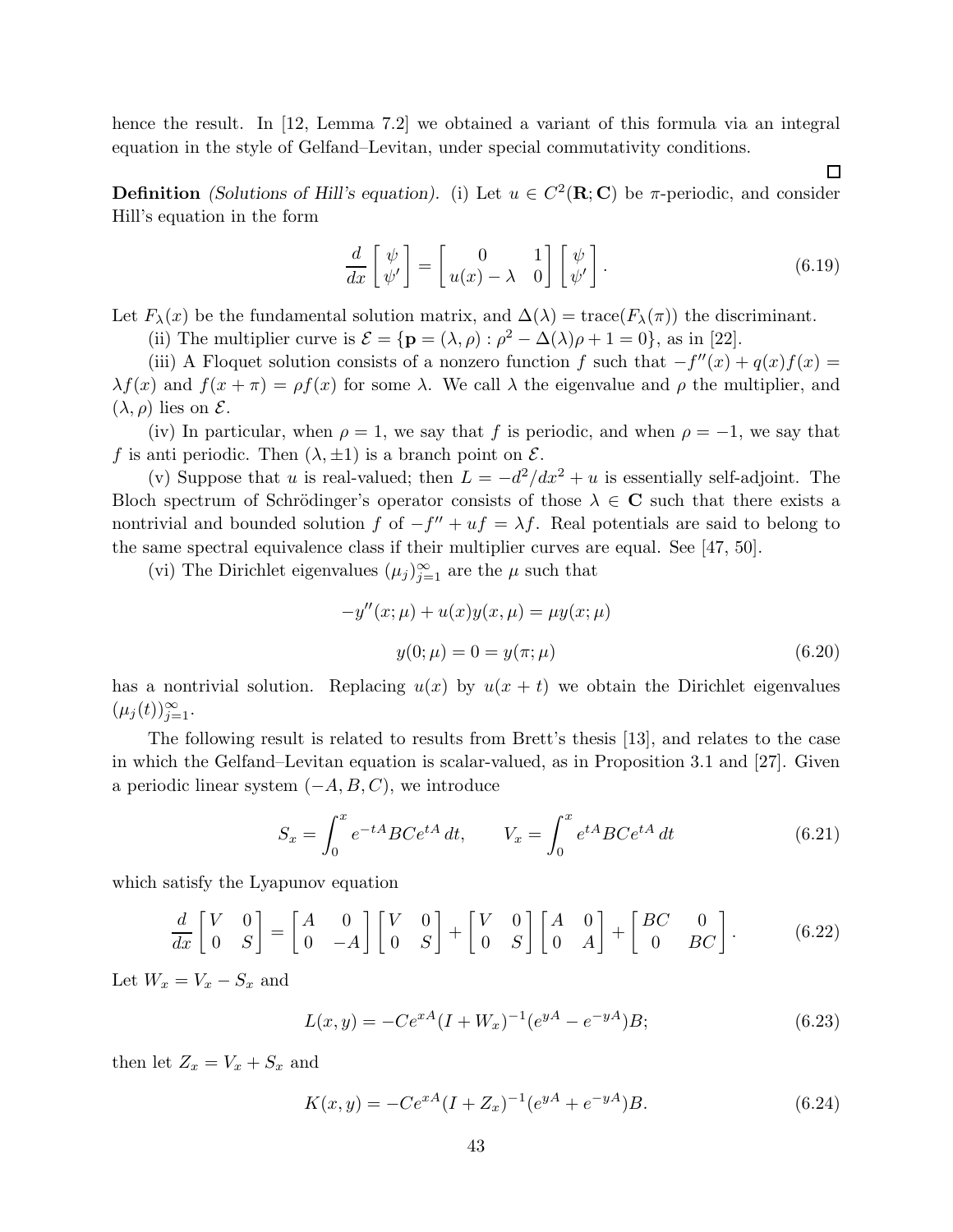**Proposition 6.4.** Let  $(-A, B, C)$  be a periodic linear system with  $H_0 = \mathbf{C}$  such that  $\phi(x) =$  $Ce^{xA}B$  is even and suppose there exist  $E, E_-\in \mathcal{L}^1(H)$  such that  $AE + EA = BC$  and  $-AE_- + E_-A = BC.$ 

(i) Then the potential  $w(x) = -2\frac{d^2}{dx^2} \log \det(I + W_x)$  is periodic, and

$$
\varphi(x) = \frac{\sin kx}{k} + \int_0^x L(x, y) \frac{\sin ky}{k} dy \qquad (6.25)
$$

satisfies

$$
-\varphi''(x) + w(x)\varphi(x) = k^2\varphi(x)
$$
  

$$
\varphi(0) = 0, \qquad \varphi'(0) = 1.
$$
 (6.26)

(ii) Also the potential  $u(x) = -2\frac{d^2}{dx^2} \log \det(I + Z_x)$  is periodic and

$$
\psi(x) = \cos kx + \int_0^x K(x, y) \cos ky \, dy \tag{6.27}
$$

satisfies

$$
-\psi''(x) + u(x)\psi(x) = k^2 \psi(x)
$$
  

$$
\psi(0) = 1, \qquad \psi'(0) = -2CB.
$$
 (6.28)

Proof. (i) We have

$$
\det(I + W_x) = \det(I + e^{xA} E e^{xA} - e^{-xA} E_{-} e^{xA} - E + E_{-})
$$
\n(6.29)

which is periodic. Also,  $L(x, 0) = 0$  and

$$
L(x,x) = -\frac{d}{dx}\log \det(I + W_x). \tag{6.30}
$$

One can verify that

$$
\phi(x+y) - \phi(x-y) + L(x,y) + \int_0^x L(x,t) (\phi(t+y) - \phi(t-y)) dt = 0.
$$
 (6.31)

and with  $w(x) = 2\frac{d}{dx}L(x, x)$ , we deduce that

$$
\frac{\partial^2 L}{\partial x^2} - \frac{\partial^2 L}{\partial y^2} = w(x)L(x, y)
$$
\n(6.32)

and by manipulating the Gelfand–Levitan equation, one deduces the differential equation for  $\varphi$ .

(iii) We have

$$
\det(I + Z_x) = \det(I + e^{xA} E e^{xA} + e^{-xA} E_{-} e^{xA} - E - E_{-}),
$$
\n(6.33)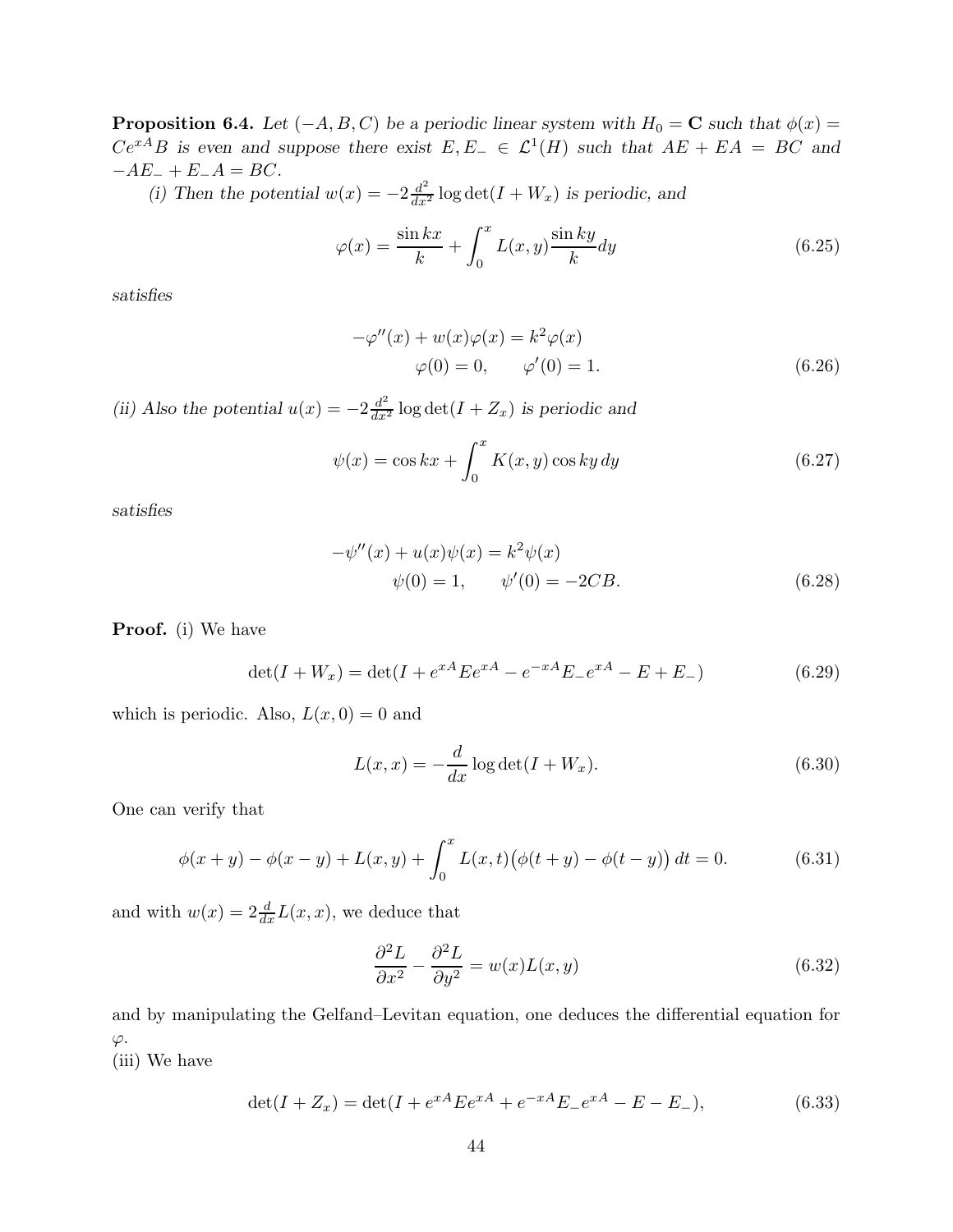which is periodic, with  $\frac{\partial}{\partial y}K(x,0) = 0$  and

$$
K(x,x) = -\frac{d}{dx}\log \det(I + Z_x). \tag{6.34}
$$

Then we verify that

$$
\phi(x+y) + \phi(x-y) + K(x,y) + \int_0^x K(x,t) (\phi(t+y) + \phi(t-y)) dt = 0.
$$
 (6.35)

and with  $u(x) = 2\frac{d}{dx}K(x, x)$ , we have

$$
\frac{\partial^2 K}{\partial x^2} - \frac{\partial^2 K}{\partial y^2} = u(x)K(x, y); \tag{6.36}
$$

then by manipulating the Gelfand–Levitan equation, one deduces the differential equation for  $\psi$ .

Given Proposition 6.4, it is tempting to seek a version of Proposition 6.1 for periodic linear systems, and try to express the general solution of Hill's equation in terms of quotients of tau functions of periodic linear systems. The following result indicates the restriction that must be imposed upon  $u$  for such a representation to be valid.

**Proposition 6.5.** Suppose that  $\Sigma = (-A, B, C; E)$  is a uniformly periodic linear system with  $H_0 = H$  such that for all but finitely many  $\lambda \in \mathbb{C}$ , Hill's equation has a pair of linearly independent solutions of the form

$$
\psi_{\lambda}(x) = e^{\nu x} \prod_{j=1}^{n} \frac{\tau_{\zeta_j}(x - a_j)}{\tau_{\eta_j}(x - b_j)}
$$
(6.37)

for some  $\nu, a_j, b_j, \zeta_j, \eta_k$  depending upon  $\lambda$ .

(i) Then u is a Picard potential, in the sense that Hill's equation has a meromorphic general solution for all but finitely many  $\lambda \in \mathbb{C}$ ;

(ii) u is finite gap as a potential for Hill's equation, and there exists a differential operator  $P_{2g+1}$  of order  $2g+1$  such that

$$
P_{2g+1}^2 = \prod_{j=0}^{2g} (L - \lambda_j)
$$
 (6.38)

for some  $\lambda_j \in \mathbb{C}$  such that  $\Delta^2(\lambda_j) = 4$ , and the diagonal Greens function  $g_0$  is discretely dominated and satisfies (5.49).

(iii) Suppose further that u is real-valued. Then the Bloch spectrum of  $L$  is associated with a hyperelliptic algebraic complex curve

$$
\mathcal{E}_0 = \left\{ (\mu, \lambda) \in \mathbf{C}^2 : \mu^2 = \prod_{j=0}^{2g} (\lambda - \lambda_j^o) \right\} \cup \left\{ (\infty, \infty) \right\}
$$
 (6.39)

 $\Box$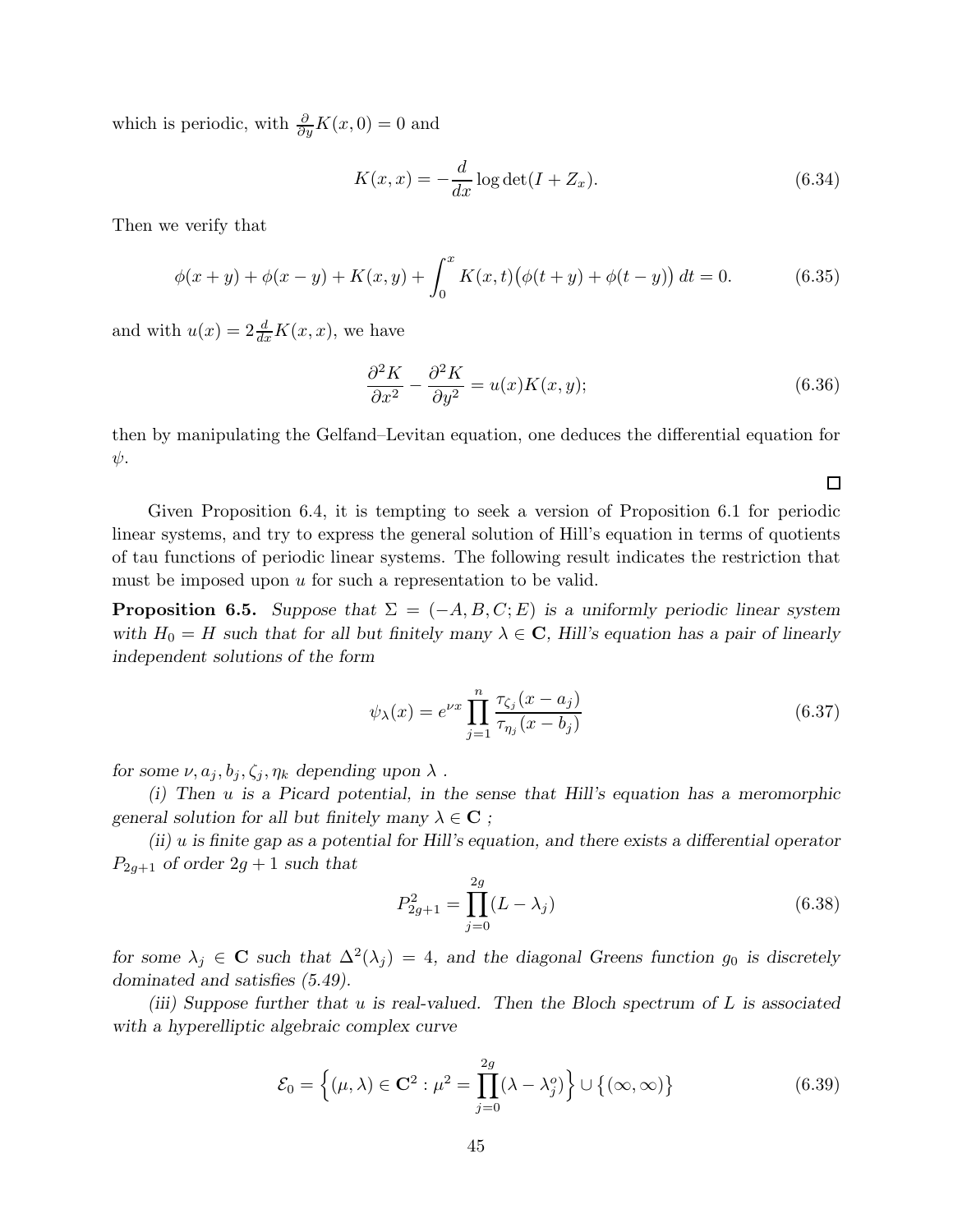where  $\lambda_j^o$  a simple real zero of  $\Delta(\lambda)^2 - 4 = 0$ , and such that the  $\lambda \in \sigma_B$  give real points  $(\mu, \lambda)$ on  $\mathcal{E}_0$ .

**Proof.** (i) In this case  $x \mapsto \det(I + e^{-xA} E e^{-xA})$  is entire and hence  $\psi_{\lambda}$  is meromorphic; hence there exists a meromorphic fundamental system of solutions on  $\bf{C}$ . Since  $\tau$  is periodic, we have  $\phi_{\lambda}(x+\pi) = e^{\nu\pi}\phi_{\lambda}(x)$ , so that  $\psi_{\lambda}$  is a Floquet solution with Floquet exponent  $\pi\nu$ . By choosing a pair of solutions with Floquet exponents  $\pm \pi \nu(\lambda)$ , we obtain a fundamental solution matrix such that  $\Delta(\lambda) = 2 \cosh \pi \nu(\lambda)$ .

(ii) This is a particular case of the Burchnall–Chaundry theorem, and the required  $P_{2q+1}$ is given in the proof of Proposition 5.5. See [29, Theorem 4.1] for details. Also, for periodic  $u \in C^2(\mathbf{R}, \mathbf{C})$ , Gesztesy and Weikard [29] obtain the formula (4.31) where the  $\lambda_j$  are the periodic eigenvalues which correspond to periodic solutions of (6.19). The  $\mu_j(x)$  are referred to as Dirichlet eigenvalues, or tied eigenvalues.

(iii) The set of all  $\lambda$  that give  $\rho = \pm 1$  is called the periodic spectrum. Such a u has periodic spectrum  $\lambda_0 < \lambda_1 \leq \lambda_2 < \lambda_3 \leq \ldots$ , where for  $\lambda_{2j}$  there exists a periodic eigenfunction, while for  $\lambda_{2j+1}$  there exists an anti-periodic eigenfunction. We have  $\sigma_B = \bigcup_{k=0}^{\infty} [\lambda_{2k}, \lambda_{2k+1}]$ , where many of these intervals are abutting. For real x, we deduce that just as  $\psi_{\lambda}(x)$  in (6.19) has parameters  $\nu, a_j, \eta_j, b_j$  and  $\eta_j$  for  $j = 1, \ldots, n$  and gives a solution of Hill's equation with  $\lambda$ , the complex conjugate  $\overline{\psi_{\lambda}(x)}$  has parameters  $\overline{\nu}, \overline{a}_j, \overline{\zeta}_j, \overline{b}_j$  and  $\overline{\eta}_j$  for  $j = 1, \ldots, n$  and hence gives a solution of Hill's equation with  $\bar{\lambda}$ . We select  $\psi_{\lambda}$  with Floquet exponent  $\pi \nu$ , and  $\phi_{\bar{\lambda}}$ with Floquet exponent  $\pi \bar{\nu}$ , and observe that  $\overline{\psi_{\bar{\lambda}}}(x) = \psi_{\lambda}(x)$  as they both solve Hill's equation with  $\lambda$  and have the same Floquet exponent  $\pi \nu$ .

Note that  $\tau_{\infty}(x)$  is real and non zero for real x, since  $x \mapsto u_{\infty}(x) : \mathbf{R} \to \mathbf{R}$  is twice continuously differentiable, and such that Hill's equation has two linearly independent Floquet solutions  $\psi_{\lambda}(x)$  for all but finitely many  $\zeta$ . Then Gesztesy and Weikard proved [31, Theorem 4.1] that  $u_{\infty}(x)$  is finite gap, and hence that the discriminant equation  $\Delta(\lambda)^2 - 4 = 0$  has only finitely many zeros that are simple, namely  $\lambda_0^o < \ldots < \lambda_{2g}^o$ . Hence the Bloch spectrum is  $\cup_{j=0}^{g-1} [\lambda_{2j}^0, \lambda_{2j+1}^o] \cup [\lambda_{2g}^o, \infty)$  and each point in the interior of this union of real intervals corresponds to a pair of real points on the curve  $\mathcal{E}$ .

**Example 6.6.** Let  $u \in C^2(\mathbf{R}; \mathbf{R})$  be a finite gap Hill's potential. Here the fundamental solution matrix is real for all  $\lambda \in \mathbf{R}$ , hence  $\Delta(\lambda) \in \mathbf{R}$  for all  $\lambda \in \mathbf{R}$ . Hochstadt observed that the simple periodic spectrum  $(\lambda_j^o)$  determines the double periodic spectrum and the nontrivial roots  $\lambda'_j$  of  $\Delta'(\lambda) = 0$ , so we can write

$$
\frac{\Delta'(\lambda)}{\sqrt{4 - \Delta(\lambda)^2}} = c_3 \frac{\prod_{j=1}^g (\lambda - \lambda'_j)}{\sqrt{\prod_{j=0}^{2g} (\lambda - \lambda'^2_j)}}.
$$
\n(6.40)

 $\Box$ 

McKean and van Moerbecke [50] proved that the set of potentials with simple periodic spectrum  $\lambda_0^0$  < ... <  $\lambda_{2g}^0$  gives a 2<sup>g</sup> sheeted cover of the cell  $[\lambda_1^0, \lambda_2^0] \times \ldots \times [\lambda_{2g-1}^o, \lambda_{2g}^o]$  in which the Dirichlet spectrum lives. We select one such potential q such that  $\mu_j = \lambda'_j$ . Then

$$
\varphi(\lambda) = \cos^{-1} \frac{\Delta(\lambda)}{2} = -\int_0^{\lambda} \frac{\Delta'(\zeta) d\zeta}{\sqrt{4 - \Delta(\zeta)^2}}
$$
(6.41)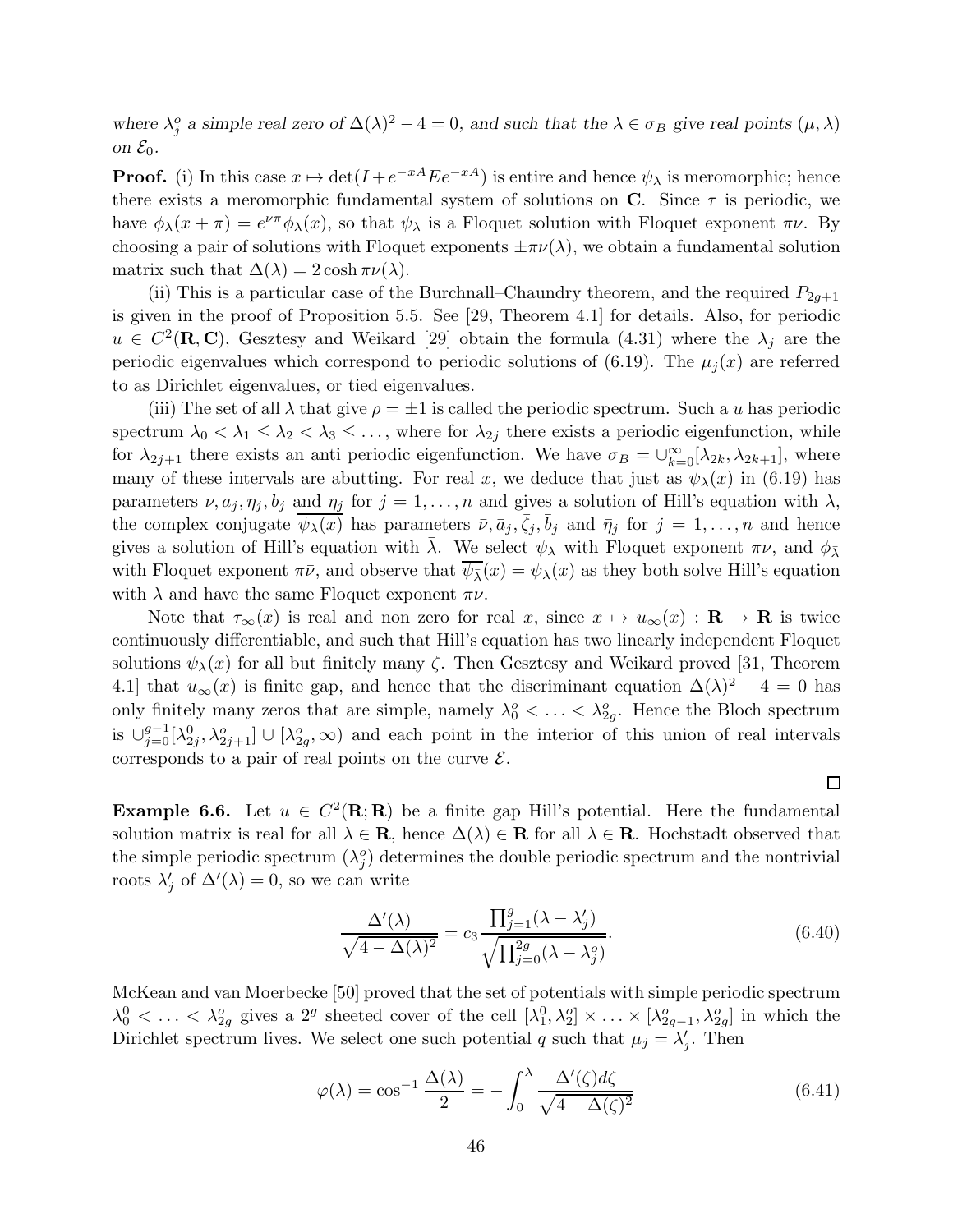gives a conformal mapping from the upper half plane  $\{\lambda : \Im \lambda > 0\}$  to a slit domain, as in Proposition 5.8.

## 7. Linear systems on the complex torus, and the hyperelliptic prime function

In this section, we show that there are significant examples of periodic linear systems which satisfy the hypotheses of the previous section. In order to give explicit formulas, we do not seek the greatest generality in the presentation. We start with genus one, for which our results are most complete, and then progress to hyperelliptic cases.

**Definition** (Elliptic functions). (i) For  $\omega_1, \omega_2 \in \mathbb{C} \setminus \{0\}$  with  $\Im(\omega_2/\omega_1) > 0$  uppose let  $\Lambda = \mathbf{Z}2\omega_1 + \mathbf{Z}2w_2$  be a lattice, and let  $\mathcal{T} = \mathbf{C}/\Lambda$  be the corresponding torus. A meromorphic function on C is elliptic (of the first kind) if it is doubly periodic with respect to  $\Lambda$ . A meromorphic function is elliptic of the second kind if there exist multipliers  $\rho_i \in \mathbb{C}$  such that  $f(z + 2\omega_j) = \rho_j f(z)$ ; so that f is quasi-periodic with respect to  $\Lambda$ . A meromorphic function is elliptic of the third kind if there exist  $a_j, b_j \in \mathbb{C}$  for  $j = 1, 2$  such that  $f(z + 2\omega_j) = e^{a_j z + b_j} f(z)$ . See [43, 49].

(ii) Let  $\omega \in \mathbb{C}$  have  $\Im \omega > 0$ ; then Jacobi's elliptic theta function is

$$
\vartheta_1(x \mid \omega) = i \sum_{n = -\infty}^{\infty} (-1)^n e^{(2n-1)\pi i x + (n+1/2)^2 \pi i \omega} \qquad (x \in \mathbf{C}),
$$
\n(7.1)

which is elliptic of the third kind on with respect to  $\mathbf{Z} + \omega \mathbf{Z}$ .

**Lemma 7.1.** (i) Let  $\delta$  be a positive divisor on  $\mathbb{C}/\Lambda$ . Then there exists a uniformly periodic linear system with tau function  $\tau$ , where  $\tau$  is elliptic of the third kind with zero divisor  $\delta$ .

(ii) Let  $\eta$  be a divisor on  $\mathbb{C}/\Lambda$  of degree zero. Then there exists a pair of uniformly periodic linear systems with tau functions  $\tau_0$  and  $\tau_1$  such that  $\tau_1/\tau_0$  is elliptic of the second kind with  $\eta$  the divisor of its poles and zeros.

(iii) Let  $\gamma = \sum_{j=1}^n \delta_{a_j} - \sum_{j=1}^n \delta_{b_j}$  be a divisor of degree zero, where  $\sum_{j=1}^n (a_j - b_j) \in \Lambda$ . Then there exists a pair of uniformly periodic linear systems with tau functions  $\tau_1$  and  $\tau_0$  such that  $\tau_1/\tau_0$  is elliptic of the first kind with  $\gamma$  the divisor of the poles and zeros.

**Proof** (i) We introduce  $q = e^{\pi i \omega}$  and introduce Jacobi's elliptic function of the third kind by the product

$$
\vartheta_3(x) = \prod_{n=1}^{\infty} (1 - q^{2n}) \prod_{n=1}^{\infty} (1 + 2q^{2n-1} \cos 2\pi x + q^{4n-2}).
$$
\n(7.2)

Observing that

$$
\det\left(\begin{bmatrix} 1 & 0\\ 0 & 1 \end{bmatrix} + q^{2n-1} \begin{bmatrix} \cos 2\pi x & \sin 2\pi x\\ -\sin 2\pi x & \cos 2\pi x \end{bmatrix}\right) = 1 + 2q^{2n-1}\cos 2\pi x + q^{4n-2},\tag{7.3}
$$

one introduces

$$
A_n = C_n = \begin{bmatrix} 0 & \pi \\ -\pi & 0 \end{bmatrix}, \quad B_n = 2E_n = \begin{bmatrix} q^{2n-1} & 0 \\ 0 & q^{2n-1} \end{bmatrix}
$$
(7.4)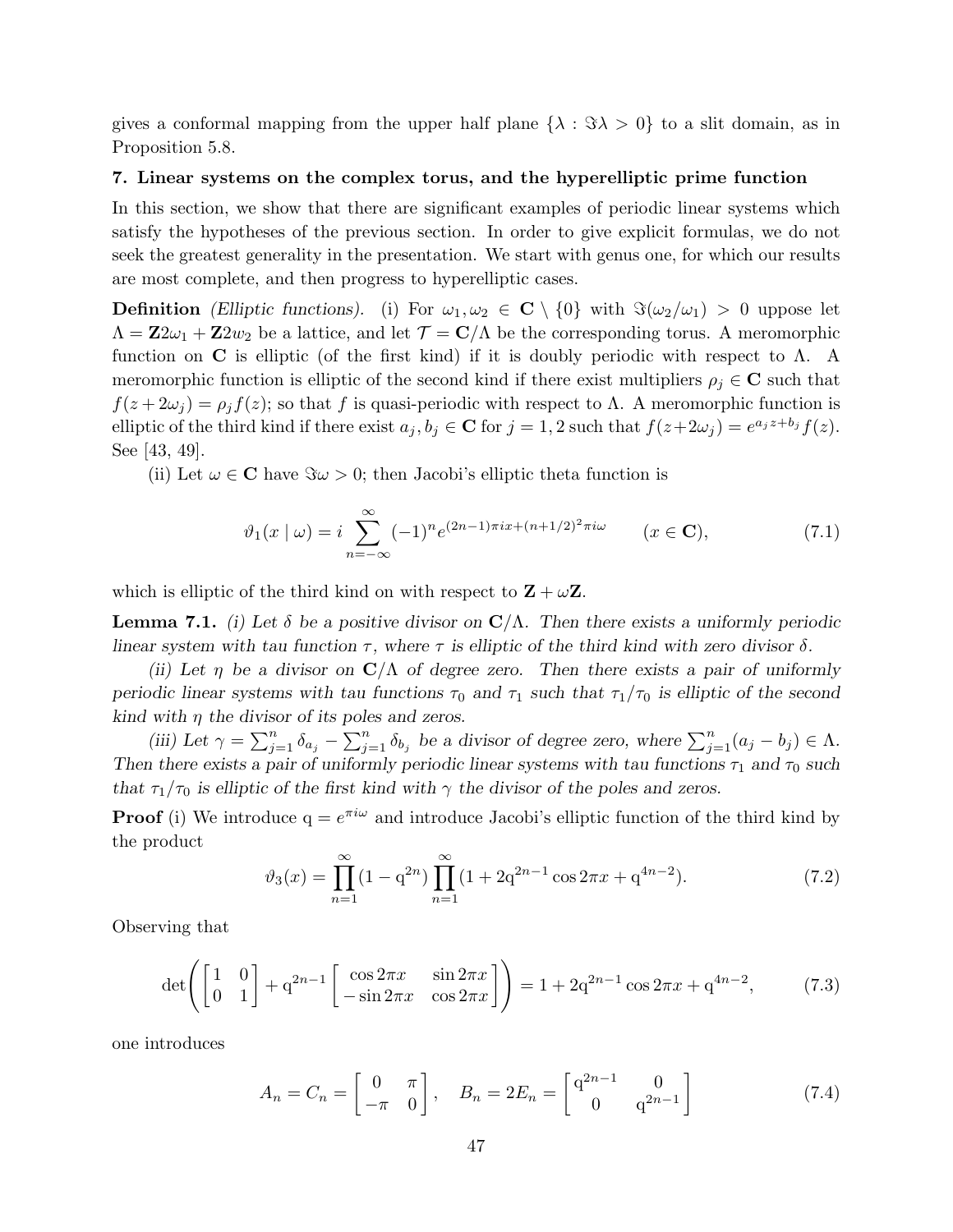so that  $A_n E_n + E_n A_n = B_n C_n$ . By forming the direct sum  $\bigoplus_{n=1}^{\infty} (A_n, B_n, C_n; E_n)$  can easily construct a linear system  $(-A, B, C; E)$  with  $H = H_0 = \bigoplus_{n=1}^{\infty} \mathbb{C}^{2 \times 1}$  that generates a uniform periodic semigroup and with tau function  $\vartheta_3(x)/c$  for  $c = \prod_{n=1}^{\infty} (1 - q^{2n}).$ 

We then introduce  $\vartheta_1(x) = -ie^{\pi ix}q^{1/4}\vartheta_3(x+\omega/2+1/2)$ . By simple manipulations of  $(7.22)$ , one shows that  $\vartheta_1$  is entire and elliptic of the third kind, and from the product formula it is evident that  $\vartheta_1$  has a simple zero at  $x = 0$  and no others in the fundamental cell of  $\mathbf{C}/\Lambda$ . In section 7 of [11] we likewise obtained a uniform periodic linear system with tau function  $\vartheta_1(x)$ .

Given a positive divisor  $\delta = \sum_{j=1}^n \delta_{a_j}$ , we can form block diagonal sums, and obtain a periodic linear system with tau function  $\tau_0(x) = \prod_{j=1}^n \vartheta_1(x - a_j)$ , so  $\tau_0$  is elliptic of the third kind with simple zeros at  $a_1, \ldots, a_j$  and the points congruent to these with respect to  $\Lambda$ .

(ii) Given  $\eta = \sum_j \delta_{a_j} - \sum_k \delta_{b_k}$ , we introduce periodic linear systems with tau functions  $\tau_1$  and  $\tau_0$  as in (i) so that

$$
\frac{\tau_0(x)}{\tau_1(x)} = \prod_{j=1}^n \frac{\vartheta_1(x - a_j)}{\vartheta_1(x - b_j)}
$$
\n(7.5)

is elliptic of the second kind with zeros  $a_1, \ldots, a_n$  and poles  $b_1, \ldots, b_n$  listed according to multiplicity modulo Λ.

(iii) In the particular case of (ii) in which  $\sum_{j=1}^{n} (a_j - b_j) \in \Lambda$ , then  $\tau_0/\tau_1$  is elliptic of the first kind, as in Abel's theorem.

**Proposition 7.2.** Suppose that u is elliptic of the first kind, and that Hill's equation  $-\psi''(x)$ +  $u(x)\psi(x) = \lambda \psi(x)$  has a meromorphic fundamental system of solutions for some  $\lambda \in \mathbb{C}$ . Then Hill's equation has a nontrivial elliptic solution of the second kind, which may be expressed as a quotient of tau functions that arise from uniformly periodic linear systems and systems with finite-dimensional state space.

**Proof.** The first part is conventionally attributed to Picard. Let  $V_{\lambda}$  be the vector space of meromorphic solutions of Hill's equation, and suppose that  $V_\lambda$  has dimension two. Observe that the monodromy operators  $T_j : \psi(z) \mapsto \psi(z + 2\omega_j)$  are commuting operators such that  $T_j(V_\lambda) \subseteq V_\lambda$  for  $j = 1, 2$  since u is elliptic, so we can take  $\Lambda$  to be the group generated by  $T_1$ and  $T_2$ . Then  $T_1$  and  $T_2$  have a common eigenvector, which gives an elliptic solution of the second kind. (Furthermore, if  $T_1$  or  $T_2$  has distinct eigenvalues as an operator on  $V_{\lambda}$ , then there exists a fundamental system of elliptic functions of the second kind; in particular, this happens for  $T_1$  when  $\Delta(\lambda)^2 - 4 \neq 0$ .)

Let  $\psi$  be a solution that is elliptic of the second kind hence has the form

$$
\psi(x) = e^{bx+c} \frac{\prod_{j=1}^{n} \vartheta_1(x - a_j)}{\prod_{j=1}^{n} \vartheta_1(x - b_j)}.
$$
\n(7.6)

The initial exponential factor  $e^{bx+c}$  is the tau function of a linear system with state space  $\mathbf C$ , while the quotient of  $\vartheta_1$  functions can be realized from a pair of uniformly periodic linear systems by Lemma 7.1.

 $\Box$ 

 $\Box$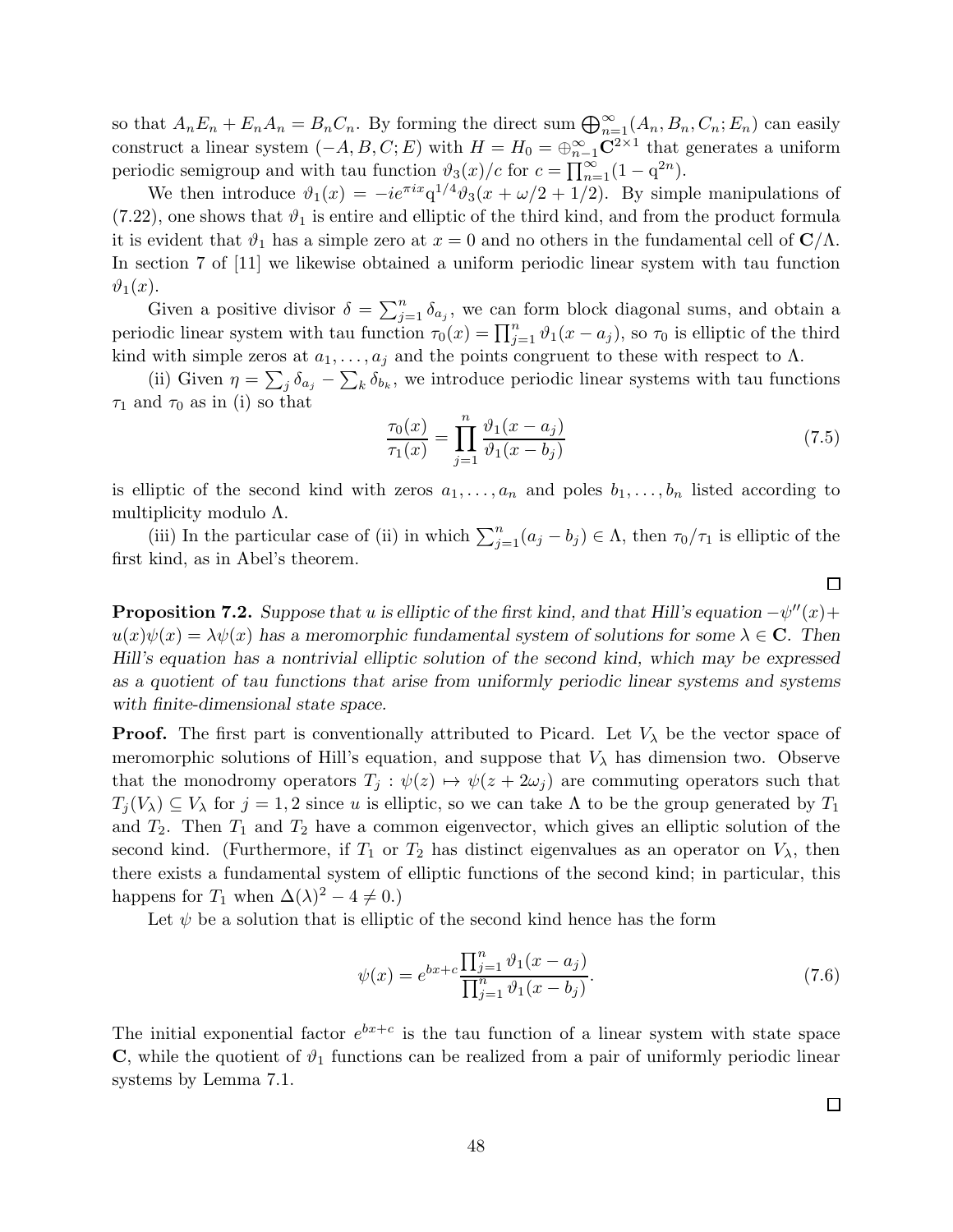**Example 7.3.** (Lamé's equation). (i) By [49, page 132] there exists a constant  $e_2$  such that

$$
\wp(x) = e_2 + \left(\frac{\vartheta_1'(0)\vartheta_3(x)}{\vartheta_1(x)\vartheta_3(0)}\right)^2,\tag{7.7}
$$

where Weierstrass's function  $\wp$  is meromorphic and doubly periodic with respect to  $\mathbf{Z} + \omega \mathbf{Z}$ .

The fundamental example of a finite gap elliptic differential equation is Lamé's equation. Let  $(X, Z) = (\wp(x), \wp'(x))$  and  $(Y, W) = (\wp(y), \wp'(y))$  be points on the elliptic curve  $\mathcal{T} =$  $\{(X, Z) : Z^2 = 4X^3 - g_2X - g_3\} \cup \{(\infty, \infty)\}\$ , where  $g_2^3 - 27g_3^2 \neq 0$ , with Klein's invariant  $J = g_2^3/(g_2^3 - 27g_3^2)$ , and  $\mathbf{K} = \mathbf{C}(X)[Z]$  is the elliptic function field. Then Lamé's equation is

$$
-\frac{d^2}{dx^2}\psi(x) + \ell(\ell+1)\wp(x)\psi(x) = \lambda\psi(x)
$$
\n(7.8)

and we write  $\Psi(X) = \psi(x)$  to convert between coordinates on the curve and the torus. See [44] for a detailed discussion of various forms of the solutions.

To solve the case  $\ell = 1$ , we introduce

$$
\psi_2(x,\alpha) = -2q^{1/4} e^{(\zeta(\alpha) - 2\alpha \eta_1/\pi)x} \frac{\vartheta_1(x-\alpha)}{\vartheta_1(\alpha)\vartheta_1(x)} \prod_{n=1}^{\infty} (1 - q^{2n})^3,
$$
\n(7.9)

which satisfies Lamé's equation with  $\lambda = -\varphi(\alpha)$  and is such that  $\alpha \mapsto \psi_2(x, \alpha)$  is doubly periodic and meromorphic, and  $x \mapsto \psi_2(x, \alpha)$  is elliptic of the second kind; moreover  $\psi_2(x,\alpha)\psi_2(-x,\alpha) = \wp(\alpha) - \wp(x)$ . By Lemma 7.1,  $\psi_2(x,\alpha)$  can be expressed as a quotient of tau functions from periodic linear systems.

(ii) The Lam´e example is fundamental, since several elementary examples can be derived from it. In each of the following,  $\gamma$  and the potential u are meromorphic functions on a Riemann surface  $\mathcal E$  and  $\psi$  satisfies the addition rule

$$
\psi(x+y) = \frac{\psi'(x)\psi(y) - \psi(x)\psi'(y)}{\gamma(x) - \gamma(y)}.\tag{7.10}
$$

and each entry can be obtained from periodic linear systems by taking a limit of the real or imaginary period to infinity.

$$
\begin{array}{ccccc}\n\mathcal{E} & u(x) & \psi(x) & \gamma(x) & \tau(x) \\
\mathbf{P}^1 & g(g+1)/x^2 & (g+1)/x & -(g+1)/x^2 & x^{g(g+1)/2} \\
\mathbf{C}/\pi\mathbf{Z} & g(g+1)\csc^2x & (g+1)\cot x & -(g+1)\csc^2x & (\sin x)^{g(g+1)/2} \\
\mathbf{C}/\pi i\mathbf{Z} & g(g+1)\csc^2x & (g+1)\coth x & -(g+1)\csc^2x & (\sinh x)^{g(g+1)/2} \\
\mathbf{C}/\Lambda & 2\wp(x|\Lambda) & \psi_2(x,\alpha) & -\wp(x|\Lambda) & \vartheta_1(x|\Lambda)\n\end{array} (7.11)
$$

Lemma 7.1 extends to symmetric compact Riemann surfaces of genus  $g \geq 2$  via the Schottky–Klein function  $\varpi$ , which depends upon the Schottky's model for  $\mathcal{E}$ . In Schottky's model, E arises as the quotient of  $C_{\infty} = \mathbb{C} \cup \{\infty\}$  under the action of a discrete subgroup of  $PSL(2, \mathbb{C})$ . A Riemann surface  $\mathcal E$  is said to be symmetric if there exists an anti-conformal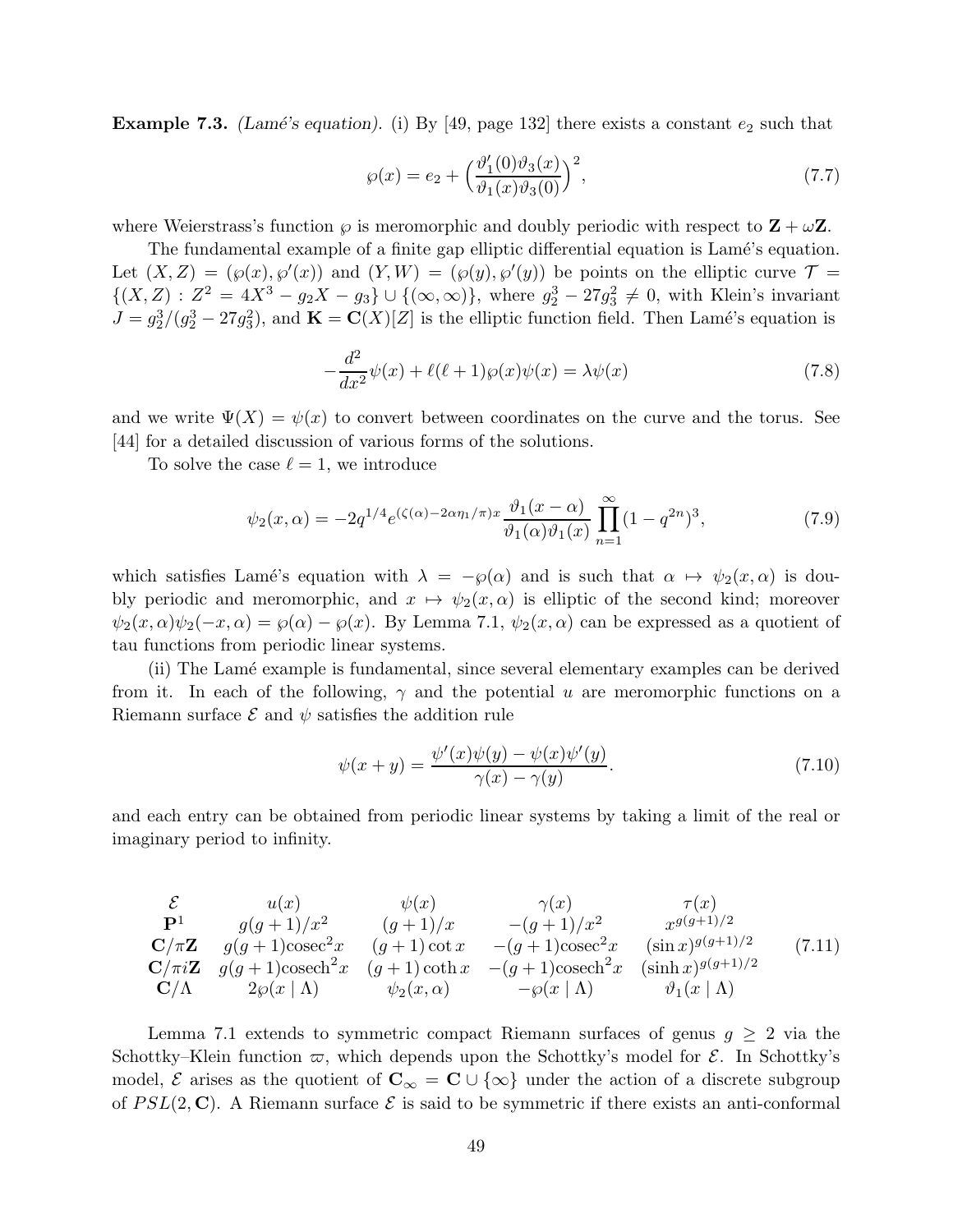involution  $\varphi : \mathcal{E} \to \mathcal{E}$ . Whereas the defining formula for  $\varpi$  does not seem well adapted for computation, Crowdy et al  $[5,17, 18,70]$  have recently devised algorithms which facilitate computing  $\varpi$  in geometrical contexts which arise in applied mathematics.

**Example 7.4** (Schottky's model). To each  $T \in PSL(2, \mathbb{C})$ , we associate the Möbius transformation

$$
T = \begin{bmatrix} a & b \\ c & d \end{bmatrix} : z \mapsto \frac{az+b}{cz+d}.\tag{7.12}
$$

In particular, each  $T \in PSL(2, \mathbf{R})$  gives a Möbius transformation which preserves  $\mathbf{R} \cup \{\infty\},$ and is said to be Fuchsian. Let  $\hat{\gamma}_0$  be the unit circle  $C(0,1)$ , and let  $\hat{\gamma}_i$  for  $j=1,\ldots,g$ be Jordan curves inside  $\hat{\gamma}_0$  which are mutually exterior to one another. Let  $\varphi$  be the anti conformal involution of  $\mathbf{C}_{\infty}$  consisting of reflection in  $\hat{\gamma}_0$ , as in  $\varphi(z) = 1/\bar{z}$  then we obtain  $\hat{\gamma}_{-j}$ by reflecting  $\hat{\gamma}_j$  in  $\hat{\gamma}_0$  via  $\varphi$  so  $\hat{\gamma}_{-j}$  are Jordan curves in the exterior of  $\hat{\gamma}_0$ ; then  $\hat{\gamma}_{\pm 1}, \ldots, \hat{\gamma}_{\pm g}$ are mutually exterior. The fundamental region is the set  $\mathcal F$  which is exterior to all the 2g Jordan curves  $\hat{\gamma}_{\pm j}$  for  $j = 1, \ldots, g$ , so F has 2g holes, and comes equipped with the anti conformal involution  $\varphi$ . Let  $\hat{T}_j \in PSL(2, \mathbb{C})$  map  $\gamma_j$  to  $\hat{\gamma}_{-j}$  and the exterior of  $\hat{\gamma}_j$  with respect to  $\mathbf{C}_{\infty}$  onto the interior of  $\hat{\gamma}_{-j}$ . Then we introduce the group Γ which is generated by  $\hat{T}_j$  for  $j = 1, \ldots, g$ . Let  $D_0 = D(0, 1)$  be the interior of  $\hat{\gamma}_0$  and  $D_j$  the interior of  $\hat{\gamma}_j$  for  $j = 0, \ldots, g$ ; then let  $D_{\Gamma} = D_0 \setminus \cup_{j=1}^g D_j$ , so that  $D_{\Gamma}$  is a set with g holes. Then we can form the Schottky double of  $D_{\Gamma}$  by attaching another copy of  $D_{\Gamma}$  to itself along the curves  $\gamma_j$  for  $j = 0, \ldots, g$  to form a symmetric Riemann surface  $\mathcal E$  with genus g.

Now we separate off the identity transformation, and pair up all other transformations with their inverses, so there is a partition  $\Gamma = \{I\} \cup \bigcup_{k=1}^{\infty} \{T_k, T_k^{-1}\},\$  where  $T_k(z) = (a_k z +$  $(b_k)/(c_k z + d_k)$ . By classical results summarized in [3], there exists a singular set  $E_0$  such that Γ acts properly discontinuously on  $\mathbb{C}_{\infty} \setminus E_0$ , the set  $E_0$  is perfect and nowhere dense, and  $E_0$  has Lebesgue area measure zero. Given any relatively compact domain  $D'$  contained in  $\mathbb{C}_{\infty} \setminus E_0$ , there exist only finitely many points  $-d_k/c_k \in D'$ ; hence there exists a nonempty domain  $D'' \subset D'$  such that  $D''$  does not contain  $-d_k/c_k$  or  $\infty$ .

Definition (Prime function). Suppose momentarily that the following product converges for some  $z, \zeta \in D''$ ; then the product defines the Schottky–Klein prime function of  $\mathcal{E}$  by

$$
\varpi(z,\zeta) = (z-\zeta) \prod_{k=1}^{\infty} \frac{z - T_k(\zeta)}{z - T_k(z)} \frac{\zeta - T_k(z)}{\zeta - T_k(\zeta)}.
$$
\n(7.13)

Each factor in this product is a cross-ratio, hence does not change when  $T_k$  is replaced by  $T_k^{-1}$  $k^{-1}$ . We write  $T_{-k} = T_k^{-1}$  $k_k^{-1}$  for  $k = 1, 2, \ldots$  See [7, Chapter 7] for other functional relations.

**Proposition 7.5.** Suppose that  $\Gamma$  is a non elementary Fuchsian group such that the limit set is a proper subset of **R**, and let  $\zeta_0 \in \mathcal{F}$  have  $\Im \zeta_0 > 0$ . Then there exists a sequence of uniformly periodic linear systems  $\Sigma_k$  with tau functions  $\tau_k$ , and a constant  $c_1$  such that

$$
\frac{\varpi(e^{i\theta}, \zeta_0)}{\varpi(e^{i\phi}, \zeta_0)} = c_1 \prod_{k=-\infty}^{\infty} \frac{\tau_k(\theta)}{\tau_k(\phi)}.
$$
\n(7.14)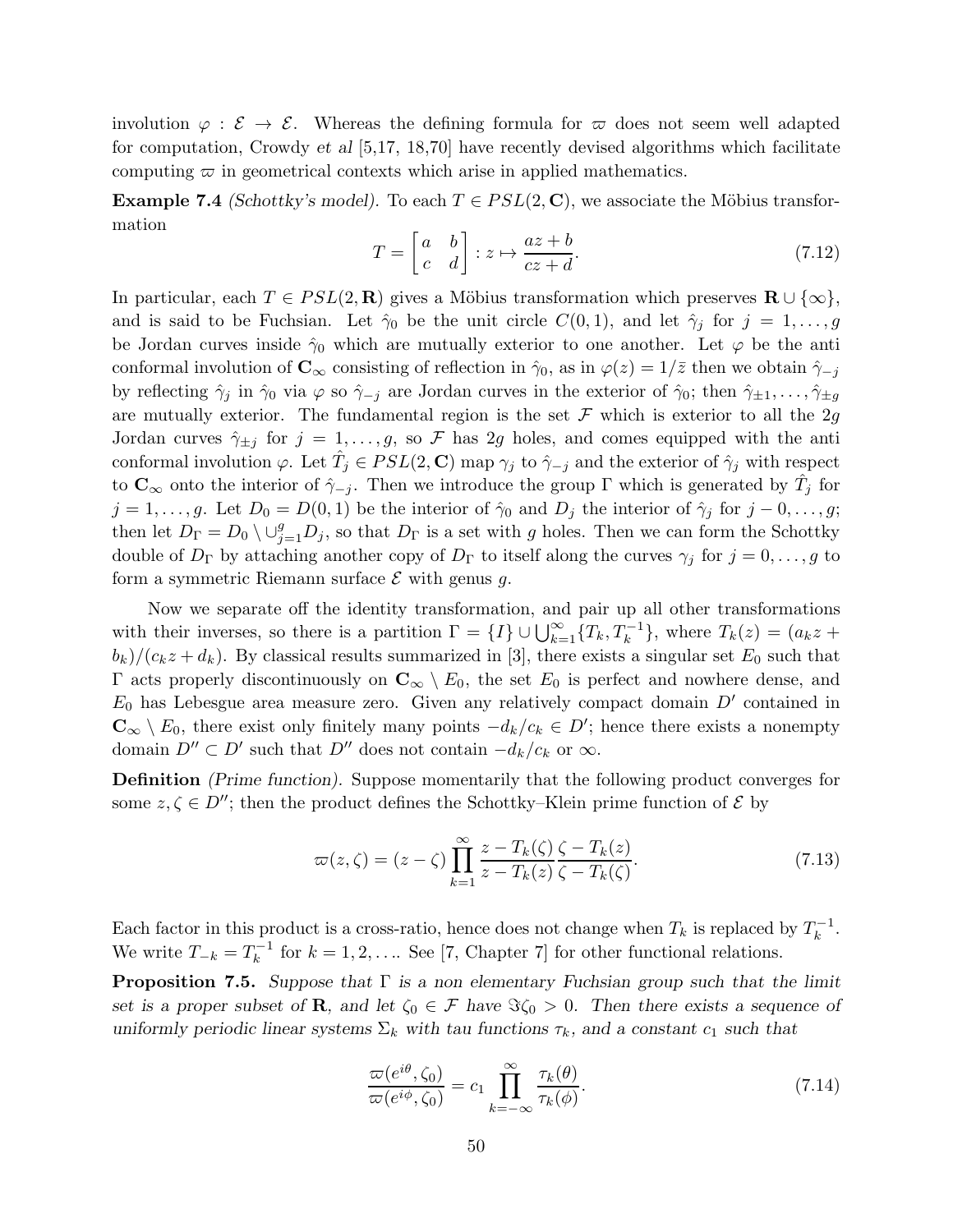**Proof.** Burnside [15] showed that for  $\Gamma$  such a Fuchsian group, the series  $\sum_{k} |c_k z + d_k|^{-2}$ converges for all  $\Im z > 0$ ; he referred to such groups as groups of the first class, a terminology which is no longer current. The set of limit points of  $(T_k(\zeta_0))_{k=-\infty}^{\infty}$  is contained in the limit set of Γ, hence is a proper subset of **R**. Akaza considered the property

$$
\sum_{k=1}^{\infty} \frac{1}{|c_k|^2} < \infty \tag{7.15}
$$

and showed that this is equivalent to the absolute and uniform convergence of various Poincare series of dimension  $(-2)$ , and this property holds in the present context. Hence the series

$$
\sum_{k} \left( \frac{1}{T_k(s) - z} - \frac{1}{T_k(s) - \zeta} \right) T'_k(s) \tag{7.16}
$$

converges for all  $s \in D''$ , and  $\zeta$ ,  $z \in \hat{\gamma}_0$ , as in Theorem A of [3]. Upon integrating (7.16), and noting Appendix A of [5] we obtain

$$
\prod_{T \in \Gamma} \frac{T(\zeta_0) - z}{T(\zeta_0) - \zeta} = C \frac{\varpi(z, \zeta_0)}{\varpi(\zeta, \zeta_0)},\tag{7.17}
$$

for some constant  $C$ ; we write this as a convergent product

$$
C\frac{\varpi(z,\zeta_0)}{\varpi(\zeta,\zeta_0)} = \prod_{k=1}^{\infty} \frac{(a_k\zeta_0 + b_k) - (c_k\zeta_0 + d_k)z}{(a_k\zeta_0 + b_k) - (c_k\zeta_0 + d_k)\zeta}.
$$
 (7.18)

Now we introduce a periodic linear system for each  $k$ , as specified by the matrices

$$
A_k = \begin{bmatrix} 0 & 1 \\ -1 & 0 \end{bmatrix}, \qquad E_k = \begin{bmatrix} \alpha_k & \beta_k \\ \gamma_k & \delta_k \end{bmatrix}, \tag{7.19}
$$

with coefficients to be determined. We have

$$
\tau_k(\theta) = \det(I + e^{\theta A} E) = 1 + (\alpha_k \beta_k - \gamma_k \delta_k) + (\alpha_k + \delta_k) \cos \theta + (\gamma_k - \beta_k) \sin \theta, \tag{7.20}
$$

so we choose complex  $\alpha_k$  and  $\beta_k$  to solve the quadratic equation

$$
\frac{a_k \zeta_0 + b_k}{c_k \zeta_0 + d_k} = \frac{1 - \alpha_k^2 - \beta_k^2}{c_k \zeta_0 + d_k} - \alpha_k + i\beta_k,\tag{7.21}
$$

(for instance, one can choose  $\beta_k = i\alpha_k$ ), then let

$$
\delta_k = -\alpha_k - (c_k \zeta_0 + d_k), \qquad \gamma_k = \beta_k - i(c_k \zeta_0 + d_k). \tag{7.22}
$$

Let  $z = e^{i\theta}$  and  $\zeta = e^{i\phi}$  so z and  $\zeta$  lie on the circle  $\hat{\gamma}_0$ , which lies inside  $\mathcal{F}$ , and the product (7.18) converges. The identity (7.14) follows from our choice of  $A_k$  and  $E_k$ .

 $\Box$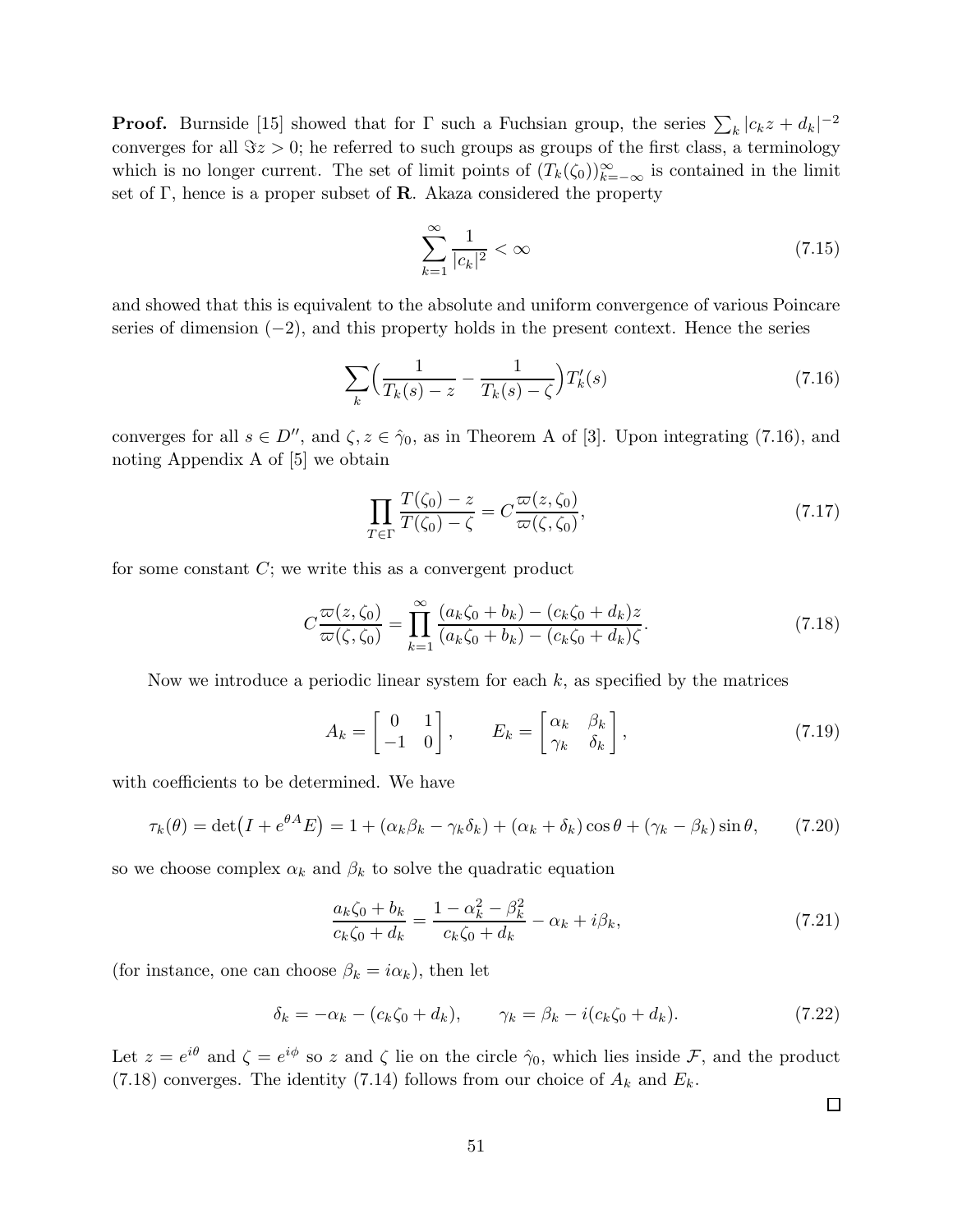**Remarks 7.6** (i) Lemma 7.1 is a particular case of Proposition 7.5. When  $g = 1$  and  $\hat{\gamma}_1 =$  $C(0, q)$  for some  $0 < q < 1$ , the concentric circles  $\hat{\gamma}_1$  and  $\hat{\gamma}_{-1}$  bound an annulus, from which one can construct a model of the torus  $\mathbf{C}/(\mathbf{Z}2\omega_1 + \mathbf{Z}2\omega_2)$  where  $\omega_1 = \log 1/q$  and  $\omega_2 = \pi i$ , by identifying points on the inner and outer circles as in [48, p 48]. Here the Schottky–Klein function for the complex torus is

$$
\varpi(\zeta, z) = (\zeta - z) \prod_{n=1}^{\infty} \frac{(1 - q^2(\zeta/z + z/\zeta) + q^{4n})}{(1 - q^{2n})^2},
$$
\n(7.23)

which strongly resembles the formula for  $\vartheta_3$  as given in (7.2), and the analogy with the product for  $\vartheta_1$  is closer still; see [48 p135], and [18]. By contrast, for  $g \geq 2$ , the universal cover of  $\mathcal E$  is the hyperbolic upper half plane  $C_+$  rather than C, and  $\Gamma$  is a non abelian group.

(ii) The function  $z \mapsto \overline{\omega}(z, \zeta)$  is holomorphic and has a first order zero at  $z = \zeta$ , and no other zeros in F; hence  $\varpi(z,\zeta)$  can be used to build meromorphic functions on E with zeros and poles, subject to Abel's theorem. Baker [7] describes the functional equation of  $\varpi$ , viewing  $z \mapsto \overline{\omega}(z, \zeta)$  as an automorphic function with respect to the action of Γ.

(iii) By Koebe's retrosection theorem, any compact Riemann surface can be uniformized by a Schottky group, as in the preceding discussion, where Γ is some discrete subgroup of  $PSL(2, \mathbb{C})$ . In Proposition 7.5, we have chosen Γ to be a Fuchsian group so as to simplify the geometry and to identify a class of Schottky groups for which the product (7.13) converges; in this case, one can choose the  $\hat{\gamma}_j$  to be circles with centres on **R**. The Riemann surface  $\mathcal{E}$  is not to be confused with  $C_{+}/\Gamma$ . There are alternative definitions of  $\varpi$  which avoid the infinite product (7.13); see [5] for an existence theorem for  $\varpi$  which is based on potential theory.

(iv) Fay and Mumford [23, 57] introduce  $\varpi$  via Fay's prime form, and their theory leads naturally to theta functions on the Jacobi variety of  $\mathcal{E}$ . Let  $\mathcal{E}$  be a symmetric compact Riemann surface of genus g. Then  $\mathcal E$  has a prime form E, and we suppose that  $\varphi : \mathcal E \to \mathcal E$  satisfies

$$
E(\varphi(\zeta), \varphi(z)) = \overline{E(\zeta, z)}.
$$
\n(7.24)

Then the Schottky–Klein function  $\varpi : \mathcal{E} \times \mathcal{E} \to \mathbb{C}$  satisfies

$$
E(\zeta, z) = \frac{\varpi(\zeta, z)}{\sqrt{d\zeta dz}},\tag{7.25}
$$

and the functional relations

$$
\varpi(\zeta, z) = -\varpi(z, \zeta), \quad \overline{\varpi(1/\overline{\zeta}, 1/\overline{z})} = \frac{-\varpi(\zeta, z)}{\zeta z}.
$$
\n(7.26)

**Example 7.7.** The following configuration was studied by Burnside [16]. Let  $1 < e_1 <$  $e_2 < \ldots < e_{2g-1} < e_{2g}$ , and let  $\hat{\gamma}_{-j}$  be the circle with centre  $(e_{2j-1} + e_{2j})/2$  and radius  $(e_{2j} - e_{2j-1})/2$ ; then we let  $\hat{\gamma}_0$  be the circle with centre 0 and radius 1, and let  $\hat{\gamma}_j$  be the inversion of  $\hat{\gamma}_{-j}$  in  $\hat{\gamma}_0$  for  $j = 1, \ldots, g$ . This gives us  $2g + 1$  circles with centres on **R** such that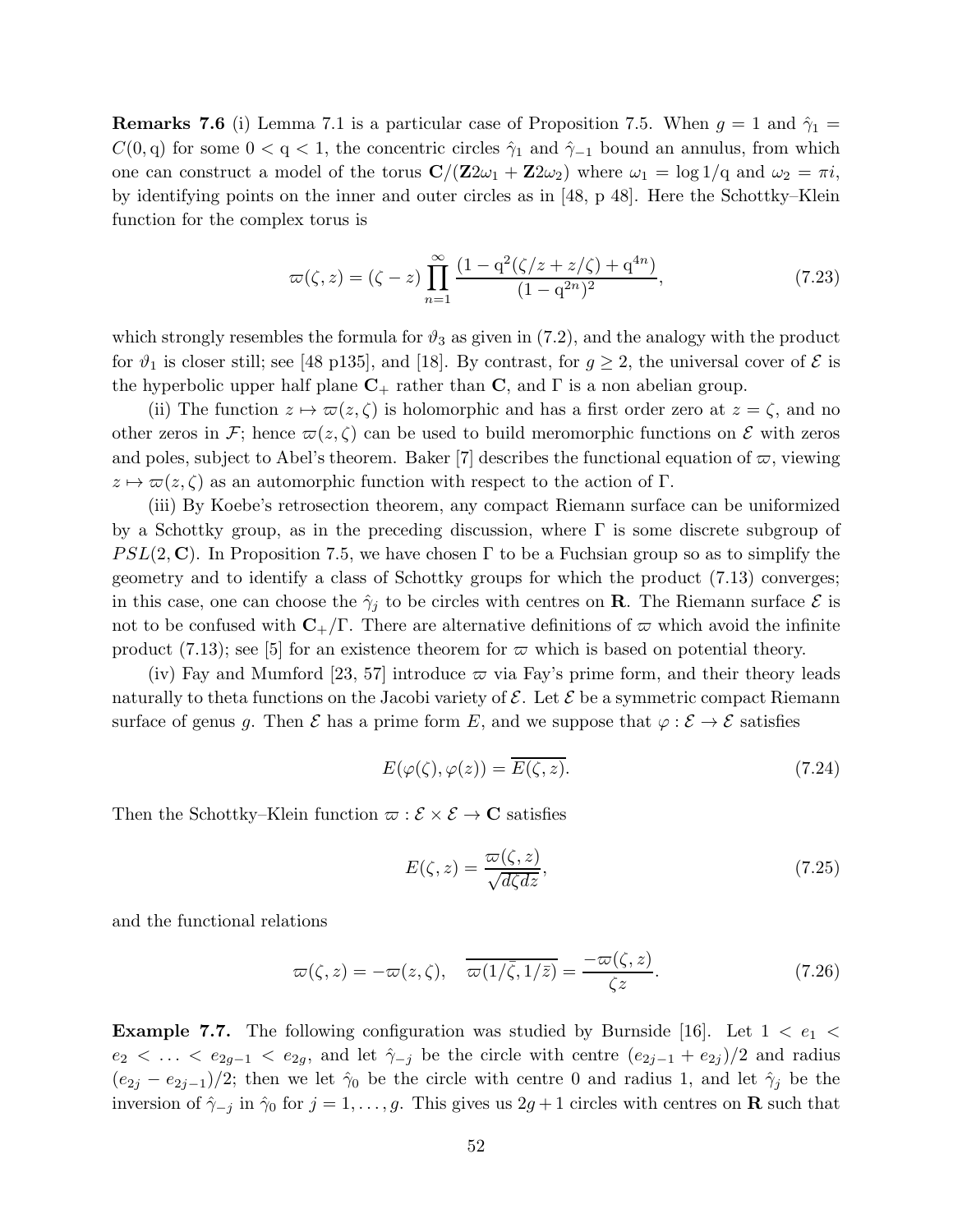$\hat{\gamma}_{\pm j}$  for  $j = 1, \ldots, g$  are 2g circles with mutually disjoint interiors, and we can construct the Schottky surface  $\mathcal E$  as above. Baker [7] shows that the functions

$$
X(\zeta) = \left(\frac{\varpi(\zeta, -1)\varpi(1, \zeta_0)}{\varpi(\zeta, 1)\varpi(-1, \zeta_0)}\right)^2,
$$
  

$$
Y(\zeta) = \frac{\varpi(\zeta, -1)\varpi(1, \zeta_0)}{\varpi(\zeta, 1)\varpi(-1, \zeta_0)} \prod_{j=1}^g \frac{\varpi(\zeta, e_{2j-1})\varpi(e_{2j}, \zeta_0)}{\varpi(\zeta, e_{2j})\varpi(e_{2j-1}, \zeta_0)}
$$
(7.27)

are meromorphic and invariant under the action of Γ, so  $Y(T(\zeta)) = Y(\zeta)$  for all  $T \in \Gamma$ . Hence X defines a rational function of degree two on  $\mathcal{E} \to \mathbf{C}_{\infty}$ , with double pole at  $\zeta = 1$  and a double zero at  $\zeta = -1$ , hence  $\mathcal E$  is hyperelliptic. To identify the corresponding curve, let  $\lambda_j = X(e_j)$ , then  $Z = X \prod_{j=1}^{g} (X - \lambda_{2j-1})$ . Baker [7] shows that  $\mathcal{E}$  is the closure of the complex curve

$$
\{(X, Z) \in \mathbf{C}^2 : Z^2 = X \prod_{j=1}^{2g} (X - \lambda_j)\}.
$$
 (7.28)

Renumbering the  $\lambda_j$  if needs be, we can consider  $(\lambda_{2j-1}, \lambda_{2j})$  as consecutive gaps. By Abel's theorem, there exists a discrete subgroup  $\Lambda$  of  $\mathbb{C}^g$  of full rank such that the map

$$
J: \delta_{\zeta} - \delta_{\zeta_0} \mapsto \left( \int_{\zeta_0}^{\zeta} \frac{X^{j-1} dX}{Z} \right)_{j=1}^g \in \mathbf{C}^g \qquad \text{(mod} \quad \Lambda) \tag{7.29}
$$

extends via Z-linear combinations and defines a surjective group homomorphism from the divisors on  $\mathcal E$  of degree zero onto the quotient group  $\mathbb C^g/\Lambda$ . Thus one can identify the Picard variety with  $C^g/\Lambda$  via the Jacobian map J, which is an isomorphism of abelian groups.

Marcenko showed that the set of finite gap potentials is norm dense in  $L^2([0, \pi]; \mathbf{R})$ ; see[25] for more on spectral gaps for  $L^2$  potentials.

## 8. Kadomtsev–Petviashvili differential equations

For a meromorphic complex function  $u(x, y, s)$ , the KP equation is

$$
\frac{\partial}{\partial x} \left( \frac{\partial^3 u}{\partial x^3} - 6u \frac{\partial u}{\partial x} + 4\lambda \frac{\partial u}{\partial x} + 4\alpha \frac{\partial u}{\partial s} \right) + 3\beta^2 \frac{\partial^2 u}{\partial y^2} = 0,
$$
\n(8.1)

where the  $\alpha, \beta, \lambda \in \mathbb{C}$  are parameters. In this section, we use  $(2, 2)$ -admissible linear systems, one can produce solutions to the  $KP$  equations via scattering functions and the Gelfand– Levitan equation. Zakharov and Shabat [72] considered the associated scattering function  $\phi$ , which we take to be a meromorphic complex function  $\phi(x, y, z, t)$  that satisfies the linear KP equations

$$
\alpha \frac{\partial \phi}{\partial t} + \frac{\partial^3 \phi}{\partial x^3} + \frac{\partial^3 \phi}{\partial z^3} + \lambda \left( \frac{\partial \phi}{\partial x} + \frac{\partial \phi}{\partial z} \right) = 0
$$
\n(8.2)

and

$$
\beta \frac{\partial \phi}{\partial y} + \frac{\partial^2 \phi}{\partial x^2} - \frac{\partial^2 \phi}{\partial z^2} = 0.
$$
\n(8.3)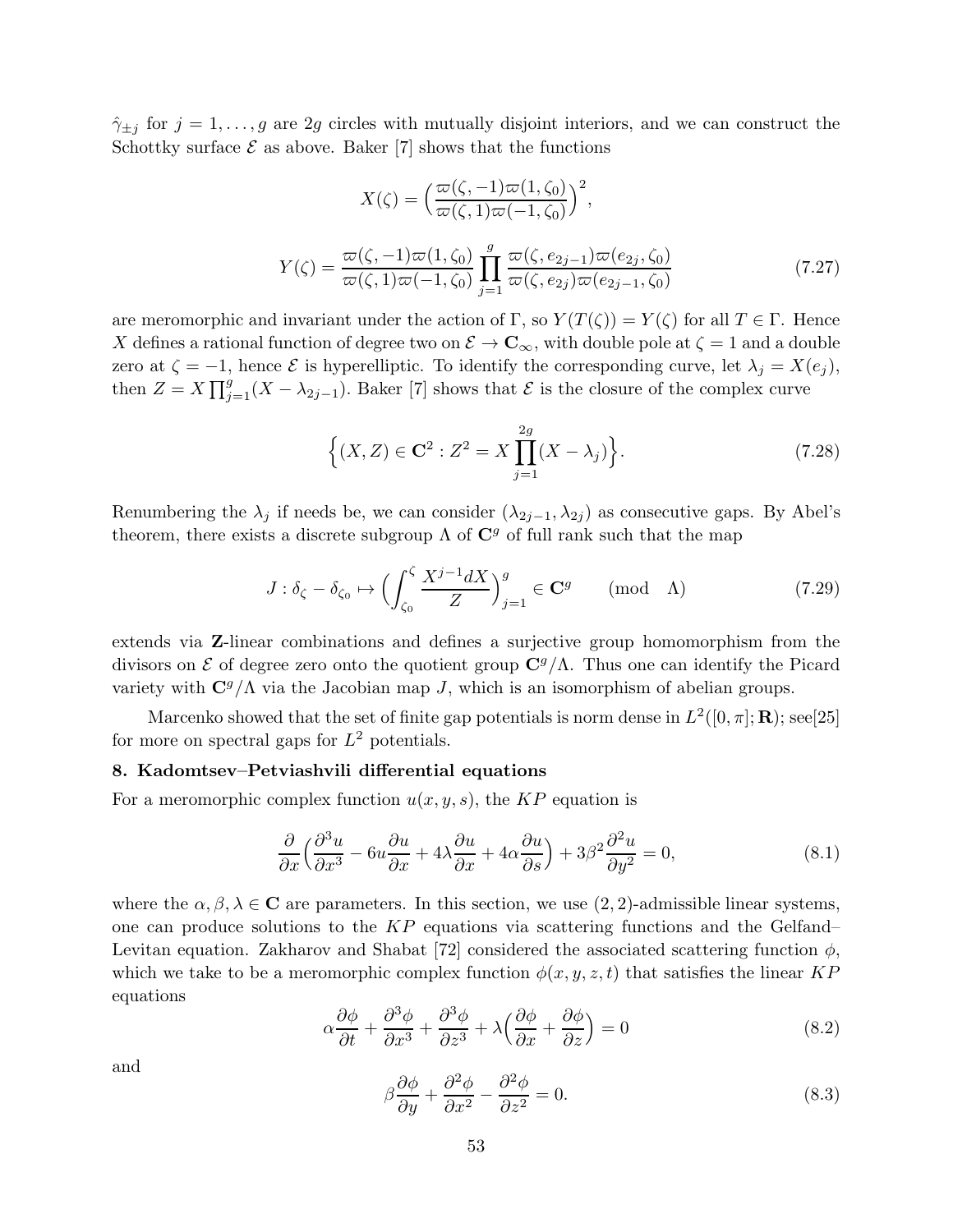**Definition** (GL equation for  $KP$ ). The appropriate version of the Gelfand–Levitan equation for the linear  $KP$  equations is

$$
\phi(x, z; y, t) + K(x, z; y, t) + \int_x^{\infty} K(x, s; y, t) \phi(s, z; y, t) ds = 0 \qquad (x < z). \tag{8.4}
$$

For a solution  $K(x, z; y, t)$ , define the potential by

$$
u(x; y, t) = -2\frac{d}{dx}K(x, x; y, t).
$$
 (8.5)

Remark. Note that in comparison with [72], our potential has an extra minus sign. We regard  $(x, z)$  as the main variables,  $(x, x)$  as the diagonal and  $(y, t)$  as parameters which describe the deformation of solutions of the integral equation. We write  $\frac{\partial}{\partial x}$  to indicate differentiation with respect to the first variable,  $\frac{\partial}{\partial z}$  to indicate differentiation with respect to the second variable, and  $\frac{d}{dx}$  to indicate differentiation along the diagonal.

We shall introduce a suitable family of admissible linear systems such that  $u$  arises as their tau function, and solve the Gelfand–Levitan equation in a similar way to section 2.

**Definition.** Given (2, 2) admissible linear systems  $(-A_1, B_0, C_0)$  and  $(-A_2, B_0, C_0)$  as in Theorem 2.2 with  $A_1, A_2 \in \mathcal{L}(H)$ . We write  $(-A_1, -A_2; B_0, C_0)$  for brevity, which is not to be confused with the notation  $(A, B, C, D)$  which is used as shorthand for the colligation matrix of a linear system. Let

$$
C(y;t) = C_0 e^{t(A_1^3 + \lambda A_1)/\alpha - y A_1^2/\beta}
$$
\n(8.6)

$$
B(y;t) = e^{t(A_2^3 + \lambda A_2)/\alpha + yA_2^2/\beta} B_0.
$$
\n(8.7)

Then let

$$
\phi(x, z; y; t) = C(y; t)e^{-xA_1}e^{-zA_2}B(y; t),
$$
\n(8.8)

$$
R_x = R_x(y, t) = \int_x^{\infty} e^{-A_2 s} B(y; t) C(y; t) e^{-A_1 s} ds,
$$
\n(8.9)

and

$$
K(x, z; y; t) = -C(y; t)e^{-xA_1}(I + R_x)^{-1}e^{-zA_2}B(y; t).
$$
\n(8.10)

The signs before  $A_1^2$  and  $A_2^2$  in (8.6) and (8.7) are purposefully different. We do not assume that  $A_1$  and  $A_2$  commute, so that  $\phi$  really does depend upon y in general. When  $A_1 = A_2$ , the formula  $(8.9)$  reduces to our usual R operator in the style  $(1.7)$ , Proposition 8.1 reduces to Proposition 2.4, and  $\psi$  reduces to a Hankel type kernel  $\psi(x, z; y, t) = \phi(x + z; t)$ , independent of y.

Zakharov and Shabat used this method for finite rank  $A_1$  and  $A_2$  to produce soliton solutions of KP. For solutions in the style of Proposition 4.5, see [35, Proposition 14.12]. In order to ensure that various products and brackets are well defined, we have imposed the condition  $A_1, A_2 \in \mathcal{L}(H)$ ; some of the results hold under less stringent conditions.

**Proposition 8.1.** (i) Then  $\phi(x, z; y; t)$  satisfies the scattering equations (8.2) and (8.3) for the KP equation.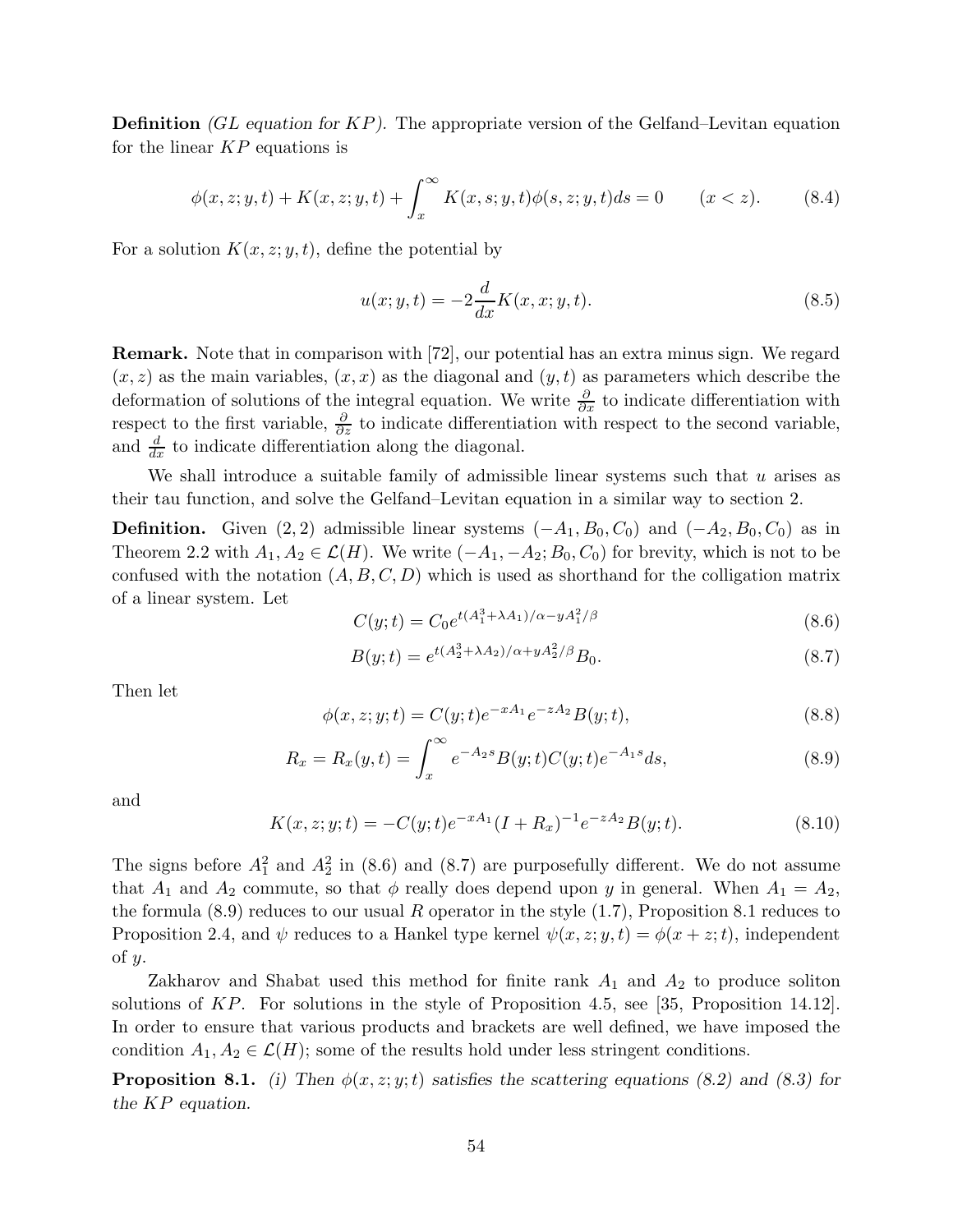(ii)  $K(x, z; y; t)$  satisfies the integral equation (8.4) and

$$
K(x, x; y; t) = \frac{d}{dx} \log \det(I + R_x).
$$
\n(8.11)

(iii) there exists  $x_0$  such that  $K(x, z; y; t)$  and the corresponding u from (8.5) satisfy

$$
\frac{\partial^2 K}{\partial x^2} - \frac{\partial^2 K}{\partial z^2} + \beta \frac{\partial K}{\partial y} = u(x; y; t) K(x, z; y; t) \qquad (x_0 < x < z). \tag{8.12}
$$

Proof. (i) Since the operators are all bounded, the functions are differentiable and one can verify the differential equations, without assuming that  $A_1$  and  $A_2$  commute.

(ii) The linear system

$$
\hat{\Sigma} = \left( \begin{bmatrix} -A_1 & 0 \\ 0 & -A_2 \end{bmatrix}, \begin{bmatrix} B_0 & 0 \\ 0 & B(y;t) \end{bmatrix}, \begin{bmatrix} 0 & -C_0 \\ C(y;t) & 0 \end{bmatrix} \right) \tag{8.13}
$$

is  $(2, 2)$  admissible and by Theorem 2.2 the corresponding  $\hat{R}_x$  operator

$$
\hat{R}_x = \begin{bmatrix} 0 & -\int_x^{\infty} e^{-sA_1} B_0 C_0 e^{-sA_2} ds \\ \int_x^{\infty} e^{-sA_2} B(y, t) C(y, t) e^{-sA_1} ds & 0 \end{bmatrix},
$$
(8.14)

is trace class as in Proposition 2.4. Hence

$$
\phi(x, z; y, t) + K(x, z; y, t) + \int_{x}^{\infty} K(x, s; y, t) \phi(s, z; y, t) ds
$$
  
\n
$$
= C(y; t)e^{-xA_1}e^{-zA_2}B(y; t) - C(y; t)e^{-xA_1}(I + R_x)^{-1}e^{-zA_2}B(y; t)
$$
  
\n
$$
- C(y; t)e^{-xA_1}(I + R_x)^{-1} \int_{x}^{\infty} e^{-sA_2}B(y; t)C(y; t)e^{-sA_1}e^{-zA_2}B(y; t) ds
$$
  
\n
$$
= C(y; t)e^{-xA_1}\Big(I - (I + R_x)^{-1} - (I + R_x)^{-1}R_x\Big)e^{-zA_2}B(y; t)
$$
  
\n
$$
= 0,
$$
\n(8.15)

as in the proof of Proposition 2.4. One then verifies the determinant identity (8.11), which involves the bottom left entry of  $\hat{R}_x$  satisfying the asymmetric Lyapunov equation

$$
\frac{d}{dx}R_x = -A_2R_x - R_xA_1 = -e^{-xA_2}B(y;t)C(y;t)e^{-xA_1} \qquad (x>0).
$$
 (8.16)

(iii) The solution of the integral equation is unique for large enough x since  $||e^{-xA_1}|| \to 0$ and  $||e^{-xA_2}|| \to 0$  exponentially fast as  $x \to \infty$ ; hence  $\Psi(x; z; y; t) \to 0$  exponentially fast as  $x \to \infty$ . Using the scattering equation (8.2), one shows by differentiating (8.4) repeatedly that

$$
\frac{\partial^2}{\partial x^2}K(x, z; y; t) - \frac{\partial^2}{\partial z^2}K(x, z; y; t) + \beta \frac{\partial}{\partial y}K(x, z; y; t)
$$

and  $u(x; y; t)K(x, z; y; t)$  both satisfy the equation which appears when (8.4) is multiplied by  $u(x; y; t)$ , and so by uniqueness are equal.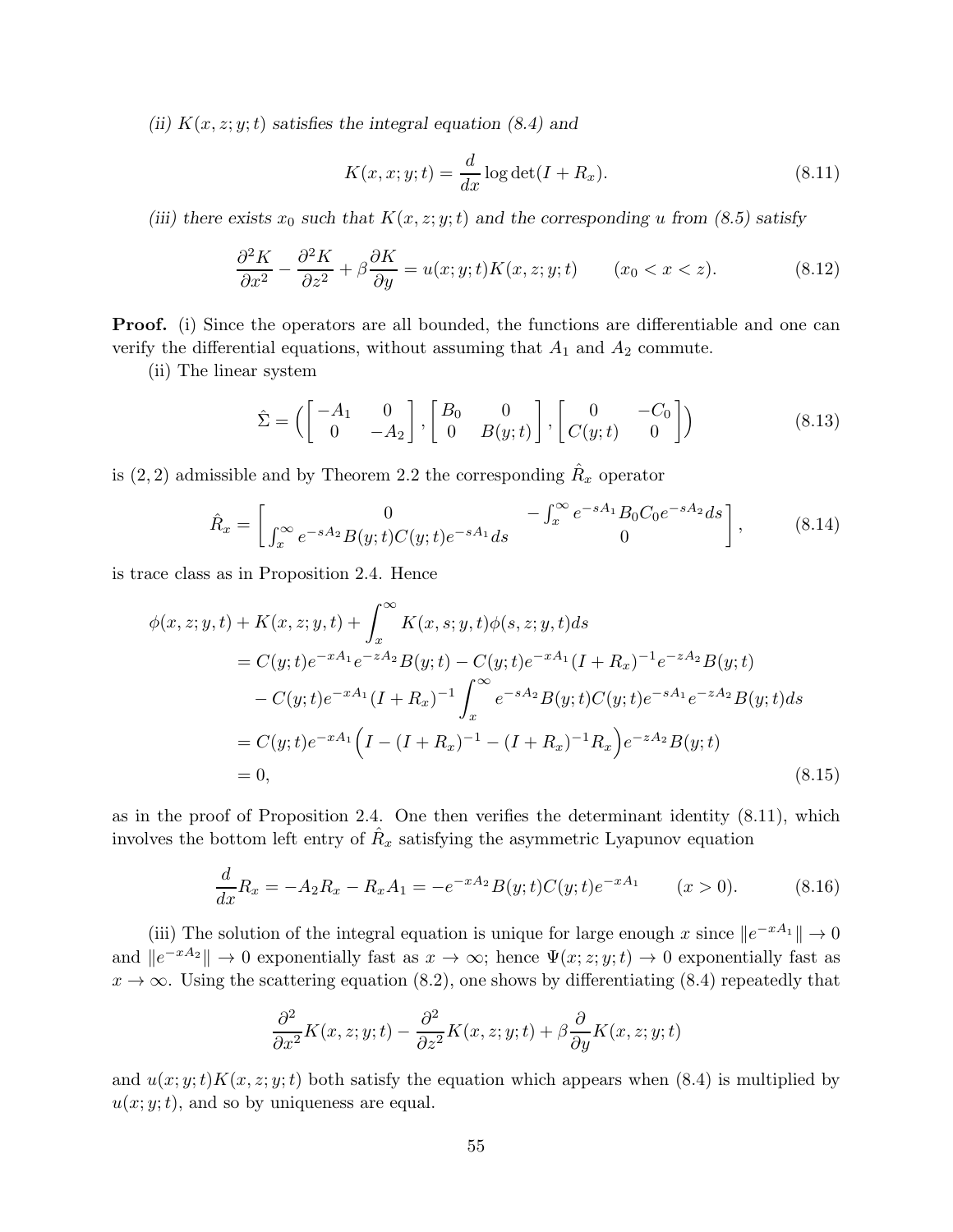**Theorem 8.2.** The potential u associated with  $\tau(x, y, t)$  from  $(-A_1, -A_2; B(y; t), C(y; t))$ satisfies the  $KP$  equation  $(8.1)$ .

The proof involves a calculation which extends the results of sections 4 and 5, and we split this into two Lemmas.

**Definition** (Product and bracket). In the notation of Proposition 8.1, let  $F_x = (I + R_x)^{-1}$ . Let B be any differential ring of functions from  $(0, \infty) \to \mathcal{L}(H_0)$ , then let

$$
\mathcal{A} = \text{span}_{\mathbf{C}} \left\{ A_1^{n_1} A_2^{m_1} A_1^{p_1}, A_1^{n_1} A_2^{m_1} A_1^{p_1} F_x A_1^{n_2} \dots F_x A_1^{n_r} A_2^{m_r} A_1^{p_r} : n_j, m_j, p_j \in \mathbf{Z}_+ \right\} \tag{8.17}
$$

be the algebra generated by  $I, A_1, A_2$  and F. On A we introduce the associative product  $*$  by

$$
P * Q = P(A_1F + FA_2 - F(A_1 + A_2)F)Q,
$$
\n(8.18)

which is distributive over the standard addition, and the derivation  $\partial : \mathcal{A} \to \mathcal{A}$  by

$$
\partial P = (A_2 - (A_1 + A_2)F)P + \frac{dP}{dx} + P(A_1 - F(A_1 + A_2)), \tag{8.19}
$$

Then let the bracket  $|\cdot| : A \to B$  be the linear map

$$
\lfloor Y \rfloor = Ce^{-xA_1} F_x Y F_x e^{-xA_2} B \qquad (Y \in \mathcal{A}). \tag{8.20}
$$

**Lemma 8.3.** Then  $(A, *, \partial)$  is a differential ring, and the bracket gives a homomorphism of differential rings  $|\cdot|: (\mathcal{A}, *, \partial) \to (\mathcal{B}, \cdot, d/dx).$ 

**Proof.** The basic observation is that  $dF/dx = A_1F + FA_2 - F(A_1 + A_2)F$ , so one can check that

$$
\frac{d}{dx}(A_1F + FA_2 - F(A_1 + A_2)F) = (A_1 - F(A_1 + A_2))((A_1F + FA_2 - F(A_1 + A_2)F)
$$

$$
+ (A_1F + FA_2 - F(A_1 + A_2)F)(A_2 - (A_1 + A_2)F)
$$
(8.21)

so that

$$
\frac{d}{dx}P(A_1F + FA_2 - F(A_1 + A_2)F)Q
$$
\n
$$
= \frac{dP}{dx}(A_1F + FA_2 - F(A_1 + A_2)F)Q
$$
\n
$$
+ P(A_1 - F(A_1 + A_2))(A_1F + FA_2 - F(A_1 + A_2)F)Q
$$
\n
$$
+ P(A_1F + FA_2 - F(A_1 + A_2)F)(A_2 - (A_1 + A_2)F)Q
$$
\n
$$
+ P(A_1F + FA_2 - F(A_1 + A_2)F)\frac{dQ}{dx},
$$
\n(8.22)

so by adding the terms at either end of this expression, one shows that

$$
\partial(P * Q) = (\partial P) * Q + P * (\partial Q). \tag{8.23}
$$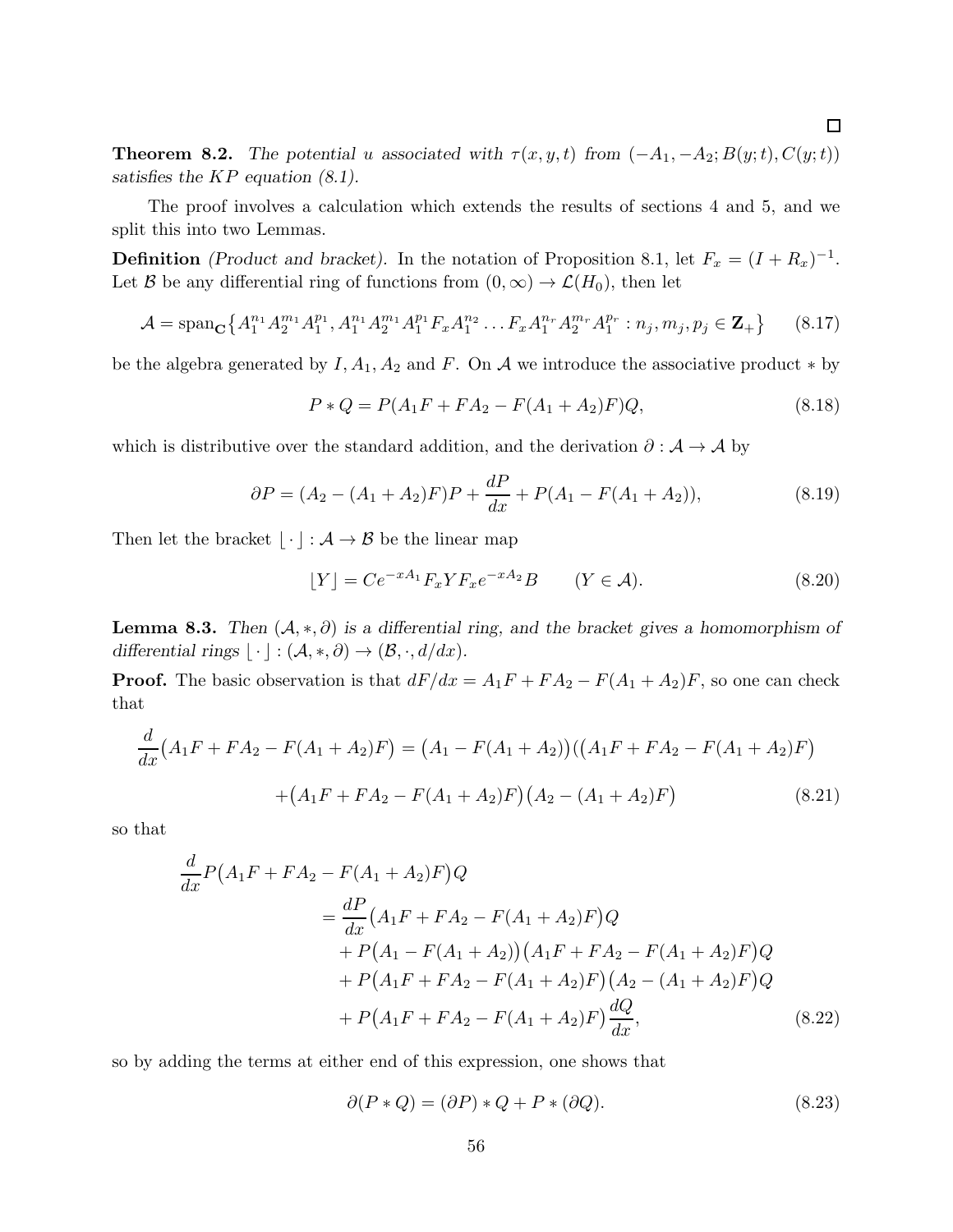Now we consider the bracket, and find from Lyapunov's equation that

$$
[P][Q] = Ce^{-xA_1} F P F e^{-xA_2} B C e^{-xA_1} F Q F e^{-xA_2} B
$$
  
=  $C e^{-xA_1} F P F (A_2 S + SA_1) F Q F e^{-xA_2} B$   
=  $C e^{-xA_1} F P (A_1 F + FA_2) - F (A_1 + A_2) F) Q F e^{-xA_2} B$   
=  $[P * Q];$  (8.24)

and

$$
\frac{d}{dx}[P] = \frac{d}{dx}Ce^{-xA_1}FPFe^{-xA_2}B
$$
\n
$$
= Ce^{-xA_1}F((A_2 - (A_1 + A_2)F)P + \frac{dP}{dx} + P(A_1 - F(A_1 + A_2)))Fe^{-xA_2}B
$$
\n
$$
= [\partial P].
$$
\n(8.25)

 $\Box$ 

With the usual operator multiplication, let  $\mathcal{A}_0$  be the subalgebra of  $\mathcal A$  that is generated by I,  $A_1$ , and  $A_2$ . Let **J** be the ideal in A generated by F; then the powers **J**<sup>n</sup> give a decreasing chain of ideals such that  $\bigcap_{n=1}^{\infty} J^n = \{0\}$ ; any product including n factors of F belongs to  $\mathbf{J}^n$ . Now  $\mathcal{A}/\mathbf{J}$  is isomorphic as an algebra to  $\mathcal{A}_0$ , and  $\partial(\mathbf{J}^n) \subseteq \mathbf{J}^n$ , so there are induced maps  $\tilde{\partial}$  :  $(\mathbf{J}^n/\mathbf{J}^{n+1}) \to (\mathbf{J}^n/\mathbf{J}^{n+1})$ ; in particular  $\tilde{\partial}$  :  $\mathcal{A}/\mathbf{J} \to \mathcal{A}/\mathbf{J}$  may be identified with  $P \mapsto A_2P + PA_1$  on  $A_0$ . Thus we may regard A as a graded algebra consisting of polynomials in F with a (noncommutative) algebra  $\mathcal{A}_0$  of coefficients. We regard  $\partial$  as the sum of the derivation  $d/dx$ , the multiplications  $X \mapsto A_2X + XA_1$  which typically preserve the degree, and the multiplications  $X \mapsto -(A_1 + A_2)FX$  and  $X \mapsto -XF(A_1 + A_2)$  which can raise the degree by one at most.

Lemma 8.4. The function

$$
w = 4\alpha \frac{\partial u}{\partial t} + 4\lambda \frac{\partial u}{\partial x} + \frac{\partial^3 u}{\partial x^3} - 6u \frac{\partial u}{\partial x}
$$
(8.26)

is the image under the bracket  $|\cdot|$  of the sum of terms

$$
6A_1^4 - 12A_2^2 + 6A_2^4
$$

$$
+12(A_1 + A_2)FA_2(A_1 - A_2)^2 - 12(A_1^2 - A_2^2)A_1F(A_1 + A_2)
$$
  
+6(A<sub>1</sub><sup>2</sup> + 2A<sub>2</sub>A<sub>1</sub>) + A<sub>2</sub>)<sup>2</sup>F(A<sub>1</sub><sup>2</sup> - A<sub>2</sub><sup>2</sup>) – 6(A<sub>1</sub><sup>2</sup> - A<sub>2</sub><sup>2</sup>)F(A<sub>1</sub><sup>2</sup> + 2A<sub>2</sub>A<sub>1</sub> + A<sub>2</sub><sup>2</sup>)  
+12(A<sub>1</sub><sup>2</sup> - A<sub>2</sub><sup>2</sup>)F(A<sub>1</sub> + A<sub>2</sub>)F(A<sub>1</sub> + A<sub>2</sub>)F(A<sub>1</sub> + A<sub>2</sub>)F(A<sub>1</sub><sup>2</sup> - A<sub>2</sub><sup>2</sup>). (8.27)

**Proof.** We introduce the ordered products, in which powers of  $A_2$  powers occur before powers of  $A_1$ ,

$$
A^{(1)} = A_1 + A_2, \quad A^{(2)} = A_1^2 + 2A_2A_1 + A_2^2, \quad A^{(3)} = A_1^3 + 3A_2A_1^2 + 3A_2^2A_1 + A_2^3, \dots
$$
 (8.28)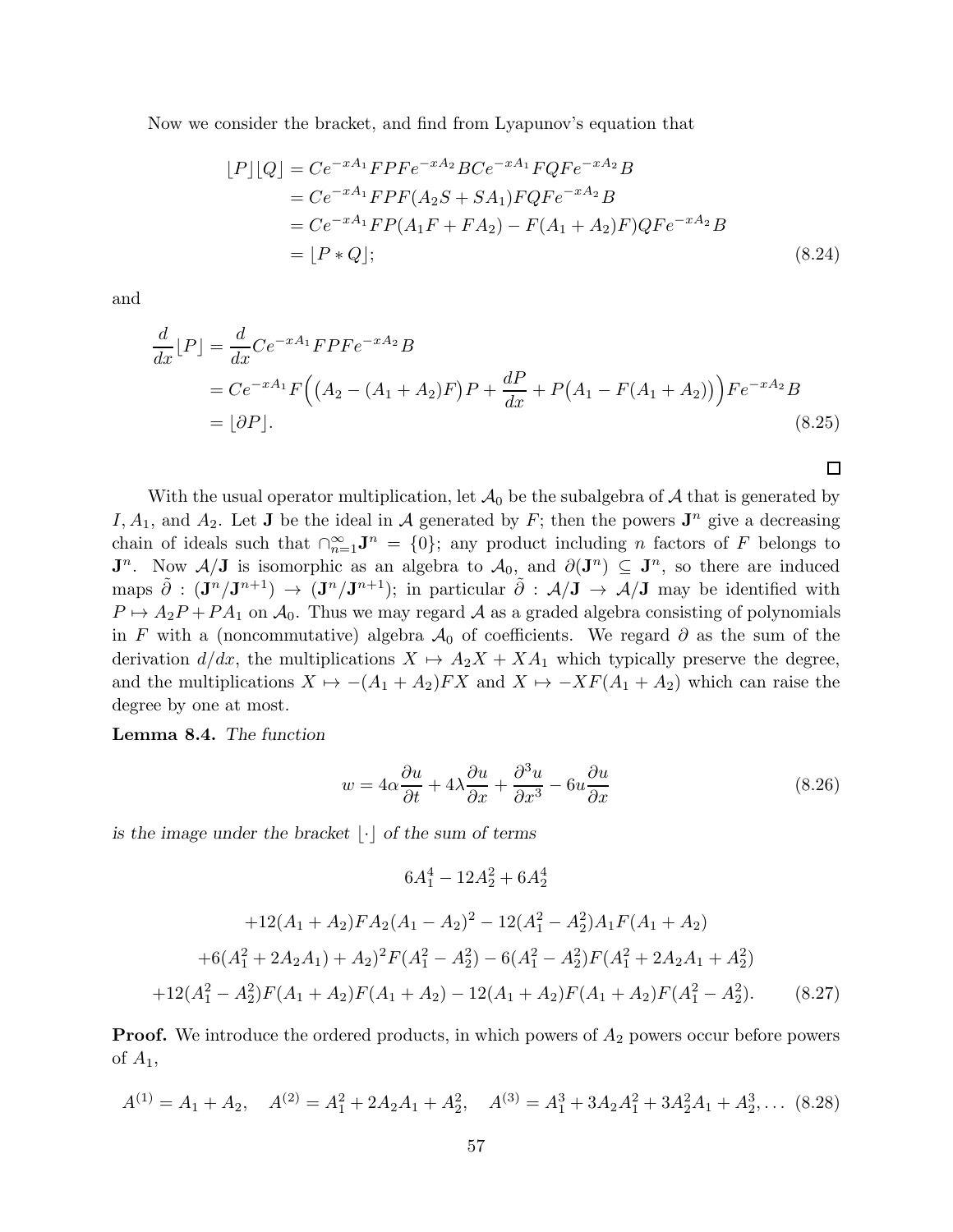and the coefficients are as in Pascal's triangle. It suffices to compute

$$
W = 4\alpha \partial_t U + 4\lambda \partial U + \partial^3 U - 3U \ast \partial U - 3\partial U \ast U,
$$
\n(8.29)

since  $w = |W|$  by Lemma 8.3. The terms from (8.29) are given in the following multiplication table (8.30). Starting with  $U = -2A^{(1)}$ , we have derivatives

$$
\partial U = -2A^{(2)} + 4A^{(1)}FA^{(1)},
$$
  
\n
$$
\partial^2 U = -2A^{(3)} + 6A^{(2)}FA^{(1)} + 6A^{(1)}FA^{(2)} - 12A^{(1)}FA^{(1)}FA^{(1)},
$$
  
\n
$$
\partial^3 U = -2A^{(4)} + 8A^{(3)}FA^{(1)} + 8A^{(1)}FA^{(3)} + 12A^{(2)}FA^{(2)}
$$
  
\n
$$
- 24A^{(1)}FA^{(1)}FA^{(2)} - 24A^{(1)}FA^{(2)}FA^{(1)} - 24A^{(2)}FA^{(1)}FA^{(1)}
$$
  
\n
$$
+ 48A^{(1)}FA^{(1)}FA^{(1)}FA^{(1)};
$$
\n(8.30)

these products exhibit a high degree of symmetry. The only proof known to the authors is applying  $\partial$  repeatedly, then patiently multiplying out and gathering the various products. To respect the symmetry of terms, we use

$$
U * \partial U + \partial U * U = 4A^{(1)}FA_2A^{(2)} + A^{(2)}A_1FA^{(1)} + A^{(2)}FA_2A^{(1)} + A^{(1)}A_1FA^{(2)}
$$
  
\n
$$
- 8A^{(2)}FA^{(1)}FA^{(1)} - 8A^{(1)}FA^{(2)}FA^{(1)} - 8A^{(1)}FA^{(1)}FA^{(2)}
$$
  
\n
$$
- 4(A_1^2 - A_2^2)FA^{(1)}FA^{(1)} + 4A^{(1)}FA^{(1)}FA^{(1)} + A_2^2)
$$
  
\n
$$
+ 16^{(1)}FA^{(1)}FA^{(1)}FA^{(1)}.
$$
\n(8.31)

We likewise introduce

$$
\alpha \partial_t U = 2(A_2^3 + \lambda A_2)(A_1 + A_2) + 2(A_1 + A_2)(A_1^3 + \lambda A_1)
$$
  
\n
$$
- 2(A_1^3 + A_2^3 + \lambda A_1 + \lambda A_2)F(A_1 + A_2)
$$
  
\n
$$
- 2(A_1 + A_2)F(A_1^3 + A_2^3 + \lambda A_1 + \lambda A_2)
$$
\n(8.32)

and

$$
\beta^2 \partial_y^2 U = -2(A_1^5 + A_2 A_1^4 - 2A_2^2 A_1^3 - 2A_2^3 A_2^2 + A_2^4 A_1 + A_2^5) \n+ 2(A_1 + A_2)F(A_1^4 - 2A_1^2 A_2^2 + A_2^4) + 2(A_1^4 - 2A_1^2 A_2^2 + A_2^4)F(A_1 + A_2) \n+ 4(A_1^2 - A_2^2)F(A_1^3 + A_2 A_1^2 - A_2^2 A_1 - A_2^3) \n+ 4(A_1^3 + A_2 A_1^2 - A_2^2 A_1 - A_2^3)F(A_1^2 - A_2^2) \n- 4(A_1^2 - A_2^2)F(A_1 + A_2)F(A_1^2 - A_2^2) \n- 4(A_1 + A_2)F(A_1^2 - A_2^2)F(A_1^2 - A_2^2) \n- 4(A_1^2 - A_2^2)F(A_1^2 - A_2^2)F(A_1 + A_2).
$$
\n(8.33)

Then one checks that  $W$  reduces to the combination  $(8.29)$ .

 $\Box$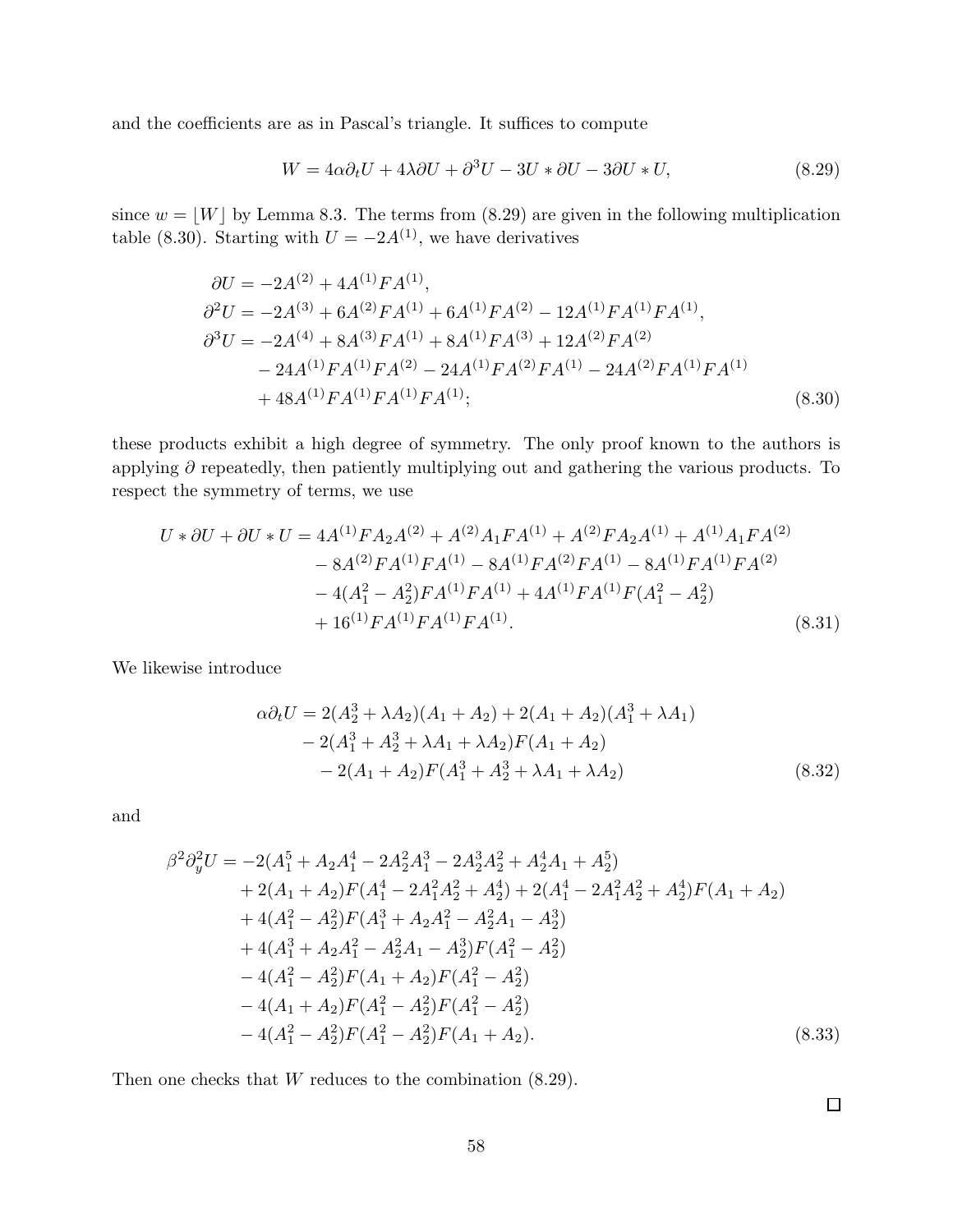**Proof of Theorem 8.2** Let  $\Theta = \{X \in \mathcal{A} : |X| = 0\}$  and observe that  $\Theta$  contains the commutator subspace spanned by  $Q * P - P * Q$ . The final two terms in W are of degree two in F, which would give terms of degree three in  $\partial W$ , which do not appear in the formula for  $\partial_y^2 U$ . Hence we replace them by terms of degree one, before differentiating; or equivalently, we show that  $4\beta^2\partial_y^2 U + \partial W$  belongs to  $\Theta$ . We have

$$
0 = \lfloor A_1^2 - A_2^2 \rfloor [A_1 + A_2] - \lfloor A_1 + A_2 \rfloor [A_1^2 - A_2^2]
$$
  
\n
$$
= \lfloor (A_1^2 - A_2^2)(A_1F + FA_2 - F(A_1 + A_2)F)(A_1 + A_2) \rfloor
$$
  
\n
$$
- \lfloor (A_1 + A_2)(A_1F + FA_1 - F(A_1 + A_2)F(A_1^2 - A_2^2) \rfloor
$$
  
\n
$$
= \lfloor (A_1^2 - A_2^2)(A_1F + FA_2)(A_1 + A_2) - (A_1 + A_2)(A_1F + FA_2)(A_1^2 - A_2^2) \rfloor
$$
  
\n
$$
- \lfloor (A_1^2 - A_2^2)F(A_1 + A_2)F(A_1 + A_2) - (A_1 + A_2)F(A_1 + A_2)F(A_1^2 - A_2^2) \rfloor. (8.34)
$$

So when we replace the final two terms of degree two by terms such as  $(A_1^2 - A_2^2)(A_1F +$  $FA_2(A_1 + A_2)$ , we obtain the following collection of terms of degree one

$$
12(A_1 + A_2)FA_2(A_1^2 - A_2^2) - 12(A_1^2 - A_2^2)A_1F(A_1 + A_2)
$$
  
+6(A<sub>1</sub><sup>2</sup> + 2A<sub>2</sub>A<sub>1</sub> + A<sub>2</sub><sup>2</sup>)F(A<sub>1</sub><sup>2</sup> - A<sub>2</sub><sup>2</sup>) – 6(A<sub>1</sub><sup>2</sup> - A<sub>2</sub><sup>2</sup>)F(A<sub>1</sub><sup>2</sup> + 2A<sub>2</sub>A<sub>1</sub> + A<sub>2</sub><sup>2</sup>)  
+6(A<sub>1</sub><sup>2</sup> + 2A<sub>2</sub>A<sub>1</sub>) + A<sub>2</sub><sup>2</sup>)F(A<sub>1</sub><sup>2</sup> - A<sub>2</sub><sup>2</sup>) – 6(A<sub>1</sub><sup>2</sup> - A<sub>2</sub><sup>2</sup>)F(A<sub>1</sub><sup>2</sup> + 2A<sub>2</sub>A<sub>1</sub> + A<sub>2</sub><sup>2</sup>)  
+12(A<sub>1</sub><sup>2</sup> - A<sub>2</sub><sup>2</sup>)A<sub>1</sub>F(A<sub>1</sub> + A<sub>2</sub>) + 12(A<sub>1</sub><sup>2</sup> - A<sub>2</sub><sup>2</sup>)FA<sub>2</sub>(A<sub>1</sub> + A<sub>2</sub>)  
-12(A<sub>1</sub> + A<sub>2</sub>)A<sub>1</sub>F(A<sub>1</sub><sup>2</sup> - A<sub>2</sub><sup>2</sup>) – 12(A<sub>1</sub> + A<sub>2</sub>)FA<sub>2</sub>(A<sub>1</sub><sup>2</sup> - A<sub>2</sub><sup>2</sup>)  
= -12(A<sub>1</sub><sup>2</sup> - A<sub>2</sub><sup>2</sup>)F(A<sub>1</sub><sup>2</sup> - A<sub>2</sub><sup>2</sup>). (8.35)

Now we compute

$$
\partial \left(6A_1^4 - 12A_2^2 + 6A_2^4 - 12(A_1^2 - A_2^2)F(A_1^2 - A_2^2)\right)
$$
  
\n
$$
= 6A_2A_1^4 - 12A_2^3A_1^2 + 6A_2^5 + 6A_1^5 - 12A_2^2A_1^3 + 6A_2^4A_1
$$
  
\n
$$
- (A_1 + A_2)F(6A_1^4 - 12A_2^2A_1^2 + 6A_2^2) - (6A_1^4 - 12A_2^2A_1^2 - A_2^4)F(A_1 + A_2)
$$
  
\n
$$
- 12A_2(A_1^2 - A_2^2)F(A_1^2 - A_2^2) - 12(A_1^2 - A_2^2)F(A_1^2 - A_2^2)A_1
$$
  
\n
$$
+ 12(A_1 + A_2)F(A_1^2 - A_2^2)F(A_1^2 - A_2^2) + 12(A_1^2 - A_2^2)F(A_1^2 - A_2^2)F(A_1 + A_2)
$$
  
\n
$$
- 12(A_1^2 - A_2^2)(A_1F + FA_2 - F(A_1 + A_2)F)(A_1^2 - A_2^2)
$$
  
\n
$$
= 6A_1^5 + 6A_2A_1^4 - 12A_2^2A_1^3 - 12A_2^3A_1^3 + 6A_2A_1^4 + 6A_1^5
$$
  
\n
$$
- 6(A_1 + A_2)F(A_1^4 - 2A_2^2A_1^2 + A_1^4) - 6(A_1^4 - 2A_2^2A_1^2 + A_1^4)F(A_1 + A_2)
$$
  
\n
$$
+ (-12(A_2A_1^2 + 12A_2^3 - 12A_1^3 + 12A_2^2A_1)F(A_1^2 - A_2^2)
$$
  
\n
$$
+ (A_1^2 - A_2^2)F(-12A_1^3 + 12A_2^2A_1 - 12A_2A_1^2 + 12A_1^3)
$$
  
\n
$$
+
$$

By comparing this with (8.27) we obtain the result.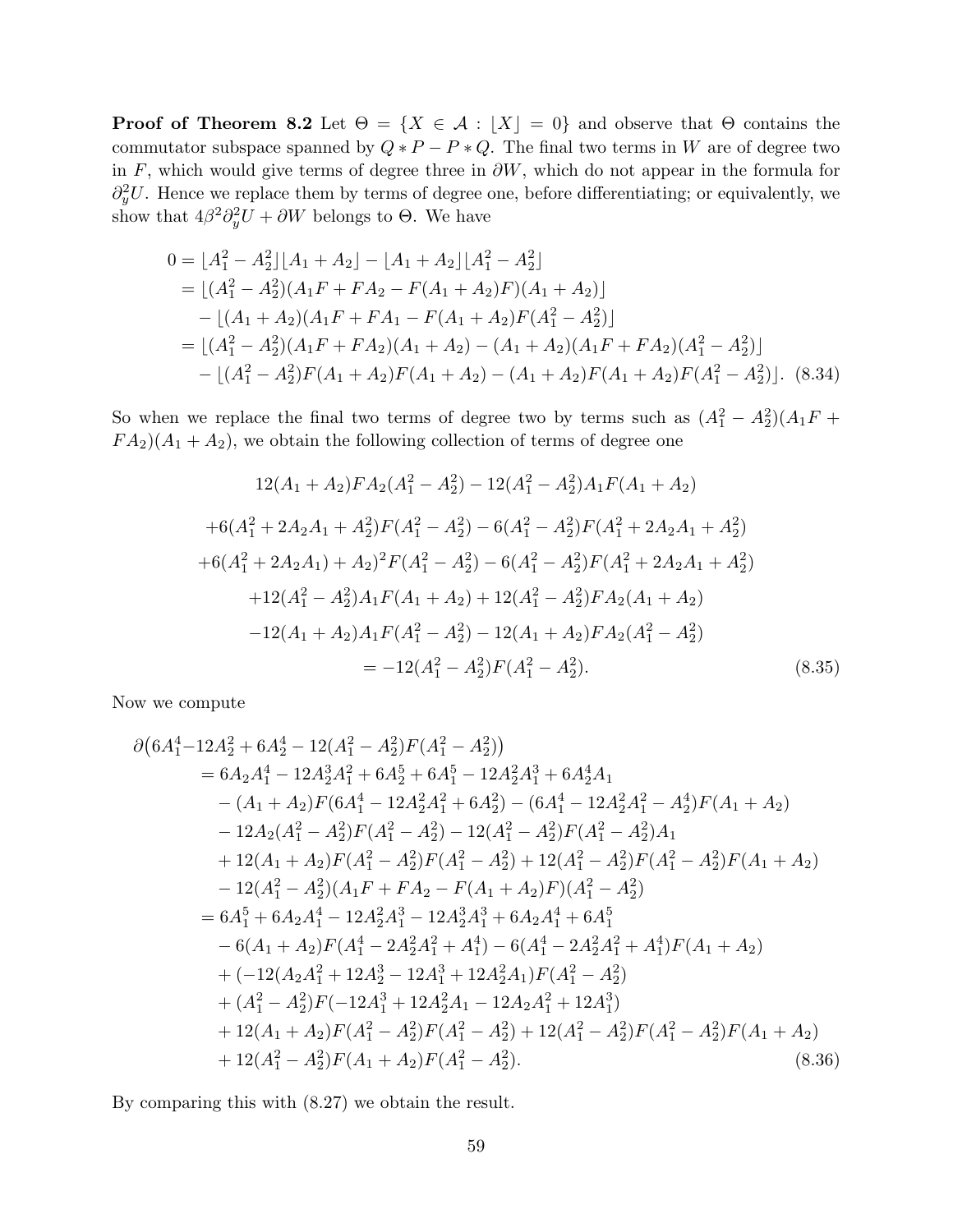## 9. The Baker–Akhiezer function for KP

In this final section, we obtain solutions to the time dependent Schrödinger equation in the form of quotients of tau functions for a family of admissible linear systems. When  $u$  satisfies  $KP$ , one can choose w so that the operators

$$
\beta \frac{\partial}{\partial y} + L = \beta \frac{\partial}{\partial y} - \frac{\partial^2}{\partial x^2} + u(x; y, t)
$$
\n(9.1)

and

$$
\frac{\partial}{\partial t} + M = \frac{\partial}{\partial t} + \frac{\partial^3}{\partial x^3} - \frac{3}{2}u(x; y, t)\frac{\partial}{\partial x} - \frac{3}{4}\frac{\partial u}{\partial x} - 3\alpha w(x; y, t) \tag{9.2}
$$

commute. In the following result, we obtain an explicit form for a common eigenfunction for both these operators, so

$$
\left(\beta \frac{\partial}{\partial y} + L\right)\psi_{\zeta} = 0 = \left(\frac{\partial}{\partial t} + M\right)\psi_{\zeta}.\tag{9.3}
$$

By analogy with (3.2), we call a particular family of solutions the Baker–Akhiezer function.

**Definition** (Baker–Akhiezer function). Consider the linear system  $(-A_1, A_2; B(y, t), C(y, t))$ from Theorem 8.2, with spectral parameter  $\zeta$ , and  $R_x = R_x(y, t)$  as in (8.9). Then the Baker-Akhiezer function is

$$
\psi_{\zeta}(x; y, t) = e^{\zeta x - \zeta^2 y/\beta - \zeta^3 t} \frac{\det(I + R_x(\zeta I + A_1)(\zeta I - A_2)^{-1})}{\det(I + R_x)},\tag{9.4}
$$

defined on  $\zeta \in \mathbf{C} \setminus \text{Spec}(A_2)$ .

**Proposition 9.1.** Let  $\alpha w(x; y, t) = \frac{\partial K}{\partial y}(x, x; y, t)$ .

- (i) Then  $\beta \frac{\partial}{\partial y} + L$  and  $\frac{\partial}{\partial t} + M$  commute;
- (ii) The Baker–Akhiezer function  $\psi_{\zeta}$  is meromorphic in  $(x, y, t) \in \mathbb{C}^{3}$ ;

(iii) also  $\psi_{\zeta}$  satisfies

$$
-\frac{\partial^2 \psi_{\zeta}(x; y, t)}{\partial x^2} + u(x; y, t)\psi_{\zeta}(x; y, t) + \beta \frac{\partial \psi_{\zeta}(x; y, t)}{\partial y} = 0, \tag{9.5}
$$

(iv) and satisfies

$$
\frac{\partial \psi_{\zeta}}{\partial t} + \frac{\partial^3 \psi_{\zeta}}{\partial x^3} - \frac{3}{2} u(x; y, t) \frac{\partial \psi_{\zeta}}{\partial x} - \frac{3}{4} \frac{\partial u}{\partial x} \psi_{\zeta}(x; y, t) - 3w(x; y, t) \psi_{\zeta}(x; y, t) = 0. \tag{9.6}
$$

Proof (i) We have

$$
\alpha \frac{\partial w}{\partial x}(x; y, t) = \frac{1}{2} \frac{\partial}{\partial y} \frac{dK}{dx}(x, x; y, t) = \frac{1}{4} \frac{\partial u}{\partial y}(x; y, t), \tag{9.7}
$$

which is what one needs to make the operators commute.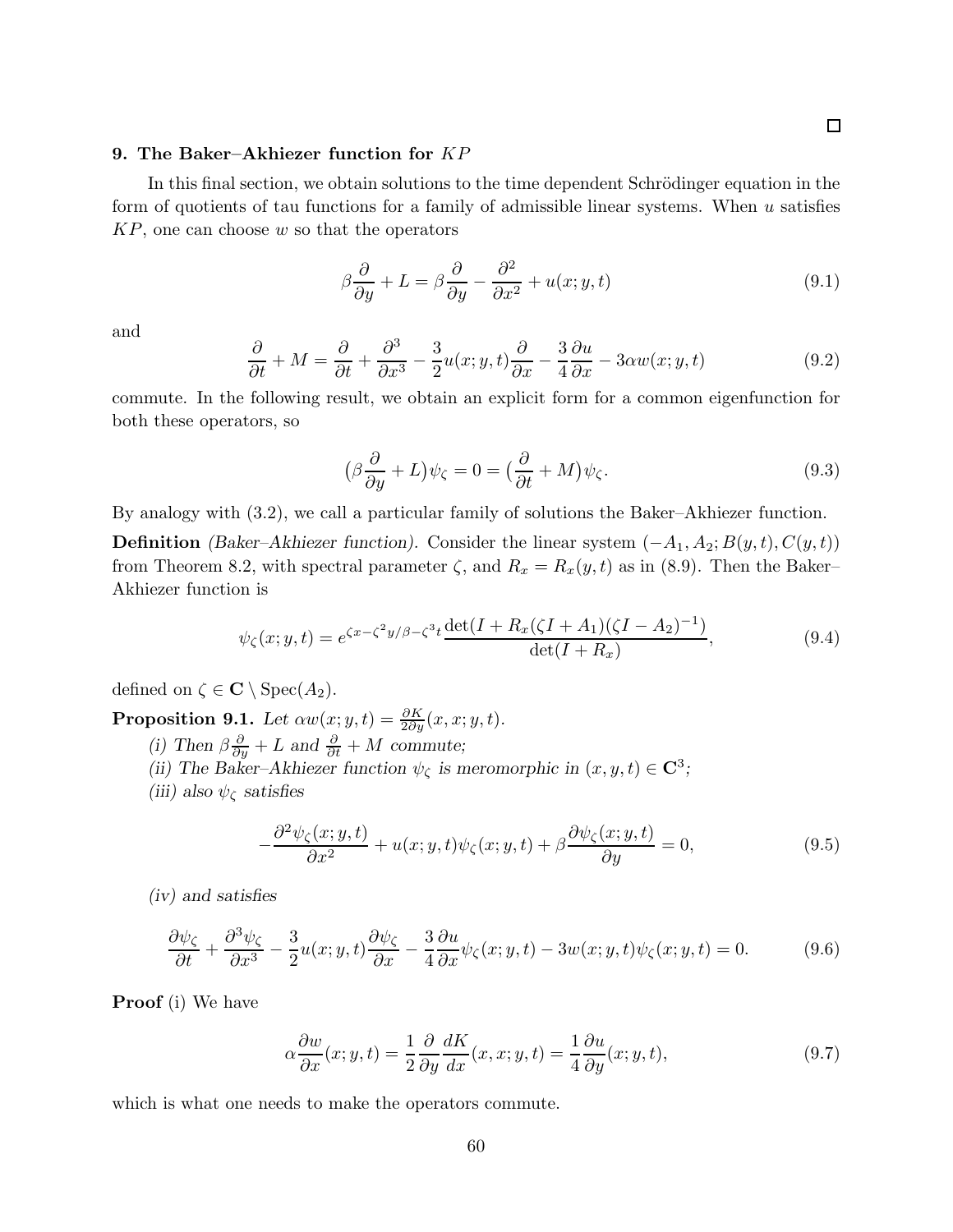(ii) The function  $(x, y, t) \mapsto R_x$  is entire from  $\mathbb{C}^3 \to \mathcal{L}^1(H)$ , hence

$$
\det(I + (\zeta I + A_1)R_x(\zeta I - A_2)^{-1})\tag{9.8}
$$

is entire and  $\psi_\zeta$  is a quotient of entire functions, hence is meromorphic.

(iii) By some simple manipulations of the determinants, we have

$$
\psi_{\zeta}(x; y, t) = e^{\zeta x - \zeta^2 y/\beta - \zeta^3 t} \frac{\det(I + ((\zeta I - A_2)R_x + (A_2R_x + R_xA_1)(\zeta I - A_2)^{-1})}{\det(I + R_x)}
$$
  
\n
$$
= e^{\zeta x - \zeta^2 y/\beta - \zeta^3 t} \frac{\det(I + R_x + (\zeta I - A_2)^{-1}(A_2R_x + R_xA_1))}{\det(I + R_x)}
$$
  
\n
$$
= e^{\zeta x - \zeta^2 y/\beta - \zeta^3 t} \det(I + (I + R_x)^{-1}(\zeta I - A_2)^{-1}(A_2R_x + R_xA_1));
$$
(9.9)

so by Lyapunov's equation, we have

$$
\psi_{\zeta}(x; y, t) = e^{\zeta x - \zeta^2 y/\beta - \zeta^3 t} \det(I + (I + R_x)^{-1} (\zeta I - A_2)^{-1} e^{-xA_2} B(y, t) C(y, t) e^{-xA_1})
$$
  
\n
$$
= e^{\zeta x - \zeta^2 y/\beta - \zeta^3 t} \left( 1 + \text{trace}(I + R_x)^{-1} (\zeta I - A_2)^{-1} e^{-xA_2} B(y, t) C(y, t) e^{-xA_1} \right)
$$
  
\n
$$
= e^{\zeta x - \zeta^2 y/\beta - \zeta^3 t} \left( 1 + C(y, t) e^{-xA_1} (I + R_x)^{-1} (\zeta I - A_2)^{-1} e^{-xA_2} B(y, t) \right) \tag{9.10}
$$

since  $B(y, t)C(y, t)$  has rank one; then we write this as

$$
\psi_{\zeta}(x; y, t) = e^{\zeta x - \zeta^2 y/\beta - \zeta^3 t} \left( 1 - C(y, t) e^{-xA_1} (I + R_x)^{-1} \int_x^{\infty} e^{-zA_2} e^{\zeta(z - x)} dz B(y, t) \right)
$$
  
= 
$$
e^{\zeta x - \zeta^2 y/\beta - \zeta^3 t} \left( 1 + \int_x^{\infty} K(x, z; y, t) e^{\zeta(z - x)} dz \right).
$$
 (9.11)

Now we calculate

$$
\frac{\partial \psi_{\zeta}}{\partial y} = -(\zeta^2/\beta)e^{\zeta x - \zeta^2 y/\beta - \zeta^3 t} + \int_x^{\infty} \frac{\partial}{\partial y} K(x, z, y, t)e^{\zeta z - \zeta^2 y/\beta - \zeta^3 t} dz \tag{9.12}
$$

and

$$
\frac{\partial \psi_{\zeta}}{\partial x} = \zeta e^{\zeta x - \zeta^2 y/\beta - \zeta^3 t} - e^{\zeta x - \zeta^2 y/\beta - \zeta^3 t} K(x, x; y, t) + \int_x^{\infty} \frac{\partial}{\partial x} K(x, z; y, t) e^{\zeta z - \zeta^2 y/\beta - \zeta^3 t} dz
$$
\n(9.13)

hence

$$
\frac{\partial^2 \psi_{\zeta}}{\partial x^2} = \zeta^2 e^{\zeta x - \zeta^2 y/\beta - \zeta^3 t} - \zeta e^{\zeta x - \zeta^2 y/\beta - \zeta^3 t} K(x, x; y, t) + e^{\zeta x - \zeta^2 y/\beta - \zeta^3 t} \frac{d}{dx} K(x, x; y, t)
$$

$$
- \frac{\partial}{\partial x} K(x, x; y, t) e^{\zeta x - \zeta^2 y/\beta - \zeta^3 t} + \int_x^\infty \frac{\partial^2}{\partial x^2} K(x, z; y, t) e^{\zeta x - \zeta^2 y/\beta - \zeta^3 t} dz. \tag{9.14}
$$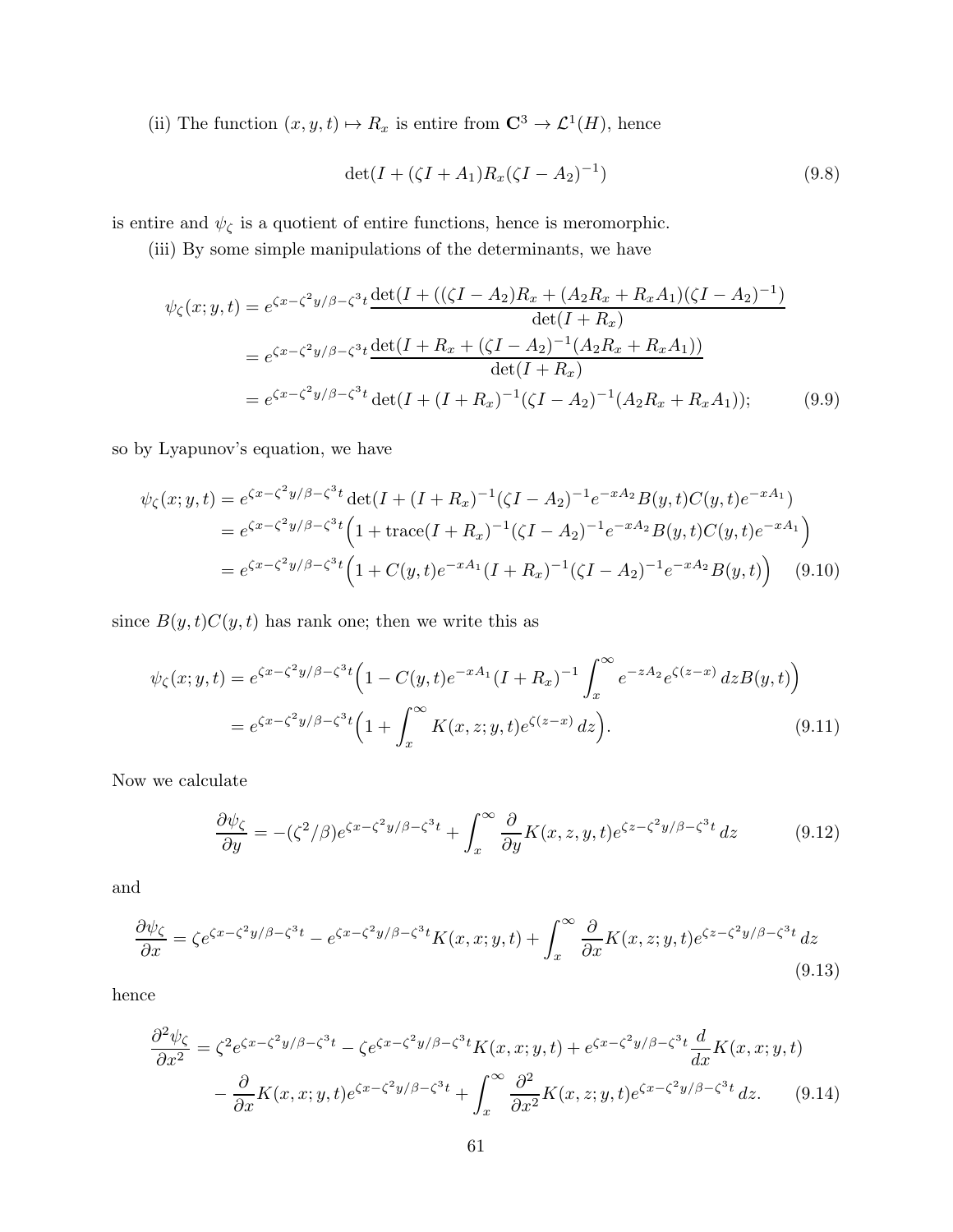Integrating by parts, we obtain

$$
\int_{x}^{\infty} \frac{\partial^{2}}{\partial z^{2}} K(x, z; y, t) e^{\zeta z - \zeta^{2} y/\beta - \zeta^{3} t} dz
$$
\n
$$
= -\frac{\partial}{\partial z} K(x, x; y, t) e^{\zeta x - \zeta^{2} y/\beta - \zeta^{3} t} - \zeta \int_{x}^{\infty} \frac{\partial}{\partial z} K(x, z; y, t) e^{\zeta z - \zeta^{2} y/\beta - \zeta^{3} t} dz
$$
\n
$$
= -\frac{\partial}{\partial z} K(x, x; y, t) e^{\zeta z - \zeta^{2} y/\beta - \zeta^{3} t} + K(x, x; y, t) e^{\zeta x - \zeta^{2} y/\beta - \zeta^{3} t}
$$
\n
$$
+ \zeta^{2} \int_{x}^{\infty} K(x, z; y, t) e^{\zeta x - \zeta^{2} y/\beta - \zeta^{3} t} dz;
$$
\n(9.15)

recalling the (8.10), and the definition of  $u(x; y, t)$ , we deduce the differential equation for  $\psi_{\zeta}$ . (iv) One starts with

$$
\psi_{\zeta}(x,y,t) = e^{\zeta x - \zeta^2 y/\beta - \zeta^3 t} + \int_x^{\infty} e^{\zeta z - \zeta^2 y/\beta - \zeta^3 t} K(x,z;y,t) dz.
$$
\n(9.16)

Then by manipulating the Gelfand–Levitan equation, one deduces (9.6).

Let  $(\zeta_j)$  be a sequence of distinct complex numbers and  $(\psi_{\zeta_j})_{j=1}^{\infty}$  a corresponding sequence of distinct solutions of the pair of equations  $(9.4)$  and  $(9.5)$ , where u is as in  $(8.5)$  and fixed. Then, taking derivatives in the x-variable, one forms the Wronskian

$$
\Delta_n = \text{Wr}(\psi_{\zeta_1}, \dots, \psi_{\zeta_n}) \tag{9.17}
$$

and introduces a sequence of new potentials and new Baker–Akhiezer functions by

$$
u_n(x, y, t) = u(x, y, t) - 2 \frac{\partial^2}{\partial x^2} \log \Delta_n(x, y, t)
$$
\n(9.18)

$$
\Psi_n(x, y, t) = \frac{\Delta_{n+1}(x, y, t)}{\Delta_n(x, y, t)}.\tag{9.19}
$$

**Corollary 9.2.** (Matveev) Then  $\Psi_n$  and  $u_n$  satisfy (9.5), and the corresponding (9.6).

**Proof.** Matveev [46] showed that this follows from Proposition 9.1 by direct calculation.

**Remarks 9.3** (i) Corollary 9.2 enables us to generate a sequence of solutions  $(u_n)$  of the KP equation. If all the  $(\psi_{\zeta_j})$  belong to a differential field  $(\mathcal{F}, \frac{\partial}{\partial x}, \frac{\partial}{\partial y}, \frac{\partial}{\partial t})$ , then  $(u_n)$  and  $(\Psi_n)_{n=1}^{\infty}$ also belong to F. The case in which  $u = 0$  and  $\psi_{\zeta}(x; y, t) = e^{\zeta x - \zeta^2 y/\beta - \zeta^3 t}$  gives soliton solutions to KP.

(ii) If the potential  $u$ , which appears as a coefficient of  $L$  in Proposition 9.1 does not depend upon y, then we can reduce Proposition 9.1(i) to a Lax equation  $\frac{\partial L}{\partial t} = [L, M]$ . The results of this section are applicable even when the determinant quotient (9.4) indeed depends upon y.

 $\Box$ 

 $\Box$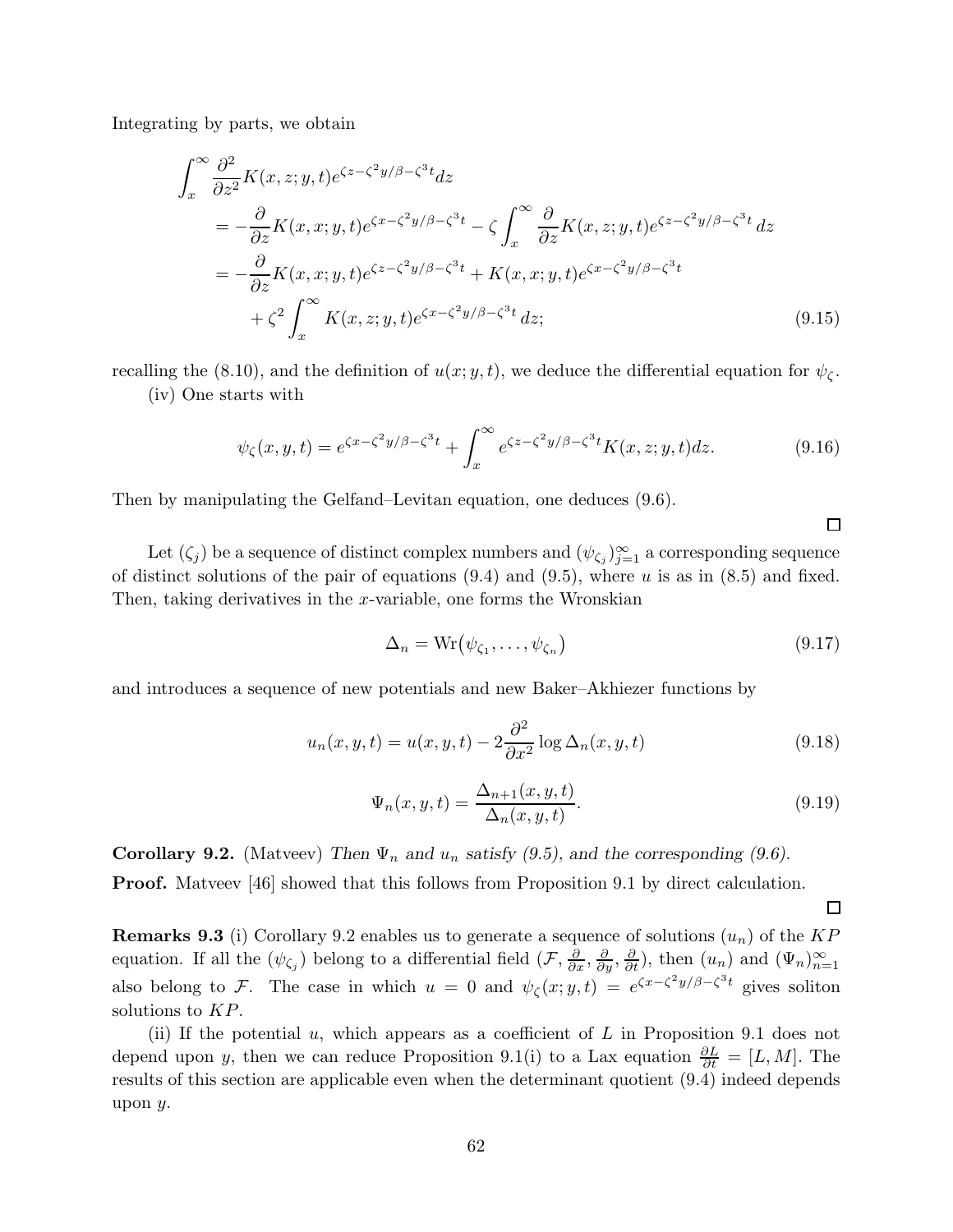(iii) Krichever and Novikov [41, 42] consider Baker–Akhiezer functions  $\psi_{\zeta}(x,t)$  that are meromorphic with respect to the spectral parameter  $\zeta$  and produce examples based upon quasi-periodic theta functions; in particular, the function  $\psi_2(x,\zeta)$  of section 7 is meromorphic; see [39, 32]. Proposition 9.1 does not assert that  $\zeta \mapsto \tau_{\zeta}(x,t)$  is meromorphic on C and the case when the state space  $H$  has infinite dimension is problematic. In the rest of this section we circumvent this problem by introducing infinitely many time variables, and acting on the linear systems with a type of infinite dimensional Lie group. However, Segal and Wilson [64, Proposition 6.11] have identified  $\tau_{\zeta}$  functions that are meromorphic.

**Definition** (i) For fixed  $A_1, A_2 \in \mathcal{L}(H)$ , let  $\Sigma_{A_1, A_2}$  be the set of  $\Sigma = (-A_1, -A_2; B, C)$ that give a (2, 2) admissible linear system, where  $B : \mathbf{C} \to H$  and  $C : H \to \mathbf{C}$  vary. Let  $\mathbb{C}_{\eta}^{\infty} = \{(a_j)_{j=0}^{\infty} \in \mathbb{C}^{\infty} : \limsup_{j \to \infty} |a_j|^{1/j} \leq \eta\}$  be the space of coefficients of complex power series with radius of convergence greater than or equal to  $1/\eta$ , which may be identified with the algebra of holomorphic functions  $D(0, \eta) \to \mathbb{C}$ . Let

$$
V(t) = \exp\left(\sum_{j=1}^{\infty} t_j A_2^j\right), \qquad W(t) = \exp\left(-\sum_{j=1}^{\infty} t_j (-A_1)^j\right) \qquad (t = (t_j) \in \mathbf{C}_0^{\infty}). \tag{9.20}
$$

and extend to  $t \in \mathbb{C}_\eta^{\infty}$  with  $\eta > 0$  when the series converge absolutely. There is an action  $\rho$  of  $\mathbb{C}_0^{\infty}$  on  $\Sigma_{A_1,A_2}$  which is given by

$$
\rho(t): (-A_1, -A_2, B, C) \mapsto (-A_1, -A_2, V(t)B, CW(t)) \quad (t \in \mathbf{C}_0^{\infty}).
$$
 (9.21)

(ii) (Tau function). The tau function of the right-hand side of (9.21) is defined to be

$$
\tau(x;t) = \det\left(I + V(t)R_x W(t)\right) \qquad (t = (t_j)_{j=1}^{\infty})
$$
\n(9.22)

where  $R_x = \int_x^{\infty} e^{-vA_2} BC e^{-vA_1} dv$ .

(iii) (Spectral shift). We introduce  $[s] = (s^j/j)_{j=1}^{\infty}$  so that for sufficiently small  $|s|$ ,  $\rho$ extends to

$$
\rho([s]): (-A_1, -A_2, B, C) \mapsto (-A_1, -A_2, (I - sA_2)^{-1}B, C(I + sA_1)), \tag{9.23}
$$

then choose  $\zeta = 1/s$  with  $\zeta \in \mathbb{C} \setminus \text{Spec}(A_2)$  so that the spectral shift is

$$
(-A_1, -A_2, B, C) \mapsto (-A_1, -A_2, (I - A_2/\zeta)^{-1}B, C(I + A_1/\zeta)).
$$
\n(9.24)

Then we define the Baker–Akhiezer function by

$$
\psi_{\zeta}(x;t) = \exp\left(x\zeta + \sum_{j=1}^{\infty} \zeta^{j} t_{j}\right) \frac{\tau(x;t + [1/\zeta])}{\tau(x;t)} \qquad (t = (t_{j})_{j=1}^{\infty}).
$$
\n(9.25)

This matches with the definition used in Proposition 9.1 when we choose

$$
(t_1, t_2, t_3, t_4, \ldots) = (t\lambda/\alpha, y/\beta, t/\alpha, 0, \ldots).
$$
 (9.26)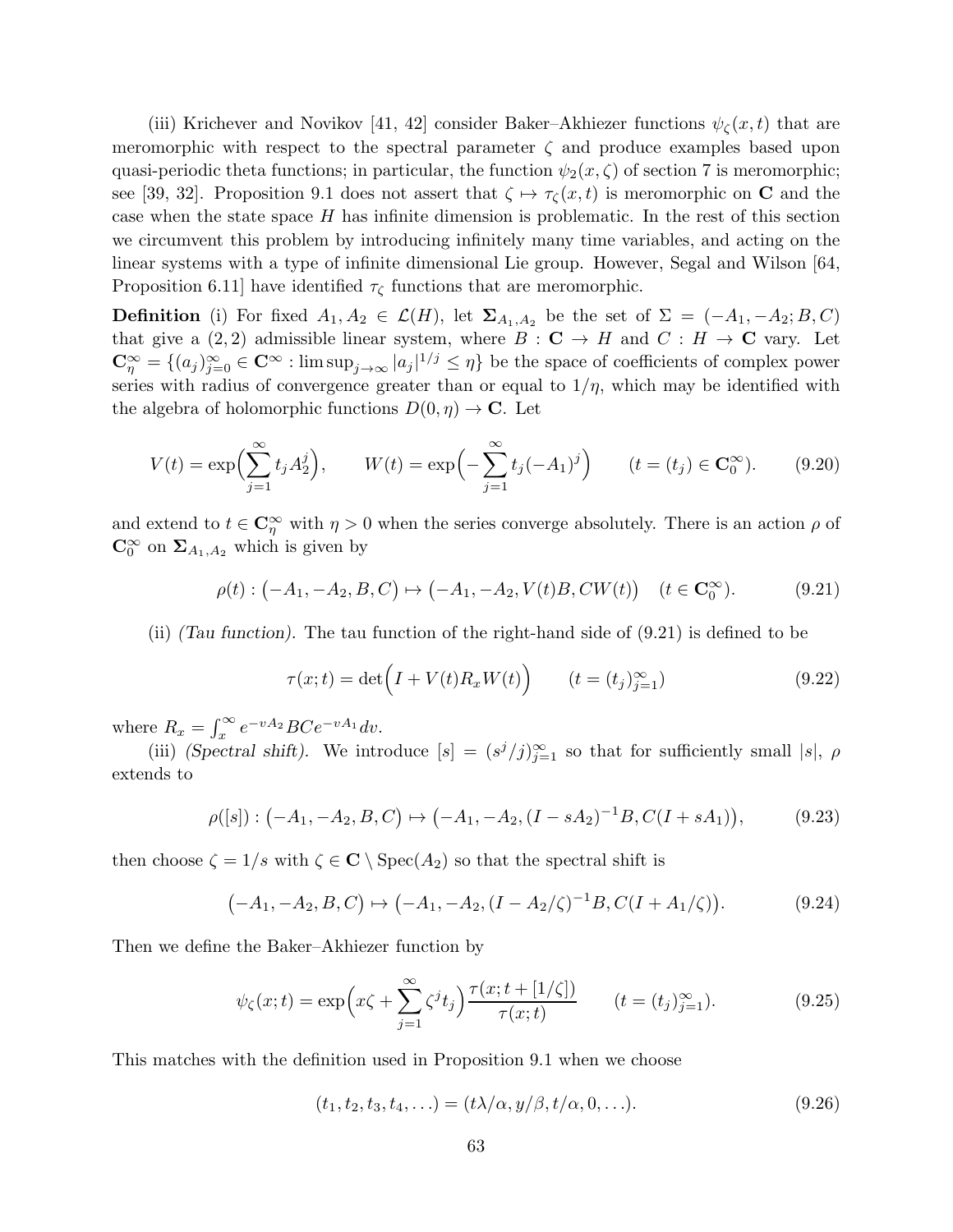(iv) (Sato's integral). The Sato integral is

$$
\int_{|\zeta|=r} \tau(x; t+[1/\zeta])\tau(x; t'-[1/\zeta]) \exp\left(\sum_{j=1}^{\infty} (t_j-t'_j)\zeta^j\right) d\zeta \qquad (t=(t_j)_{j=1}^{\infty}, t'=(t'_j)_{j=1}^{\infty} \in \mathbf{C}_0^{\infty}.
$$
\n(9.27)

**Theorem 9.5.** Suppose that  $A_1, A_2 \in \mathcal{L}(H)$  be as in Theorem 2.2. Then Sato's integral vanishes identically for all  $r > \max\{\|A_1\|, \|A_2\|\}.$ 

Proof We consider the integral

$$
S(t,y) = \int_{|\zeta|=r} \exp\left(-2\sum_{j=1}^{\infty} \zeta^j y_j\right) \frac{\tau(x,t+y+[1/\zeta])\tau(x,t-y-[1/\zeta])}{\tau(x,t+y)\tau(x,t-y)} d\zeta
$$
(9.28)

which as in (9.8) we can write as

$$
\int_{|\zeta|=r} \left(1 + Ce^{-xA_2}W(t+y)(I+V(t+y)R_xW(t+y))^{-1}V(t+y)e^{-xA_2}(\zeta I - A_2)^{-1}B\right) \times \left(1 - C(\zeta I + A_1)^{-1}e^{-xA_1}W(t-y)(I+V(t-y)R_xW(t-y))^{-1}V(t-y)e^{-xA_2}B\right) \times \exp\left(-2\sum_{j=1}^{\infty} \zeta^j y_j\right) d\zeta
$$
\n(9.29)

which we split as a sum of four terms: first we have

$$
\int_{|\zeta|=r} \exp\left(-2\sum_{j=1}^{\infty} \zeta^j y_j\right) d\zeta = 0,
$$
\n(9.30)

by Cauchy's theorem; the second is

$$
\int_{|\zeta|=r} \exp\left(-2\sum_{j=1}^{\infty} \zeta^j y_j\right) C e^{-xA_2} W(t+y)(I+V(t+y)R_x W(t+y))^{-1} V(t+y) e^{-xA_2} (\zeta I - A_2)^{-1} B d\zeta
$$
\n
$$
= 2\pi i C e^{-xA_1} W(t+y)(I+V(t+y)R_x W(t+y))^{-1} V(t+y) e^{-xA_2} \exp\left(-2\sum_{j=1}^{\infty} y_j A_2^j\right) B
$$
\n
$$
= 2\pi i C e^{-xA_1} W(t+y)(I+V(t+y)R_x W(t+y))^{-1} V(t-y) e^{-xA_2} B; \tag{9.31}
$$

by the residue theorem; the third is

$$
-\int_{|\zeta|=r} \exp\left(-2\sum_{j=1}^{\infty} \zeta^j y_j\right) C(\zeta I + A_1)^{-1} e^{-xA_1} W(t - y)
$$
  
 
$$
\times (I + V(t - y)R_x W(t - y))^{-1} V(t - y) e^{-xA_2} B d\zeta
$$
  
\n
$$
= -Ce^{-xA_1} \exp\left(-2\sum_{j=1}^{\infty} (-A_1)^j y_j\right) W(t - y) (I + V(t - y)R_x W(t - y))^{-1} V(t - y) e^{-xA_2} B
$$
  
\n
$$
= -Ce^{-xA_1} W(t + y) (I + V(t - y)R_x W(t - y))^{-1} V(t - y) e^{-xA_2} B
$$
\n(9.32)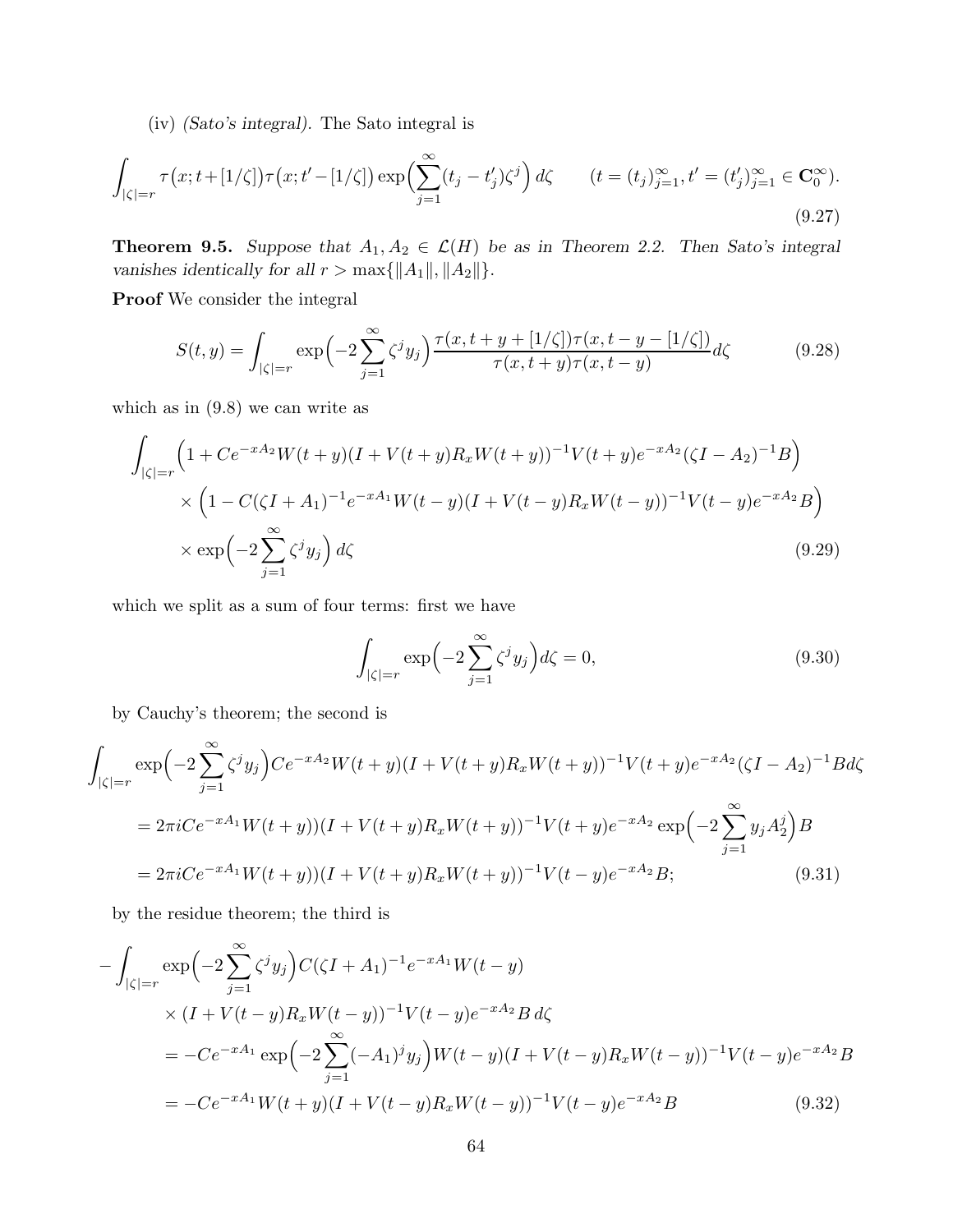likewise; and finally

$$
-\int_{|\zeta|=r} \exp\Bigl(-2\sum_{j=1}^{\infty} \zeta^j y_j\Bigr) C e^{-xA_2} W(t+y)(I+V(t+y)R_x U(t+y))^{-1} V(t+y) e^{-xA_2} (\zeta I - A_2)^{-1}
$$
  
 
$$
\times BC(\zeta I + A_1)^{-1} e^{-xA_1} W(t-y)(I+V(t-y))R_W(t-y))^{-1} V(t-y) e^{-xA_2} R d\zeta
$$
 (9.33)

$$
\times BC(\zeta I + A_1)^{-1}e^{-xA_1}W(t-y)(I + V(t-y)R_xW(t-y))^{-1}V(t-y)e^{-xA_2}B\,d\zeta\tag{9.33}
$$

which involves

$$
J(y) = \int_{|\zeta|=r} \exp\left(-2\sum_{j=1}^{\infty} \zeta^j y_j\right) (\zeta I - A_2)^{-1} BC(\zeta I + A_1)^{-1} d\zeta.
$$
 (9.34)

This integral resembles (4.40), and likewise gives a solution to a type of Lyapunov equation. Now

$$
-\frac{1}{2}\frac{\partial J}{\partial y_1} + JA_1 = \int_{|\zeta|=r} \exp\left(-2\sum_{j=1}^{\infty} \zeta^j y_j\right) (\zeta I - A_2)^{-1} BC d\zeta
$$
  
=  $2\pi i V(-2y) BC$  (9.35)

and

$$
-\frac{1}{2}\frac{\partial J}{\partial y_1} - A_2 J = \int_{|\zeta|=r} \exp\left(-2\sum_{j=1}^{\infty} \zeta^j y_j\right) (\zeta I - A_2)^{-1} BC d\zeta
$$
  
=  $2\pi i BCW(2y)$  (9.36)

so by subtracting and applying the residue theorem, we have

$$
A_2J + JA_1 = 2\pi i (V(-2y)BC - BCW(2y)).
$$
\n(9.37)

Then we introduce  $J_0 = 2\pi i (V(-2y)R_0 - R_0W(2y))$ , which satisfies

$$
A_2 J_0 + J_0 A_1 = 2\pi i V(-2y)(A_2 R_0 + R_0 A_1) - 2\pi i (A_2 R_0 + R_0 A_1)W(2y)
$$
  
=  $2\pi i (V(-2y)BC - BCW(2y)) = A_2 J + J A_1,$  (9.38)

by Lyapunov's equation. By the uniqueness of solution of this equation, we deduce that

$$
J(y) = J_0 = 2\pi i \big( V(-2y)R_0 - R_0 W(2y) \big).
$$
\n(9.39)

Then, combining the terms (9.30), (9.31), (9.32) and (9.33) via (9.39), we have

$$
S(y,t) = 2\pi i CW(t+y)e^{-xA_1} \Big( (I + V(t+y)R_x W(t+y))^{-1} - (I + V(t-y)R_x W(t-y))^{-1} - (I + V(t+y)R_x W(t+y))^{-1}V(t+y)e^{-xA_1}Je^{-xA_2}W(t-y) \times (I + V(t-y)R_x W(t-y))^{-1} \Big) V(t-y)e^{-xA_2}B = 2\pi i CW(t+y)e^{-xA_1}(I + V(t+y)R_x W(t+y))^{-1} \Big( (I + V(t-y)R_x W(t-y)) - (I + V(t-y)R_x W(t-y)) + (V(t+y)R_x W(t+y) - V(t-y)R_x W(t-y)) \Big) \times (I + V(t-y)R_x W(t-y))^{-1}V(t-y)e^{-xA_2}B = 0,
$$
\n(9.40)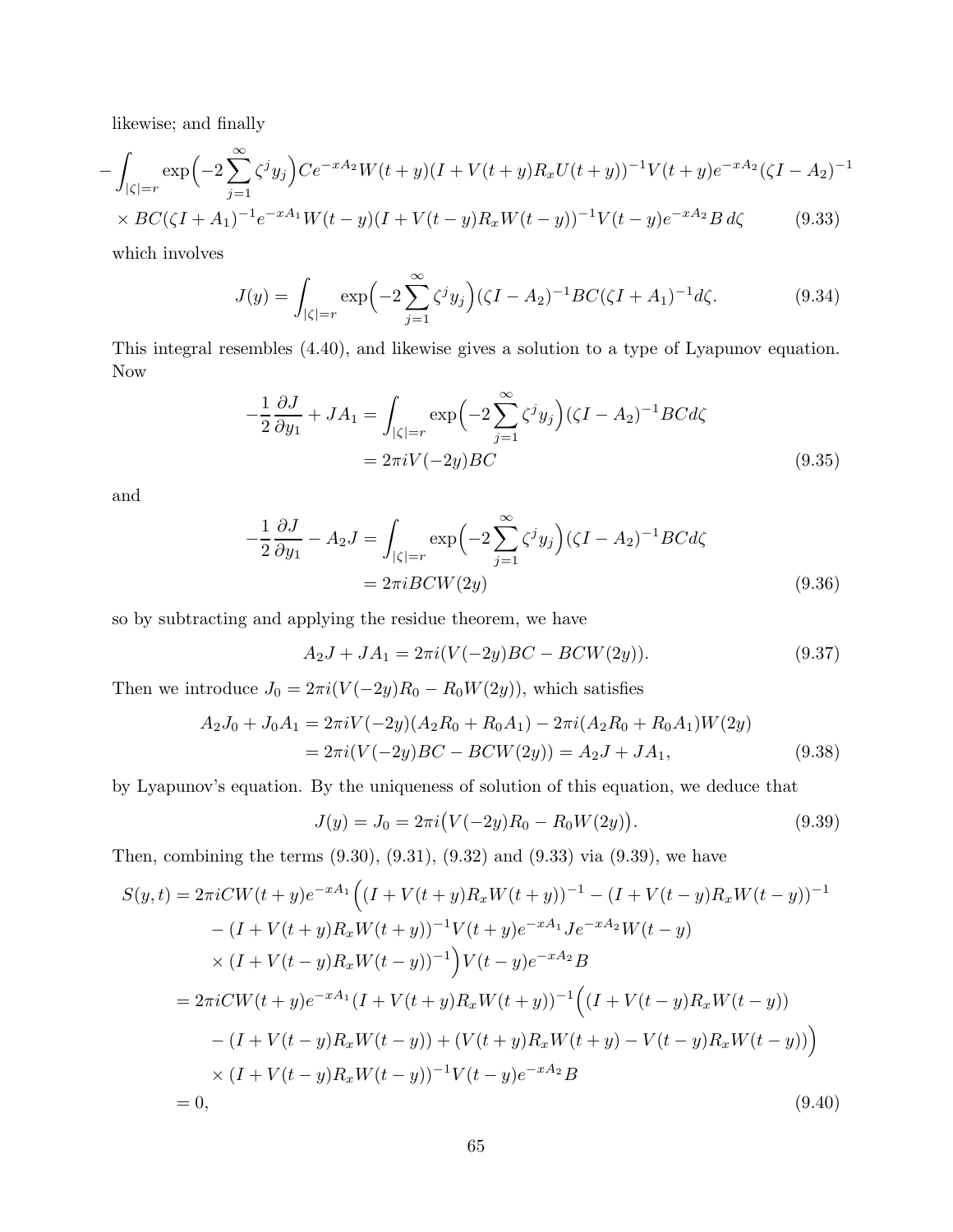as required.

Corollary 9.6.(i) For  $s_0, s_1, s_2, s_3 \in \mathbb{C}$ , let  $\sigma_{jk} = (s_j - s_k)\tau(x; t + [s_j] + [s_k])$ . Then Fay's identity holds

$$
\sigma_{0,1}\sigma_{2,3} - \sigma_{0,2}\sigma_{1,3} + \sigma_{0,3}\sigma_{1,2} = 0;
$$
\n(9.41)

(ii) for the Wronskian with derivatives in the x-variable, the differential form of Fay's identity holds

$$
\text{Wr}\big(\tau(x;t+[s_1]),\tau(x;t+[s_2])\big) = \frac{s_1-s_2}{s_1s_2} \det \begin{bmatrix} \tau(x;t) & \tau(x;t+[s_2]) \\ \tau(x;t+[s_1]) & \tau(x;t+[s_1]+[s_2]) \end{bmatrix};\tag{9.42}
$$

(iii) the second-order differential identity holds

$$
\frac{\partial^2}{\partial \zeta \partial x} \log \tau \left( x; t + \left[ 1/\zeta \right] \right) = 1 - \frac{\tau(x; t)\tau(x; t + 2[1/\zeta])}{\tau(x; t + \left[ 1/\zeta \right])^2}.
$$
\n(9.43)

**Proof.** (i) See [66] and [2]. We have written the result in the style of a Plücker relation.

(ii) See [66] and [2]. This spectral addition rule has a similar style to the Toda equation (3.18).

(iii) We divide (ii) by  $\tau(x; t+[s_1])\tau(x; t+[s_2])$  so as to obtain  $\frac{\partial}{\partial x}\log \tau(x; t+[s_2])/\tau(x; t+[s_1])$ on the left-hand side; then we differentiate with respect to  $s_2$ , thus obtaining

$$
\left(\frac{\partial^2}{\partial s_2 \partial x}\right)_{s_2=s_1} \log \tau(x; t+[s_2]) = -\frac{1}{s_1^2} \left(1 - \frac{\tau(x; t)\tau(x; t+2[s_1])}{\tau(x; t+[s_1])^2}\right);\tag{9.44}
$$

then we change variables to  $s_1 = 1/\zeta$ . This resembles the proof in [57, II 3.124].

#### Acknowledgements

The work of the second-named author was supported by an EPSRC Research studentship. The authors are grateful to Prof H.P. McKean for helpful comments which motivated this work.

## References

[1] M. Adler, Integrable systems, random matrices and random processes, pp. 131-225, J. Harned edr. Random Matrices, Random Processes and Integrable Systems CRM (Springer, 2011).

[2] M. Adler and P. van Moerbeke, Birkhoff strata, Bäcklund transformations, and regularization of isospectral operators, Adv. Math. 108 (1994), 140–204.

[3] T. Akaza, Poincaré theta series and singular sets of Schottky groups, Nagoya Math. J. 24 (1964), 43–65.

[4] T. Aktosun, F. Demontis and C. van der Mee, Exact solutions to the focusing nonlinear Schrödinger equation, *Inverse Problems* 23 (2007), 2171–2195.

[5] Y.A. Antipov and D.G. Crowdy, Riemann–Hilbert problem for automorphic functions and the Schottky–Klein prime function, Complex Anal. Oper. Theory 1 (2007), 317-334.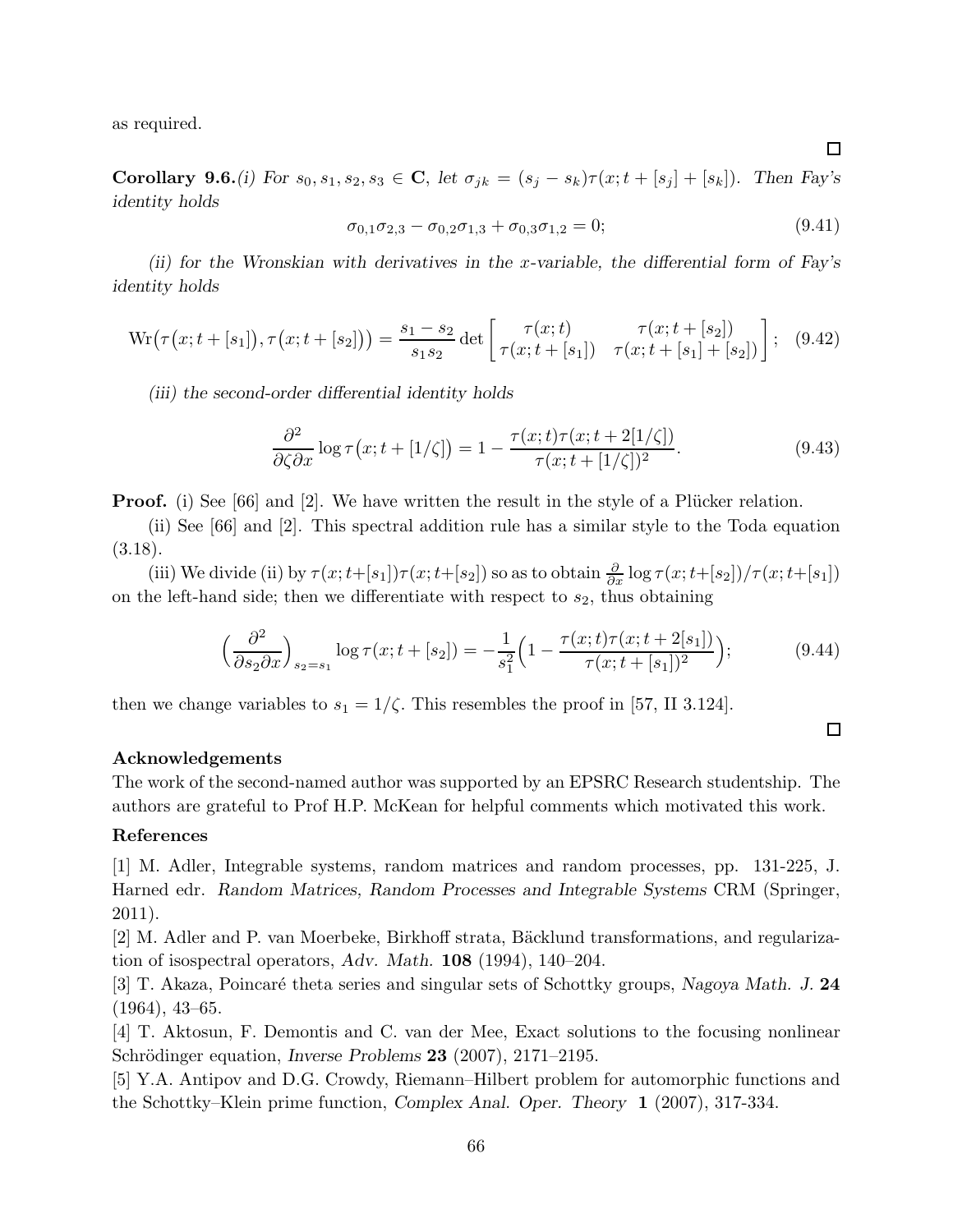[6] M.F. Atiyah and I.G. Macdonald, Introduction to commutative algebra, (Addison Wesley, Reading, Massachusetts, 1969).

[7] H.F. Baker Abelian functions: Abel's theorem and the allied theory of theta functions, Cambridge University Press, edition of 1995.

[8] R. Bhatia and P. Rosenthal, How and why to solve the operator equation  $AX - XB = Y$ , Bull. London Math. Soc. 29 (1997), 1–21.

[9] G. Blower, Linear systems and determinantal random point fields, J. Math. Anal. Appl. 335 (2009), 311–334.

[10] G. Blower, On linear systems and  $\tau$  functions associated with Lamé's equation and Painlevé's equation VI, J. Math. Anal. Appl.  $376$  (2011), 294–316.

[11] G. Blower, On tau functions for orthogonal polynomials and matrix models, J. Phys. A 44 (2011), 285202.

[12] A. Borodin and P. Deift, Fredholm determinants, Jimbo–Miwa–Ueno  $\tau$ -functions and representation theory, Comm. Pure Appl. Math. 55 (2002), 1160–2030.

[13] C. Brett, Sampling from the spectrum of Hill's equation (Ph.D. Thesis, Lancaster, 2015). [14] Y.V. Brezhnev, What does integrability of finite-gap or soliton potentials mean? Philos. Trans. R. Soc. Lond. Ser. A Math. Phys. Eng. Sci. 366 (2008), 923–945.

[15] W. Burnside, On a class of automorphic functions, Proc. London Math. Soc. 23 (1891) 49-88.

[16] W. Burnside, Further note on automorphic functions, Proc. London Math. Soc. 23 (1891) 281-295.

[17] D.G. Crowdy, C.C. Green, E.H. Kropf and M.M.S. Nasser, the Schottky–Klein prime function: a theoretical and computational tool for applications, IMA J. Appl. Math. 81 (2016), 589–628.

[18] D. Crowdy and J. Marshall, Analytical formulae for the Kirchhoff–Routh path function in multiply connected domains, Proc. R. Soc.  $A$  461 (2005), 2477–2501.

[19] E.B. Davies, Linear Operators and their Spectra, (Cambridge University Press, 2007).

[20] F.J. Dyson, Fredholm determinants and inverse scattering problems, Commun. Math. Phys. 47 (1976), 171–183.

[21] K.-J. Engel and R. Nagel, One parameter semigroups for linear evolution equations, Springer–Verlag, New York, 2000.

[22] N. Ercolani and H.P. McKean, Geometry of KdV. IV: Abel sums, Jacobi variety and theta function in the scattering case, Invent. Math. 99 (1990), 483–544.

[23] J.D. Fay, Theta functions on Riemann surfaces, Lecture Notes in Mathematics 352, Springer, Berlin 1973.

[24] N.C. Freeman and J.J.C. Nimmo, Soliton solutions of the Korteweg– de Vries and Kadomtsev – Petviashvili equations: the Wronskian technique, Proc. Roy. Soc. London Ser. A 389 (1983), 319–329.

[25] J. Garnett and E. Trubowitz, Gaps and bands of one dimensional periodic Schrödinger operators II, Comment. Math. Helv. 62 (1987), 18-37.

[26] I.M. Gelfand and L.A. Dikii, Integrable nonlinear equations and the Liouville theorem, Funct. Anal. Appl. 13 (1979), 6-15.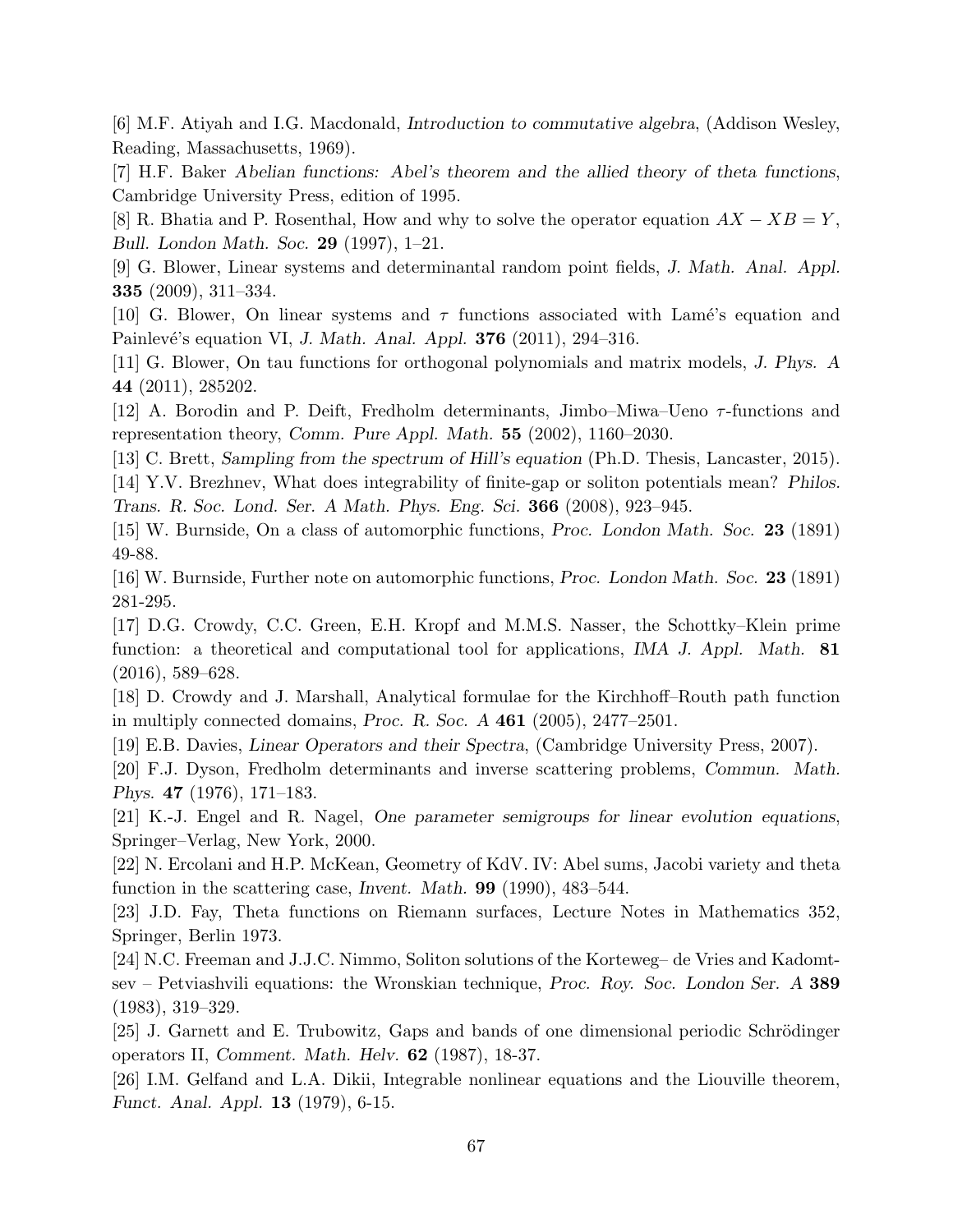[27] I.M. Gelfand and B.M. Levitan, On the determination of a differential equation from its spectral function, Izvestiya Akad. Nauk SSSR Ser. Mat. 15 (1951), 309–360).

[28] F. Gesztesy, Integrable systems in the infinite genus limit, Differential and Integral Equations 14 (2001), 671–700.

[29] F. Gesztesy and H. Holden, Soliton equations and their algebro-geometric solutions Volume I: (1 + 1)-dimensional continuous models, (Cambridge University Press, 2003).

[30] F. Gesztesy and B. Simon, The xi function, Acta Math. 176 (1996), 49-71.

[31] F. Gesztesy and R. Weikard, Picard potentials and Hill's equation on a torus, Acta Math. 176 (1996), 73–107.

[31'] W. Hayman, Meromorphic functions, (Oxford University Press, 1964).

[32] E. Hille, Lectures on Ordinary Differential Equations, (Addison-Wesley, 1968).

[33] M. Jimbo and T. Miwa, Monodromy preserving deformation of linear ordinary differential equations with rational coefficients II Phys. D. 2 (1981), 407–448.

[34] R. Johnson and J. Moser, The rotation number for almost periodic potentials, Comm. Math. Phys. 84, (1982), 403-438.

[35] V.G. Kac, Infinite dimensional Lie algebras, (Cambridge University Press, 1985).

[36] K. Kajiwara, T. Masuda, M. Noumi, Y. Ohta, and Y. Yamada, Determinant formulas for the Toda and discrete Toda equations, Funkcial. Ekvac. 44 (2001), 291–307.

[37] S. Kamvissis, Inverse scattering as an infinite period limit, C. R. Acad. Sci. Paris Sér I 325 (1997) 969–974.

[38] H. Kato and S. Saito, Generalization of the Boson–Fermion equivalence and Fay's addition theorem, Lett. Math. Phys. 18 (1989), 177–183.

[39] I.M. Krichever, The integration of nonlinear equations by the methods of algebraic geometry, Funct. Anal. Appl. 11 (1978), 12–26.

[40] I.M. Krichever, Elliptic solutions of the Kadomcev–Petviashvili equations, and integrable systems of particles, Funct Anal. Appl. 14 (1980), 282–290.

[41] I.M. Krichever, Vector bundles and Lax equations on algebraic curves, Comm. Math. Phys. 229 (2002), 229–269.

[42] I.M. Krichever and S.P. Novikov, Holomorphic bundles and nonlinear equations, Physica D **3** (1981), 267–293.

[43] S. Lang, Introduction to algebraic and abelian functions, Second edition, Springer, New York, 1982.

[44] R. S. Maier, Lamé polynomials, hyperelliptic reductions and Lamé band structure, Philos. Trans. R. Soc. Lond. Ser. A Math. Phys. Eng. Sci. 366 (2008), 1115–1153.

[45] S.V. Manakov, The inverse scattering transform for the time dependent Schrödinger equation and the Kadomtsev–Petviashvili equation, Physica 3 D (1981), 420–427.

[46] V.B. Matveev, Darboux transformation and explicit solutions of the Kadomtcev-

-Petviaschvily equation, depending upon functional parameters, Lett. Math. Phys 3 (1979), 213–216.

[47] H.P. McKean, Geometry of KDV. III: determinants and unimodular isospectral flows, Commun. Pure Appl. Math. 45 (1992), 389-415.

[48] H.P. McKean, Fredholm determinants, Cent. Eur. J. Math. 9 (2011), 205–243.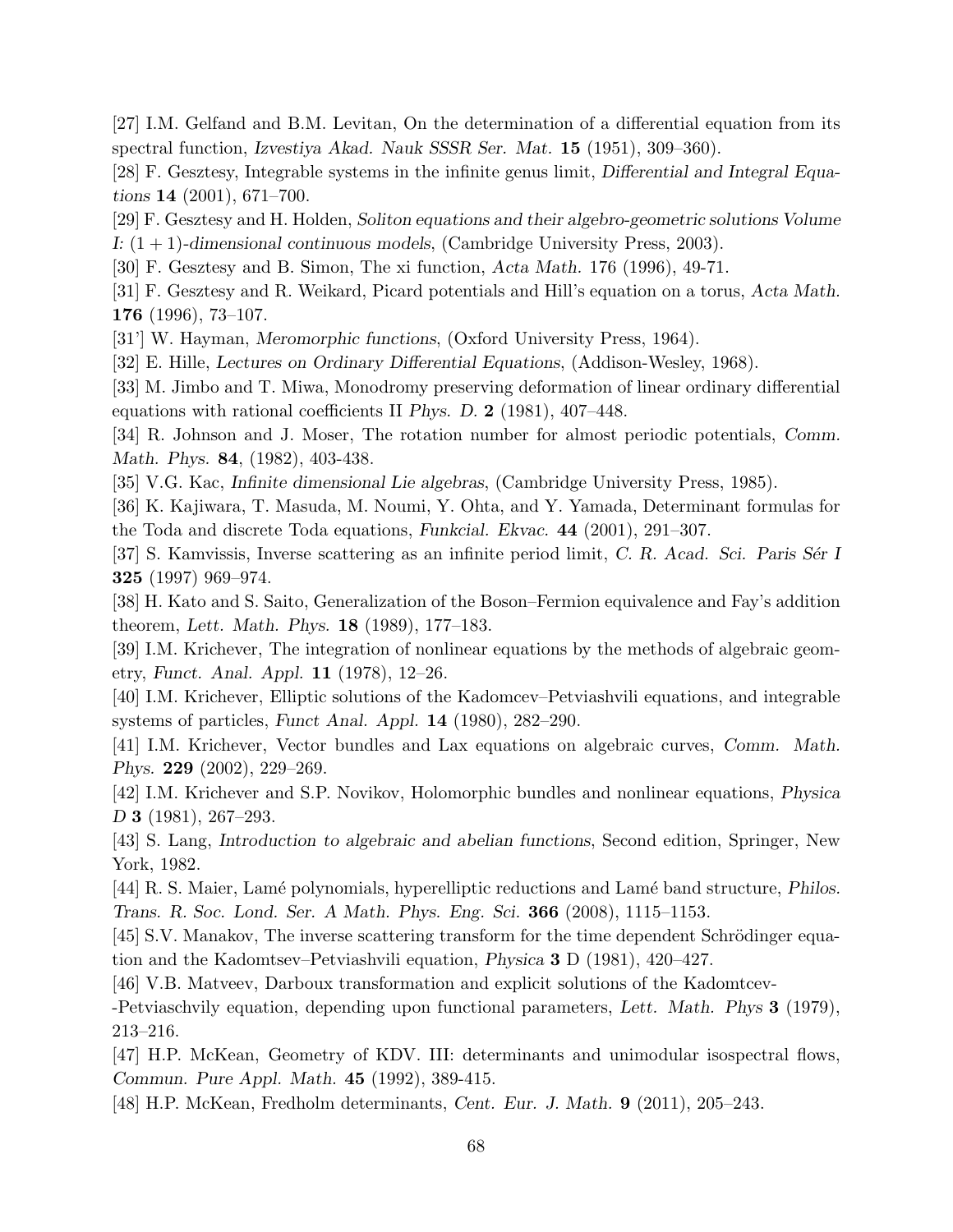[49] H. McKean and V. Moll, Elliptic curves: function theory, geometry, arithmetic, (Cambridge University Press, 1999).

[50] H.P. McKean and P. van Moerbeke, The spectrum of Hill's equation, Invent. Math. 30 (1975), 217–274.

[51] H.P. McKean and E. Trubowitz, Hill's operator and hyperelliptic function theory in the presence of infinitely many branch points, Comm. Pure Appl. Nath. 29 (1976), 143–226.

[52] H.P. McKean and E. Trubowitz, Hill's surfaces and their theta functions, Bull. Amer. Math. Soc. **84** (1978), 1042–1085.

[53] A.V. Megretskii, V.V. Peller and S.R. Treil, The inverse spectral problem for self-adjoint Hankel operators, Acta Math. 174 (1995), 241–309.

[54] M. L. Mehta, Random Matrices, Second Edition, (Academic press, 1991).

[55] T. Miwa, M. Jimbo, and E. Date, Solitons: Differential equations, symmetries, and infinite dimensional algebras, Cambridge University Press, 2000.

[56] M. Mulase, Cohomological structure in soliton equations and Jacobian varieties, J. Differential Geom. 19 (1984), 403–430.

[57] D. Mumford, *Tata Lectures on Theta II*, Birkhäuser, Boston, 1984.

[58] N.K. Nikolski, Operators, Functions and Systems: An Easy Reading. Volume 1, (American Mathematical Society, 2002).

[59] S. Novikov, S.V. Manakov, L.P. Pitaevskii and V.E. Zakharov, Theory of Solitons, the Inverse Scattering Method, Consultants Bureau, New York and London, 1984).

[60] V.V. Peller, Hankel operators and their applications, (Springer–Verlag, New York, 2003).

[61] C. Pöppe, The Fredholm determinant method for the KdV equations, *Physica* 13 D (1984), 137–160.

[62] C. Pöppe and D.H. Sattinger, Fredholm determinants and the  $\tau$  function for the Kadomtsev –Petviashvili hierarchy, Publ. Re. Inst. Math. Sci. 24 (1988), 505–538.

[63] M. van der Put and M.F. Singer, Galois theory of linear differential equations, (Springer, Berlin, 2003).

[64] G. Segal and G. Wilson, Loop groups and equations of KdV type, Inst. Hautes Etudes ´ Sci. Publ. Math. 61 (1985), 5–65.

[65] I.R. Shafarevich, Basic algebraic geometry, (Springer, Berlin, 1977).

[66] T. Shiota, Characterization of Jacobian varieties in terms of soliton equations, Invent. Math. 83 (1986), 333–382.

[67] B. Simon, Trace ideals and their applications, second edition, (American Mathematical Society, 2005).

[68] C.A. Tracy and H. Widom, Fredholm determinants, differential equations and matrix models, Comm. Math. Phys. 163 (1994), 33–72.

[69] M. Trubowitz, The inverse problem for periodic potentials, Commun. Pure Appl. Math. 30 (1977), 321–337.

[70] G.L. Vasconcelos, J.S. Marshall and D.G. Crowdy, Secondary Schottky–Klein prime functions associated with multiply connected planar domains, Proc. Roy. Soc. London A 471, 2014,

[71] V.E. Zakharov, 'The inverse scattering method', pp 243–285 in Solitons, R.K. Bullough and P.J. Caudrey, (Springer-Verlag, 1980).